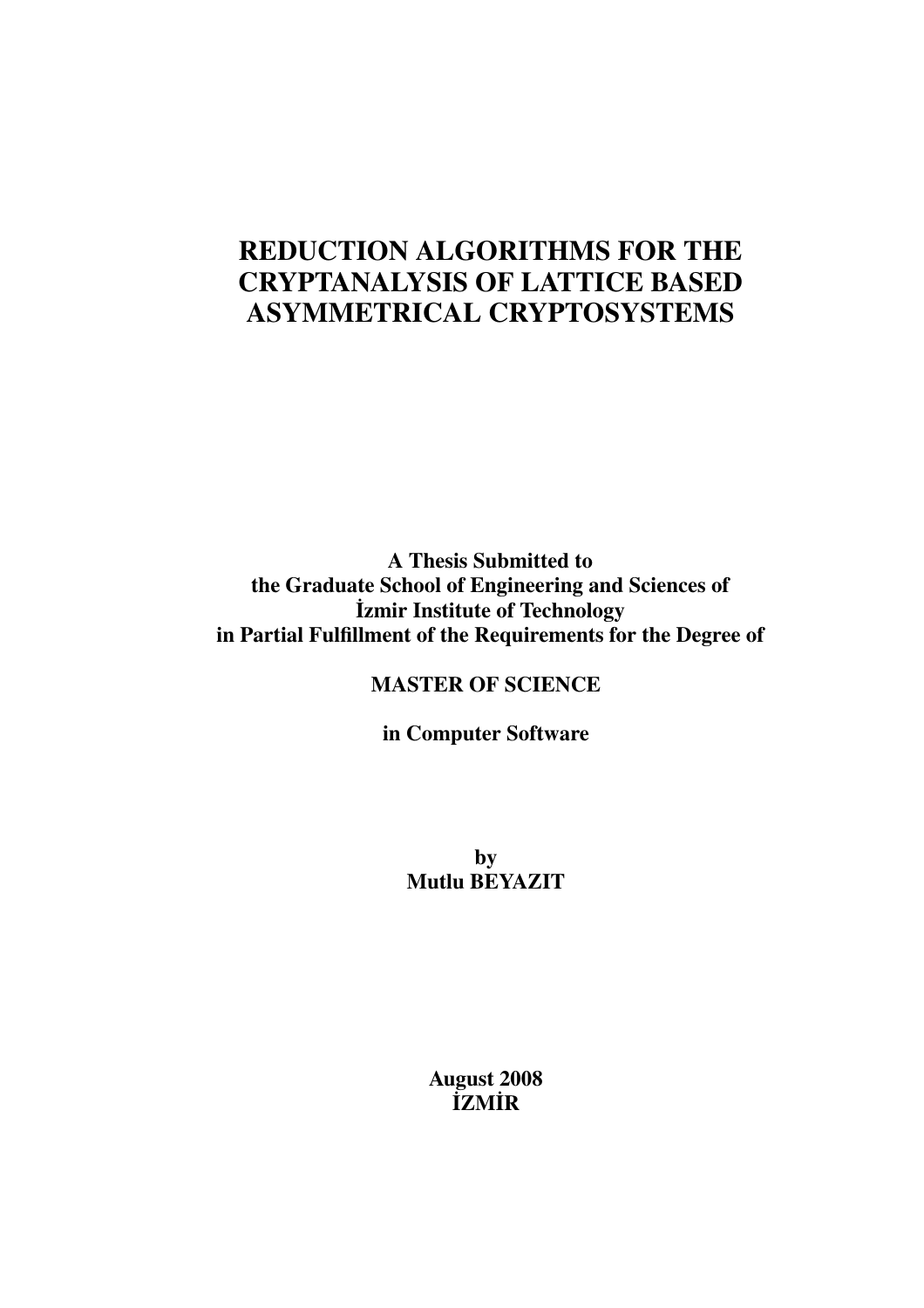We approve the thesis of Mutlu BEYAZIT

Assoc. Prof. Dr. Ahmet KOLTUKSUZ Supervisor

Asst. Prof. Dr. Gökhan DALKILIÇ Committee Member

Dr. Serap ATAY Committee Member

13 August 2008

Prof. Dr. Sıtkı AYTAC¸ Prof. Dr. Hasan BOKE ¨ Head of the Computer Engineering Dean of the Graduate School of Department Engineering and Sciences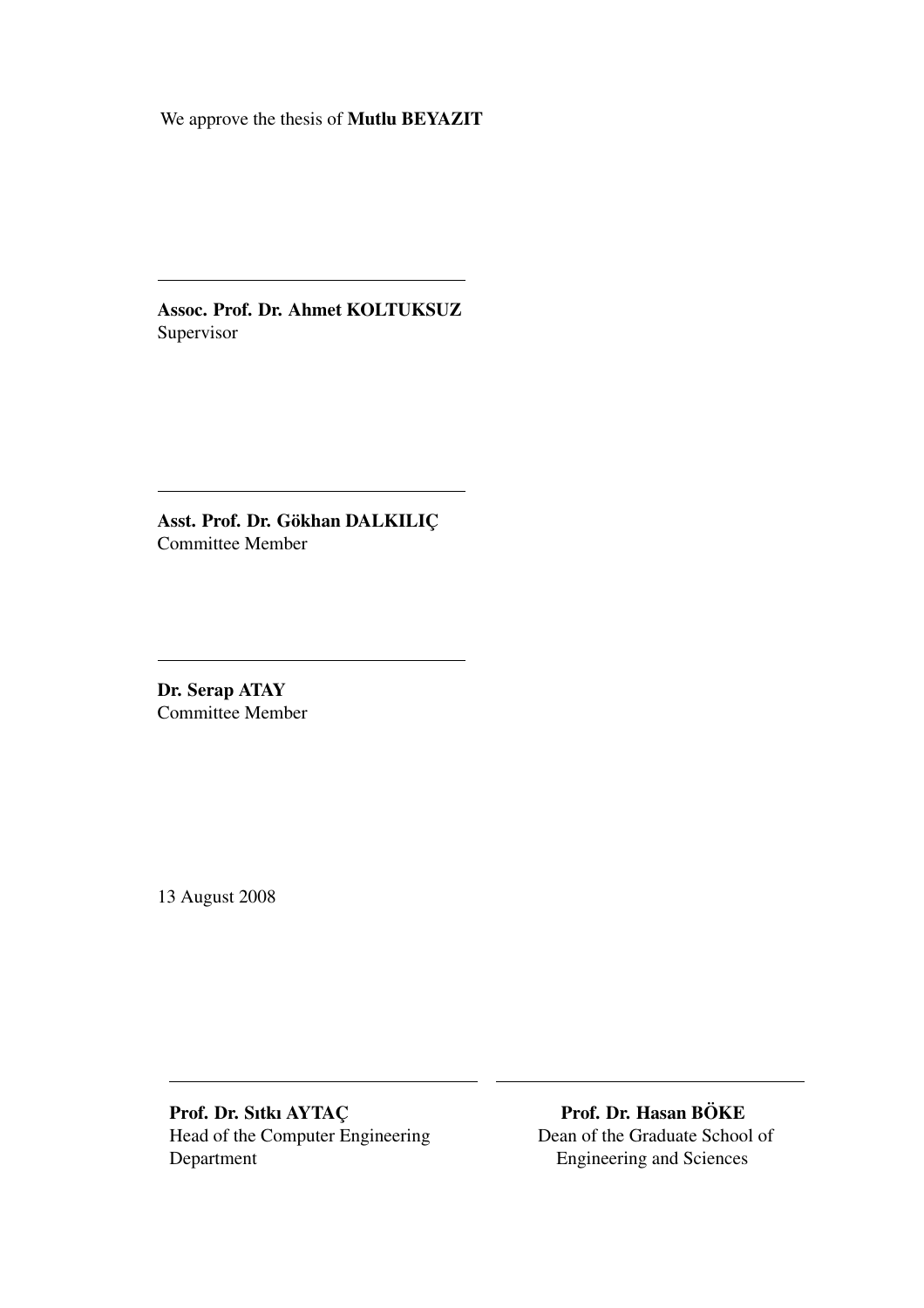# ACKNOWLEDGEMENTS

To begin with, I would like to thank Dr. Ahmet Koltuksuz for providing me with the opportunity to perform such a study.

Furthermore, I would like to thank my colleague Selma Tekir for pushing me forward to complete my thesis and her endurance.

I would also like to thank my former roommate Ali Mersin. If he were here, this thesis would not be finished (:D).

The (other) IS3 Lab. members, Burcu Kulahçıoğlu, Murat Özkan, Sevgi Uslu, Evren Akalp, Hüseyin Hışıl and Dr. Serap Atay, deserves my sincere thanks, too. It is a pleasure to work with them.

I would also like to thank my fellow research assistants, Deniz Cokuslu, Fatih Tekbacak and Orhan Dağdeviren for providing me with the latex templates.

Finally, I would like to thank my parents, Zahide and Yıldırım Beyazıt, my brother, Kutlu Beyazıt, and my girlfriend, Esra Aycan, for their consideration and understanding.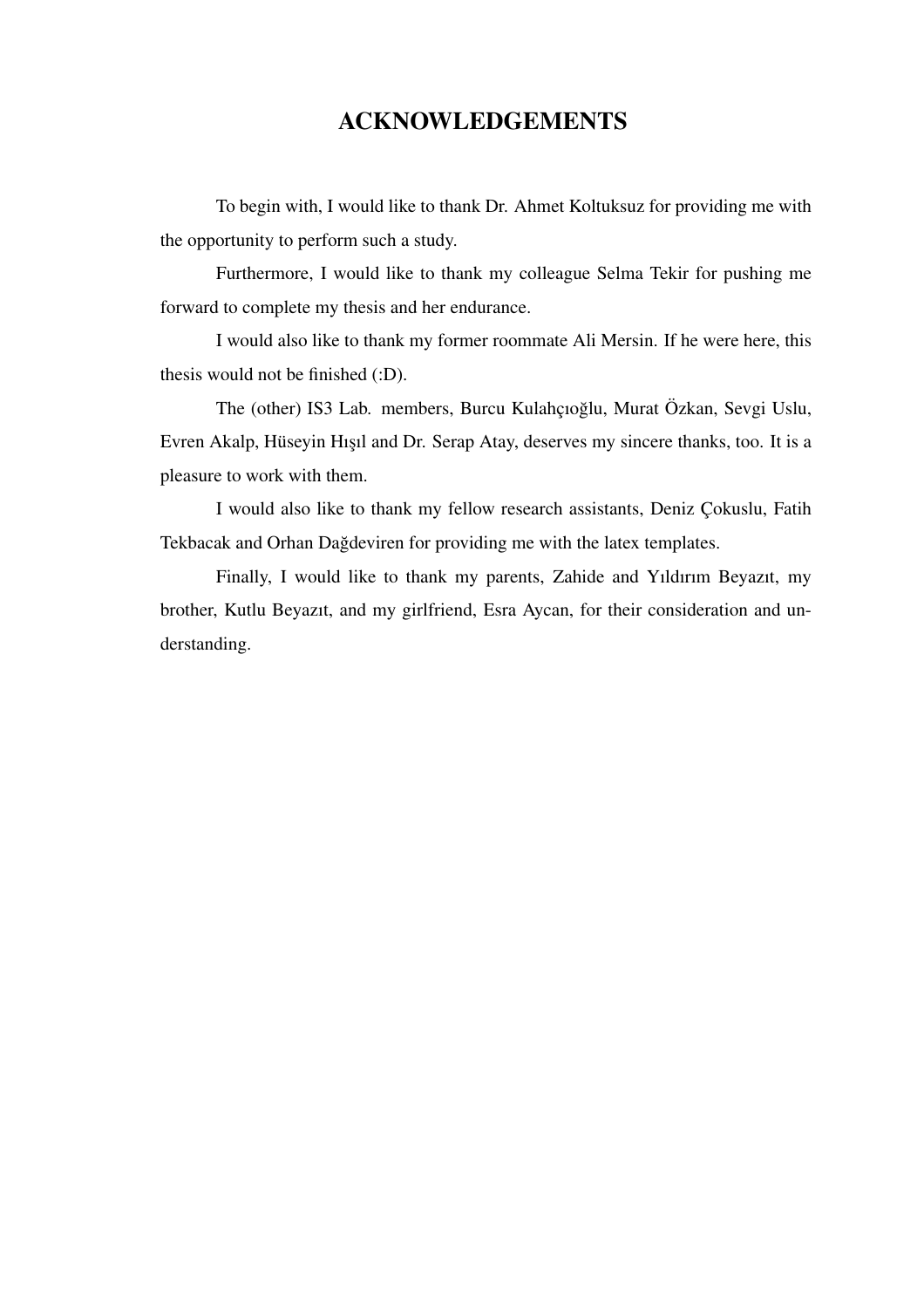# **ABSTRACT**

# REDUCTION ALGORITHMS FOR THE CRYPTANALYSIS OF LATTICE BASED ASYMMETRICAL CRYPTOSYSTEMS

The theory of lattices has attracted a great deal of attention in cryptology in recent years. Several cryptosystems are constructed based on the hardness of the lattice problems such as the shortest vector problem and the closest vector problem. The aim of this thesis is to study the most commonly used lattice basis reduction algorithms, namely Lenstra Lenstra Lovasz (LLL) and Block Kolmogorov Zolotarev (BKZ) algorithms, which are utilized to approximately solve the mentioned lattice based problems. Furthermore, the most popular variants of these algorithms in practice are evaluated experimentally by varying the common reduction parameter *delta* in order to propose some practical assessments about the effect of this parameter on the process of basis reduction. These kind of practical assessments are believed to have non-negligible impact on the theory of lattice reduction, and so the cryptanalysis of lattice cryptosystems, due to the fact that the contemporary nature of the reduction process is mainly controlled by the heuristics.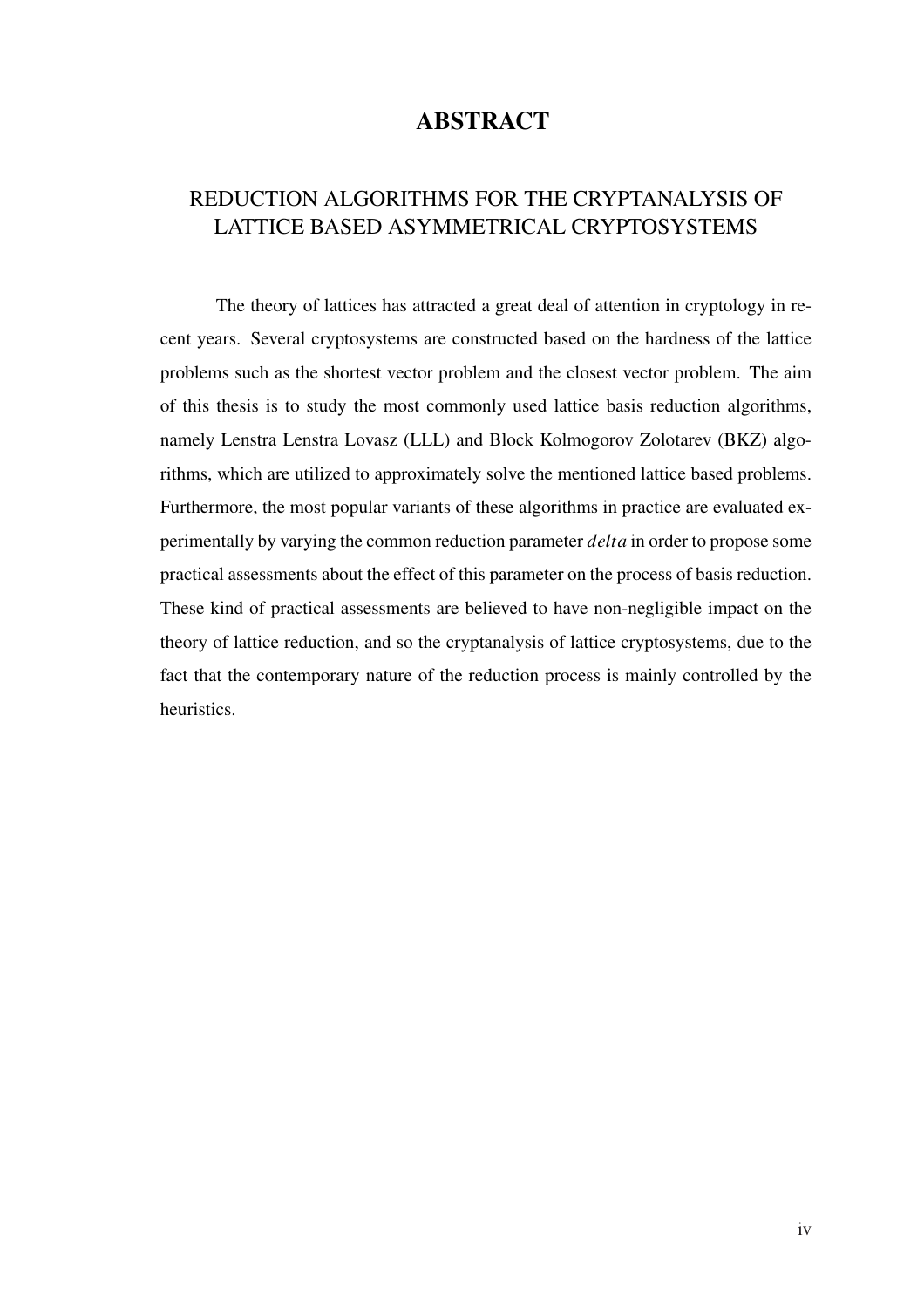# ÖZET

# KAFES TABANLI ASİMETRİK KRİPTOSİSTEMLERİN KRİPTANALİZİ İÇİN İNDİRGEME ALGORİTMALARI

Son yıllarda, kafes teorisi kriptolojide büyük ilgi görmektedir. En kısa vektör problemi ve en yakın vektör problemi gibi kafes tabanlı problemlerin zorluğuna dayanarak bir çok kriptosistem inşa edilmiştir. Bu tezin amacı bahsedilen kafes tabanlı problemleri yaklaşık olarak çözmek amacıyla en sık kullanılan kafes tabanı indirgeme algoritmalarından Lenstra Lenstra Lovasz (LLL) ve Block Kolmogorov Zolotarev (BKZ) algoritmalarının incelenmesidir. Bununla beraber, bu algoritmaların uygulamadaki en yaygın değişkelerinde ortak *delta* indirgeme parametresi değiştirilerek bu parametrenin indirgeme sürecindeki etkisi deneysel olarak incelenmekte ve taban indirgeme işlemini ilgilendiren uygulama temelli değerlendirmeler ortaya konmaktadır. Günümüz indirgeme işleminin doğasının ağırlıklı olarak buluşsal yöntemlerce kontrol edilmesi nedeniyle bu tip uygulama temelli değerlendirmelerin kafes indirgeme teorisinde, ve buna baglı olarak kafes kriptosistemlerinin kriptanalizinde, ihmal edilemeyecek etkileri ˘ olduğuna inanılmaktadır.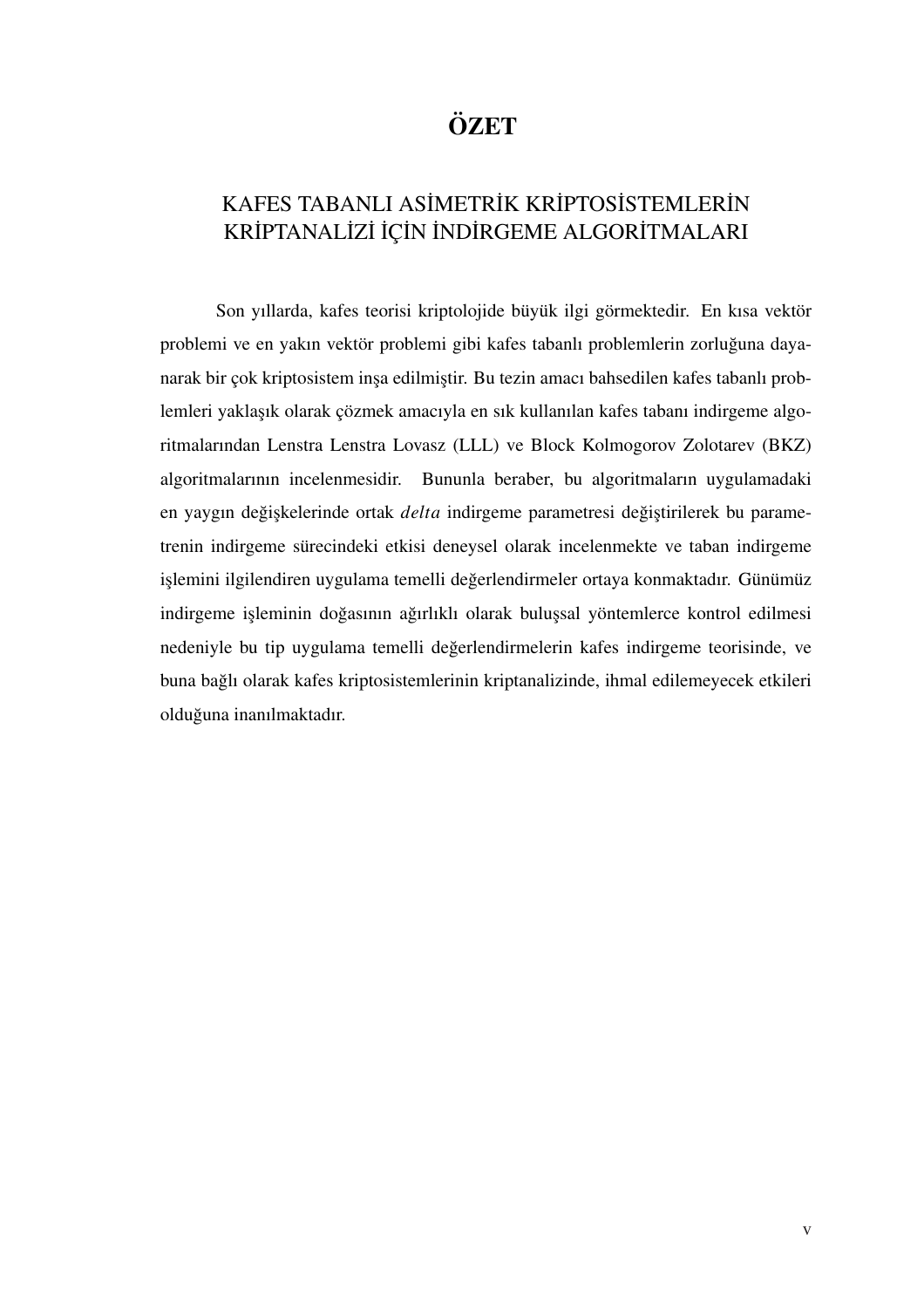# TABLE OF CONTENTS

| $\mathbf{X}$                                               |
|------------------------------------------------------------|
|                                                            |
| 5                                                          |
| 5                                                          |
| 6<br>2.2.                                                  |
| $\tau$<br>2.3.<br>Successive Minima and Hermite's Constant |
| 8<br>2.4.                                                  |
| 10                                                         |
|                                                            |
| 11                                                         |
| 11                                                         |
| 13<br>3.2. Summary of Complexity Results                   |
| 13<br>3.2.1.                                               |
| 15<br>3.2.2.                                               |
| 15<br>SVP and CVP Non-hardness<br>3.2.3.                   |
| 16<br>3.2.4.                                               |
| 17<br>3.2.5.                                               |
| 3.3. Summary of Algorithmic Results<br>17                  |
| 18<br>3.3.1.                                               |
| 20<br>3.3.2.                                               |
| 20<br>3.3.3.                                               |
| 21<br>3.3.4.                                               |
| 22<br>3.4. Basis Reduction and Other Lattice Problems      |
| 23                                                         |
| CHAPTER 4. LENSTRA LENSTRA LOVASZ REDUCTION<br>24          |
| 24                                                         |
| 25<br>4.2. LLL Basis Reduction Algorithm                   |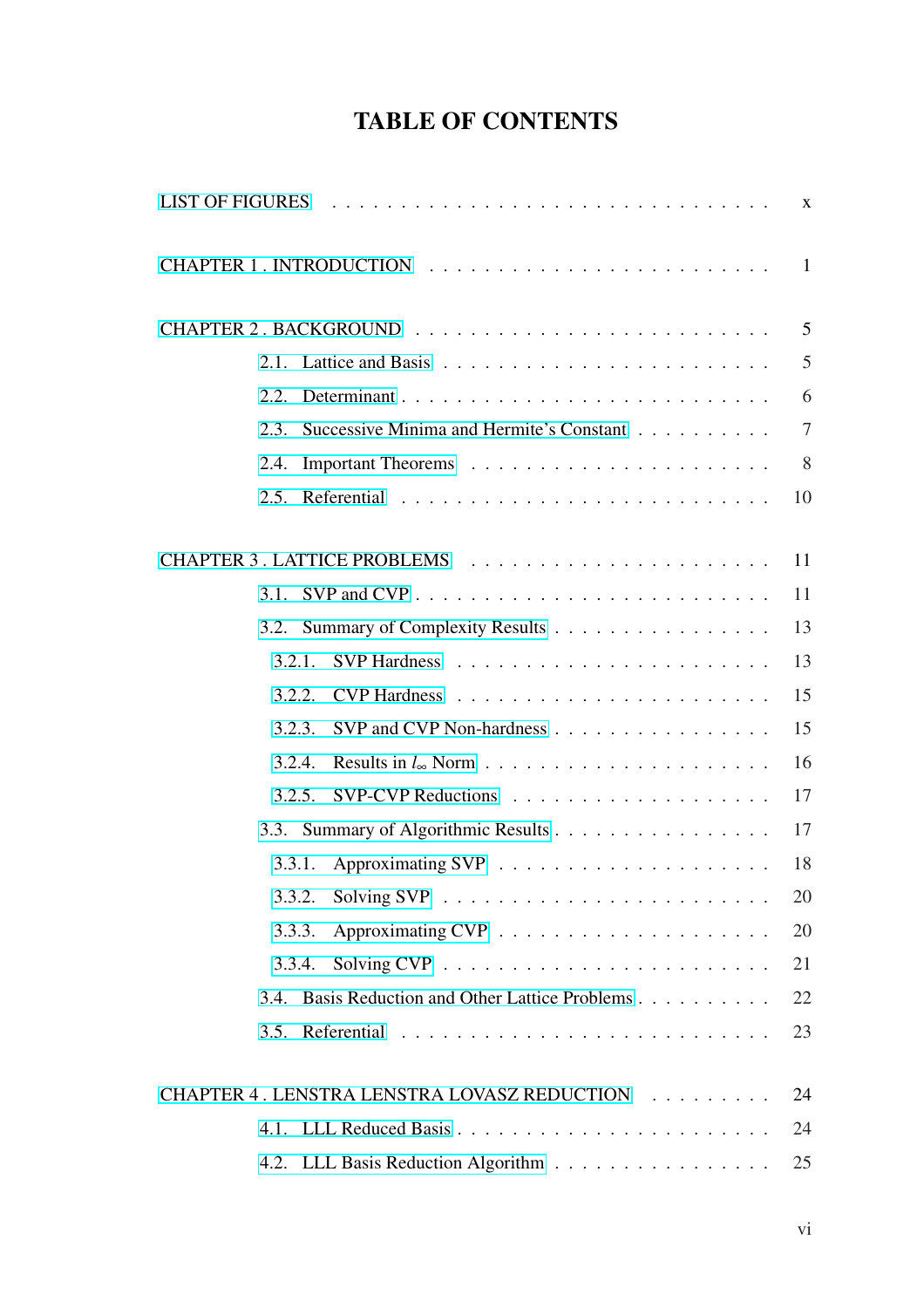|                                                                       | 28 |
|-----------------------------------------------------------------------|----|
| 4.3.1.<br>Note on the Correctness                                     | 28 |
| Note on the Running Time<br>4.3.2.                                    | 28 |
| Note on the Approximation Factor<br>4.3.3.                            | 30 |
| 4.4. LLL Basis Reduction Algorithm Rewritten                          | 30 |
|                                                                       | 32 |
| LLL with Floating Point Arithmetic<br>4.5.1.                          | 32 |
| 4.5.2.                                                                | 36 |
| 4.5.3.                                                                | 36 |
| 4.5.4.                                                                | 38 |
|                                                                       | 39 |
| The importance of LLL $\dots \dots \dots \dots \dots \dots$<br>4.6.1. | 39 |
| Generalized Lattice Basis Reduction Algorithm<br>4.6.2.               | 39 |
| Optimal and Average Case LLL<br>4.6.3.                                | 39 |
| 4.6.4.                                                                | 40 |
|                                                                       | 40 |
| CHAPTER 5 . BLOCK KORKINE ZOLOTAREV REDUCTION                         | 41 |
| HKZ, $k$ - and Block $2k$ - Reduced Bases<br>5.1.                     | 41 |
| Semi $k$ - and Semi Block $2k$ - Reduced Bases<br>5.2.                | 43 |
| Semi k-Reduction and Semi Block 2k-Reduction Algorithms.<br>5.3.      | 46 |
| 5.4. Blockwise Lattice Basis Reduction Variants                       | 50 |
| 5.4.1.                                                                | 50 |
| 5.4.2.<br>Primal/Dual Segment Reduction                               | 51 |
| 2k-Block Rankin Reduction and Transference Reduction.<br>5.4.3.       | 52 |
| 5.4.4.                                                                | 52 |
|                                                                       | 53 |
| Generalized Blockwise Lattice Basis Reduction<br>5.5.1.               | 53 |
| Improvement on the Nearest Plane Algorithm<br>5.5.2.                  | 53 |
| Parallel Block Reduction Algorithm<br>5.5.3.                          | 53 |
|                                                                       | 53 |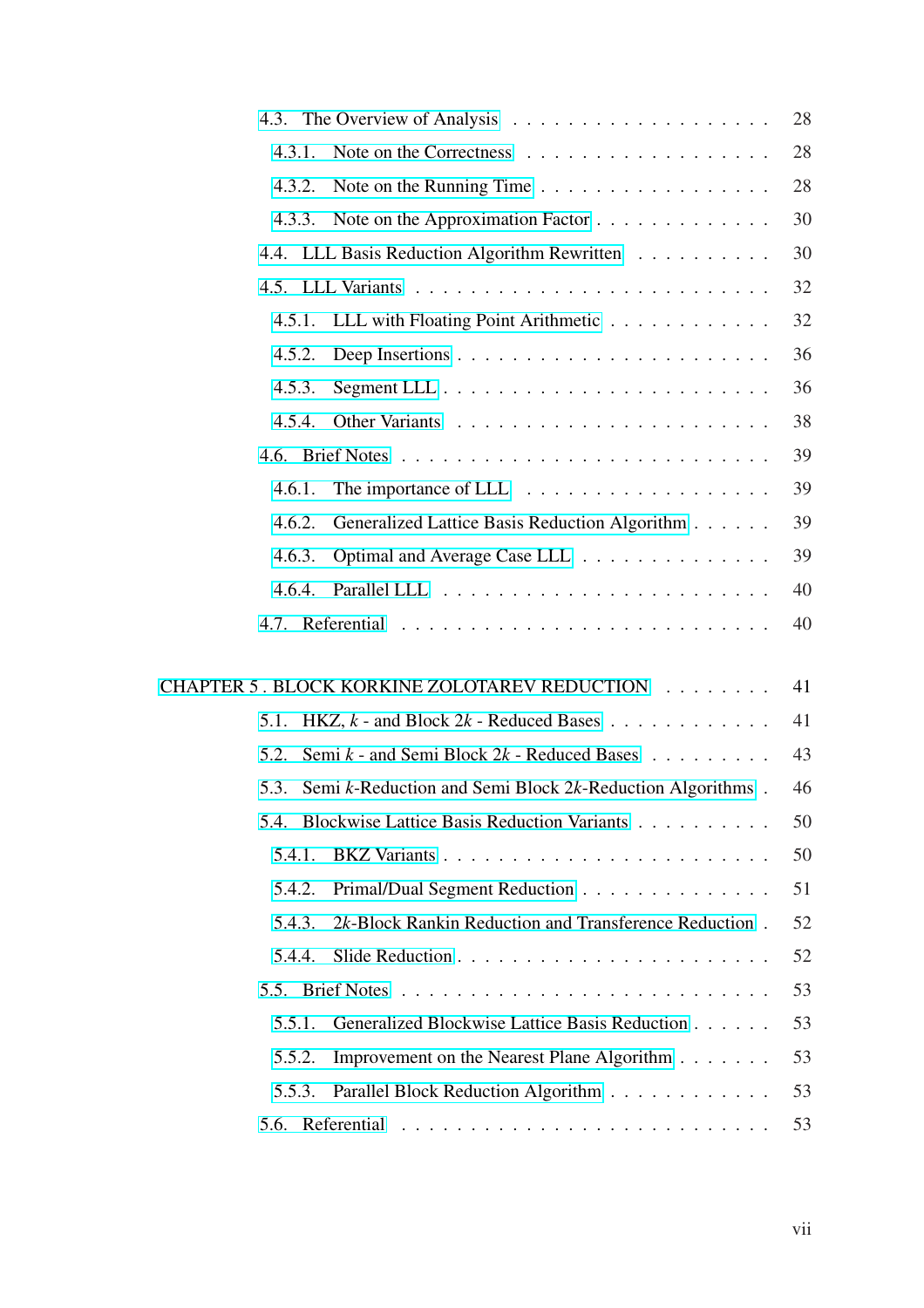|                                                            | 55 |
|------------------------------------------------------------|----|
|                                                            | 55 |
| 6.1.1.                                                     | 55 |
| Good Bases and Lattice Problems<br>6.1.2.                  | 56 |
|                                                            | 58 |
| 6.3. Important Heuristics in Practice                      | 59 |
| 6.3.1.                                                     | 59 |
| Kannan's Embedding Heuristic<br>6.3.2.                     | 60 |
| 6.4. Cryptanalytic Considerations and Lattice Attacks      | 61 |
| 6.4.1.                                                     | 61 |
|                                                            | 62 |
| 6.4.2.1.<br>Lattice Attacks on the Private Key             | 62 |
| 6.4.2.2.<br>Lattice Attacks on the Message                 | 63 |
| 6.4.2.3.<br>Lattice Attacks on a Spurious Key              | 64 |
| An Example of Exploiting the Lattice Structure<br>6.4.2.4. | 64 |
| 6.5.                                                       | 64 |
| CHAPTER 7. AN EVALUATION FOR EXPERIMENTS                   | 66 |
| Importance of the Practical Assessments<br>7.1.            | 66 |
| 7.2.                                                       | 67 |
| 7.3.                                                       | 69 |
|                                                            | 71 |
|                                                            | 71 |
| 8.1.1.                                                     | 71 |
| 8.1.2.                                                     | 72 |
| 8.1.3.                                                     | 74 |
| A Short Comparison<br>8.1.4.                               | 76 |
|                                                            | 77 |
|                                                            | 79 |

[APPENDICES](#page-87-0)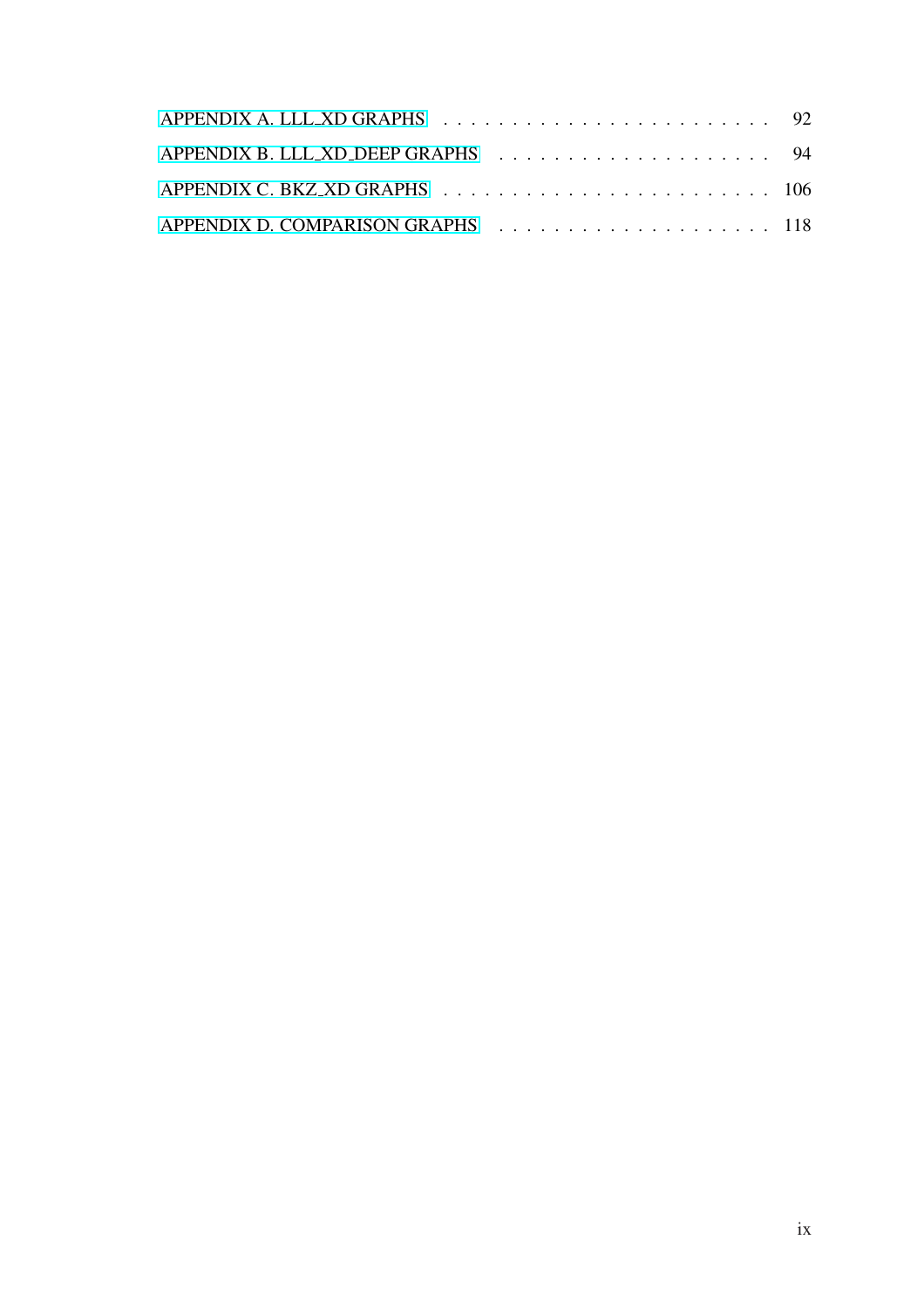# LIST OF FIGURES

<span id="page-9-0"></span>

| <b>Figure</b> |                                                                                              | Page |
|---------------|----------------------------------------------------------------------------------------------|------|
|               | Figure 4.1. LLL Lattice Basis Reduction Algorithm.                                           | 27   |
|               | Figure 4.2. LLL Lattice Basis Reduction Algorithm (2).                                       | 31   |
|               | Figure 4.3. LLL Lattice Basis Reduction Algorithm (3).                                       | 33   |
|               |                                                                                              | 47   |
|               | Figure 5.2. Semi Block 2k-Reduction Algorithm.                                               | 48   |
|               |                                                                                              | 57   |
|               | Figure 6.2. Translated Fundamental Parallelepipeds.                                          | 57   |
|               |                                                                                              | 92   |
|               | Figure A.2. Approximation factor constants of LLL_XD.                                        | 93   |
|               | Figure B.1. Running times of LLL_XD_DEEP in $n(1)$ .                                         | 94   |
|               | Figure B.2. Running times of LLL_XD_DEEP in $n$ (2).                                         | 95   |
|               | Figure B.3. Running times of LLL_XD_DEEP in <i>deep</i> (1). $\dots \dots \dots \dots$       | 96   |
|               | Figure B.4. Running times of LLL_XD_DEEP in <i>deep</i> (2).                                 | 97   |
|               | Figure B.5. Running times of LLL_XD_DEEP in $delta(1)$                                       | 98   |
|               | Figure B.6. Running times of LLL_XD_DEEP in $delta(2)$                                       | 99   |
|               | Figure B.7. Approximation factor constants of LLL XD DEEP in $n(1)$                          | 100  |
|               | Figure B.8. Approximation factor constants of LLL XD DEEP in $n(2)$                          | 101  |
|               | Figure B.9. Approximation factor constants of LLL_XD_DEEP in $deep(1)$                       | 102  |
|               | Figure B.10. Approximation factor constants of LLL_XD_DEEP in <i>deep</i> (2).               | 103  |
|               | Figure B.11. Approximation factor constants of LLL_XD_DEEP in delta (1).                     | 104  |
|               | Figure B.12. Approximation factor constants of LLL_XD_DEEP in <i>delta</i> (2).              | 105  |
|               |                                                                                              | 106  |
|               |                                                                                              |      |
|               | Figure C.3. Running times of BKZ_XD in <i>blocksize</i> (1). $\dots \dots \dots \dots \dots$ | 108  |
|               | Figure C.4. Running times of BKZ_XD in <i>blocksize</i> (2). $\dots \dots \dots \dots \dots$ | 109  |
|               | Figure C.5. Running times of BKZ_XD in $delta(1)$ . 110                                      |      |
|               | Figure C.6. Running times of BKZ_XD in <i>delta</i> (2). 111                                 |      |
|               | Figure C.7. Approximation factor constants of BKZ_XD in $n(1)$ .                             | 112  |
|               | Figure C.8. Approximation factor constants of BKZ_XD in $n(2)$ . 113                         |      |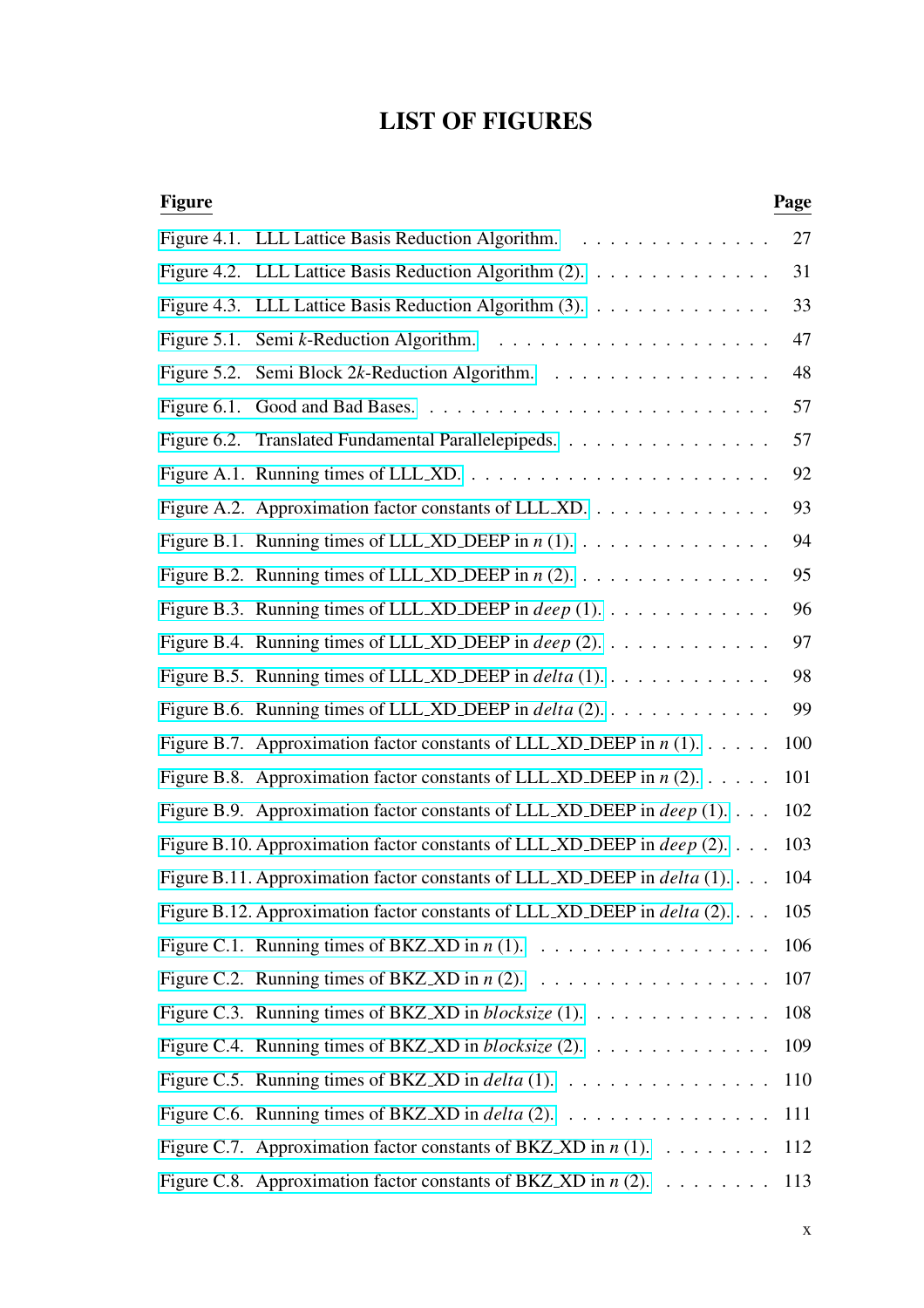| Figure C.9. Approximation factor constants of BKZ_XD in <i>blocksize</i> (1). 114            |  |
|----------------------------------------------------------------------------------------------|--|
| Figure C.10. Approximation factor constants of BKZ_XD in <i>blocksize</i> (2). $\dots$ . 115 |  |
| Figure C.11. Approximation factor constants of BKZ_XD in <i>delta</i> (1). $\dots$ 116       |  |
| Figure C.12. Approximation factor constants of BKZ_XD in delta (2). $\dots$ 117              |  |
|                                                                                              |  |
|                                                                                              |  |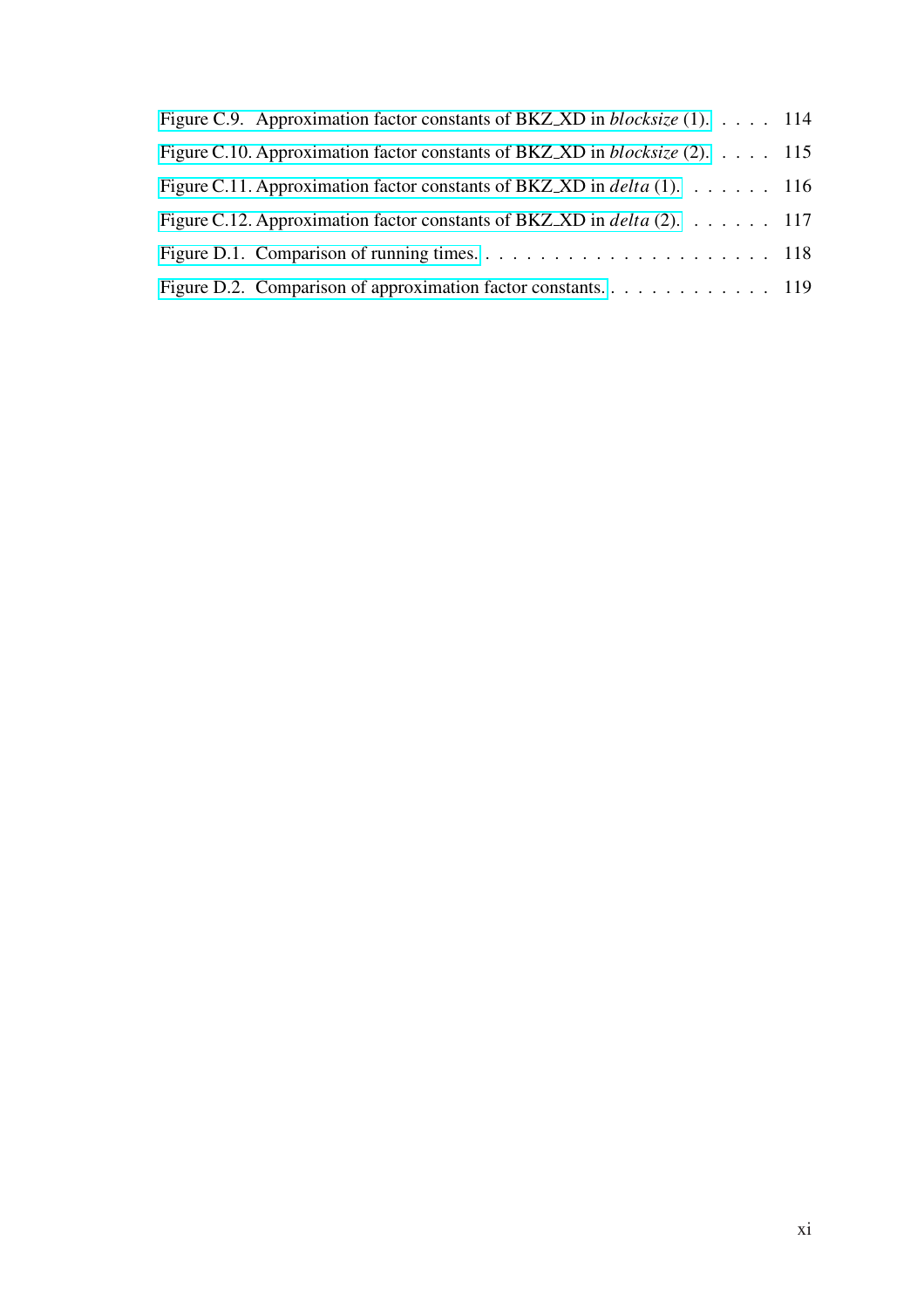# CHAPTER 1

# INTRODUCTION

<span id="page-11-0"></span>Lattices are constructions of geometry which can be described as the set of intersection points of an infinite regular grid. Though the simplicity in their construction, lattices hide a rich complex structure which has attracted the interests of many mathematicians over the last two centuries. In the meantime, they have found plenty of applications in several branches of mathematics, especially in computer science. Their importance in cryptology is firstly noted with the knapsack based cryptosystems. Invention of the basis reduction algorithms and the breakthrough results of Ajtai on the hard problems over lattices triggered numerous researches on the theory of lattices, more specifically on the hard lattice problems and the lattice basis reduction algorithms. The aim of this study is to explore the particular lattice problems and their use in cryptology with a cryptanalytic perspective considering the practical algorithms to solve these problems.

The lattices are the source of many interesting computationally hard problems. Two such problems are the shortest vector and the closest vector problem. The shortest vector problem is by far the most popular lattice based problem and has many variations. This problem stems from the fact that every lattice has a non-zero shortest vector and the problem of finding such a vector is NP-hard. The impracticality of solving the shortest vector problem in its exact form leads to the emergence of approximate versions related to the problem. On the other hand, the closest vector problem is another important problem in the theory of lattices. It includes finding a lattice vector which is among the closest lattice vectors to an arbitrary target vector, or point, in the space. As in the case of the shortest vector problem, the closest vector problem is also NP-hard and has many variants.

The algorithms to solve the shortest vector problem can be classified as the exact algorithms and the approximate algorithms. The main exact algorithms are the HKZ (Hermite Korkine Zolotarev) reduction algorithms, (Kannan 1987b) and the (randomized) sieve algorithms, (Ajtai, et al. 2001). Whereas, the approximate algorithms are primarily the LLL (Lenstra Lenstra Lovasz), (Lenstr[a, et al.](#page-95-0) [1982\),](#page-95-0) algorithms and the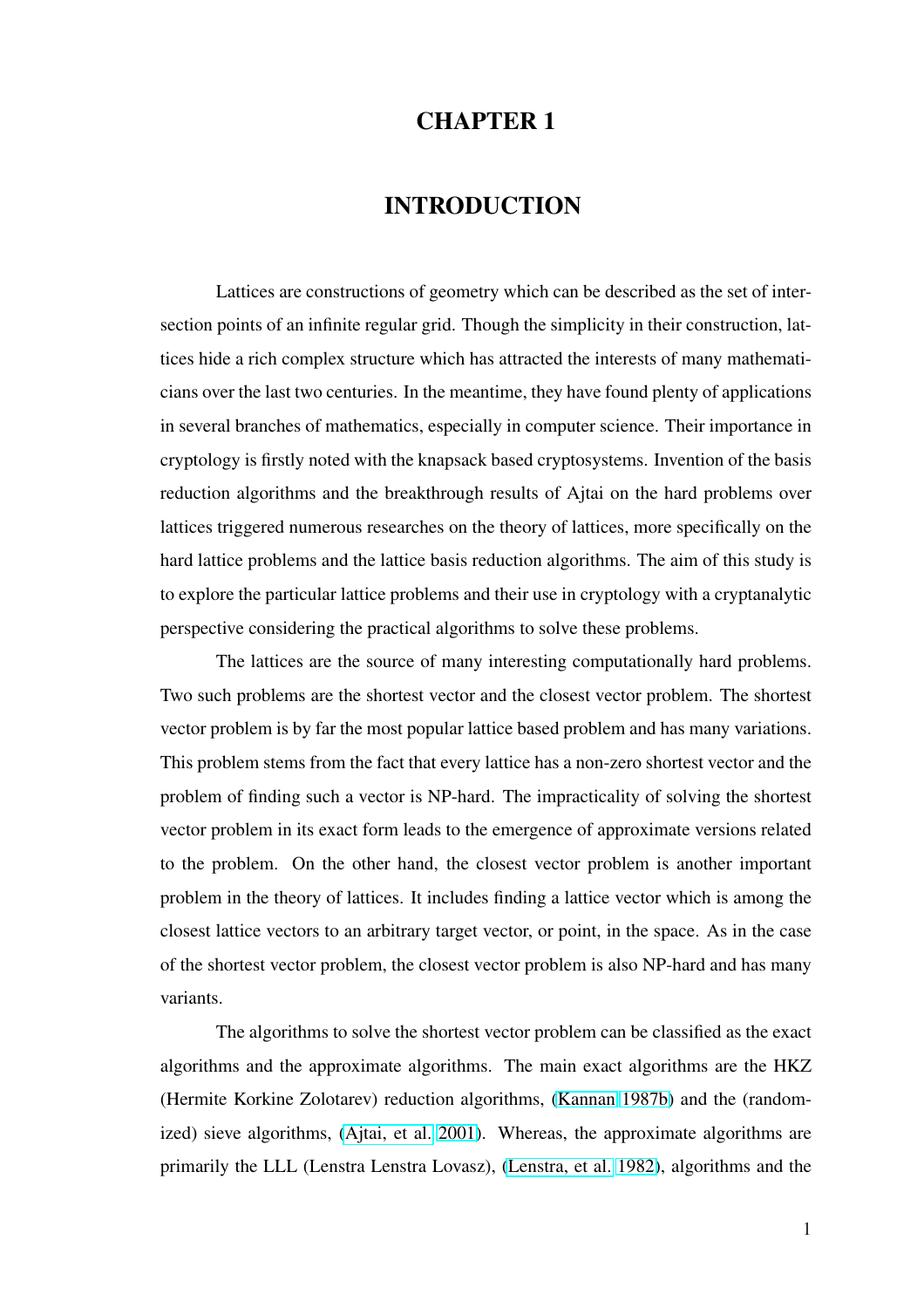BKZ (Block Korkine Zolotarev) algorithms, (Schnorr 1987). In practice, the exact algorithms are only practical in relatively low dimensions. Therefore, the approximation algorithms attract comparatively more interes[t. An interestin](#page-100-0)g point on the approximation algorithms and on some of the exact algorithms is that, in general, they do more than just solving the approximate shortest vector problem, they produce a solution to the lattice basis reduction problem. Basically, they output a shorter and more orthogonal basis with particular properties, and this basis is deemed to be good in a practical point of view, because it can be used to (approximately) solve different lattice based problems. Another important point is that, all exact algorithms applies an approximation algorithm for preprocessing and the approximation algorithms usually make use of the exact algorithms by accessing them in low dimensions or relaxing their reduction conditions to achieve a better performance.

It is also possible to group the algorithms to solve the closest vector problem in two categories. The solution to the exact closest vector problem is mainly given by the algorithms presented in (Kannan 1987b, Blömer 2000, Klein 2000, Agrell, et al. 2002). The approximation to the closest vector problem is performed in a roundabout manner. The general approa[ch is to use a red](#page-95-0)[uction from th](#page-90-0)[e closest vec](#page-96-0)t[or problem to](#page-89-0) [an ins](#page-89-0)tance of the (approximate) shortest vector problem together with an algorithm to solve the reduced instance. This is a factor increasing the importance of the concept of the lattice basis reduction. To name some of them, the approximation algorithms can be found in (Babai 1986, Ajtai, et al. 2001, Blömer and Naewe 2007).

In this study, not all the algorithms to solve the referred lattice problems are mentione[d but instead the basis reducti](#page-90-0)[on algorithms which carry](#page-91-0) relatively greater importance in the cryptanalysis of the lattice based public key cryptosystems are taken under the consideration. For this reason, the following algorithmics and related concepts are left out: the low dimensional reduction algorithms of Lagrange and Gauss , the algorithms of Hermite , and Korkine and Zolotarev , the HKZ reduction algorithms (Kannan 1983, 1987b, Helfrich 1985, Hanrot and Stehle´ 2007, 2008), the sieve algorithms (Ajtai, et al. 2001, Schnorr 2001, Nguyen and Vidick 2008), the sampling algor[ithms](#page-95-0) [\(Ajtai, et](#page-95-0) al. [2002](#page-95-0), [Schnorr](#page-95-0) [2003](#page-95-0), [Ludwig](#page-94-0) 2005, Bu[chmann and](#page-94-0) Ludwig 2006, Blömer [and Naewe](#page-90-0) 2[007\) a](#page-90-0)[nd the closest v](#page-100-0)[ector algorithms \(Kannan](#page-98-0) 1983, Babai 1986, Kannan [1987b,](#page-90-0) Schn[orr](#page-90-0) 1996, Blömer 2000, [Klein](#page-97-0) [2000](#page-97-0), [Ajtai, et al.](#page-91-0) 2001, Agre[ll, et a](#page-91-0)l. [2002,](#page-91-0)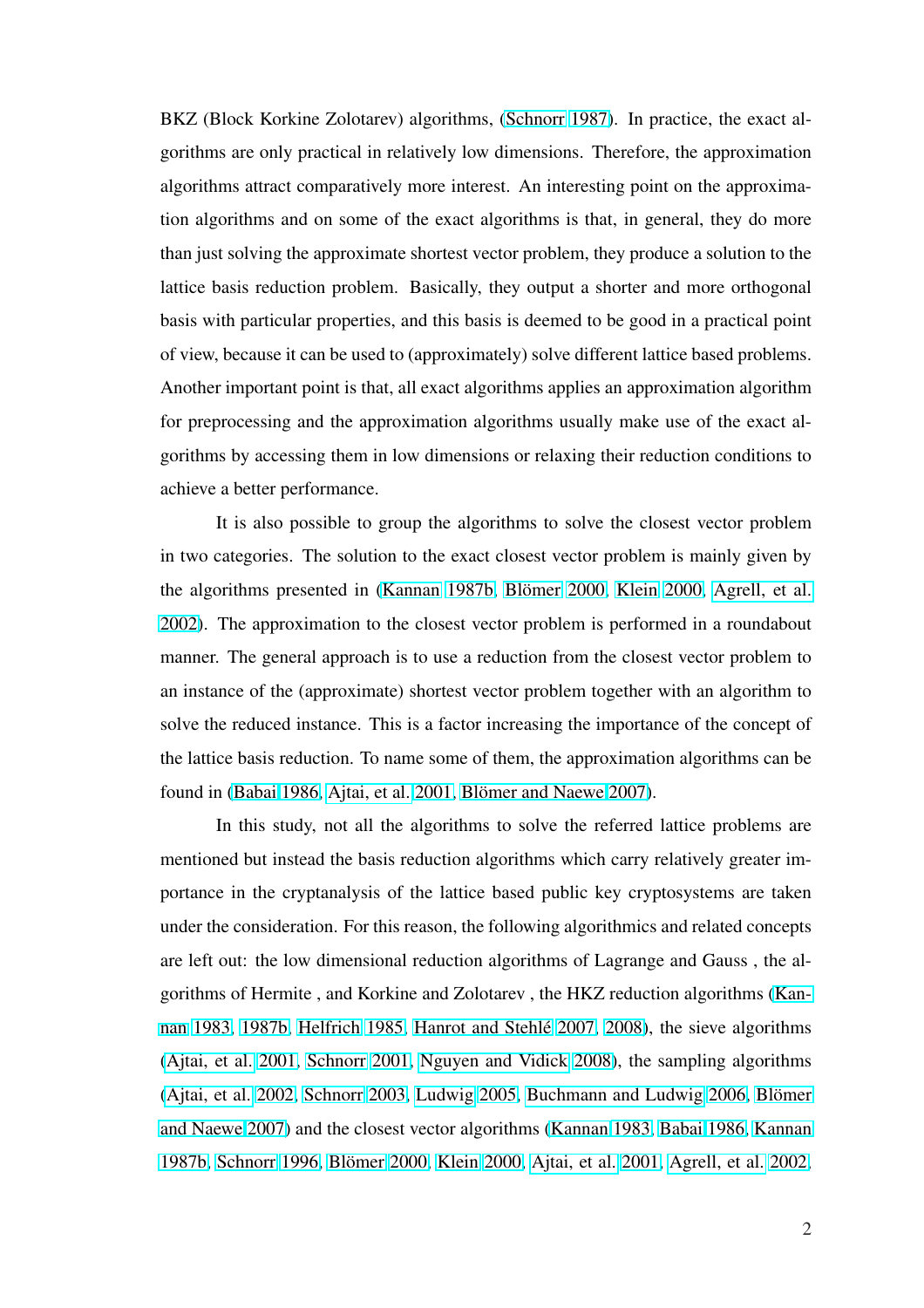Blömer and Naewe 2007). Consequently, the LLL and the BKZ lattice basis reduction algorithms are focused upon.

[First, mathematica](#page-91-0)l background on the theory of lattices is introduced. The definition of lattices is given with the notion of lattice determinant, the Gram-Schmidt orthogonalization, the successive minima and the Hermite's constant. Furthermore, some important theorems, including Minkowski's theorems, which give initial bounds on the first successive minimum, are presented.

Second, the lattice problems of the interest (the shortest vector and the closest vector problems) are defined in their exact, decision, approximate and promise forms. Following this discussion, the complexity results on the shortest and the closest vector problems together with some important connections between them are mentioned in order to demonstrate the achieved theoretical hardness and the non-hardness bounds to solve or approximate these problems. In addition, the algorithmic results which are partially related to the practice are stated to exhibit the practical achievable bounds concerning the considered problems. The section is concluded after briefly introducing the lattice basis reduction problem.

Next, the LLL and the BKZ lattice basis reduction algorithms are outlined. In both cases, the theoretical infrastructure related to the algorithms is given by presenting the definition of reducedness with some extra notions, if required, and the worst-case achievable approximation factors are demonstrated. Furthermore, the algorithm is presented in its raw form in order to ease the theoretical exploration and the understanding, and a short analysis is performed on the running time and the correctness of the algorithm. In addition, the algorithm is rewritten in a contemporary manner, numerous variants are mentioned and some research is briefly pointed out. It is important to note that, the theory of the LLL algorithm is more simple when compared to that of the BKZ algorithms. Therefore, due to the technicality of the subject, no analysis on the running time or the correctness of the BKZ algorithms is performed for the sake of brevity.

Later, the importance of the basis reduction algorithms is discussed in a cryptanalytic perspective. The role of good basis in solving the shortest vector and the closest vector problems is demonstrated. In addition, a general cryptographic scheme emerging in the lattice based cryptosystems is outlined. Following this discussion, some heuristics which are useful in a cryptanalytic sense are presented and the section is concluded after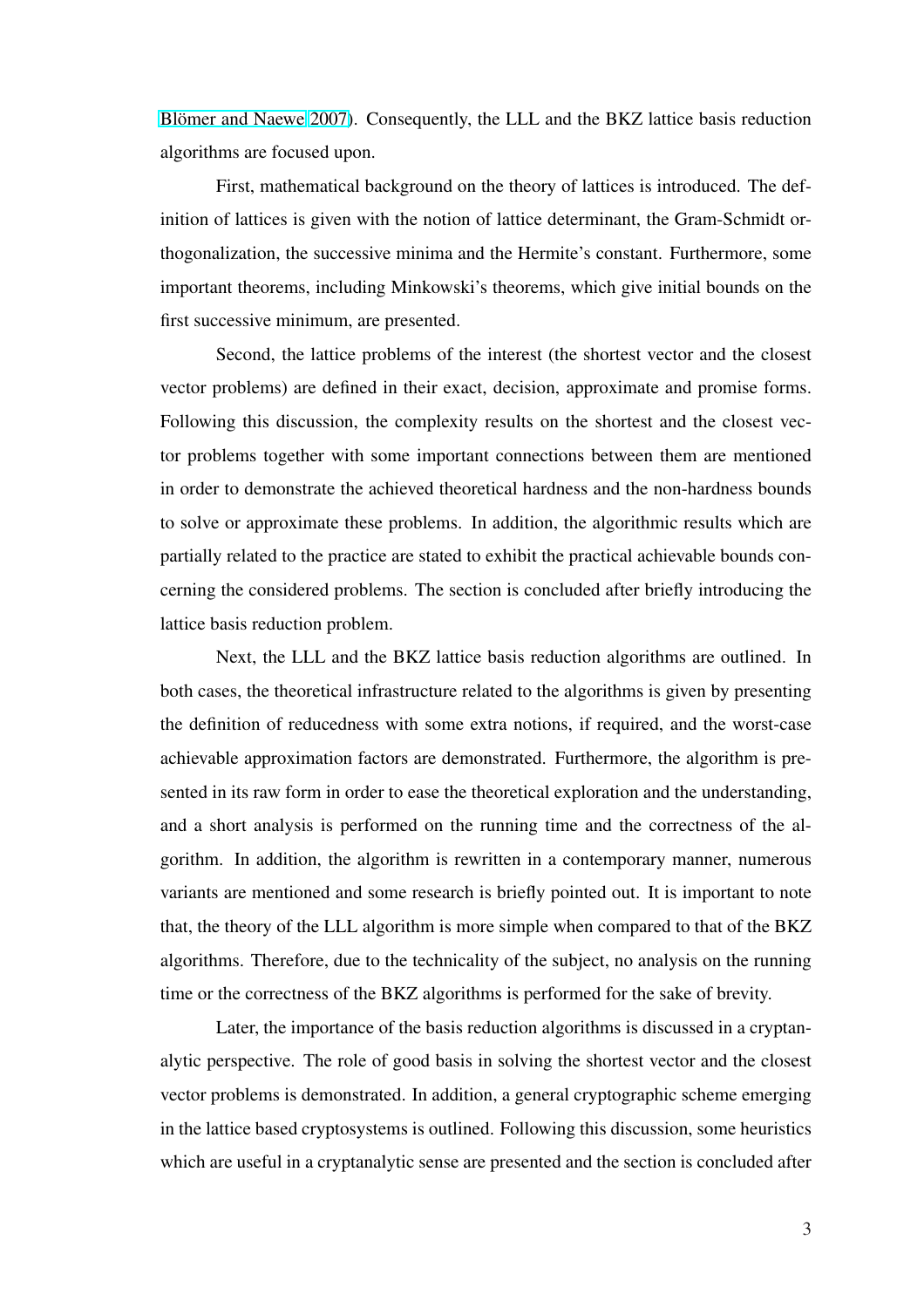discussing the lattice based attacks on relatively more general lattice based cryptographic schemes.

Next, the most efficient variants of the LLL algorithm and the BKZ algorithm are considered for a practical assessment regarding a common runtime parameter belonging to the algorithms. It is important to note that, these variants are based on some certain heuristics and in general have no theoretical inspections. However, they are also the most preferred algorithms in practice and by the cryptanalysts due to their efficiency.

Finally, the study is concluded by presenting some remarks concerning this and possible future research.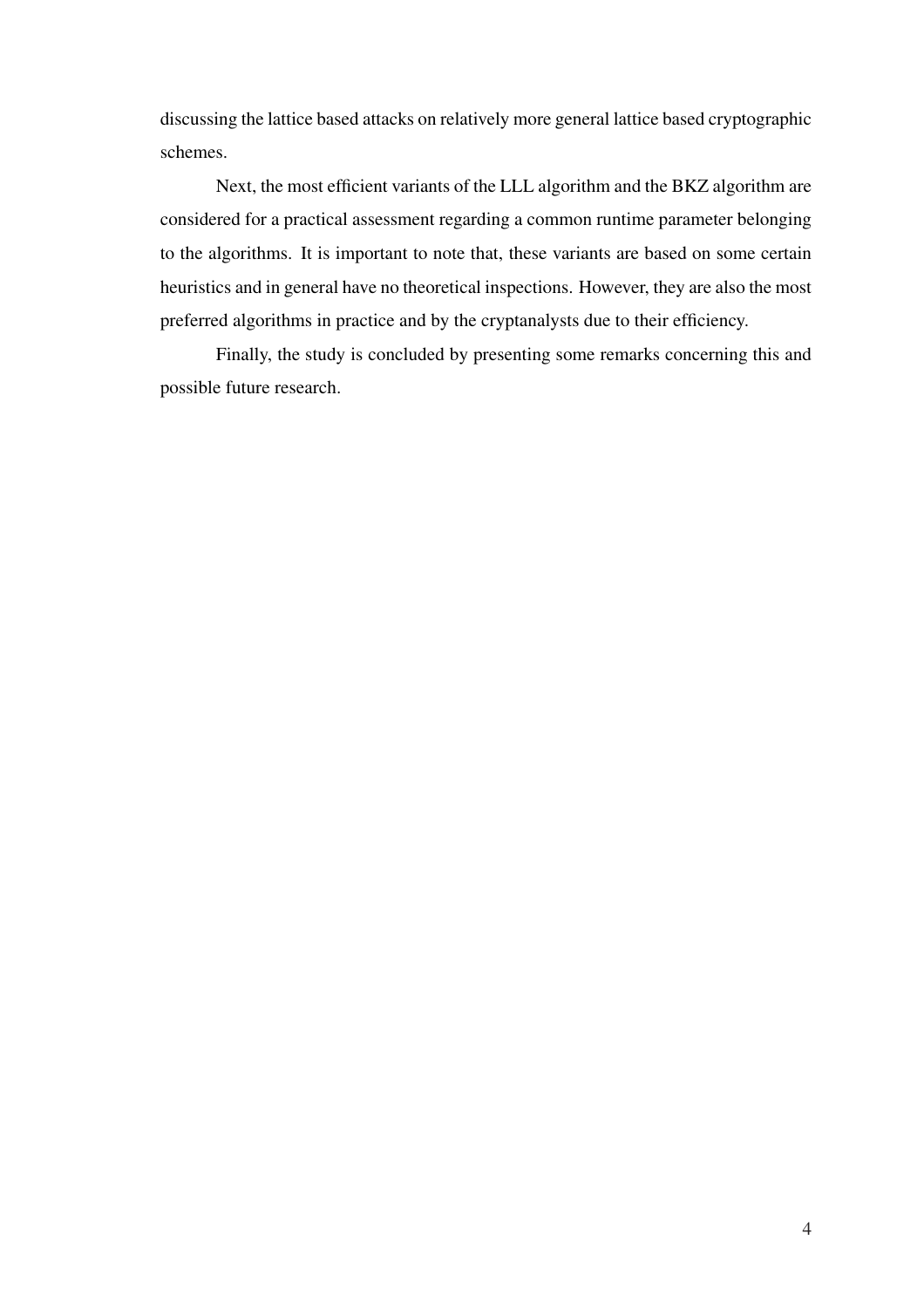# CHAPTER 2

## BACKGROUND

<span id="page-15-0"></span>In this chapter, basic information on the lattices is conveyed. The fundamental definitions and important theorems related to the point lattices are presented keeping the discussion as simple and concise as possible.

## 2.1. Lattice and Basis

A lattice is the set of all integral combinations of *n* linearly independent vectors  $\mathbf{b}_1, ..., \mathbf{b}_n \in \mathbb{R}^m$  denoted by

$$
\Lambda = L(\mathbf{b}_1, \dots, \mathbf{b}_n) = \left\{ \sum_{i=1}^n x_i \mathbf{b}_i : x_i \in \mathbb{Z}, \mathbf{b}_i \in \mathbb{R}^m \right\}
$$
(2.1)

or

$$
\Lambda = L(B) = \{ \mathbf{B}\mathbf{x} : \mathbf{B} \in \mathbb{R}^{m \times n}, \mathbf{x} \in \mathbb{Z}^n \}
$$
 (2.2)

where  $B = \{b_1, \ldots, b_n\}$  is called the lattice basis and  $B = [b_1 \ldots b_n] \in \mathbb{R}^{m \times n}$  is the matrix representation of the basis with columns as the basis vectors. The integers *n* and *m* are called lattice dimension (or rank), dim( $\Lambda$ ), and lattice degree, deg( $\Lambda$ ), respectively, and when  $n = m$  the lattice is called full dimensional. Without any references to a specific basis, lattice Λ can be defined to be a nonempty discrete subset of R *<sup>m</sup>* which is closed under subtraction. Consequently, lattices are discrete additive subgroups of  $\mathbb{R}^m$ .

Linear span of the basis vectors is defined as

$$
span(B) = \{Bx : x \in \mathbb{R}^n\}.
$$
\n(2.3)

Since all the bases of the same lattice generate the same span, we can define the span of the lattice as  $\text{span}(\Lambda)$ . It is obvious that

$$
\dim(\Lambda) = \dim(\text{span}(\Lambda))\tag{2.4}
$$

and span( $\Lambda$ ) =  $\mathbb{R}^m$  if and only if the lattice is full dimensional.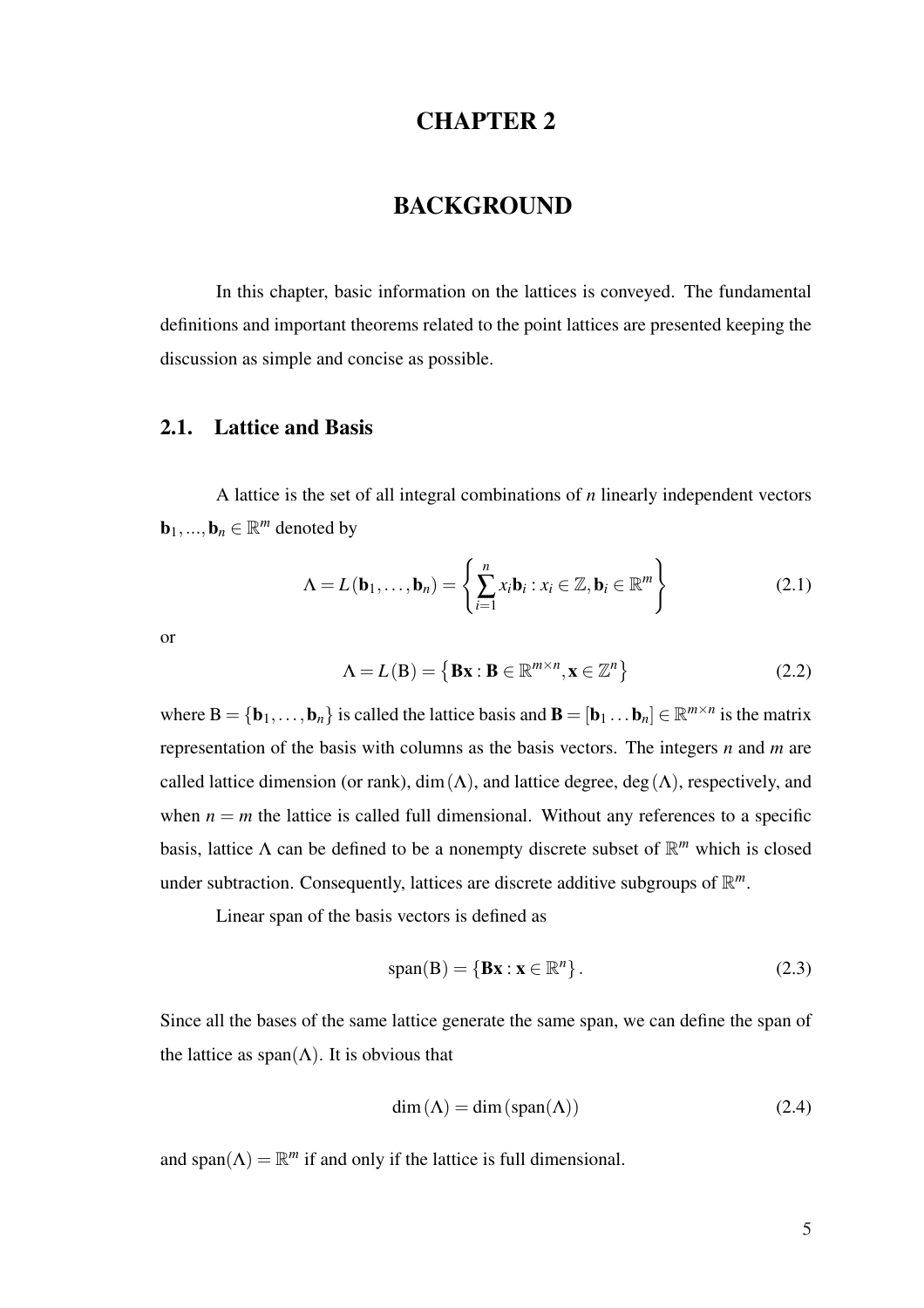<span id="page-16-0"></span>Half open parallelepiped associated with a lattice basis B is defined as

$$
P(\mathbf{B}) = \{ \mathbf{B}\mathbf{x} : \mathbf{B} \in \mathbb{R}^{m \times n}, x_i \in [0, 1) \}
$$
 (2.5)

It should be noted that if B' is another lattice basis then  $P(B')$  does not contain any lattice vectors other than zero.

Two lattice bases B and B' generate the same lattice if and only if there exist an integral matrix U with  $|\text{det}(\mathbf{U})| = 1$  such that  $\mathbf{B}' = \mathbf{B}\mathbf{U}$ . U is also called unimodular matrix, and the bases B and  $B'$  are said to be equivalent. The statement can be proved using the half open parallelepipeds.

#### 2.2. Determinant

For all  $\mathbf{x}, \mathbf{y} \in \mathbb{R}^m$  and  $a \in \mathbb{R}$ , a norm is a function  $\|\cdot\| : \mathbb{R}^m \to \mathbb{R}$ , which is generally used to measure length, such that

- It is positive definite, i.e.  $\|\mathbf{x}\| > 0$  for  $\mathbf{x} \neq \mathbf{0}$  and  $\|\mathbf{0}\| = 0$ .
- It is homogeneous, i.e.  $\|\mathbf{a}\mathbf{x}\| = |a| \cdot \|\mathbf{x}\|$ .
- It satisfies the triangle inequality, i.e.  $\|\mathbf{x}+\mathbf{y}\| \le \|\mathbf{x}\| + \|\mathbf{y}\|$ .

Furthermore, for any  $p \ge 1$ , the family of norm functions,  $l_p$  norms, are defined as

$$
\|\mathbf{x}\|_{p} = \left(\sum_{i=1}^{m} |x_{i}|^{p}\right)^{1/p}
$$
 (2.6)

Note that  $l_2$  norm is the Euclidean norm whereas  $l_{\infty}$  norm is called the maximum norm since

$$
\|\mathbf{x}\|_{\infty} = \lim_{p \to \infty} \|\mathbf{x}\|_{p} = \max_{i=1}^{m} |x_{i}|.
$$
 (2.7)

Related to the norm distance between two vectors is

$$
dist(\mathbf{x}, \mathbf{y}) = \|\mathbf{x} - \mathbf{y}\|.
$$
 (2.8)

Gram-Schmidt orthogonalization process is almost always referred while studying the lattices. For any sequence of vectors  $\mathbf{b}_1, \ldots, \mathbf{b}_n$ , the Gram-Schmidt orthogonalized vectors are defined as

$$
\mathbf{b}_i^* = \mathbf{b}_i - \sum_{j=1}^{i-1} \mu_{i,j} \mathbf{b}_j^*
$$
 (2.9)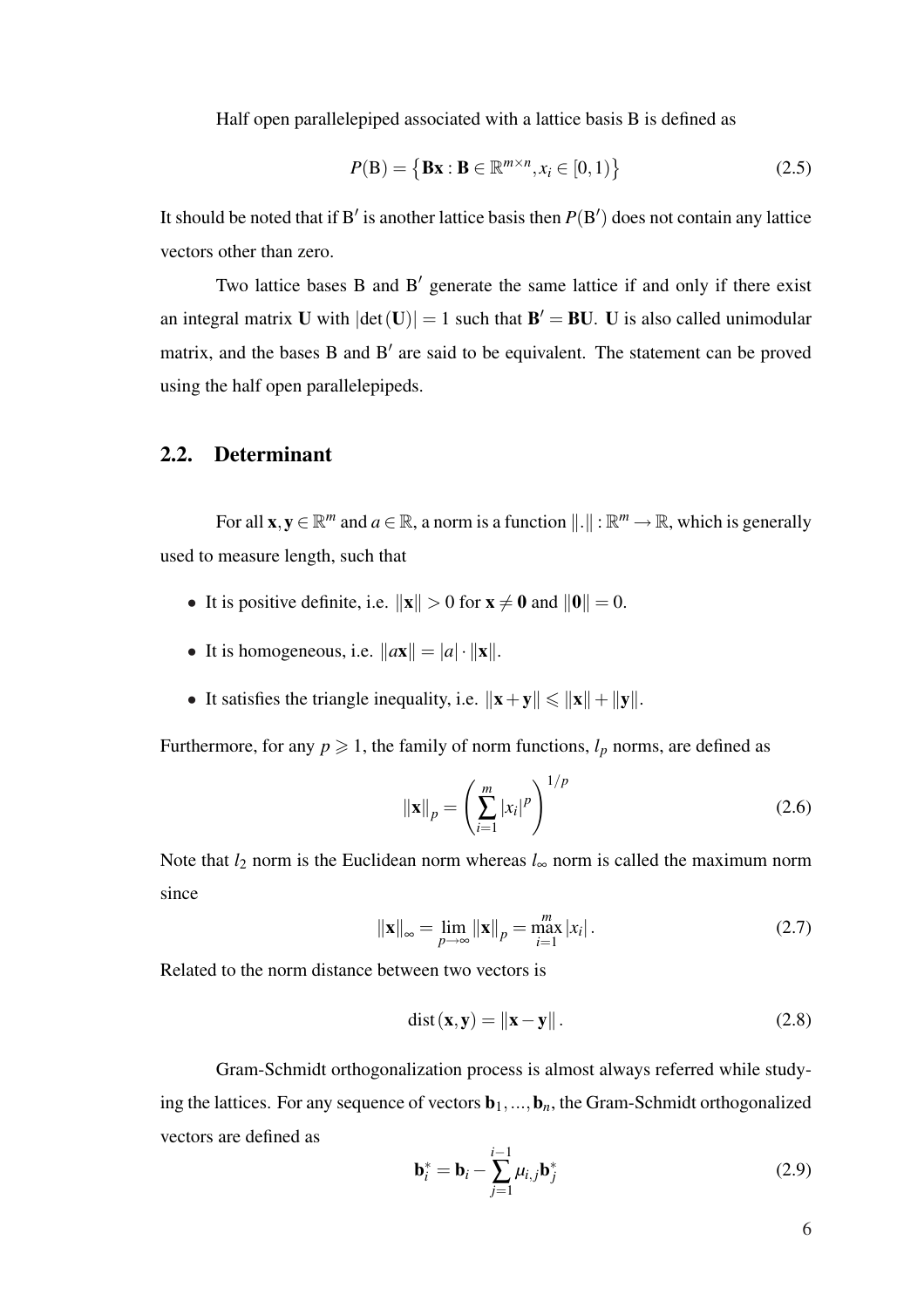<span id="page-17-0"></span>where  $\mu_{i,j} =$  $\overline{\phantom{a}}$  $\mathbf{b}_i, \mathbf{b}_j^*$  $\mathbf{r}$ /  $\overline{\phantom{a}}$  $\mathbf{b}_j^*, \mathbf{b}_j^*$ E are called the Gram-Schmidt coefficients and  $\langle ., . \rangle$  is the inner product. Note that  $\mathbf{b}_i^*$  is the component of  $\mathbf{b}_i$  orthogonal to span $(B_{i-1})$  where  $B_{i-1} = \{b_1, \ldots, b_{i-1}\}\$ and span $(B_i) = \text{span}(B_i^*)$ , therefore the orthogonalized vectors depend on the order of the basis vectors. Since  $\langle \mathbf{b}_i^*, \mathbf{b}_j^* \rangle = 0$  holds for all  $i \neq j$ , the set  $\frac{1}{\sqrt{2}}$ of vectors  $B^* = \{b_1^*,...,b_n^*\}$  are pairwise orthogonal. Furthermore

$$
\langle \mathbf{b}_i, \mathbf{b}_j^* \rangle = \begin{cases} 0 & i < j \\ \langle \mathbf{b}_j^*, \mathbf{b}_j^* \rangle & i = j \\ \mu_{i,j} \langle \mathbf{b}_j^*, \mathbf{b}_j^* \rangle & i > j \end{cases}
$$
 (2.10)

which consequently lead to the fact that  $\mu_{i,j} = 0$  for  $i < j$  and  $\mu_{i,j} = 1$  for  $i = j$ . One should also note that, since not every lattice has a basis of mutually orthogonal vectors, although  $B^*$  is a basis for span(B), it is not necessarily a basis for the lattice  $L(B)$ .

Determinant of a lattice is defined as the volume of the fundamental parallelepiped

$$
\det(\Lambda) = \text{vol}(P(\mathbf{B}))\tag{2.11}
$$

where  $\Lambda = L(B)$ . Equivalently we can define the determinant as

$$
\det(L(\mathbf{B})) = \prod_{i=1}^{n} \|\mathbf{b}_{i}^{*}\| = \sqrt{\det(\mathbf{G})}
$$
 (2.12)

where  $\mathbf{G} = \mathbf{B}^T \mathbf{B}$  is the Gram matrix, i.e.  $n \times n$  matrix whose  $(i, j)$ th entry equals  $\mathbf{G}_{ij} =$  $\overline{1}$  $\mathbf{b}_i, \mathbf{b}_j$ ® . The determinant det( $\Lambda$ ) does not depend on any particular basis, i.e. for any two lattice bases B and B',  $vol(P(B)) = vol(P(B^*))$  is always true. The statement follows from the fact that lattice bases  $B$  and  $B'$  are related by a unimodular matrix. Intuitively, as the volume of the fundamental parallelepiped  $P(B)$  decreases, the density of the lattice points in span(B) increases.

### 2.3. Successive Minima and Hermite's Constant

Successive minima  $\lambda = \lambda_1, \ldots, \lambda_n$  are the fundamental constants associated with the lattice and defined to be radius of the smallest sphere centered in the origin containing *i* linearly independent lattice vectors

$$
\lambda_i = \lambda_i(\Lambda) = \inf \{ r : \dim \left( \text{span} \left( \Lambda \cap B_m(0, r) \right) \right) \geq i \}
$$
\n(2.13)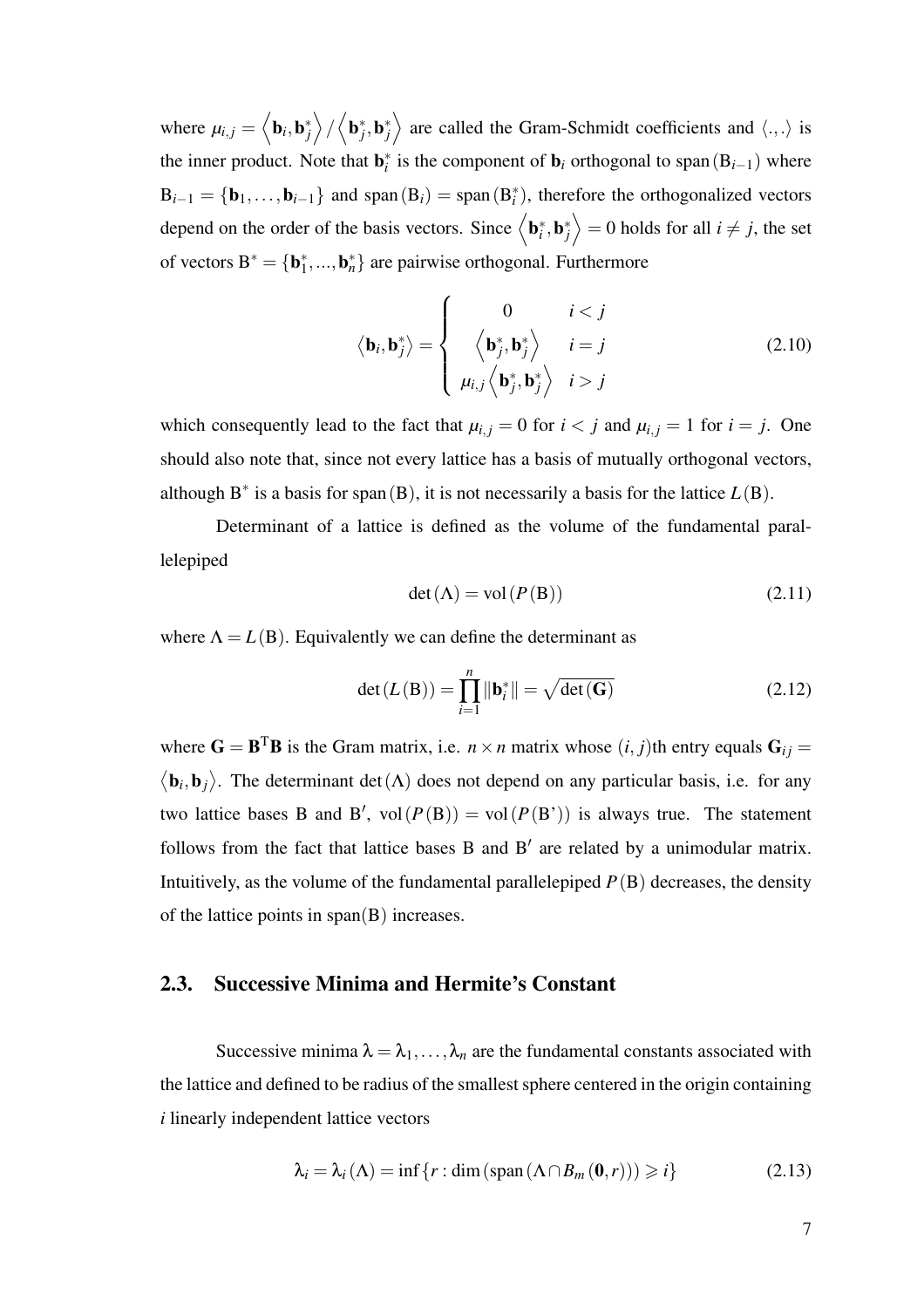<span id="page-18-0"></span>where  $B_m(0,r)$  is the *m* dimensional open ball of radius *r* around the origin 0. There always exist linearly independent lattice vectors achieving the successive minima, i.e. there exist linearly independent  $x_1, \ldots, x_n \in \Lambda$  such that  $||x_i|| = \lambda_i$ . Therefore, successive minima can also be defined as

$$
\lambda_{i} = \lambda_{i}(\Lambda) = \min \{ r : \dim \left( \operatorname{span} \left( \Lambda \cap \overline{B}_{m}(\mathbf{0}, r) \right) \right) \geq i \}
$$
 (2.14)

where  $\overline{B}_m(0,r)$  is the *m* dimensional closed ball of radius *r* around the origin 0.

Related to the determinant and the first minimum of the lattice, the Hermite's constant is defined as follows

$$
\gamma_n = \max \frac{\lambda_1 \left(\Lambda\right)^2}{\det(\Lambda)^{2/n}}\tag{2.15}
$$

when Λ ranges over all *n* dimensional lattices. The Hermite's constant of dimension *n* has the following bounds

$$
\frac{n}{2\pi e} + \frac{\log\left(\pi n\right)}{2\pi e} + o\left(1\right) \leqslant \gamma_n \leqslant \frac{1.744n}{2\pi e} \left(1 + o\left(1\right)\right). \tag{2.16}
$$

Furthermore,  $\gamma_2 = 4/3$  and  $\gamma_n \leqslant (2/3)n$  for all  $n \geqslant 2$ .

## 2.4. Important Theorems

Theorem 2.1. *Let B be a lattice basis and B*<sup>∗</sup> *be the corresponding Gram-Schmidt orthogonalization. Then*

$$
\lambda_1 \geqslant \min_{i=1}^n \|\mathbf{b}_i^*\| > 0. \tag{2.17}
$$

The theorem proves a lower bound on the first successive minimum. The proof can be carried out by evaluating the expression  $\langle Bx, b_i^* \rangle$  where  $x \in \mathbb{Z}^n$  by letting *i* be the largest index such that  $x_i \neq 0$  and showing  $|\langle \mathbf{Bx}, \mathbf{b}_i^* \rangle| \geq ||\mathbf{b}_i^*||^2$  by using the fact that  $|\langle \mathbf{B}\mathbf{x}, \mathbf{b}_i^* \rangle| \leqslant \|\mathbf{B}\mathbf{x}\| \|\mathbf{b}_i^*\|.$ 

Theorem 2.2. *Let* Λ *be a lattice of rank n. There exist linearly independent lattice vectors*  $\mathbf{v}_i$  *for*  $i = 1, \ldots, n$  *such that* 

$$
\|\mathbf{v}_i\| = \lambda_i. \tag{2.18}
$$

In order to show that there exist a lattice vector achieving the first minimum, one can use the closed ball  $\overline{B}_m(0,2\lambda_1)$ . Since the closed ball is a compact set one can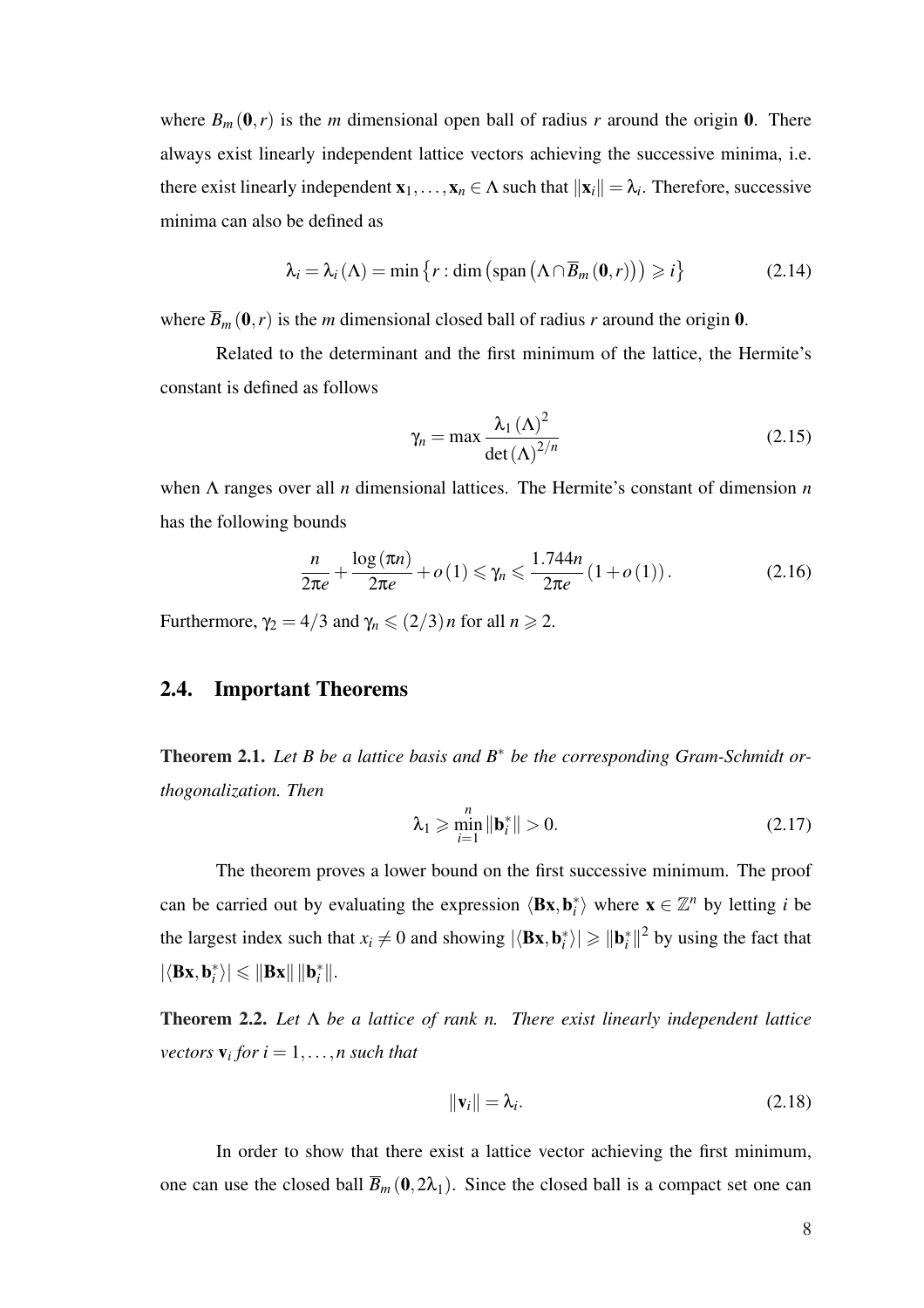extract a convergent subsequence of lattice vectors with their limit equals to w such that  $\|\mathbf{w}\| = \lambda_1$  and then one can prove that **w** is a lattice vector belonging to the sequence. By generalizing this approach, the theorem can be proved for all successive minima.

Theorem 2.3. *(Blichfeldt Theorem) Let* Λ *be a lattice and S* ⊆ *span*(Λ) *be a measurable set. If vol*(*S*) > det( $\Lambda$ ) *then there exist distinct*  $\mathbf{z}_1, \mathbf{z}_2 \in S$  *such that*  $\mathbf{z}_1 - \mathbf{z}_2 \in \Lambda$ *.* 

It is possible to prove the theorem by using the translated parallelepipeds  $P_{\mathbf{x}}(\mathbf{B}) = \mathbf{x} + P(\mathbf{B})$  for all  $\mathbf{x} \in \Lambda$ . If one lets  $S_{\mathbf{x}} = S \cap P_{\mathbf{x}}(\mathbf{B})$  and  $S'_{\mathbf{x}} = S_{\mathbf{x}} - \mathbf{x}$ , using the assumption that vol  $(S) > det(\Lambda)$ , it can be seen  $S'_x$  are not pairwise disjoint. Therefore, there exist  $z \in S'_x \cap S'_y$  with  $z_1 = z + x \in S_x$  and  $z_2 = z + y \in S_y$ . Consequently,  $z_1 - z_2 = x - y \in \Lambda$ .

Theorem 2.4. *(Minkowski's Convex Body Theorem) Let* Λ *be a lattice of rank n and*  $S \subset span(\Lambda)$  *be a convex set symmetric about the origin. If vol*(*S*) >  $2^n$  det( $\Lambda$ ) *then there exist a nonzero lattice vector*  $\mathbf{v} \in S \cap \Lambda - \{\mathbf{0}\}.$ 

This theorem is a corollary to the Blichfeldt theorem. For the set S symmetric about the origin with vol(S) >  $2^n \det(\Lambda)$ , one can define another set  $S' = \{x : 2x \in S\}$ with vol(S') > det( $\Lambda$ ). At this point one can find distinct vectors such that  $z_1, z_2 \in S'$ . Due to symmetricity of S,  $-2z_2 \in S$ . By convexity of S and the Blichfeldt Theorem, one can state that nonzero  $(2\mathbf{z}_1 - 2\mathbf{z}_2)/2 = \mathbf{z}_1 - \mathbf{z}_2$  is in both S and  $\Lambda$ .

Theorem 2.5. *(Minkowski's First Theorem) Let* Λ *be a lattice of rank n. The first minimum satisfies the following inequality*

$$
\lambda_1 \leqslant \sqrt{n} \det(\Lambda)^{1/n} \,. \tag{2.19}
$$

In order to obtain the inequality, the convex body theorem can be applied on a *n* dimensional sphere S of radius  $\sqrt{n}$  det  $(\Lambda)^{1/n}$  in span $(\Lambda)$  centered at the origin. It is obvious that vol(S)  $> 2^n$  det( $\Lambda$ ) since the sphere contains *n* dimensional hypercube with the edges of length  $2^n \det(\Lambda)^{1/n}$  (or more accurately, *n* dimensional sphere of radius *r* has the volume  $\pi^{n/2}\Gamma(n/2+1)$  *r*<sup>*n*</sup>). Therefore, by convex body theorem, the sphere contains a nonzero lattice vector.

Theorem 2.6. *(Minkowski's Second Theorem) Let* Λ *be a lattice of rank n. The successive minima satisfy the following inequality*

$$
\left(\prod_{i=1}^{n} \lambda_i\right)^{1/n} \leqslant \sqrt{n} \det(\Lambda)^{1/n}.
$$
\n(2.20)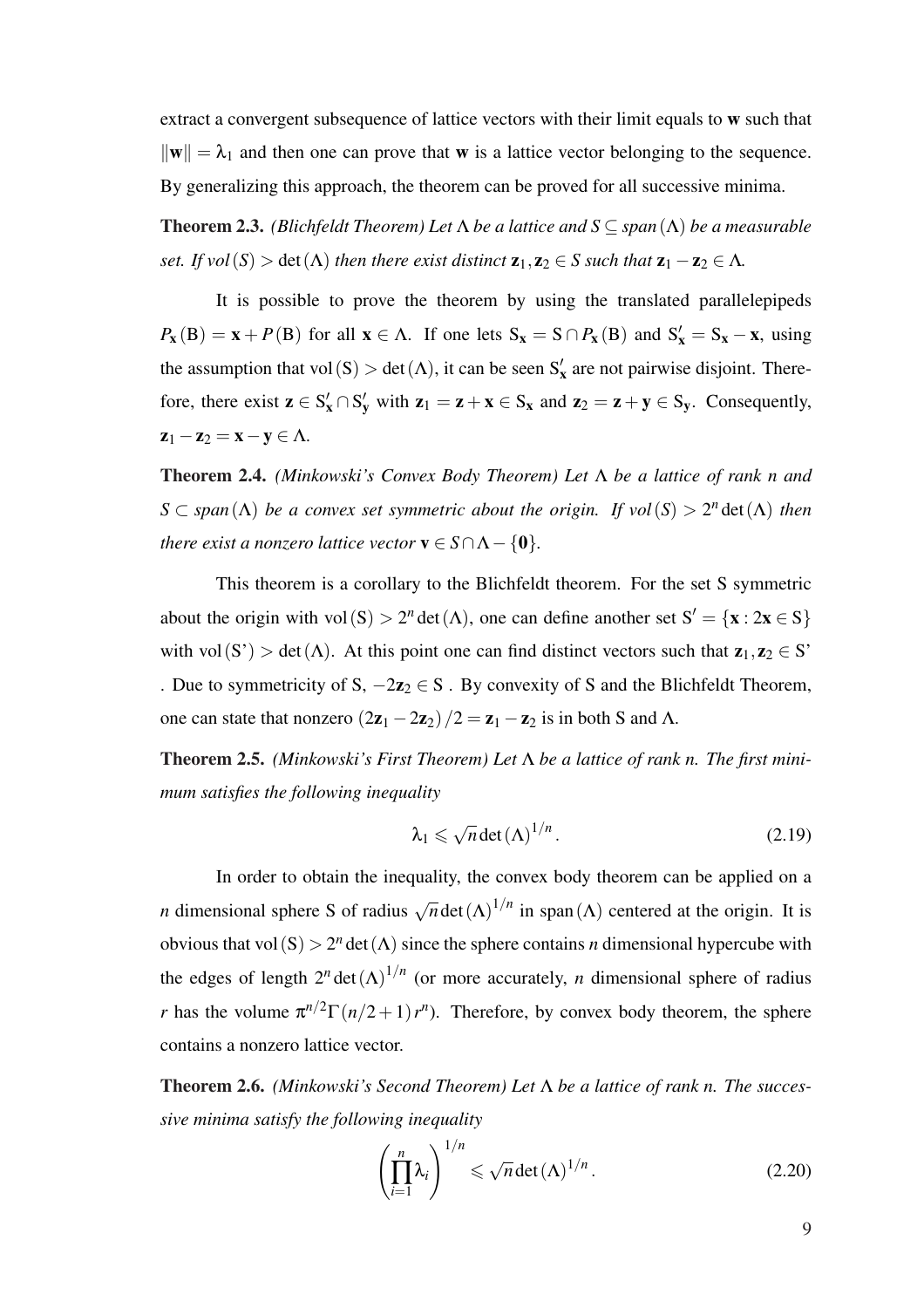<span id="page-20-0"></span>To prove the theorem, one can define a transformation using the Gram-Schmidt orthogonalized vectors  $T(\sum c_i \mathbf{x}_i^*) = \sum \lambda_i c_i \mathbf{x}_i^*$  where  $\|\mathbf{x}_i\| = \lambda_i$  for all *i*. Using T, *n* dimensional unit sphere S in span( $\Lambda$ ) can be transformed to the symmetric convex body T(S). Assuming that the inequality in the theorem is not correct gives vol $(T(S)) > 2<sup>n</sup> det(\Lambda)$ . Hence T(S) contains a nonzero lattice vector y. Letting *k* be the largest index *i* such that  $c_i \neq 0$  in  $\mathbf{y} = \sum \lambda_i c_i \mathbf{x}_i^* = T(\sum c_i \mathbf{x}_i^*) = T(\mathbf{x})$  and  $k'$  be the smallest index such that  $\lambda_{k'} = \lambda_k$ , one can see that **y** is linearly independent from  $\mathbf{x}_1, \dots, \mathbf{x}_{k'-1}$  and  $\|\mathbf{y}\| \leq \lambda_k \|\mathbf{x}\| < \lambda_k$ . Consequently,  $\mathbf{x}_1, \ldots, \mathbf{x}_{k'-1}, \mathbf{y}$  form  $k'$  linearly independent vectors of length  $\langle \lambda_{k'} | = \lambda_k \rangle$ contradicting the definition of  $k$ <sup>th</sup> successive minimum. Therefore the assumption is wrong and the inequality in theorem holds.

Minkowski's theorems have stronger (or generalized) forms. To mention them briefly, for any lattice of rank , the following statements hold.

\n- $$
\lambda_1 \leqslant \sqrt{\gamma_n} \det(\Lambda)^{1/n}
$$
\n- $\left(\prod_{i=1}^n \lambda_i\right)^{1/n} \leqslant \sqrt{\gamma_n} \det(\Lambda)^{1/n}$
\n

where  $\gamma_n$  is the Hermite's constant.

#### 2.5. Referential

For more information on lattices, complete proofs and generalized or stronger versions of the theorems, reader might refer to the texts on the geometry of numbers, such as (Gruber and Lekkerkerker 1987, Siegel 1989, Lagarias 1995, Cassels 1997, Silverman 2006, Coppel 2006).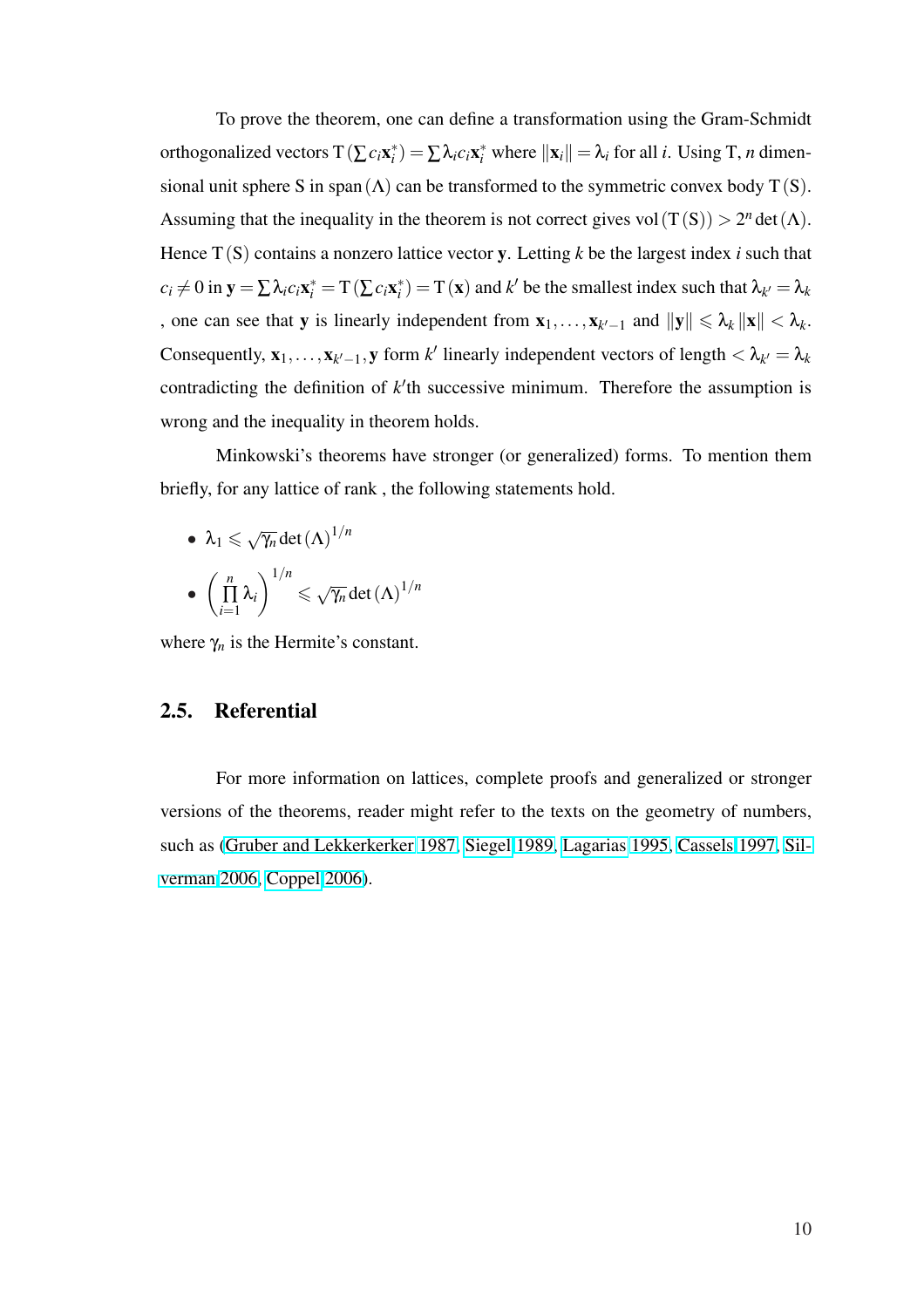# CHAPTER 3

# LATTICE PROBLEMS

<span id="page-21-0"></span>The purpose of this chapter is to give brief information on the lattice related problems of interest. The problems discussed here are the shortest vector and the closest vector problem in lattices. In addition, the complexity and the algorithmic results related to mainly these problems are mentioned.

### 3.1. SVP and CVP

There are many problems related to the lattices. Finding the shortest lattice vector and finding the closest lattice vector to a given target point are two such problems which only have exponential time algorithms to solve them in an exact manner.

Definition 3.1. (Shortest Vector Problem - SVP) Given a lattice Λ, find a nonzero lattice vector  $\mathbf{x} \in \Lambda - \{\mathbf{0}\}\$  such that  $\|\mathbf{x}\| \le \|\mathbf{y}\|$  for all  $\mathbf{y} \in \Lambda - \{\mathbf{0}\}\$ .

**Definition 3.2.** (Closest Vector Problem - CVP) Given a lattice  $\Lambda$  and a target vector **t**, find a lattice vector  $x \in \Lambda$  such that  $||x-t|| \le ||y-t||$  for all  $y \in \Lambda$ .

In order to study the problems in depth, different versions of the problems which capture different algorithmic tasks are defined. The search problems capture the task of finding a particular lattice vector which is nonzero and the shortest (in SVP) or the closest vector to the given point (in CVP). Whereas, the optimization problems consist of finding the minimum of the norms of all lattice vectors (in SVP) or the minimum value of the distance between the lattice and the target point (in CVP). Finally, the decision problems are based on deciding whether there exists a lattice vector with norm smaller than or equal to a given positive rational value or whether there exists a lattice vector whose distance to the target point is less than or equal to the given positive rational value. The search problems are more difficult than the other versions since they include finding the specific vectors, whereas the decision problems are the easiest. For this reason, all the hardness results hold for decision problems.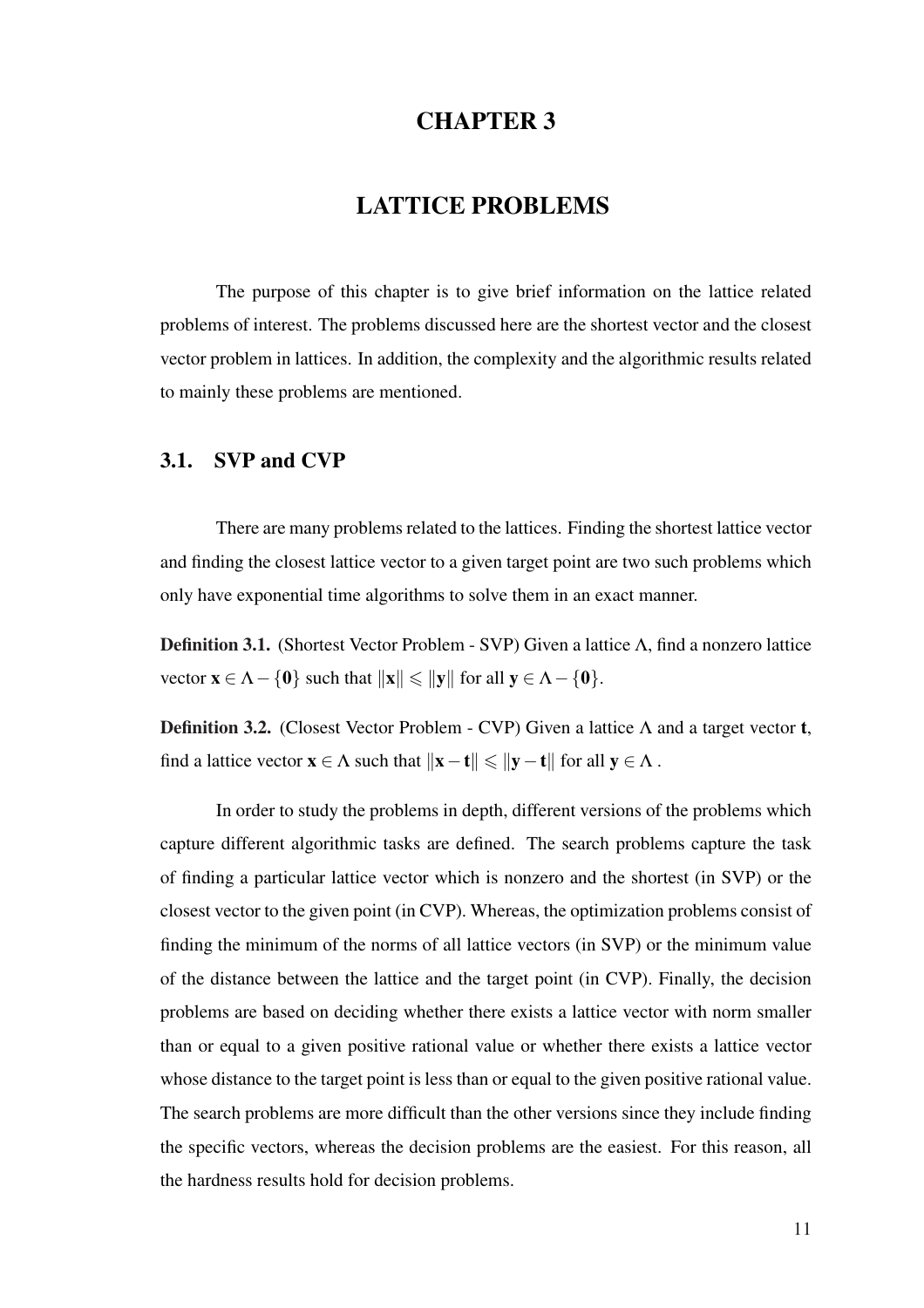Due to the hardness of these problems, approximate versions, which return solutions within some specified factor from the optimal, are defined below (with a little change in the representation).

**Definition 3.3.** (Approximate SVP - SVP<sub> $\gamma$ </sub>) Given a lattice basis  $\mathbf{B} \in \mathbb{Z}^{m \times n}$ , find a nonzero lattice vector **Bx** where  $\mathbf{x} \in \mathbb{Z}^n - \{\mathbf{0}\}\$  such that  $\|\mathbf{Bx}\| \leq \gamma \|\mathbf{By}\|$  for all  $\mathbf{y} \in \mathbb{Z}$  $\mathbb{Z}^n - \{0\}.$ 

**Definition 3.4.** (Approximate CVP - CVP<sub> $\gamma$ </sub>) Given a lattice basis  $\mathbf{B} \in \mathbb{Z}^{m \times n}$  and a target vector  $\mathbf{t} \in \mathbb{Z}^m$ , find a lattice vector **Bx** where  $\mathbf{x} \in \mathbb{Z}^n$  such that  $\|\mathbf{Bx}-\mathbf{t}\| \leq \gamma \|\mathbf{By}-\mathbf{t}\|$  for all  $y \in \mathbb{Z}^n$ .

Note that the above problems are defined on integer lattices. This mainly stems from the fact that from a computational perspective the representation of real numbers are limited to a subset of rational numbers and every rational lattice has an equivalent integer lattice representation.

The approximation factor  $\gamma$  is generally defined as a function of the lattice dimension (or rank) although it can be a function of any parameter related to the lattice. The best known polynomial time algorithms achieve approximation factors exponential in the rank of the lattice.

**Definition 3.5.** (GapSVP<sub> $\gamma$ </sub>) Given an instance (**B**,*r*) where lattice basis **B**  $\in \mathbb{Z}^{m \times n}$  and rational number  $r \in \mathbb{Q}$ . For  $\gamma$  is a function of the rank,

- (**B**,*r*) is a YES instance if  $\|\mathbf{Bz}\| \le r$  for some  $\mathbf{z} \in \mathbb{Z}^n \{0\}.$
- (**B**,*r*) is a NO instance if  $\|\mathbf{Bz}\| > \gamma r$  for all  $z \in \mathbb{Z}^n \{0\}.$

**Definition 3.6.** (GapCVP<sub> $\gamma$ </sub>) Given an instance (**B**, **t**, *r*) where lattice basis **B**  $\in \mathbb{Z}^{m \times n}$ , target vector  $\mathbf{t} \in \mathbb{Z}^m$  and rational number  $r \in \mathbb{Q}$ . For  $\gamma$  is a function of the rank,

- (**B**, **t**, *r*) is a YES instance if  $\|\mathbf{Bz} \mathbf{t}\| \le r$  for some  $\mathbf{z} \in \mathbb{Z}^n$ .
- (**B**, **t**, *r*) is a NO instance if  $\|\mathbf{Bz} \mathbf{t}\| > \gamma r$  for all  $\mathbf{z} \in \mathbb{Z}^n$ .

It is possible to define *r* to be a real number because the real *r* can always be replaced with a proper rational approximation. For example, in  $l_2$  norm a real  $r$  can always be replaced by a rational number in  $\lceil r, \rceil$ √  $\overline{r^2+1}$ ).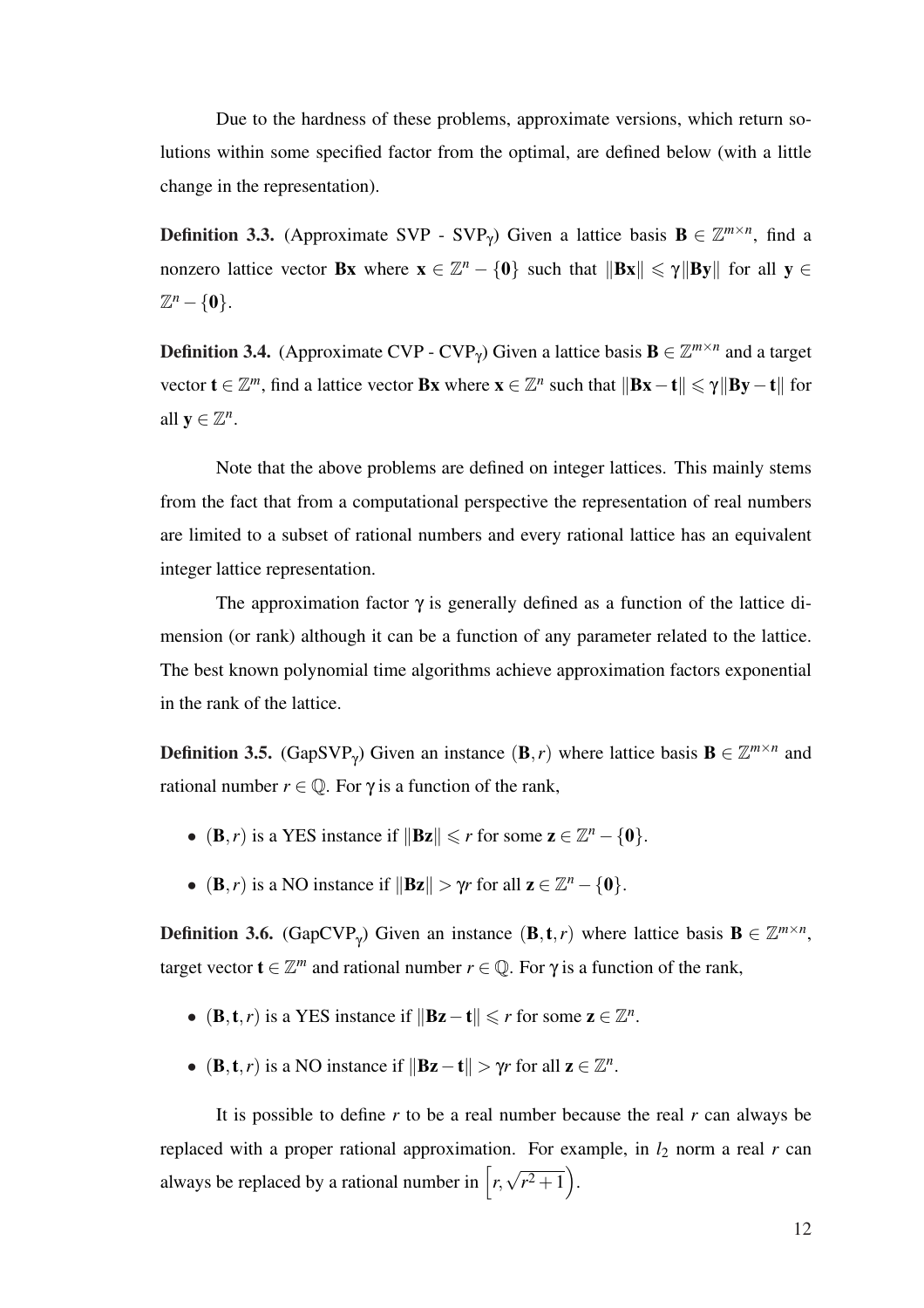<span id="page-23-0"></span>Note that, when  $\gamma = 1$ , SVP<sub> $\gamma$ </sub> and CVP<sub> $\gamma$ </sub> are equivalent to SVP and CVP, and GapSVP<sub>y</sub> and GapCVP<sub>y</sub> are equivalent to the decision problems associated with SVP and CVP respectively. Furthermore, if one has an access to an algorithm which solves  $SVP_{\gamma}$  (CVP<sub> $\gamma$ </sub>) then one can easily solve GapSVP<sub> $\gamma$ </sub> (GapCVP<sub> $\gamma$ </sub>) using this algorithm. On the other hand, if one has an access to a decision oracle solving  $GapSVP_{\gamma}$  (GapCVP<sub> $\gamma$ </sub>), one can solve  $SVP_{\gamma}$  (CVP<sub>γ</sub>).

Another important remark is that, even if one manages to find a shortest (or a closest) lattice vector, there is no known polynomial time proof (certificate) which shows it is indeed a shortest (or closest) lattice vector.

## 3.2. Summary of Complexity Results

There have been several researches on the complexity of lattice problems. Here, the research regarding SVP and CVP is summarized. The topics of interest are the hardness results, which, in a sense, provide lower bounds in order to efficiently approximate the mentioned problems and the non-hardness results, which presents the factors in which the related problems do not seem to be hard. The results for *l*<sup>∞</sup> norm are mentioned separately due to the similarities between the earlier findings on the problems with respect to this norm. Furthermore, some studies on the relations between SVP and CVP are also referred.

For good surveys on the complexity of lattice problems reader may refer to (Cai 1999, 2000, Regev 2007).

#### [3.2.1. S](#page-91-0)[VP Hardne](#page-99-0)ss

Ajtai (1996) presents significant worst-case to average-case connection (reduction) for some special versions of SVP, which states that if there is no algorithm to approxim[ate \(d](#page-89-0)e[cision](#page-89-0)al) SVP within some polynomial factor for any lattice, then (search) SVP is hard to solve exactly when the lattice is chosen randomly according to a certain distribution. This type of connection currently does not exist in any other problem in NP and is believed to be outside P. Later, Ajtai (1998) also proves the NP-hardness of SVP (with respect to the  $l_2$  norm) under randomized reductions, being a breakthrough initi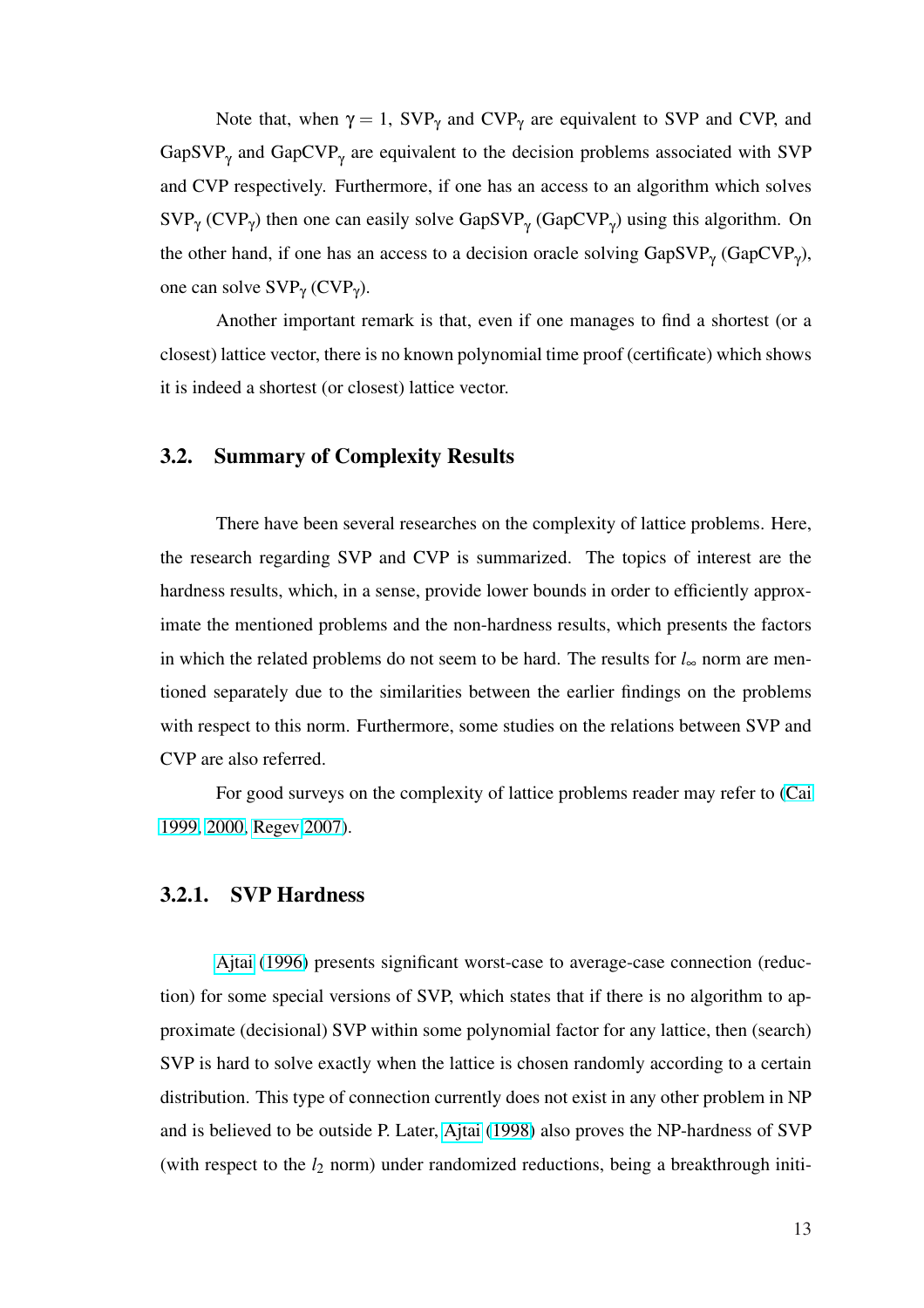ating several studies on SVP and other lattice problems. In the same paper, Ajtai shows that approximating SVP to within factors  $1 + 2^{-n^{\varepsilon}}$ , for some absolute constant  $\varepsilon > 0$ , with respect to the  $l_2$  norm is NP-hard for randomized reductions and the corresponding decision problem is NP-complete for randomized reductions.

Cai and Nerurkar (1997, 1999) improve the results of Ajtai by improving the worst-case to average-case connection and by demonstrating the NP-hardness of approxim[ating SVP to within a fact](#page-91-0)or  $1+n^{-\epsilon}$  $1+n^{-\epsilon}$  $1+n^{-\epsilon}$ , for  $\epsilon > 0$ , under randomized reductions and with respect to the  $l_p$  norms where  $1 \leqslant p < \infty$ .

Micciancio (1998, 2001b) further improves the hardness results and shows that in any  $l_p$  norm SVP is NP-hard to approximate to within any constant factor less than  $2^{1/p}$  (i[n particular](#page-97-0)  $\sqrt{2}$ ) under randomized reductions. In the same paper, Micciancio also shows that a proper NP-hardness result (hardness under deterministic many-one reductions) can be obtained under a certain reasonable number theoretic conjecture.

Kumar and Sivakumar (1999) show that the problem of deciding whether there exist a lattice vector shorter than a given rational is NP-hard under randomized reductions. [The result holds even the lattice](#page-96-0) has exactly zero or one such vector.

Khot (2003) presents a new hardness of approximation result for SVP under the assumption NP  $\nsubseteq$  ZPP. The result is to within a factor of  $p^{1-\epsilon}$ , for  $\varepsilon > 0$ , with respect [to](#page-96-0)  $l_p$  [norm f](#page-96-0)or large enough constant  $p = p(\varepsilon)$ . Furthermore, in (Khot 2005), the author improves the results in (Micciancio 2001b, Khot 2003) by proving that there is no polynomial time algorithm approximating SVP in  $l_p$ , norm where  $1 < p < \infty$  $1 < p < \infty$  $1 < p < \infty$  to within any constant factor under the assumption  $NP \not\subseteq RP$  and that there is no polynomial time algorithm approximating SVP in  $l_p$ ,  $1 < p < \infty$ , norm with approximation ratio  $2^{\log^{0.5-\epsilon} n}$ ,  $\epsilon > 0$  is an arbitrarily small constant, under the stronger assumption that NP  $\nsubseteq$ RTIME  $(2^{\text{poly}(\log n)})$ . Although, Khot's proof does not work for  $l_1$  norm, Regev and ..<br>\ Rosen (2006) impliy that it also hold for  $p = 1$ .

Haviv and Regev (2007) improve the approximation factor in (Khot [2005\) to](#page-100-0) [an almost-po](#page-100-0)lynomial level,  $2^{\log^{1-\epsilon} n}$  for any  $\epsilon > 0$  under  $l_p$  norm where  $1 \leqslant p <$  $\infty$ . Fu[rthermore, the authors a](#page-94-0)lso show that under the (stronger) ass[umption NP](#page-96-0)  $\subset$  $RSUBEXP = \bigcap$ δ>0 RTIME  $(2^{n^{\delta}})$ the hardness factor is  $n^{c/\log\log n}$  for some constant  $c > 0$ .

On the other hand, there has been some research on lattice problems addressing particular quantum-related concepts. Regev (2004c) presents the first explicit connec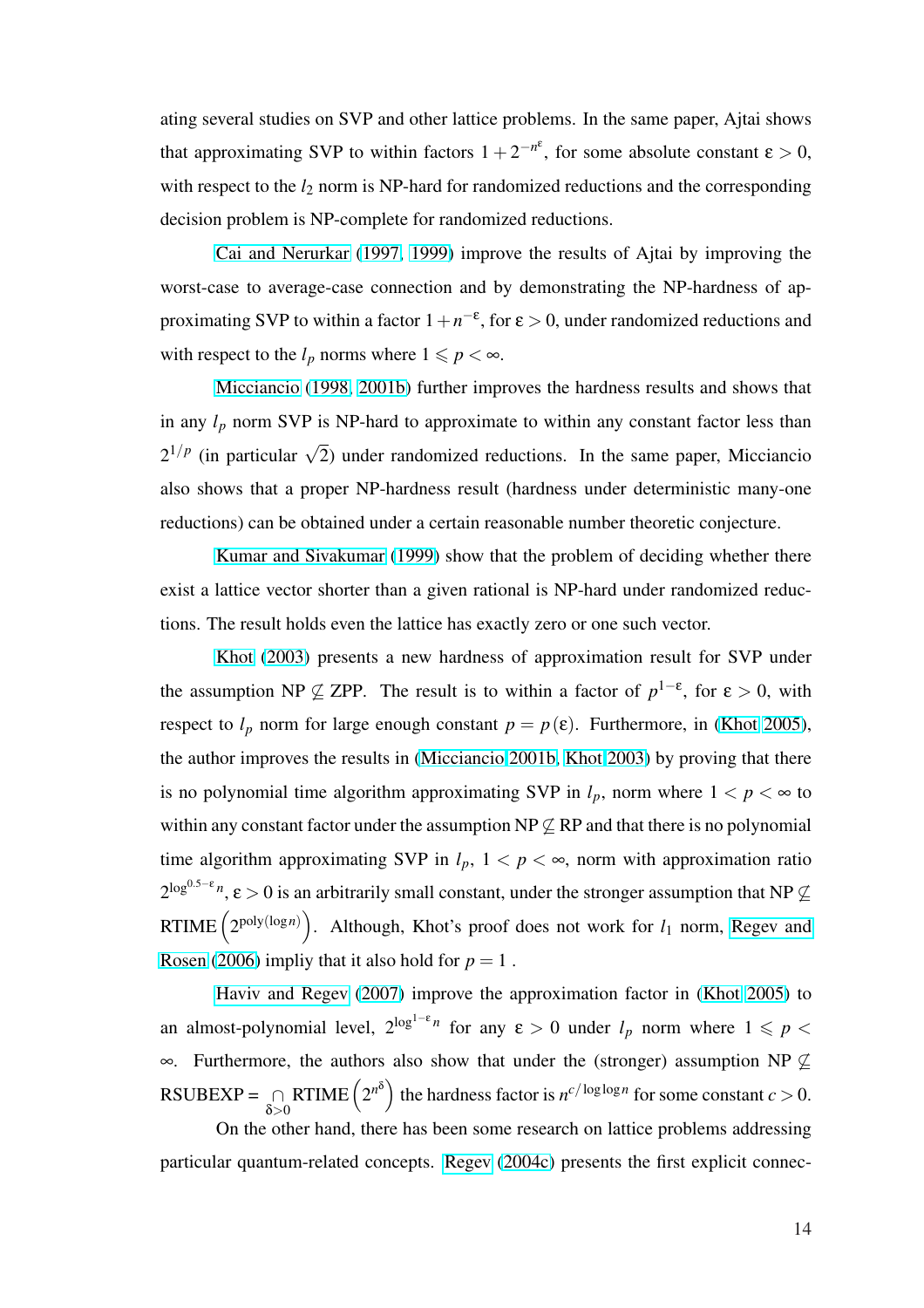<span id="page-25-0"></span>tion between quantum computation and lattice problems, particularly on SVP. Later, Aharonov and Regev (2003) give the first non-trivial upper bound on the quantum complexity of a lattice problem by showing that coGapSVP (a Gap version of SVP which has been known to be in  $AM \cap coNP$  but not known to be in NP or MA) lies in QMA, the quantum analogue of NP. Also, Regev (2005) gives a quantum reduction from worst case lattice problems SVP and SIVP (shortest independent vectors problem) to a certain learning problem and proposes a p[ublic key crypt](#page-99-0)osystem whose security is based on the hardness of the learning problem and so on the worst-case quantum hardness of SVP and SIVP.

## 3.2.2. CVP Hardness

van Emde Boas (1981) is the first one to establish the NP-hardness of CVP, and Kannan (1987b, 1983) gives a more natural proof of this result.

[Arora et al. \(1997\) pr](#page-101-0)ove that approximating CVP within a constant factor in [any](#page-95-0)  $l_p$  n[orm is NP-ha](#page-95-0)rd. They also show that approximating CVP to within a factor of  $2^{\log^{0.5-\epsilon} n}$  for  $\epsilon > 0$ , is hard, unless NP is in quasi-polynomial deterministic time  $DTIME(n^{poly(log n)})$ .

Dinur et al. (1998) show that CVP in lattice is NP-hard to approximate to within almost-polynomial factors, more accurately any factor up to 2<sup>log1-ε</sup><sup>n</sup> where  $\varepsilon = (\log \log n)^{-a}$  for a[ny con](#page-92-0)stant  $a < 1/2$ , improving (Arora, et al. 1997). Furthermore, together with Raz, they prove that CVP is NP-hard to approximate to within  $n^{c/\log\log n}$ for some constant  $c > 0$  with respect to the  $l_p$  norms [where](#page-90-0)  $1 \leq p \leq \infty$  (Dinur, et al. 2003).

Cai (2001) establishes a worst-case to average-case connection fo[r CVP. Thus,](#page-92-0) [an ev](#page-92-0)idence of average-case hardness of CVP is provided.

## 3.2.3. SVP and CVP Non-hardness

Lagarias at al. (1990) state that approximating SVP or CVP to within a factor of *cn*, for an appropriate constant *c*, cannot be NP-hard, unless  $NP = \text{coNP}$ . Furthermore, combining (Lagarias, [et al.](#page-97-0) 1990, Hastad 1988, Banaszczyk 1993) shows that SVP and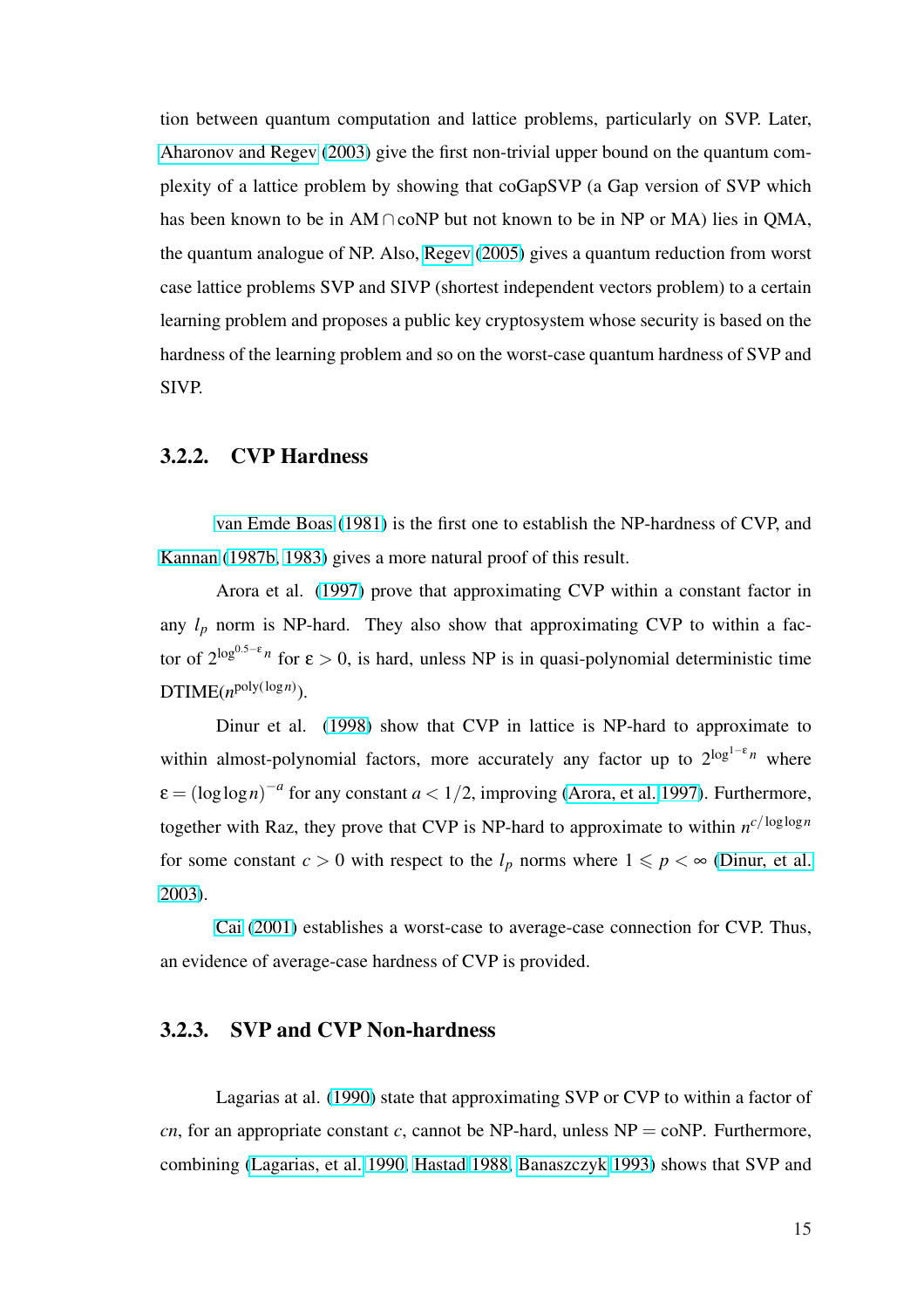<span id="page-26-0"></span>CVP within *n* is in NP ∩ coNP. Therefore, a factor *n* NP-hardness would imply that  $NP = coNP$ .

Goldreich and Goldwasser (2000) prove that approximating SVP or CVP, under the smart Cook reductions, to within a factor of  $\sqrt{n}$ , more specifically  $\sqrt{n/\log n}$ , is unlikel[y to be NP-hard since the problem](#page-93-0) lies in NP∩coAM and an NP-hardness with such factors would imply coNP  $\subseteq$  AM.

Cai (1998) simplifies the proof of the argument in (Lagarias, et al. 1990), and states that finding a  $n^{1/4}$ -unique shortest vector is not NP-hard under polynomial time many-[one reductio](#page-91-0)ns, unless the polynomial time hierarch[y collapses. In additio](#page-97-0)n, in (Cai and Nerurkar 2000), it is shown that the arguments in (Goldreich and Goldwasser 2000) is also valid even under general Cook reductions.

[Aharonov and Re](#page-92-0)gev (2005) improve the factor *n* no[n-hardness result and show](#page-93-0) [that a](#page-93-0)pproximating SVP or CVP to within a factor of *c* √  $\overline{n}$ , for some  $c > 0$ , lies in NP∩c[oNP, meaning that achieving](#page-89-0) a *c* √  $\overline{n}$  NP-hardness would imply that NP = coNP. Furthermore, following the results of Goldreich and Goldwasser (2000), the authors remark that approximating SVP or CVP to within a factor of *c* p *n*/log*n* is likely to be NP∩coNP.

## 3.2.4. Results in *l*<sup>∞</sup> Norm

It is notable that SVP and CVP behave similarly with respect to the *l*<sup>∞</sup> norm and they seem to be more difficult. NP-hardness of SVP and CVP with respect to the *l*<sup>∞</sup> norm is established by van Emde Boas (1981).

Arora et al. (1997) state that approximating SVP in  $l_{\infty}$  norm to within a factor of  $2^{\log^{0.5-\epsilon} n}$  for  $\epsilon > 0$ , is hard, unles[s NP](#page-101-0) is in quasi-polynomial deterministic time, DTIME( $n^{\text{poly}(\log n)}$ ). [In the](#page-90-0) same paper, the result is proved to hold for CVP in any  $l_p$ norm, in particular CVP in  $l_{\infty}$  norm. Furthermore, it is shown that improving the factor to  $\sqrt{n}$  would imply the hardness of SVP in  $l_2$  norm.

Dinur (2000) shows that SVP and CVP under norm *l*<sup>∞</sup> is NP-hard to approximate to within an almost-polynomial factor  $n^{1/\log \log n}$ , improving the results of Arora et al. (1997)[, and, in \(Din](#page-92-0)ur 2002), further generalizes the result by proving that SVP and CVP with respect to the  $l_{\infty}$  norm is NP-hard to approximate to within almost-polynomial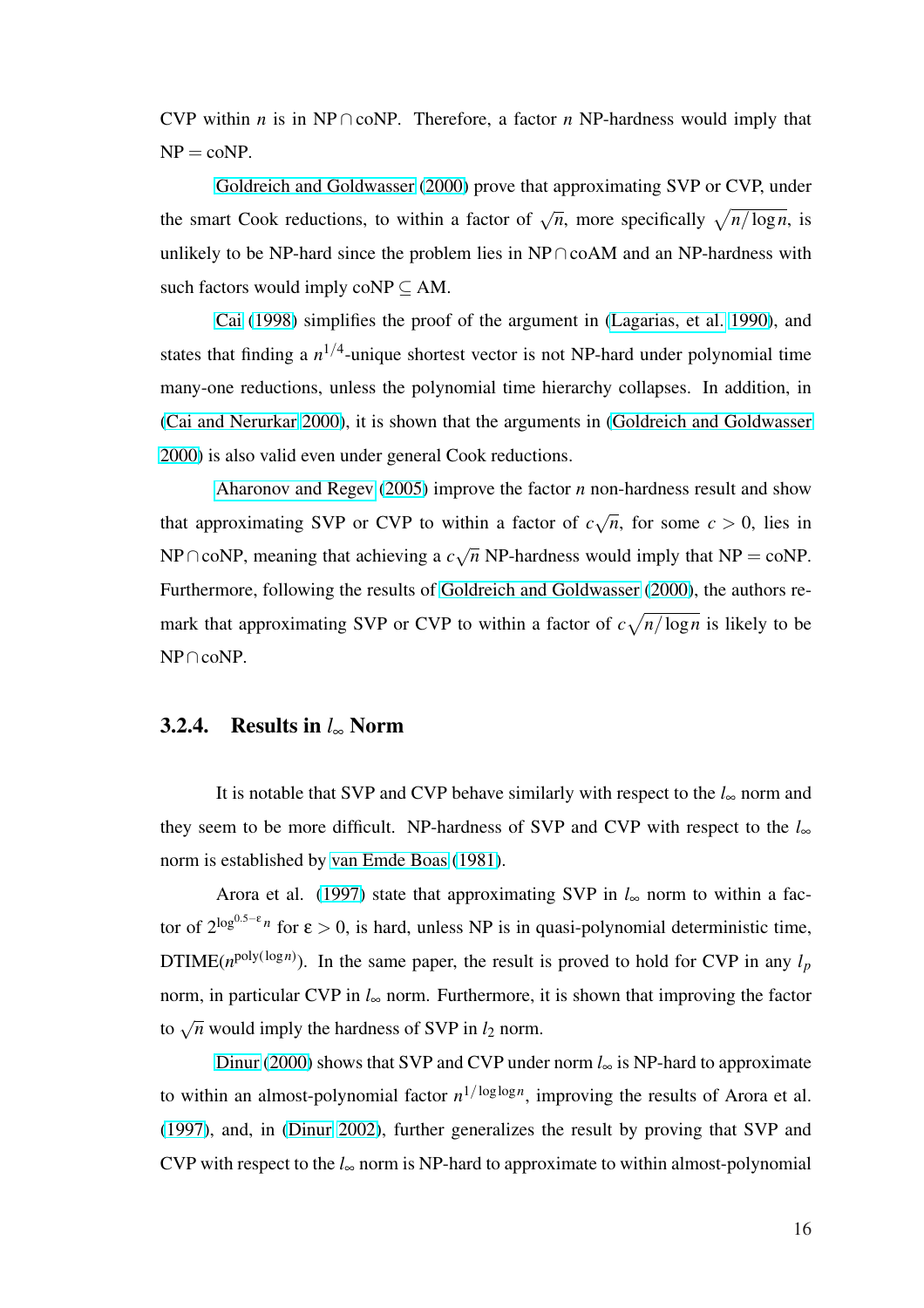<span id="page-27-0"></span>factors  $n^{c/\log\log n}$  for some constant  $c > 0$ .

Goldreich and Goldwasser (2000) give non-hardness result on SVP and CVP with respect to  $l_{\infty}$  norm showing that  $n/\log n$  factor NP-hardness for SVP or CVP in  $l_{\infty}$ norm [would imply the collapse of polynom](#page-93-0)ial time hierarchy.

# 3.2.5. SVP-CVP Reductions

Some of the important results regarding the reductions between SVP and CVP can be briefly and chronologically listed as follows.

Kannan (1987a) provides a link relating approximating SVP to approximating CVP. Approximating CVP to a factor of  $n^{3/2} f(n)^2$  is polynomial time Turing reducible (Cook [reducible\) to app](#page-95-0)roximating SVP to a factor of  $f(n)$  for any nondecreasing function *f* (*n*). Also, the author proves that approximating CVP to within a factor of  $\sqrt{n/2}$ is polynomial time Cook reducible to the decision version of SVP (Kannan 1987b).

Henk (1997) shows with respect to certain class of norms there exist a polynomial time Turing, more specifically Cook, reduction from SVP to CVP.

[Goldreich et](#page-95-0) al. (1999) show that approximating SVP is not harder than approximating CVP by presenting a direct reduction from SVP to CVP which preserves the factor of approximation an[d latti](#page-94-0)ce dimension. Specifically, given an oracle which solves  $f(n)$ -approximate CVP, one can solve  $f(n)$ -approximate SVP in polynomial time.

Ajtai et al. (2002) present a  $2^{O(n)}$  time Turing reduction from approximate CVP to SVP.

### 3.3. Summary of Algorithmic Results

As already mentioned, there is no polynomial time algorithm solving SVP or CVP. Furthermore, there is no known such algorithm to approximate these problems to within a polynomial factor. The best polynomial time algorithms achieve slightly subexponential factors. In this section, main algorithmic results for (approximately) solving SVP and CVP are summarized.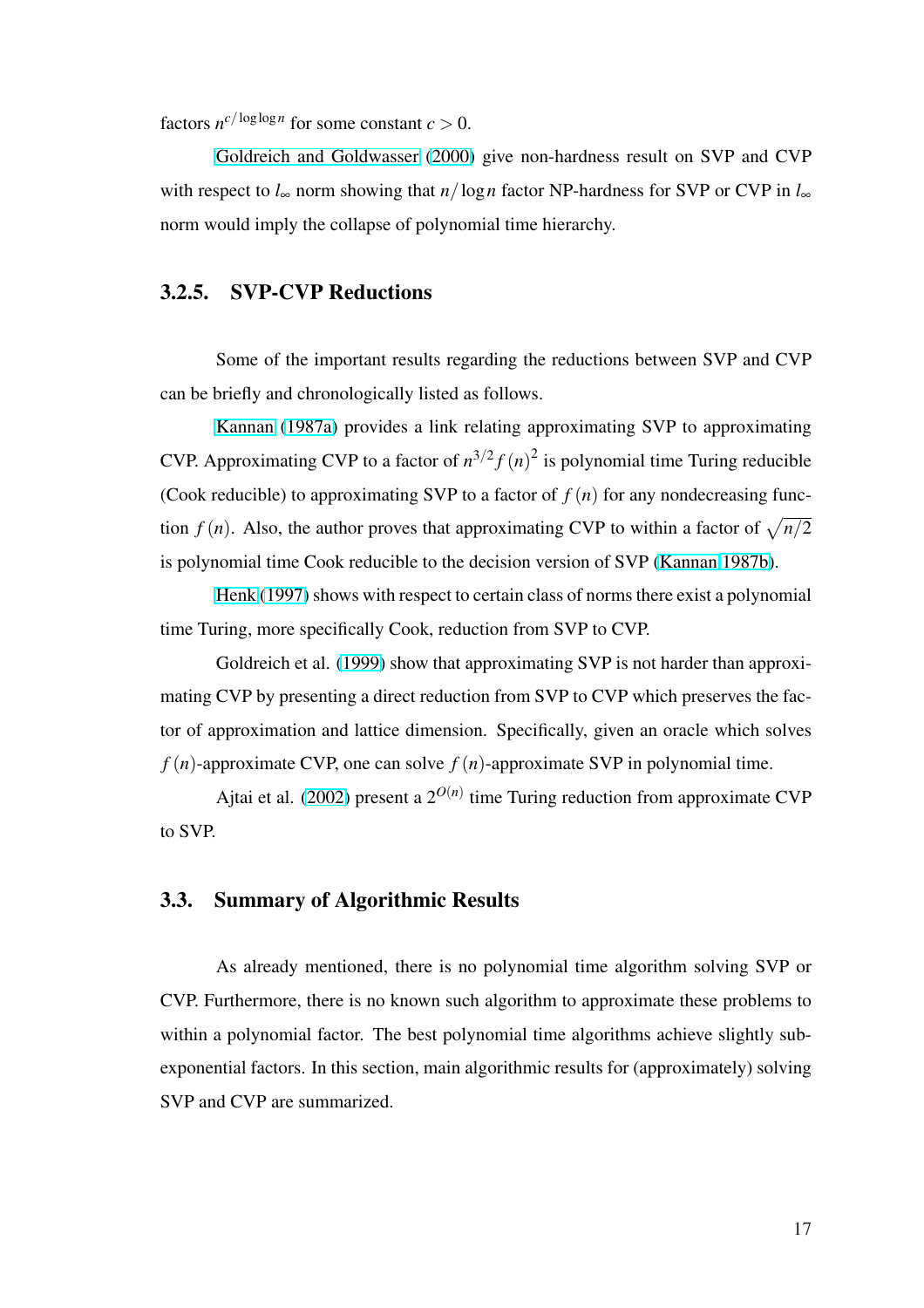### <span id="page-28-0"></span>3.3.1. Approximating SVP

Lenstra et al. (1982) describe and analyze a lattice basis reduction algorithm by improving the Lenstra's algorithm in (Lenstra 1981). The algorithm is came to be known as LLL (Lenstr[a Len](#page-97-0)stra Lovasz) algorithm and it has several variants such as (Schönhage 1984, Schnorr 1988, Schnorr [and Euchner](#page-97-0) 1994, Storjohann 1996, Koy and Schnorr 2001a,b, Akhavi 2002, Koy and Schnorr 2002, Schnorr 2006b, Nguyen and Stehlé 2007[\). Ro](#page-101-0)[ughly, LLL al](#page-100-0)[gorithm can be used to approximate SVP to](#page-101-0) [within a](#page-96-0) [factor of](#page-96-0)  $2^{(n-1)/2}$  $2^{(n-1)/2}$  [performing](#page-90-0) *O* (  $n^4 \log B$ ¢ [number of arith](#page-96-0)[metic operations](#page-100-0) [on integers of](#page-98-0) [binary length](#page-98-0)  $O(n \log B)$ , where *B* is the squared norm bound of the input basis vectors. On the other hand, it is also possible to achieve the provable approximation factor up to  $\alpha^{(n-1)/2}$ , where  $\alpha \approx 4/3$ , by choosing the parameters for basis reduction differently, while preserving the practicality. It is true that  $\alpha^{(n-1)/2} \leq 1.153^n$  for  $\alpha \approx 4/3$ . The factor of approximation can be decreased to for lattices with high density where  $\lambda_1^2 \approx$  $\gamma_n$  det  $(\Lambda)^{2/n}$ . Furthermore, for random lattices in (Nguyen and Stehlé 2006), the value of  $\alpha$  can be decreased to  $\approx 1.08$  on the average for the LLL in (Lenstra, et al. 1982), and to  $\approx$  1.05 on the average for the LLL with dee[p insertions in \(Schnorr an](#page-98-0)d Euchner 1994). See (Nguyen and Stehlé 2006, Schnorr 2006a).

Schnorr (1987) defines a family of reduction algorithm[s from LLL to HKZ](#page-101-0) [\(Herm](#page-101-0)ite K[orkine Zolotarev\) reductio](#page-98-0)[n, named BKZ](#page-100-0) (Block Korkine Zolotarev), whose perfor[mance depends](#page-100-0) on , the blocksize, parameter. The author improves and uses the (HKZ) reduction algorithm proposed by Kannan (1983) in order to obtain polynomial time algorithms to approximate SVP. Schnorr's blockwise lattice basis reduction algorithm runs in *O*  $\ddot{\phantom{0}}$ *n* 2  $\frac{4}{\epsilon}$  $k^{k/2+o(k)} + n^2$  $\ddot{\phantom{a}}$ l[og](#page-95-0)*B* ...<br>\ arit[hmeti](#page-95-0)c operations performed on  $O(n \log B)$  bit integers. The algorithm approximates SVP to within a factor of  $(6k^2)^{n/(2k)}$ where assuming the unproven bound  $\gamma_k \leq k/6$  for  $k \geq 24$ , one obtains a factor of  $(k/3)^{n/k}$ . Gama et al. (2006) show the factor to be  $(\beta_k/\delta)^{(n-1)/(2k)}$  where  $\beta_k$  is a constant related to BKZ reduced bases and  $\delta \approx 1$ . As stated by Schnorr (2006a), for  $k = 24$ , this factor is  $\langle 1.165(n-1)/2 \rangle$  which, under the heuristic in (Schnorr 2003), improves to  $\leq \alpha^{(n-1)/2}$  where  $\alpha \approx 1.034$ . Furthermore, for the pr[oper choice of th](#page-100-0)e blocksize,  $k = O(\log n / \log \log n)$ , one can achieve a  $2^{O(n(\log \log n)^2 / \log n)}$  [approximation](#page-100-0) factor.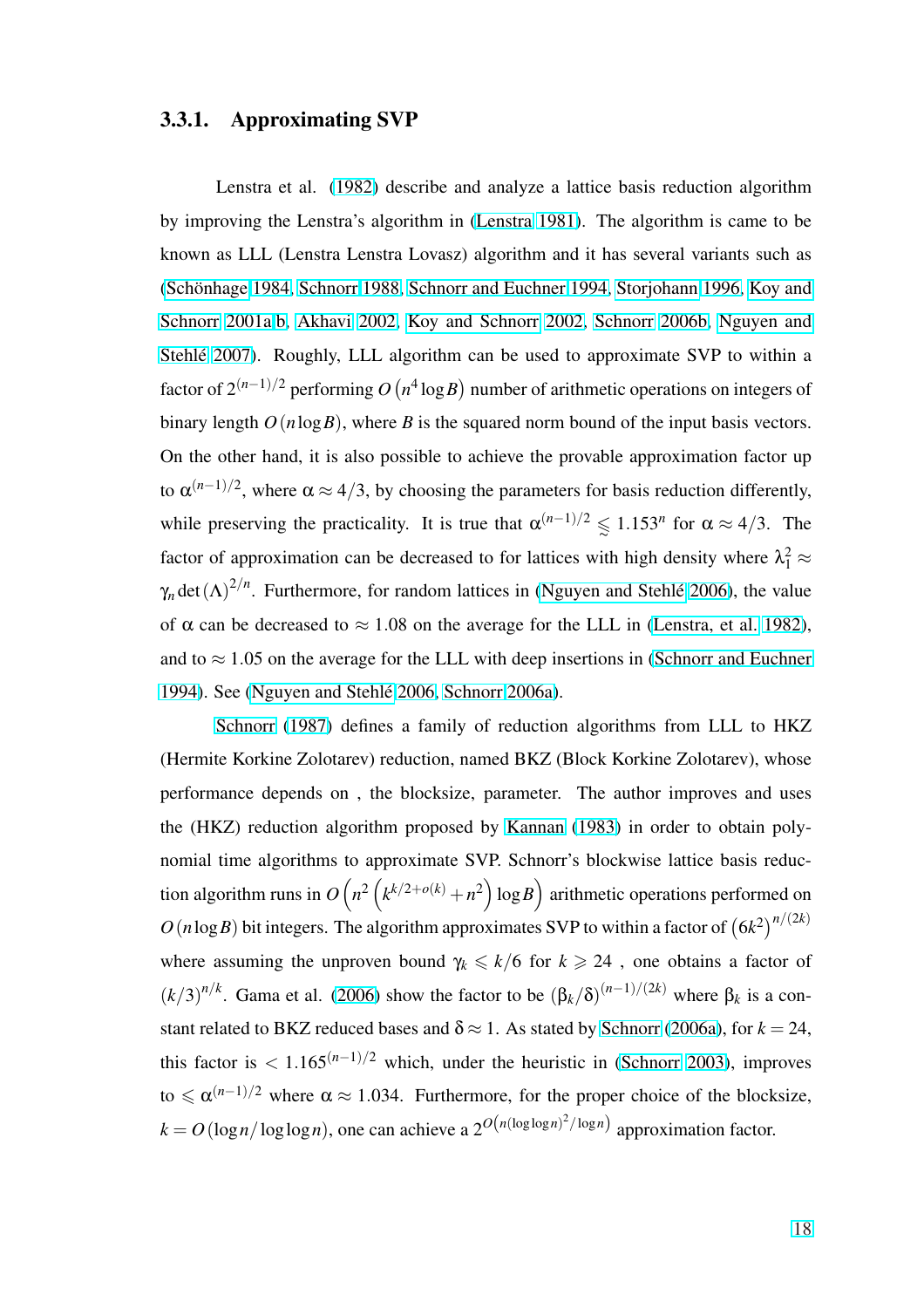Kumar and Sivakumar (2001) show a  $2^{O(n/\epsilon)}$  time algorithm which approximates SVP to within a factor  $n^{3+\epsilon}$  for arbitrary  $\epsilon > 0$ .

Ajtai et al. (2001), bas[ed on \(](#page-96-0)Kumar and Sivakumar 2001), present a probabilistic sieve algorithm which finds the shortest vectors. Using this algorithm in Schnorr's BKZ basis reducti[on algo](#page-90-0)rithm, it is [possible to achieve](#page-96-0)  $2^{O(n \log \log n / \log n)}$  approximation to SVP in randomized polynomial time for  $k = O(\log n)$ . Furthermore, as stated by Schnorr (2001), assuming the unproven bound  $\gamma_k \le k/6$  for  $k \ge 24$  and combining the sieve algorithm with the reduction algorithm in (Koy 2004) yields a factor of  $(k/6)^{n/k}$  in  $O(n^2 2^{O(k)} + n^4)$  $O(n^2 2^{O(k)} + n^4)$  $O(n^2 2^{O(k)} + n^4)$  $O(n^2 2^{O(k)} + n^4)$  time storing  $2^{O(k)}$  lattice vectors.  $\sim$   $\frac{1}{2}$ 

Schnorr (2003) describes an algorith[m which a](#page-96-0)pproximates SVP to within  $(k/6)^{n/2k}$  in  $O(n^3 (k/6)^{k/4} + n^4)$  time by iterating random sampling of short lattice  $\frac{2005}{400}$ vectors[. In add](#page-100-0)i[tion, i](#page-100-0)t is stated that the algorithm can be improved using some particular additional heuristics at the expense of increased space complexity. Inspired by Ajtai et al. (2001), the author also presents a sieve algorithm to approximate SVP to within a factor of  $k^{(3n)/(4k)}$  in O ¡  $n^3 2^{0.835k} + n^4$ time storing  $2^{0.835k} + O(n)$  lattice vectors. Further[more,](#page-90-0) comparisons with the other approximation algorithms are performed, and some refinements are proposed on the results in (Schnorr 2001).

Koy (2004) introduces a blockwise lattice basis reduction for approximating SVP. The algorithm achieves a proven factor of  $(\alpha \gamma_k^2)$  $(\alpha \gamma_k^2)$  $(\alpha \gamma_k^2)$ ¢*n*/*k*−<sup>1</sup> [where](#page-100-0)  $\gamma_k$  is the Hermite's consta[nt and](#page-96-0)  $\alpha \approx 4/3$  (for  $k = 48$  approximation factor is proven to be  $\approx 1.075^{(n-1)/2}$ ). The algorithm runs in *O*  $\frac{1}{\sqrt{2}}$  $n^3m\log_{1/\delta} 2$ ´  $+n^3k^{O(k)}$  arithmetic steps where  $\delta \approx 1$  and the runtime is also expressed as  $O(n^3k^{k/2+o(k)} + n^4)$  time. Assuming the unproven bound  $\frac{\log_{10} z}{2}$  $\gamma_k \le k/6$  for  $k \ge 24$ , the factor becomes  $(k/6)^{n/k}$ . In addition, under the heuristic of Schnorr (2003), the factor can be improved to  $\approx (1.034)^{(n-1)/2}$ . Moreover, it is possible to further decrease the approximation factor to  $\approx (1.025)^{(n-1)/2}$  for  $k = 80$  by replacing [the HKZ reduc](#page-100-0)tion by the random sampling reduction in (Schnorr 2003) under the same heuristic. The details of the Koy's algorithm can also be found in (Schnorr 2006a).

Blömer and Naewe (2007) obtain single-expone[ntial time](#page-100-0)  $1 + \varepsilon$  $1 + \varepsilon$  $1 + \varepsilon$  approximation algorithm for SVP requiring  $((2+1/\epsilon)^n b)^{O(1)}$  arithmetic operati[ons wher](#page-100-0)e  $\epsilon > 0$  $\epsilon > 0$  $\epsilon > 0$  is arbitrary.

Gama and Nguyen (2008a) present a deterministic and a probabilistic algorithm which perform  $\gamma_k^{(n-k)/(k-1)}$  $\binom{n-k}{k}$  approximation to SVP. The deterministic algorithm is an im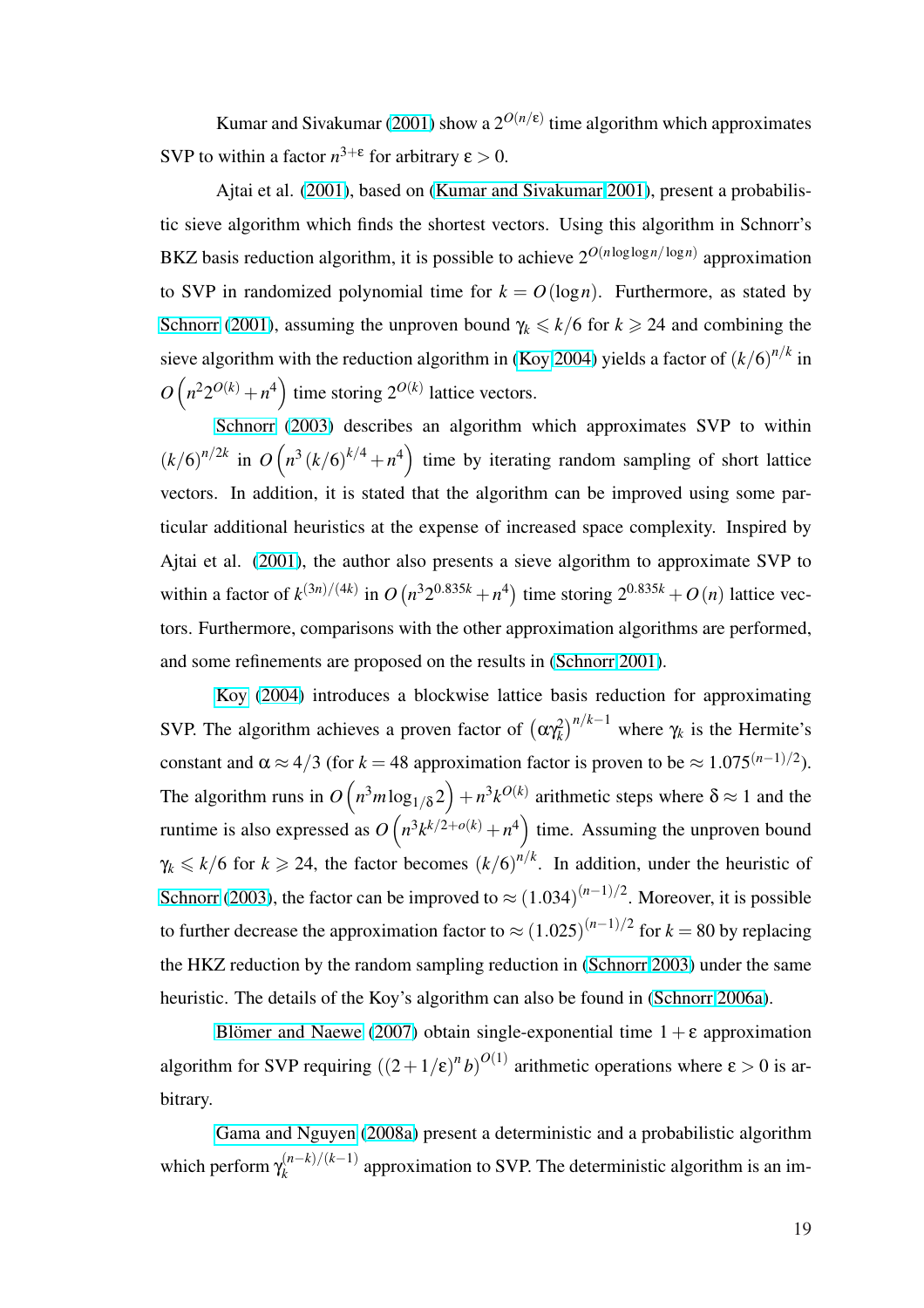<span id="page-30-0"></span>provement of the algorithms in (Schnorr 1987, Gama, et al. 2006) and achieves a factor of  $2^{O(n(\log \log n)^2/\log n)}$  for  $k = O(\log n/\log \log n)$  in polynomial time. Whereas the probabilistic algorithm, using the ra[ndomized algor](#page-100-0)[ithm of Ajtai et al.](#page-93-0) (2001) within blocks of size *k*, solves SVP to within a factor of  $2^{O(n(\log \log n)/\log n)}$  for  $k = O(\log n/\log \log n)$ in polynomial time.

As a last remark on the approximation algorithms, Gama and Nguyen (2008b) notes that it seems reasonable to assume that current algorithms, namely LLL, BKZ and their particular variants, should achieve in a reasonable tim[e an approximation](#page-93-0) f[actor](#page-93-0)  $\leq$ 1.01<sup>n</sup> on the average, and  $\leq 1.02<sup>n</sup>$  in the worst case based on the extensive experiments. This is an important assessment of the optimistic behaviour of the lattice basis reduction algorithms, i.e. the lattice basis reduction algorithms generally behave much better than their proven worst case theoretical bounds in practice.

### 3.3.2. Solving SVP

Kannan (1983, 1987b) uses LLL in order to solve SVP. The super-exponential algorithm of Kannan performs  $n^{n+o(n)} s^{O(1)}$  arithmetic operations, where *s* is the length of the [input. The numbers p](#page-95-0)roduced in the execution of the algorithm are of binary length *O* ∶<br>∕  $n^2$  (log *B* + log *n*) ¢ . Helfrich (1985) improves the running time of the Kannan's algorithm for SVP to  $n^{n/2+o(n)}s^{O(1)}$  arithmetic operations. In addition, Hanrot and Stehlé (2007, 2008) further a[nalyze the Kann](#page-95-0)an's algorithm and show its running time complexity to be  $n^{n/2e+o(n)} s^{O(1)}$  arithmetic operations.

[Ajtai](#page-94-0) [et al.](#page-94-0) (2001) present a sieve algorithm for solving SVP. The algorithm, which has  $2^{O(n)}$  space bound, can be used to solve SVP (with high probability) in a randomized  $2^{O(n)}$  ti[me im](#page-90-0)proving  $2^{O(n \log n)}$  time bound of Kannan's algorithm for the problem. In fact, in  $2^{O(n)}$  time the algorithm finds all approximate vectors with approximation factor greater than or equal to 1. The practicality of the algorithm is shown by Nguyen and Vidick (2008).

### [3.3.3. Approximatin](#page-98-0)g CVP

Babai (1986) uses LLL to obtain a reduced lattice basis in order to approximate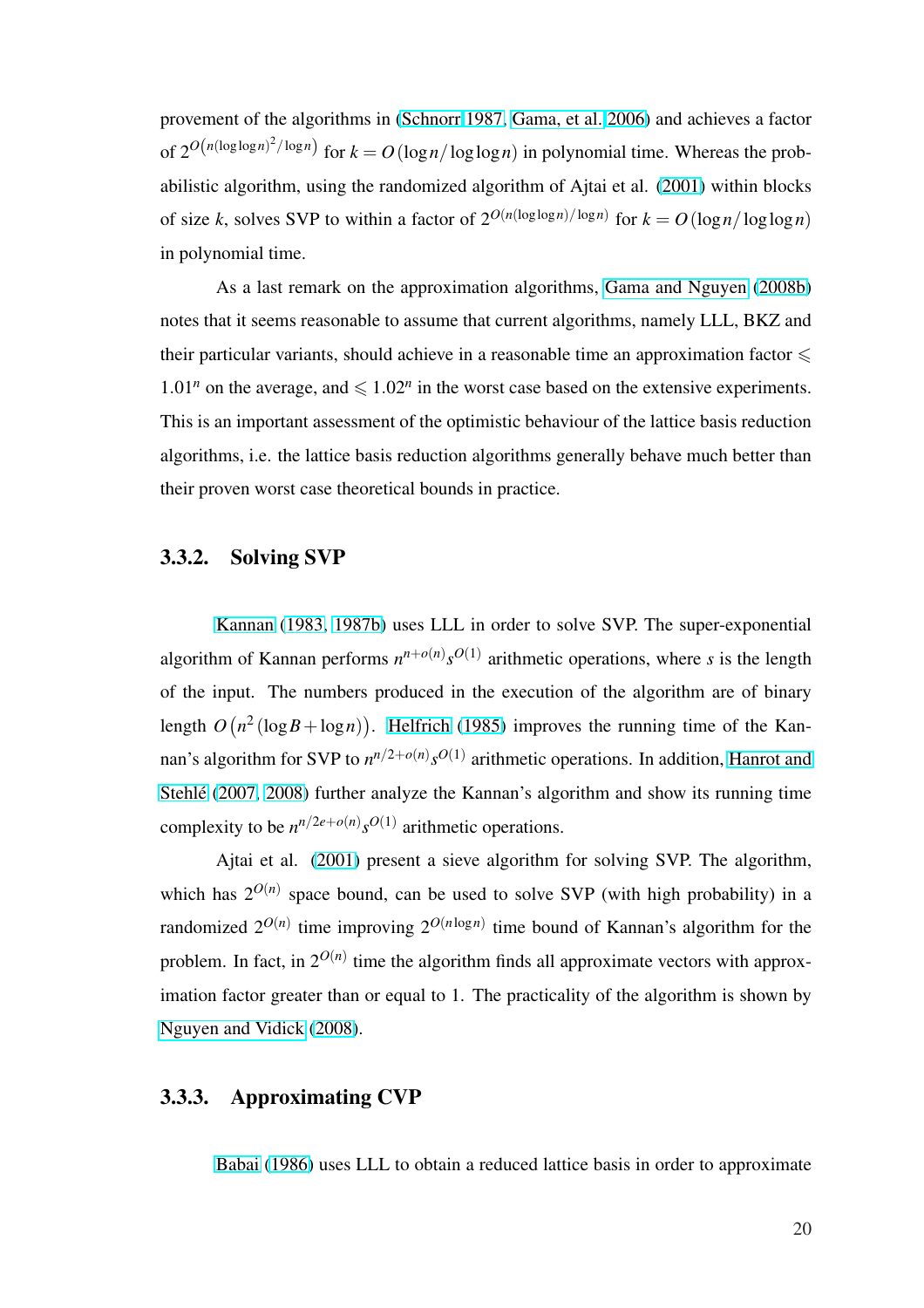<span id="page-31-0"></span>CVP. The author presents two polynomial time algorithms based on two different heuristics. The first algorithm, rounding off algorithm, approximates CVP to within a factor of  $1 + 2n(9/2)^{n/2}$  whereas the second algorithm, namely the nearest plane algorithm, achieves a  $2^{n/2}$  approximation factor, which can be improved to  $2(4/3)^{n/2}$ .

Schnorr (1996) presents a BKZ version of the nearest plane algorithm. The algorithm can be used to approximate CVP to within a factor of  $\sqrt{n} \gamma_k^{n/(k-1)}$  $\int_{k}^{n/(k-1)}$  in  $k^{O(k)}$  time. Theref[ore, for the pro](#page-100-0)perly chosen blocksize parameter, the approximation factor becomes  $2^{O(n(\log \log n)^2/\log n)}$  in polynomial time. This factor can also be achieved using the algorithms in (Gama, et al. 2006, Gama and Nguyen 2008a).

Ajtai et al. (2001) obtain an algorithm to solve approximate CVP to within a factor of  $\sqrt{n/2}$  [in randomized](#page-93-0)  $2^{O(n)}$  [time \(combining a](#page-93-0)  $2^{O(n)}$  time algorithm for SVP and the polynomial [time](#page-90-0) Turing reduction from approximate CVP to SVP given in (Kannan 1987a)). In addition, it is possible to approximate CVP to within a factor of  $2^{O(n \log \log n / \log n)}$  using their randomized polynomial time SVP algorithm and the Kan[nan's link prese](#page-95-0)nted in (Kannan 1987a). Moreover, in (Ajtai, et al. 2002), they present a randomized  $2^{O(1+\epsilon^{-1})n}$ , for arbitrary  $\epsilon > 0$ , algorithm which performs  $(1+\epsilon)$  approximation to CVP, using [the SVP algorit](#page-95-0)hm from (Ajtai, [et al.](#page-90-0) 2001[\) as th](#page-90-0)e subroutine. Hence, they improve the existing time bound of  $O(n!)$  for CVP achieved by the deterministic algorithm in (Blömer 2000).

Blömer and Naewe  $(2007)$  approximates CVP, in addition to SVP, to within a factor  $1+\varepsilon$  in probab[ilistic single-e](#page-90-0)xponential time. The algorithm has the complexity bound  $((2+1/\epsilon)^n s)^{O(1)}$  [for](#page-91-0) [arbitra](#page-91-0)ry  $\varepsilon > 0$ .

## 3.3.4. Solving CVP

Kannan (1983, 1987b) also presents an algorithm to solve CVP which uses his algorithm to solve SVP introduced in the same paper. As in the case of SVP, the algorith[m perform](#page-95-0)[s](#page-95-0)  $n^{n+o(n)}s^{O(1)}$  $n^{n+o(n)}s^{O(1)}$  number of arithmetic operations which is decreased to  $n^{n/2+o(n)} s^{O(1)}$  by Hanrot and Stehlé (2007). The numbers produced during the execution are rational numbers with numerators and denominators having binary length *O* ¡  $n^2(s + \log n)$ ¢ .

Blömer (2000) introduces a new technique based on dual HKZ bases. Using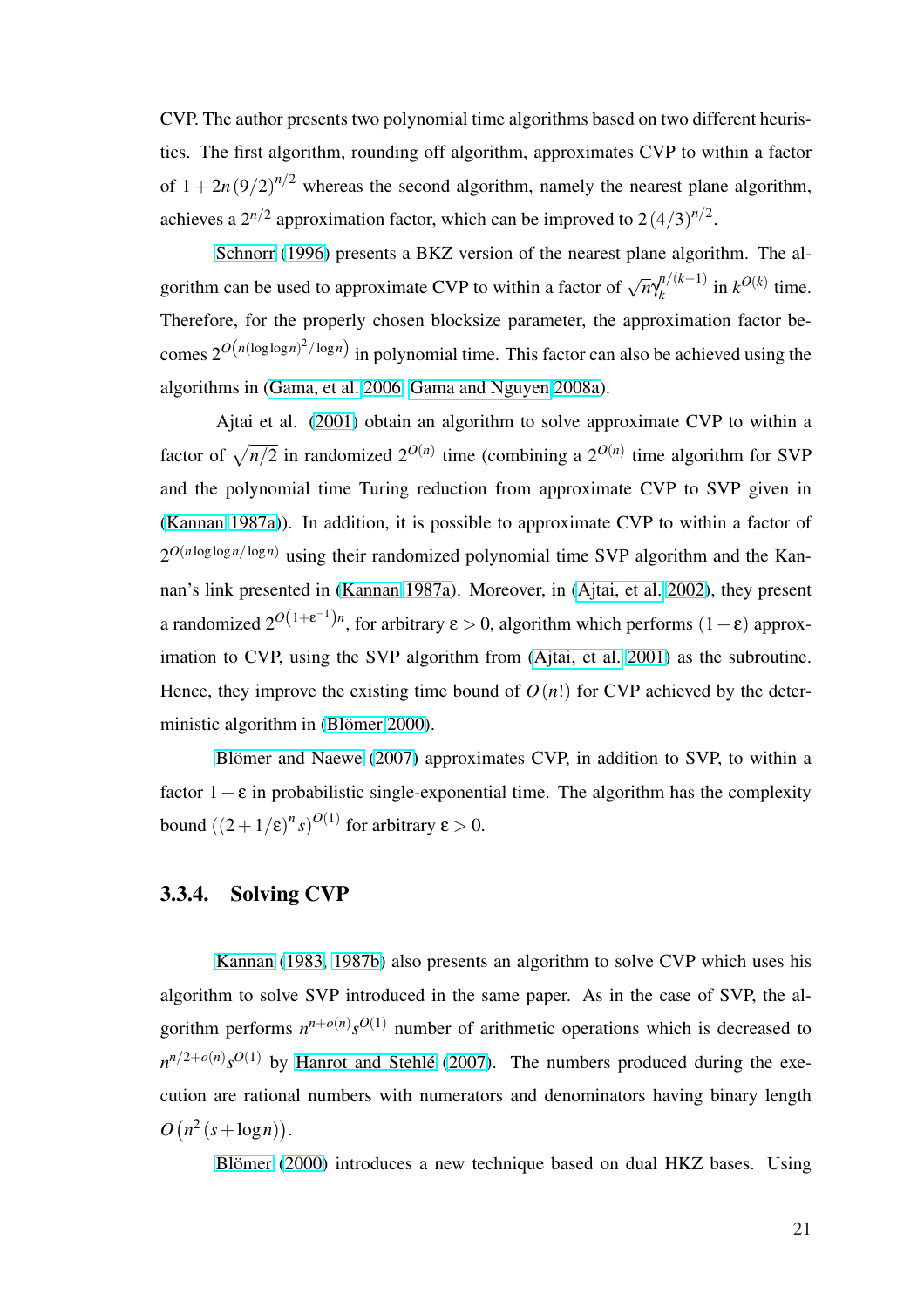this technique, CVP is solved in  $n!s^{O(1)}$  time achieving an exponential improvement  $(n^n/n! \approx e^n)$  over Helfrich's improvement over Kannan's algorithm, (Helfrich 1985, Kannan 1987b).

Klein (2000) proposes an algorithm which runs in  $n^{k^2+O(1)}$  tim[e and finds the](#page-95-0) [closest vector t](#page-95-0)o a given target vector under the condition that the distance of the target vector [from the lattic](#page-96-0)e is at most *k* times the length of the shortest Gram-Schmidt vector. The result is a generalization of the argument in (Furst and Kannan 1989) where *k* is taken to be 1/2.

Agrell et al. (2002) propose an algorith[m to solve CVP. They st](#page-93-0)ate that the algorithm is faster than Kannan's algorithm (Kannan 1987b) by at least a factor of  $(2n/\pi e)^{n/2}$ .

## 3.4. Basis Reduction and Other Lattice Problems

It is important to note the algorithms for solving (approximate) SVP / CVP, do more that just solving them. These algorithms also produce a reduced basis. Aside from SVP and CVP, finding a "good" lattice basis is one of other important problem related to the lattices. This problem is generally referred to as basis reduction problem. There is no unique definition of good basis. One could search for a basis where the maximum of the lengths of its vectors is minimized or one could look for a basis where the product of the vector lengths is minimized. Many important problems related to the lattice basis reduction are discussed in (Micciancio and Goldwasser 2002).

For more information on (other) lattice-related problems, such as unique SVP (a special version of SVP), H[ermite-SVP \(another variation of](#page-98-0) SVP), closest vector problem with preprocessing (CVPP), shortest independent vectors problem (SIVP), shortest basis problem (SBP) and covering radius problem (CRP) etc, reader may refer to the resources, including but not limited to, (Ajtai 1996, Blömer and Seifert 1999, Cai 1999, 2000, Micciancio and Goldwasser 2002, Guruswami, et al. 2005, Regev 2005, Haviv and Regev 2006, Chen and Meng 2006, Blömer an[d Naewe](#page-91-0) 2007, Mic[ciancio](#page-91-0) [2008\). In](#page-91-0) [additi](#page-91-0)on, [Regev and Rosen](#page-98-0) (2006), [Peike](#page-98-0)rt [\(2007\) present interesti](#page-94-0)[ng relations b](#page-99-0)[etween](#page-94-0) [lattice problems](#page-94-0) in  $l_2$  [norm and the corr](#page-92-0)[esponding problems in oth](#page-91-0)er  $l_p$  [norms.](#page-98-0)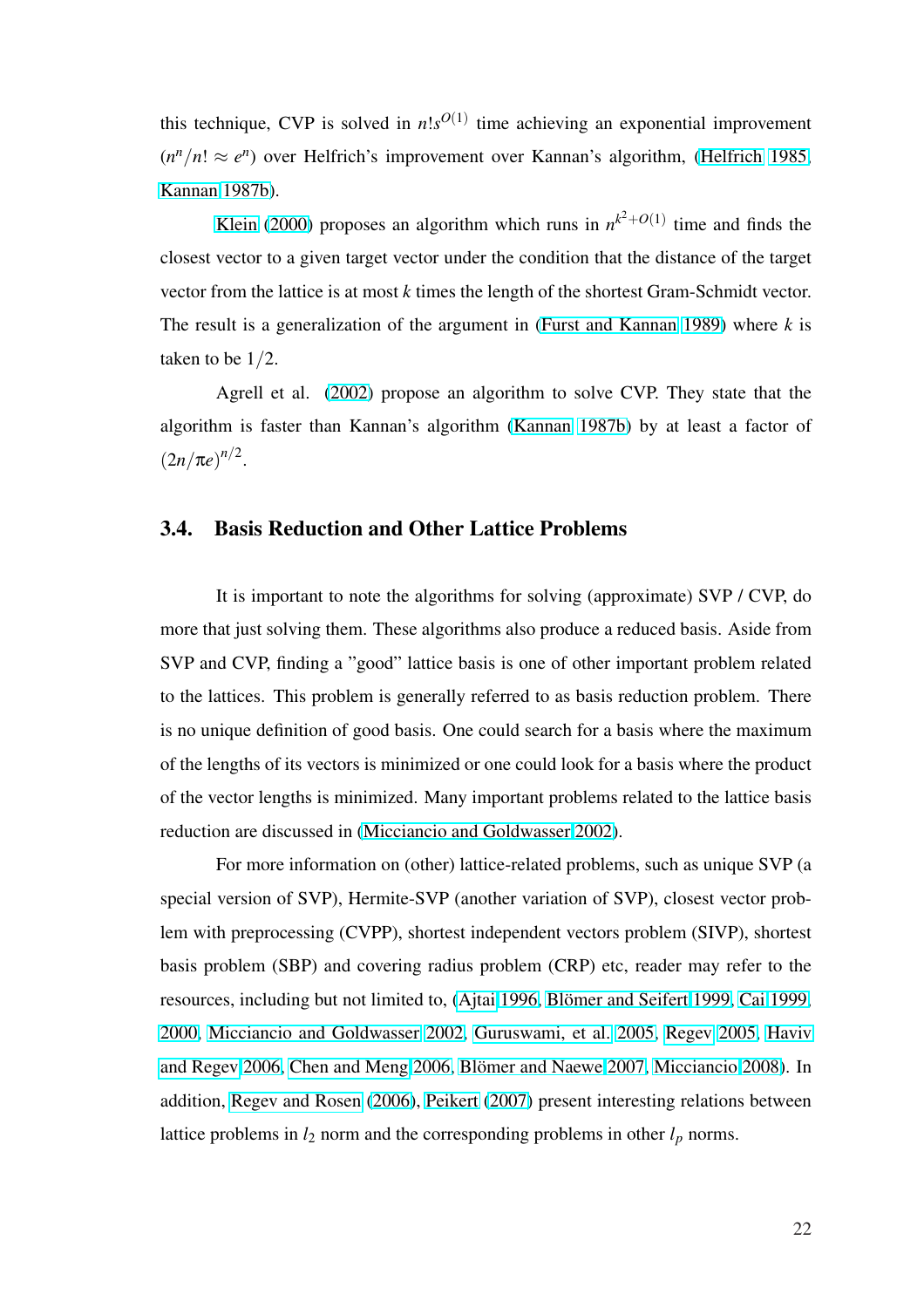# <span id="page-33-0"></span>3.5. Referential

For more information on the complexity, or cryptocomplexity, related issues, one may refer to textbooks such as (Garey and Johnson 1990, Micciancio and Goldwasser 2002, Rothe 2005).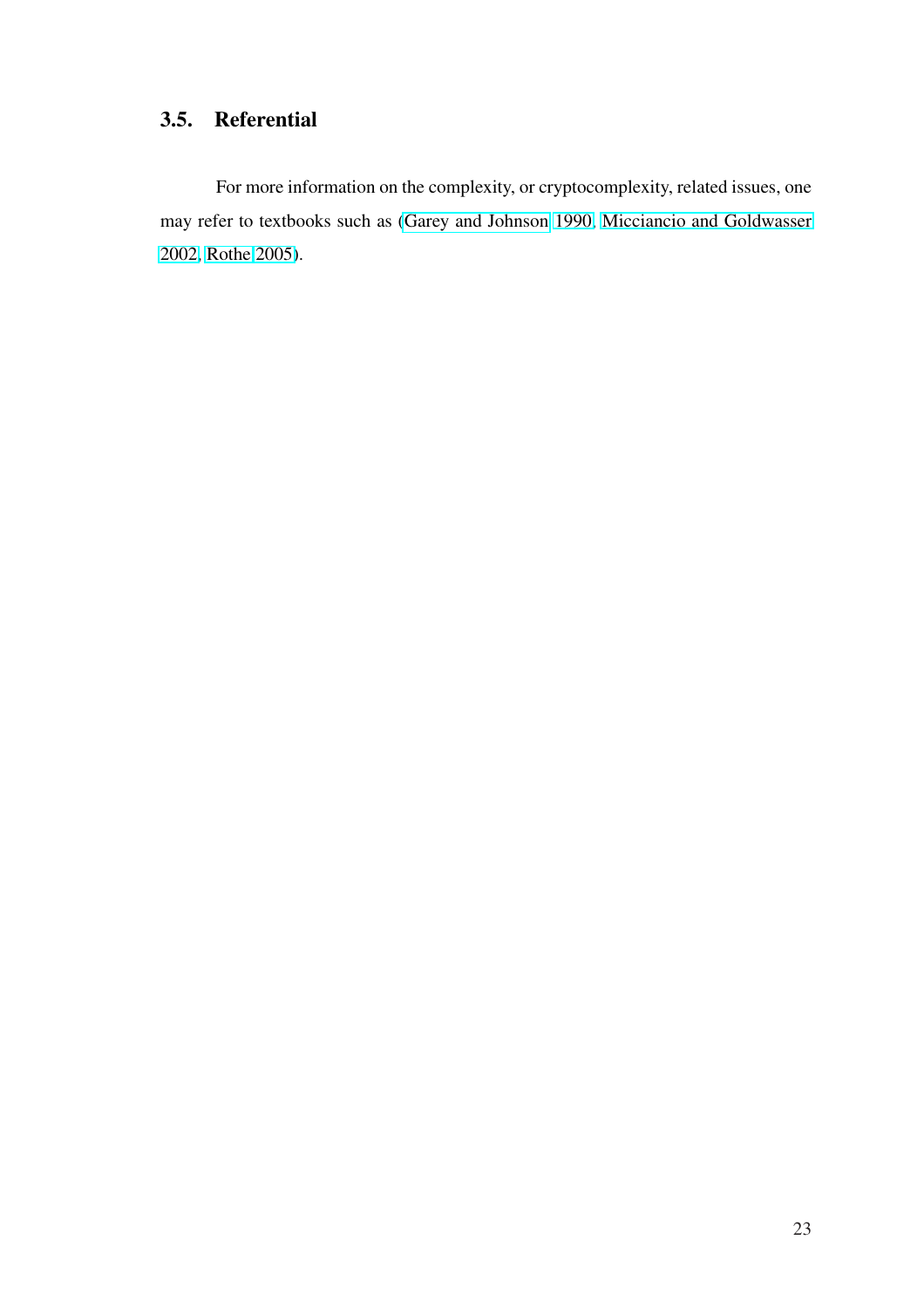# CHAPTER 4

## <span id="page-34-0"></span>LENSTRA LENSTRA LOVASZ REDUCTION

LLL algorithm which is first proposed by Lenstra et al. (1982) is the first algorithm to approximately solve SVP. The algorithm's runtime is polynomial and the achieved SVP approximation factor is exponential in the lattice di[mensi](#page-97-0)on, more accurately  $\alpha^{n/2}$  where  $\alpha \approx 4/3$ . In this chapter, we shall discuss the main aspects of the LLL algorithm and try to emphasize its importance.

## 4.1. LLL Reduced Basis

The projection operation is defined as, given  $\mathbf{x} \in \mathbb{R}^m$ ,

$$
\pi_i(\mathbf{x}) = \sum_{j=i}^{n} \frac{\langle \mathbf{x}, \mathbf{b}_j \rangle}{\langle \mathbf{b}_j, \mathbf{b}_j \rangle} \mathbf{b}_j^*
$$
(4.1)

where  $\mathbf{b}_1^*, \ldots, \mathbf{b}_n^*$  are the Gram-Schmidt ortogonalized vectors. The resulting vector  $\pi_i(\mathbf{x})$ is the component of the vector **x** orthogonal to span $(\mathbf{b}_1,...,\mathbf{b}_{i-1})$ .

**Definition 4.1.** ( $\delta$ LLL Reduced Basis) A basis  $\mathbf{B} = [\mathbf{b}_1 \dots \mathbf{b}_n] \in \mathbb{R}^{m \times n}$  is  $\delta$ LLL reduced if

- $|\mu_{i,j}| \leq \frac{1}{2}$  $\frac{1}{2}$  for all *i* > *j* where  $\mu_{i,j} = \frac{\langle \mathbf{b}_i, \mathbf{b}_j^* \rangle}{\langle \mathbf{b}_i^*, \mathbf{b}_j^* \rangle}$  $\frac{\sum_{i,j}^{(n)}(b_j, b_j)}{\sum_{i,j}^{(n)}(b_j, b_j)}$  are the Gram-Schmidt coefficients,
- $\bullet \ \delta \|\pi_i(\mathbf{b}_i)\|^2 \leqslant \|\pi_i(\mathbf{b}_{i+1})\|^2$  where  $\pi_i(\mathbf{x})$  is the component of the vector **x** orthogonal to span( $\mathbf{b}_1, ..., \mathbf{b}_{i-1}$ ) and  $1/4 < \delta < 1$  is a real number.

Note that  $\pi_i(\mathbf{b}_i) = \mathbf{b}_i^*$  and  $\pi_i(\mathbf{b}_{i+1}) = \mathbf{b}_{i+1}^* + \mu_{i+1,i} \mathbf{b}_i^*$  . Furthermore, since the vectors  $\mathbf{b}_1, \ldots, \mathbf{b}_n$  are orthogonal we have  $\|\mathbf{b}_{i+1}^* + \mu_{i+1,i}\mathbf{b}_i^*\|$  $\|\mathbf{b}_{i+1}^2\| = \|\mathbf{b}_{i+1}^*\|$  $\|^{2} +$  $|\mu_{i+1,i}|^2 \|\mathbf{b}_i^*\|^2$ . Therefore, if a basis is  $\delta$ LLL reduced then one can write that

$$
\delta \|\mathbf{b}_{i}^{*}\|^{2} \leqslant \left\|\mathbf{b}_{i+1}^{*}\right\|^{2} + |\mu_{i+1,i}|^{2} \left\|\mathbf{b}_{i}^{*}\right\|^{2}.
$$
 (4.2)

Arranging the inequality one obtains

$$
\left(\delta - \frac{1}{4}\right) \|\mathbf{b}_{i}^{*}\|^{2} \leqslant \left\|\mathbf{b}_{i+1}^{*}\right\|^{2}.
$$
\n(4.3)

24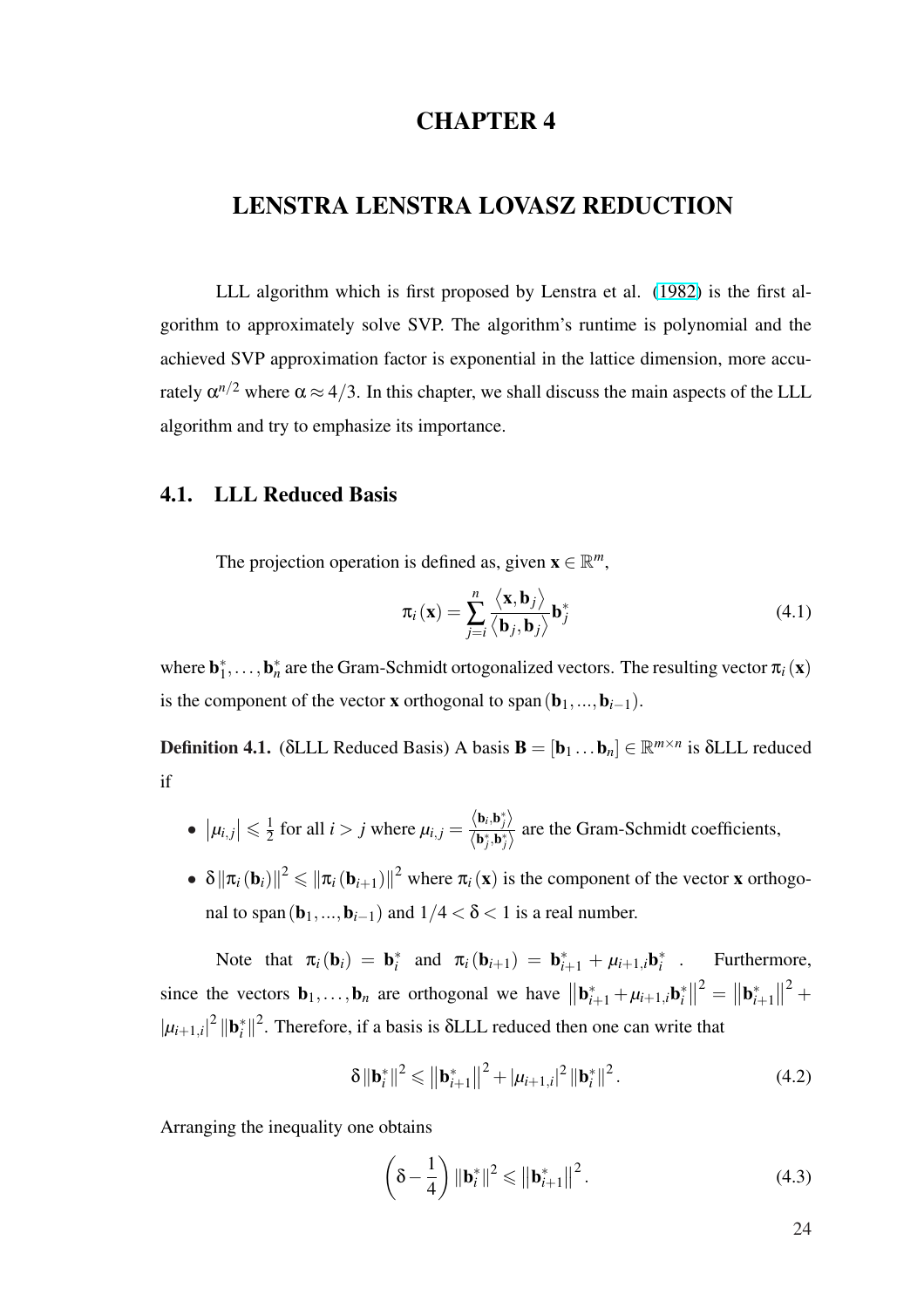By induction on the orthogonalized vectors it is obvious that

$$
\left(\delta - \frac{1}{4}\right)^{i-1} \|\mathbf{b}_1^*\|^2 \le \|\mathbf{b}_i^*\|^2.
$$
\n(4.4)

For  $1/4 < \delta < 1$ , one can write  $(\delta - 1/4)^{i-1} \ge (\delta - 1/4)^{n-1}$ , and since  $\|\mathbf{b}_1^*\| = \|\mathbf{b}_1\|$ , it follows that  $\overline{a}$ 

$$
\left(\delta - \frac{1}{4}\right)^{n-1} \|\mathbf{b}_1\|^2 \le \|\mathbf{b}_i^*\|^2.
$$
\n(4.5)

Combining this with the fact that  $0 <$  $\min_{i=1}^{n} \|\mathbf{b}_{i}^{*}\| \le \lambda_{1}$ , one gets

$$
\left(\delta - \frac{1}{4}\right)^{(n-1)/2} \|\mathbf{b}_1\| \leq \lambda_1.
$$
\n(4.6)

Consequently,

$$
\|\mathbf{b}_1\| \leqslant \left(\frac{4}{4\delta - 1}\right)^{(n-1)/2} \lambda_1.
$$
\n(4.7)

Thus, one approximates SVP to within a factor of  $(4/(4\delta-1))^{(n-1)/2}$  by  $\delta$ LLL reducing the basis where  $1/4 < \delta < 1$ . Note that for  $\delta = 3/4$  the approximation factor becomes 2<sup>(*n*−1)/2</sup> as in (Lenstra, et al. 1982).

In the light of the above discussion, let  $\alpha = (\delta - 1/4)^{-1}$  then for all LLL reduced bases one can [write](#page-97-0)

\n- \n
$$
\|\mathbf{b}_1\|^2 \leq \alpha^{n-1}\lambda_1^2
$$
 and  $\|\mathbf{b}_1\|^2 \leq \alpha^{i-1} \|\mathbf{b}_i^*\|^2$  for all  $i = 1, \ldots, n$ ,\n
\n- \n $\|\mathbf{b}_1\|^2 \leq \alpha^{(n-1)/2} \det(L(\mathbf{B}))^{2/n}$  and  $\|\mathbf{b}_n^*\|^2 \geq \alpha^{-(n-1)/2} \det(L(\mathbf{B}))^{2/n}$ ,\n
\n

using the fact that  $\|\mathbf{b}_{i}^{*}\|^{2} \leq \alpha \|\mathbf{b}_{i+1}^{*}\|$  $\|^{2}$ . Furthermore, generalizing the discussion in (Lenstra, et al. 1982), it is possible to obtain

$$
\alpha^{1-i} \leq ||\mathbf{b}_i||^2 / \lambda_i^2 \leq \alpha^{n-1}
$$
\n(4.8)

[for all LLL reduced](#page-97-0) bases, where  $i = 1, \ldots, n$ .

#### 4.2. LLL Basis Reduction Algorithm

The LLL lattice basis reduction algorithm can be seen in Figure 4.1. It is important to make some remarks on the main points of the algorithm which are crucial in order to grasp the underlying idea.

Remarks on the reduction step (or the size reduction) of the LLL algorithm shown in Figure 4.1 can be given as follows: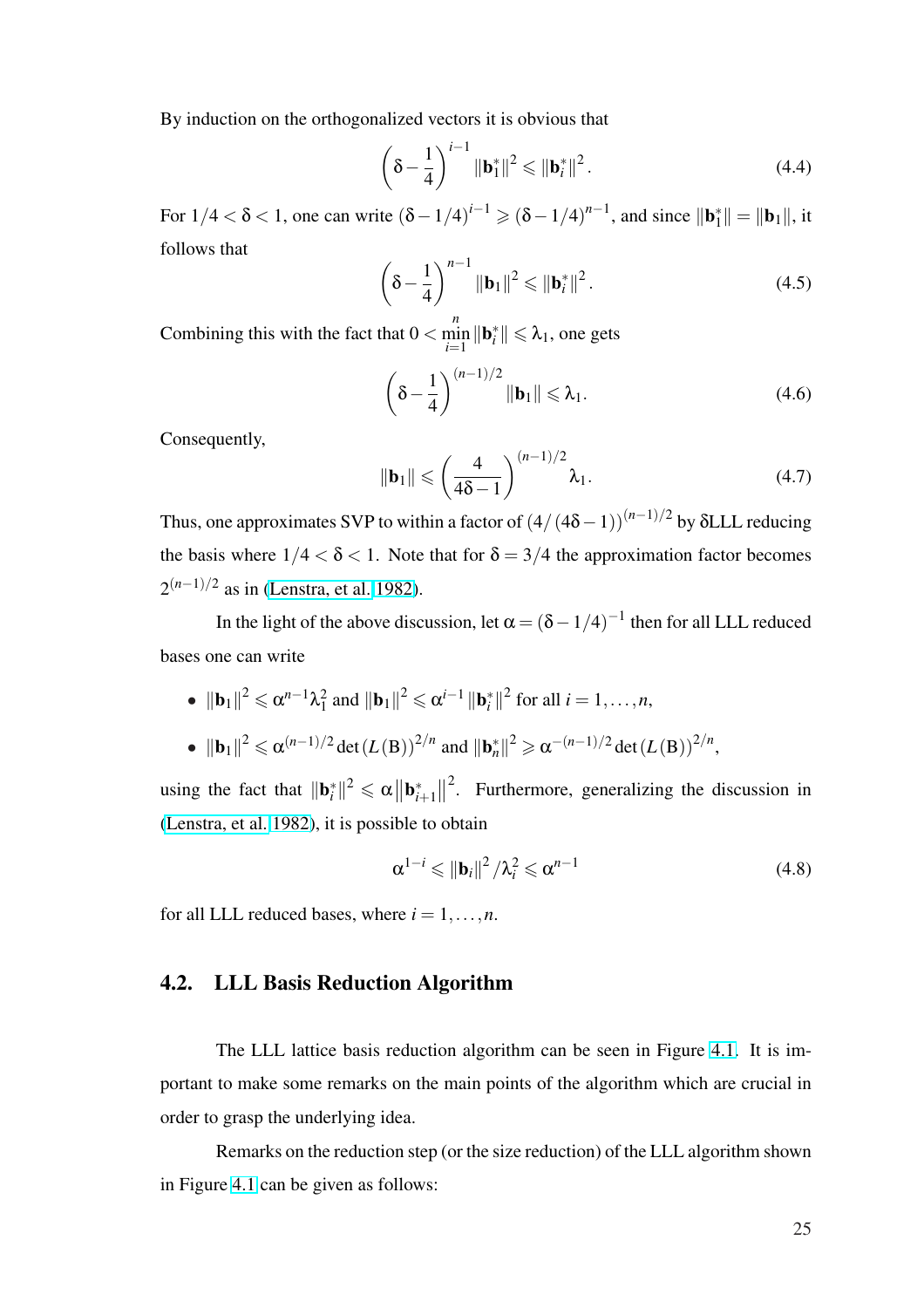- The reduction is also called the size reduction step and transforms the basis into an equivalent basis because only elementary (column) operations are performed.
- The Gram-Schmidt orthogonalized vectors associated to the basis before and after the reduction step remains the same, because if  $i > j$  the operation  $\mathbf{b}_i \leftarrow \mathbf{b}_i - a\mathbf{b}_j$ does not change the Gram-Schmidt orthogonalization.
- The *i*th iteration of the outer loop guarantees that  $|\mu_{i,j}| \leq 1/2$  for  $i > j$ , because

$$
|\mu_{i,j}| = \left| \frac{\left\langle \mathbf{b}_i - c_{i,j} \mathbf{b}_j, \mathbf{b}_j^* \right\rangle}{\left\langle \mathbf{b}_j^*, \mathbf{b}_j^* \right\rangle} \right| = \left| \frac{\left\langle \mathbf{b}_i, \mathbf{b}_j^* \right\rangle}{\left\langle \mathbf{b}_j^*, \mathbf{b}_j^* \right\rangle} - \left[ \frac{\left\langle \mathbf{b}_i, \mathbf{b}_j^* \right\rangle}{\left\langle \mathbf{b}_j^*, \mathbf{b}_j^* \right\rangle} \right] \frac{\left\langle \mathbf{b}_j, \mathbf{b}_j^* \right\rangle}{\left\langle \mathbf{b}_j^*, \mathbf{b}_j^* \right\rangle} \right| \leq \frac{1}{2} \quad (4.9)
$$

which follows from the fact that  $\langle \mathbf{b}_j, \mathbf{b}_j^* \rangle = \langle \mathbf{b}_j^*, \mathbf{b}_j^* \rangle$ .

• It is crucial that the inner loop goes from *i*−1 down to 1.

Furthermore, there are some points to be made on the swap step of the LLL algorithm:

- The swap step is performed to satisfy the condition  $\delta \|\pi_i(\mathbf{b}_i)\|^2 \leq \|\pi_i(\mathbf{b}_{i+1})\|^2$  for all *i*.
- There might be several pairs violating this condition and which pair is swapped does not matter in terms of correctness of the algorithm. In fact, it is possible to swap several disjoint pairs at the same time.
- After the swap the previous steps of the algorithm need to be redone because the basis might not satisfy the condition  $|\mu_{i,j}| \leq 1/2$  anymore.

Let  $B \ge ||\mathbf{b}_i||^2 \in \mathbb{R}$  for  $1 \le i \le n$ , then the LLL algorithm has the following properties.

- SVP approximation factor is  $\alpha^{(n-1)/2}$  where  $\alpha = (\delta 1/4)^{-1}$  and  $1/4 < \delta < 1$  $(\alpha = 2$  for  $\delta = 3/4$  and  $\alpha \approx 4/3$  for  $\delta \approx 1$ ).
- Algorithm performs *O* ¡  $n^3m\log B$ number of arithmetic and *O* ¡  $n^5m\log^3 B$ bit operations.
- Integers on which the arithmetic operations are performed have binary length  $O(n \log B)$ .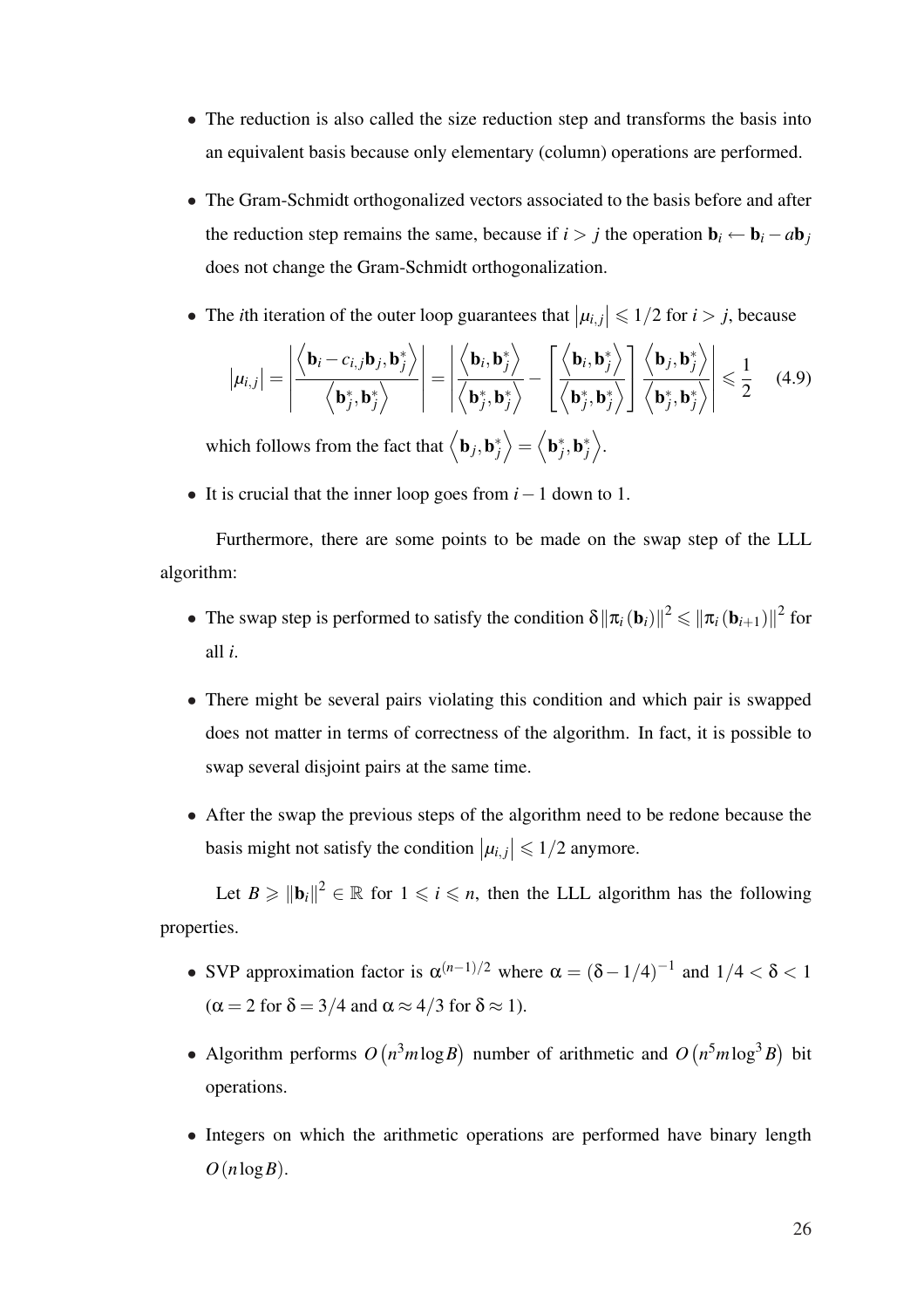```
input : Lattice Basis \mathbf{b}_1, \ldots, \mathbf{b}_n \in \mathbb{Z}^m and \deltaoutput: A δLLL reduced basis for the lattice L(B)
    (start):
     compute \mathbf{b}_1^*, \ldots, \mathbf{b}_n^*(reduction):
    for i = 2 to n do
              for j = i - 1 to 1 do
                        \mathbf{b}_i \leftarrow \mathbf{b}_i –
                                            £
                                              ci, j
                                                    l<br>E
                                                      b<sub>j</sub> where c_{i,j} =
                                                                                    \overline{h}\mathbf{b}_i, \mathbf{b}_j^*\mathbf{r}/
                                                                                                          \overline{a}\mathbf{b}_j^*, \mathbf{b}_j^*\sqrt{7}end
    end
    (swap):
     if \delta \|\pi_i(\mathbf{b}_i)\|^2 > \|\pi_i(\mathbf{b}_{i+1})\|^2 is true for some i then
             \mathbf{b}_i \leftrightarrow \mathbf{b}_{i+1}goto (start)
    end
    output \mathbf{b}_1,\ldots,\mathbf{b}_n
```
Figure 4.1. LLL Lattice Basis Reduction Algorithm.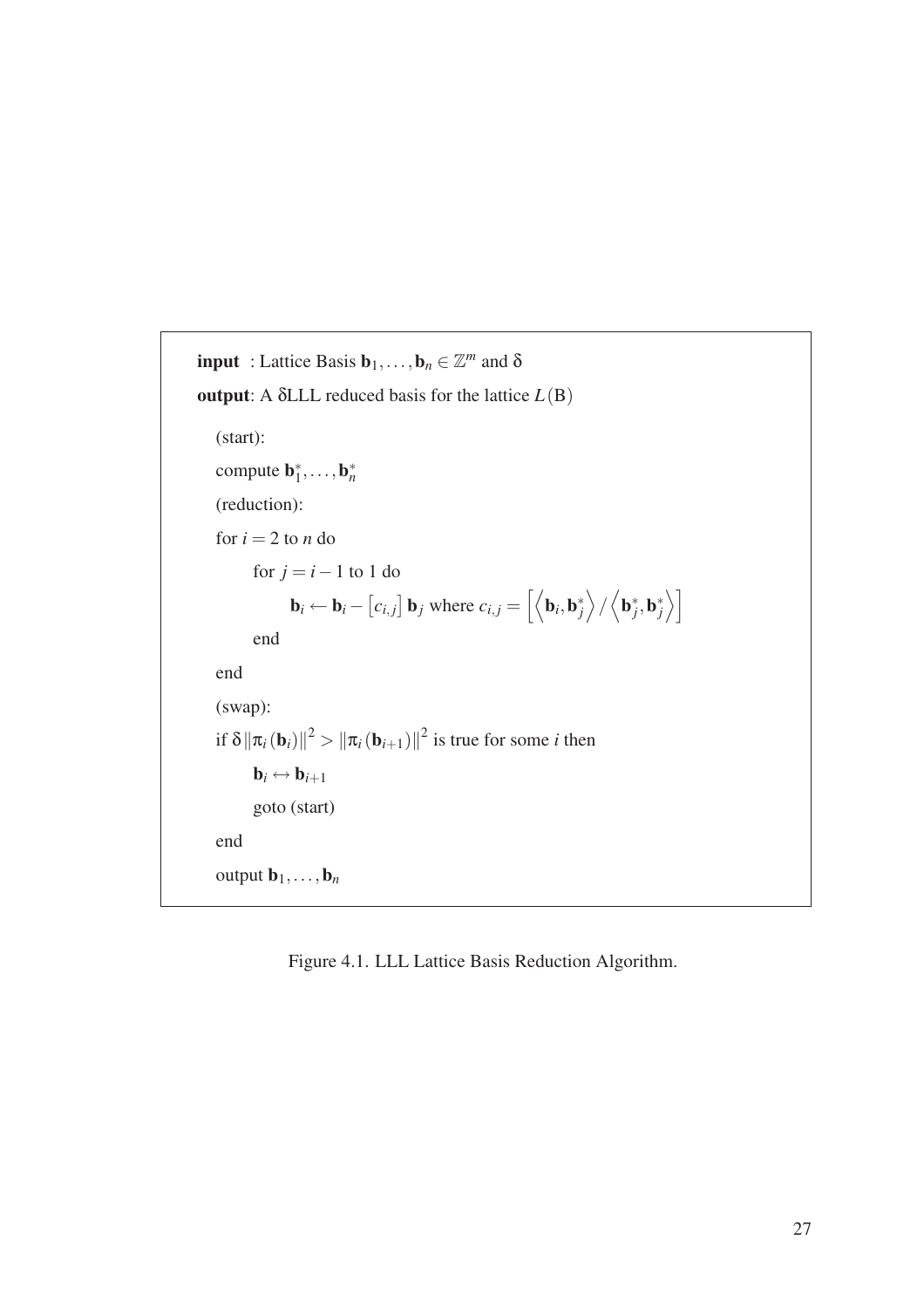# 4.3. The Overview of Analysis

This section provides outline on the proof of correctness and the running time analysis of the LLL algorithm. For the complete proof and analysis, one might refer to (Lenstra, et al. 1982, Micciancio and Goldwasser 2002, Regev 2004a).

#### [4.3.1. Note on t](#page-97-0)[he Correctness](#page-98-0)

One can easily show that if the algorithm terminates it satisfies the conditions

- $|\mu_{i,j}| \leq \frac{1}{2}$  $\frac{1}{2}$  for all  $i > j$
- $\bullet \ \ \delta \left\| \pi_{i}\left(\mathbf{b}_{i}\right)\right\|^{2} \leqslant\left\| \pi_{i}\left(\mathbf{b}_{i+1}\right)\right\|^{2}$

using the remarks given in the previous section which hint on the correctness of the algorithm.

#### 4.3.2. Note on the Running Time

The running time analysis of the algorithm consists of two steps. The first step is bounding the number of iterations performed by the algorithm, which is exactly the number of swap operations performed by the algorithm. The second step contains bounding the running time of each iteration and showing that the size of numbers produced in the execution of algorithm is also bounded.

In order to bound the number of iterations, one can associate a positive integer to the lattice basis, let  $D = \prod_{i=1}^{n}$  $\sum_{i=1}^{n} \det(\Lambda_i)^2$  where  $\Lambda_i = L(\mathbf{b}_1, \dots, \mathbf{b}_i)$  is the sublattice generated by the first *i* basis vectors. It can be shown that the value of *D* changes only when the swap occurs. Let  $D_{k+1}$  be the new value, assuming the vectors  $\mathbf{b}_i$  and  $\mathbf{b}_{i+1}$  are swapped at the *k*th iteration, it is straightforward to note that  $D_k$  decreases by at least by a factor of δ,

$$
\frac{D_{k+1}}{D_k} = \frac{\det(\Lambda_i')^2}{\det(\Lambda_i)^2} = \frac{\|\pi_i(\mathbf{b}_{i+1})\|^2}{\|\pi_i(\mathbf{b}_i)\|^2} < \delta.
$$
\n(4.10)

It follows that  $1 \leq D_k < \delta^k D_0$  and the number of iterations can be bounded by

$$
k < \log_{1/\delta} D_0 \leq \frac{1}{\log\left(1/\delta\right)} n\left(n-1\right) \log\left(\max_{i=1}^n \|\mathbf{b}_i\|\right) \tag{4.11}
$$

28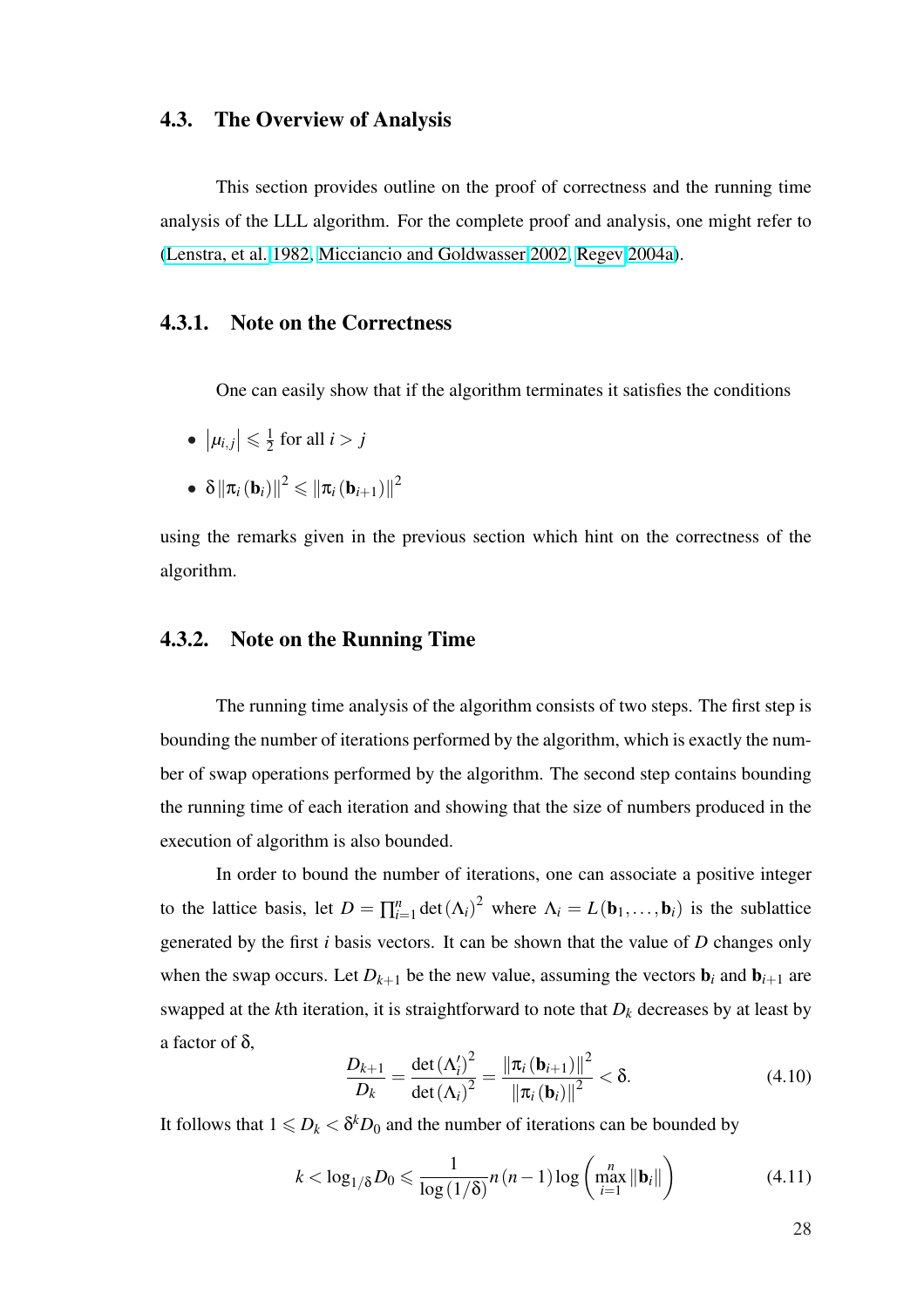which follows from the fact that  $\|\mathbf{b}_{i}^{*}\| \leqslant \|\mathbf{b}_{i}\|$  and that  $D_{0} \leqslant$  $\left(\max_{i=1}^{n} \| \mathbf{b}_{i} \| \right)$  $\int_0^{n(n-1)}$ . Since  $\log \left( \max_{i=1}^{n} \|\mathbf{b}_{i}\| \right)$ ¢ is polynomial in the input size, it can be seen that the number of iterations is polynomial in the input size for constant  $\delta$  < 1.

In order to bound the running time of each iteration, one should note that the number of arithmetic operations performed at each iteration is polynomial. Therefore, to show a polynomial bound on the running time it is enough to show that the numbers arising in each iteration can be represented using polynomial number of bits (leading to the fact that the actual running time which is the number of the bit operations performed is also polynomial). Since the numbers are rational, one should bound both the precision and the magnitude.

To bound the precisions of numbers, one can write \* +

$$
\langle \mathbf{b}_i - \mathbf{b}_i^*, \mathbf{b}_k \rangle = \left\langle \sum_{j=1}^{i-1} v_{i,j} \mathbf{b}_j, \mathbf{b}_k \right\rangle = \langle \mathbf{b}_i, \mathbf{b}_k \rangle = \sum_{j=1}^{i-1} v_{i,j} \left\langle \mathbf{b}_j, \mathbf{b}_k \right\rangle
$$
(4.12)

for  $k < i$  and  $v_{i,j} \in \mathbb{R}$ . For  $k = 1, \ldots, i - 1$ , there is a system of  $i - 1$  linear equations in *i*−1 variables

$$
\mathbf{b}_i^{\mathrm{T}} \mathbf{B}_{i-1} = \mathbf{v}_i^{\mathrm{T}} \mathbf{B}_{i-1}^{\mathrm{T}} \mathbf{B}_{i-1}
$$
 (4.13)

where  $\mathbf{B}_k = [\mathbf{b}_1 \dots \mathbf{b}_k]$  and  $\mathbf{v}_i = [v_{i,1} \dots v_{i,i-1}]^\text{T}$ . It is possible to interpret  $\mathbf{v}_i$  as the solution vector and  $\mathbf{B}_{i-1}^{\mathrm{T}}\mathbf{B}_{i-1}$  as the coefficient matrix. Letting  $d_{i-1} = \det(\Lambda_{i-1})^2 =$ det  $\mathbf{B}_{i-1}^{\mathrm{T}}\mathbf{B}_{i-1} \in \mathbb{Z}$  when the Cramer's rule is applied, it can be seen that  $d_{i-1}\mathbf{v}_i$  is an integer vector and therefore  $d_{i-1}$ **b**<sub>*i*</sub> =  $d_{i-1}$ **b**<sub>*i*</sub> + *n* ∑ *j*=1  $d_{i-1}v_{i,j}$ **b**<sub>*j*</sub> is also an integer vector. This shows that all denominators occurring in  $\mathbf{b}_i^*$  are factors of  $d_{i-1}$ . In addition,

$$
\mu_{i,j} = \frac{\langle \mathbf{b}_i, \mathbf{b}_j^* \rangle}{\langle \mathbf{b}_j^*, \mathbf{b}_j^* \rangle} = \frac{d_{j-1} \langle \mathbf{b}_i, \mathbf{b}_j^* \rangle}{d_{j-1} ||\mathbf{b}_j^*||^2} = \frac{\langle \mathbf{b}_i, d_{j-1} \mathbf{b}_j^* \rangle}{d_j}
$$
(4.14)

so denominators of  $\mu_{i,j}$  divide  $d_j$ . Thus, denominators of all rationals divide  $D = \prod_{i=1}^n d_i$  $\sum_{i=1}^n d_i$ . Since log*D* is polynomial in the input size, all denominators occurring in the computation can be represented using polynomially many bits.

To bound the magnitude of the numbers it is sufficient to show that

$$
\|\mathbf{b}_{i}^{*}\|^{2} = d_{i} \prod_{j=1}^{i-1} \left( \left\|\mathbf{b}_{j}^{*}\right\|^{2} \right)^{-1} \leq d_{i} \prod_{j=1}^{i-2} d_{j}^{2} \leq D^{2}
$$
(4.15)

since  $\|\mathbf{b}_j^*\|$  $\begin{array}{c} \hline \end{array}$  $^{-1}$  ≤  $d_{j-1}$  where  $d_0 = 1$ , and that

$$
\|\mathbf{b}_{i}\|^{2} = \|\mathbf{b}_{i}^{*}\|^{2} + \sum_{j=1}^{i-1} \mu_{i,j}^{2} \|\mathbf{b}_{j}^{*}\|^{2} \le D^{2} + (n/4)D^{2} \le nD^{2}
$$
(4.16)

29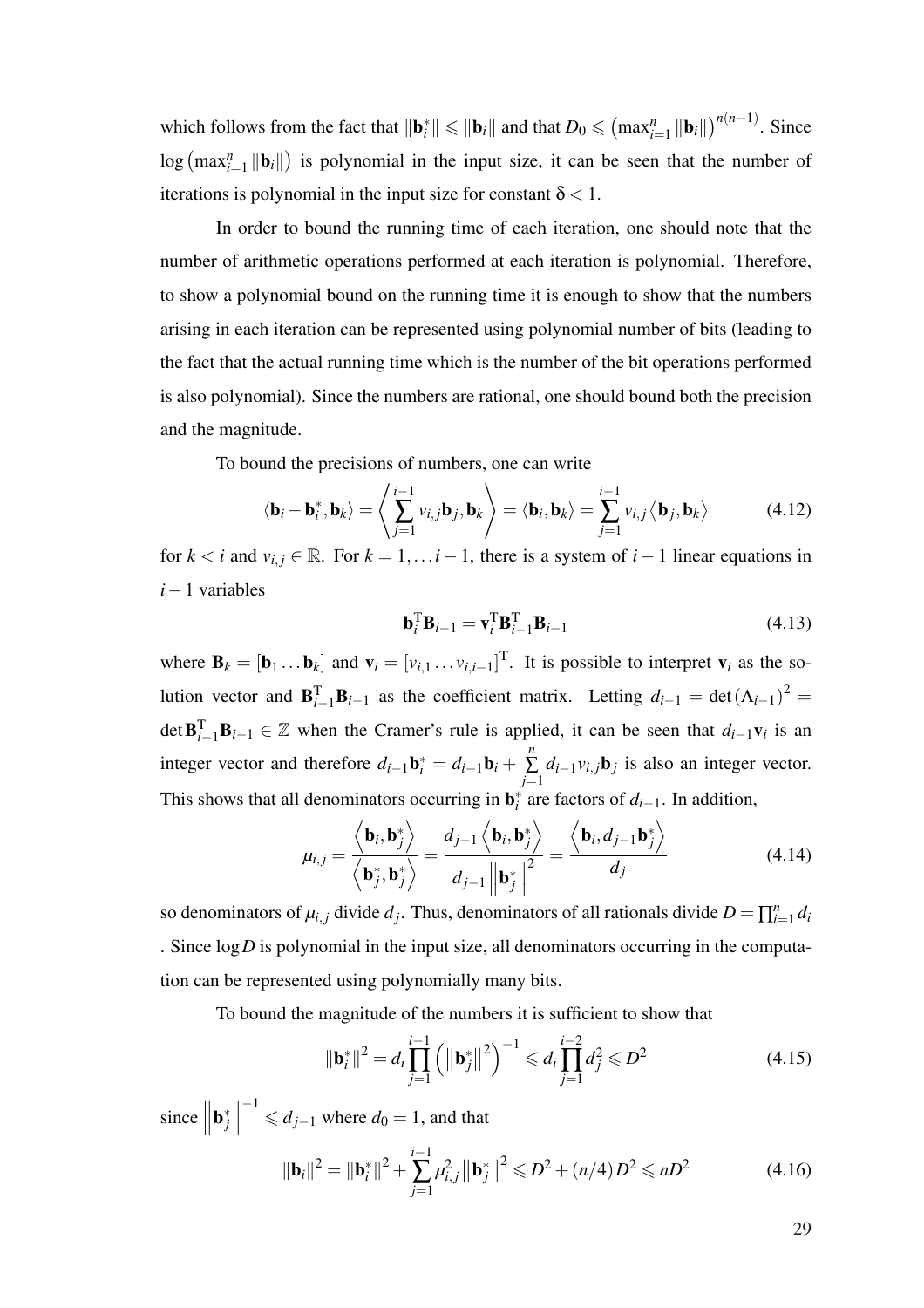where  $|\mu_{i,j}| \leq 1/2$ . Concluding that all the quantities occurring in the computation can be represented with polynomially many bits.

## 4.3.3. Note on the Approximation Factor

The best approximation factor the algorithm achieves in polynomial time can be obtained by setting  $\delta = (1/4) + (3/4)^{n/(n-1)}$ . For such value,  $\delta$  is closer to 1 than any constant and the approximation factor is  $(4/3)^{n/2}$ . In addition, for sufficiently large *n*, the algorithm still has a polynomial running time. See (Micciancio and Goldwasser 2002) for further details.

Experimentally, the approximation factor is improv[ed on the average by](#page-98-0) Nguyen [and S](#page-98-0)tehlé (2006). The approximation factor is approximately less than or equal to  $\alpha^{n-1/2}$   $\lessapprox$  1.155<sup>*n*</sup> for α ≈ 4/3, which improves to  $\lessapprox$  1.075<sup>*n*</sup> for the lattices of hig[h density](#page-98-0) [where](#page-98-0)  $\lambda_1^2 \approx \gamma_n \det(\Lambda)^{2/n}$  $\lambda_1^2 \approx \gamma_n \det(\Lambda)^{2/n}$  $\lambda_1^2 \approx \gamma_n \det(\Lambda)^{2/n}$ . Nguyen and Stehlé (2006) shows that on random lattices  $\alpha =$  $1.02^4 \approx 1.08$  f for the floating variant of LLL, proposed by Schnorr and Euchner (1994), and  $\alpha \approx 1.05$  for LLL [with deep insertions, which](#page-98-0) is also proposed by Schnorr and Euchner (1994), on the average. Also see (Schnorr 2006a, [2007\).](#page-101-0)

#### [4.4. LLL B](#page-101-0)asis Reduction Algori[thm Rewritt](#page-100-0)[en](#page-101-0)

Figure 4.1 is more suited for the theoretical analysis. In order to emphasize the algorithmic details and aid the rest of the discussion, the LLL algorithm can be rewritten as in Figure 4.[2. N](#page-37-0)ote that the-always-frowned-upon goto statement has gone.

It is possible to make some adjustments in the representation of elements in Figure 4.2. Let  $\mathbf{B} = \mathbf{QR}$  $\mathbf{B} = \mathbf{QR}$  $\mathbf{B} = \mathbf{QR}$  be the QR-factorization of the basis matrix where

$$
\mathbf{Q} = \begin{bmatrix} \mathbf{b}_{1}^{*} / \|\mathbf{b}_{1}^{*}\| & \mathbf{b}_{2}^{*} / \|\mathbf{b}_{2}^{*}\| & \dots & \mathbf{b}_{n}^{*} / \|\mathbf{b}_{n}^{*}\| \end{bmatrix} \in \mathbb{R}^{m \times n}
$$
(4.17)

is an orthogonal matrix  $(Q^TQ = I)$ , and

$$
\mathbf{R} = \begin{bmatrix} \mathbf{r}_1 & \mathbf{r}_2 & \dots & \mathbf{r}_n \end{bmatrix} \in \mathbb{R}^{n \times n}
$$
 (4.18)

is an upper triangular matrix. The matrix  $\bf{R}$  is the orthogonalization of  $\bf{B}$  and is referred as the geometric normal form of **B**, denoted by  $\mathbf{R} = GNF(\mathbf{B})$ . The matrix **Q** is said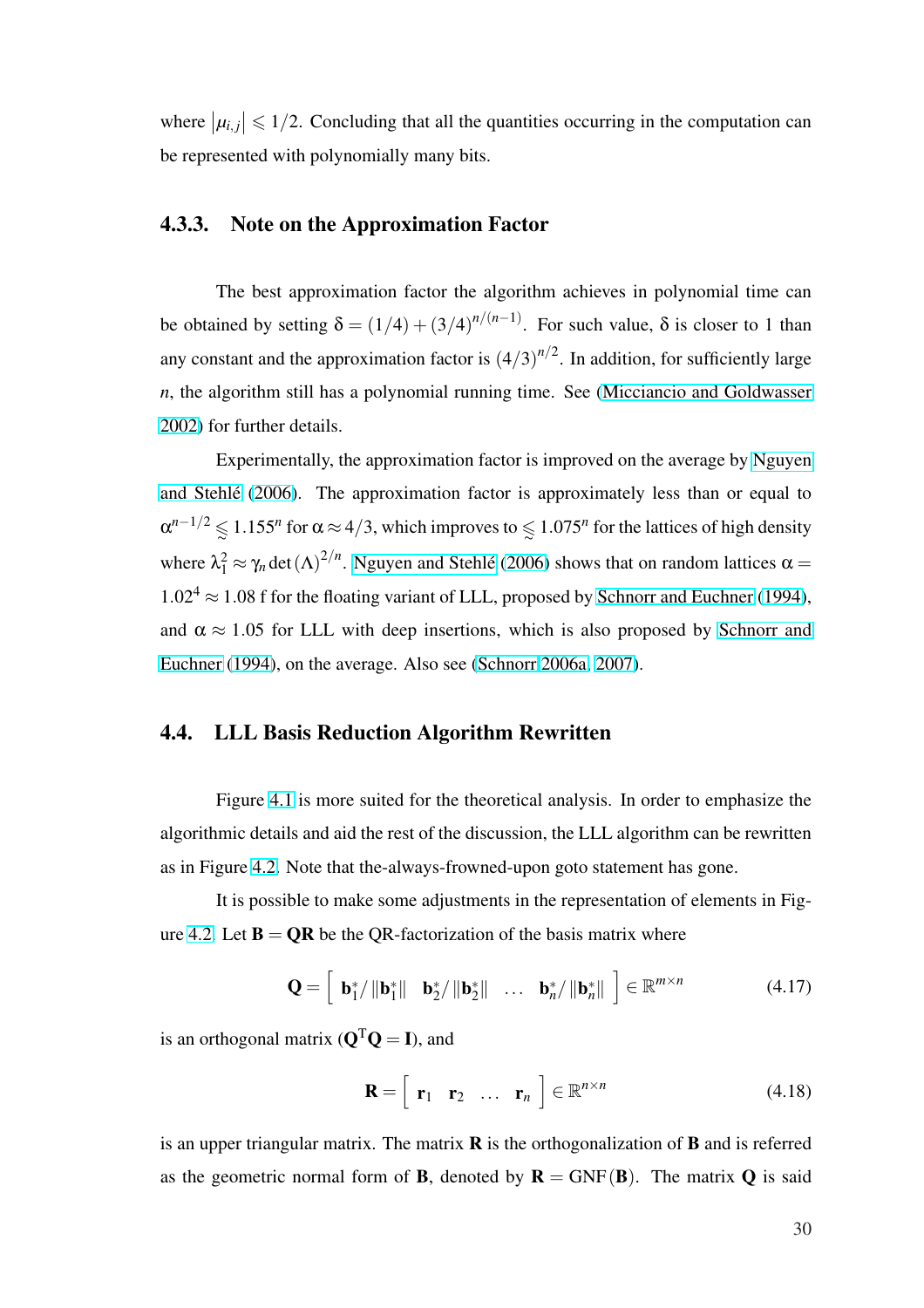```
input : Lattice Basis \mathbf{b}_1, \ldots, \mathbf{b}_n \in \mathbb{Z}^m and \deltaoutput: A δLLL reduced basis for the lattice L(B)(initialization):
   l \leftarrow 1 (l is generally referred as stage)
   while l \leq n do
            compute the Gram-Schmidt coefficients \mu_{l,1}, \ldots, \mu_{l,l-1} and
                                                                                                             \|\mathbf{b}_l^*\|l
                                                                                                                    \mathbb{I}^2(size reduce bl against bl−1,...,b1):
            for i = l - 1 to 1 do
                    \mathbf{b}_l \leftarrow \mathbf{b}_l -£
                                       µl,i
                                            ¤
                                              bi
                    (update the Gram-Schmidt coefficients \mu_{l,i}, \ldots, \mu_{l,1}):
                    for j = 1 to i do
                             \mu_{l,j} = \mu_{l,j} -£
                                                   µl,i
                                                        l<br>E
                                                          \mu_{i,j}end
            end
            (swap):
            if l \neq 1 and \delta\|\mathbf{b}_l^*\|l−1
                                            \|^{2} > \mu_{l}^{2}l,l−1
                                                               \|\mathbf{b}_L^*\|l−1
                                                                        \|^{2} + \| \mathbf{b}_{i}^{*} \|l
                                                                                       \parallel^2 then
                   \mathbf{b}_{l-1} \leftrightarrow \mathbf{b}_{l}l \leftarrow l - 1else
                    l \leftarrow l + 1end
   end
   output \mathbf{b}_1,\ldots,\mathbf{b}_n
```
Figure 4.2. LLL Lattice Basis Reduction Algorithm (2).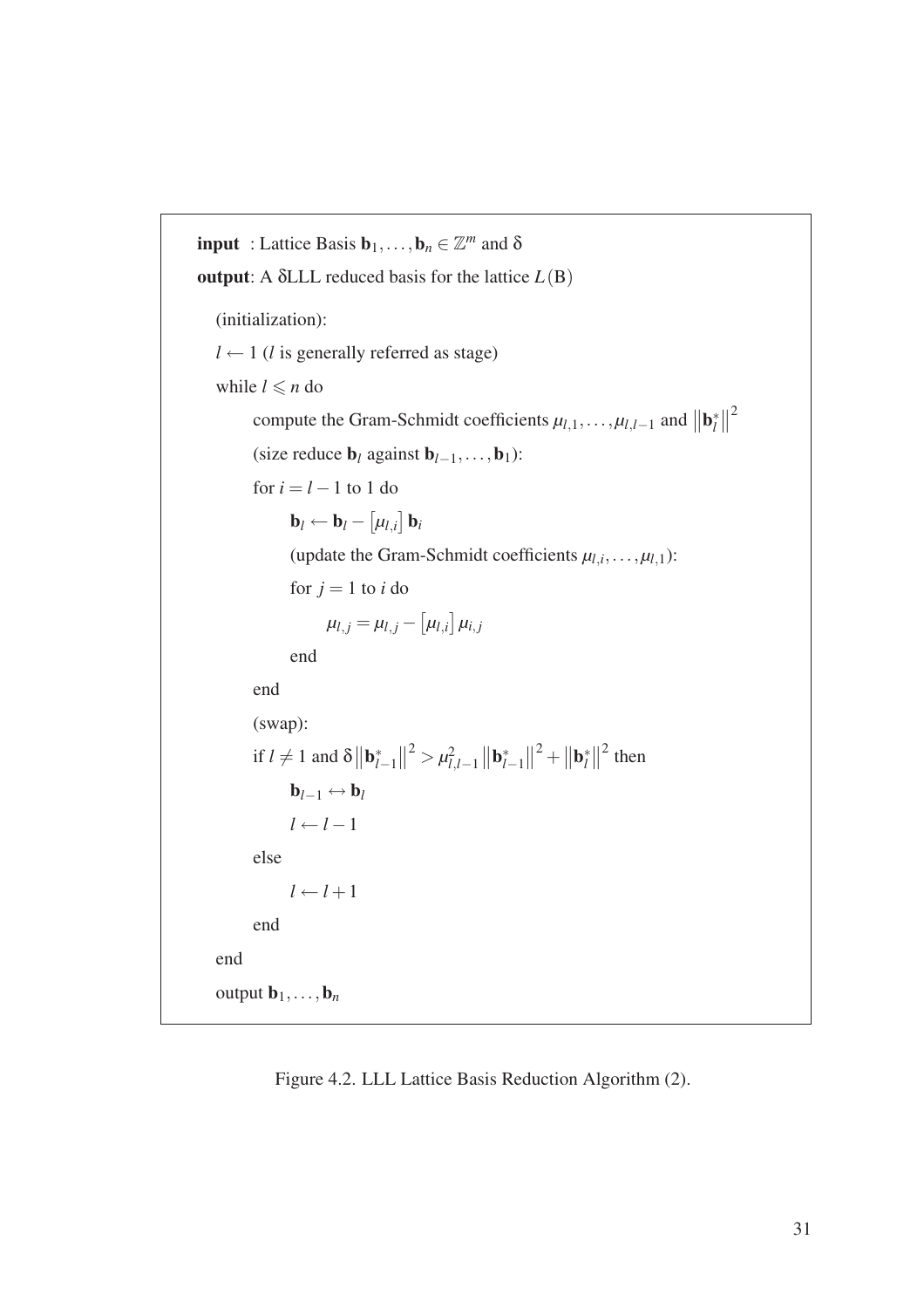to be isometric, since  $\langle Qx, Qy \rangle = \langle x, y \rangle$  and can be extended to an orthogonal matrix  $Q' \in \mathbb{R}^{m \times m}$ . Two bases **B** and **B'** are isometric if and only if  $GNF(B) = GNF(B')$ . The geometric normal form and the LLL reduction are preserved under isometric transforms **Q**, i.e. GNF(**B**) = GNF(**QB**). Furthermore, due to the fact that  $\langle \mathbf{b}_i, \mathbf{b}_j \rangle$ ® =  $\overline{1}$  $\mathbf{r}_i, \mathbf{r}_j$ ®  $, \mu_{j,i} =$  $r_{i,j}/r_{i,i}$  and  $\|\mathbf{b}_i^*\| = r_{i,i}$ , the LLL algorithm can be equivalently written as the algorithm in Figure 4.3.

Algorithm in Figure 4.3 is notable because it works with the QR-factorization. This give[s the](#page-43-0) implication that the Gram-Schmidt orthogonalization can be replaced due to the fact that there are othe[r me](#page-43-0)thods, such as Householder reflections and Givens rotations to compute the QR-factorization, to find the orthogonalized vectors of a given basis. Therefore, one can substitute the Gram-Schmidt orthogonalization if it is beneficial.

Another important point is that, at the *l*th stage, LLL performs local LLL reductions in the swap step on the submatrices

$$
\begin{bmatrix} r_{l-1,l-1} & r_{l-1,l} \\ 0 & r_{l,l} \end{bmatrix},
$$
 (4.19)

and so computes the shortest vector in the 2 dimensional sublattices.

# 4.5. LLL Variants

The LLL algorithm has many variants. Most remarkable modifications are the usage of floating point arithmetic numbers, the deep insertions and carrying out the local reductions on (sub)segments. However, many of such variants have improvable results. In general, they depend on heuristics for practicality. On the other hand, there also other variants which are obtained by relaxing or tightening the conditions posed by the classical LLL algorithm in order to produce at least equivalently good reduced bases.

# 4.5.1. LLL with Floating Point Arithmetic

A problem with the LLL algorithm is that it uses arithmetic operations on large integers with  $O(n \log B)$  bits. In fact, it is somewhat possible to avoid the overhead of the large integer arithmetic by performing computation using approximate real numbers and floating point arithmetic. However, this approach comes with stability problems and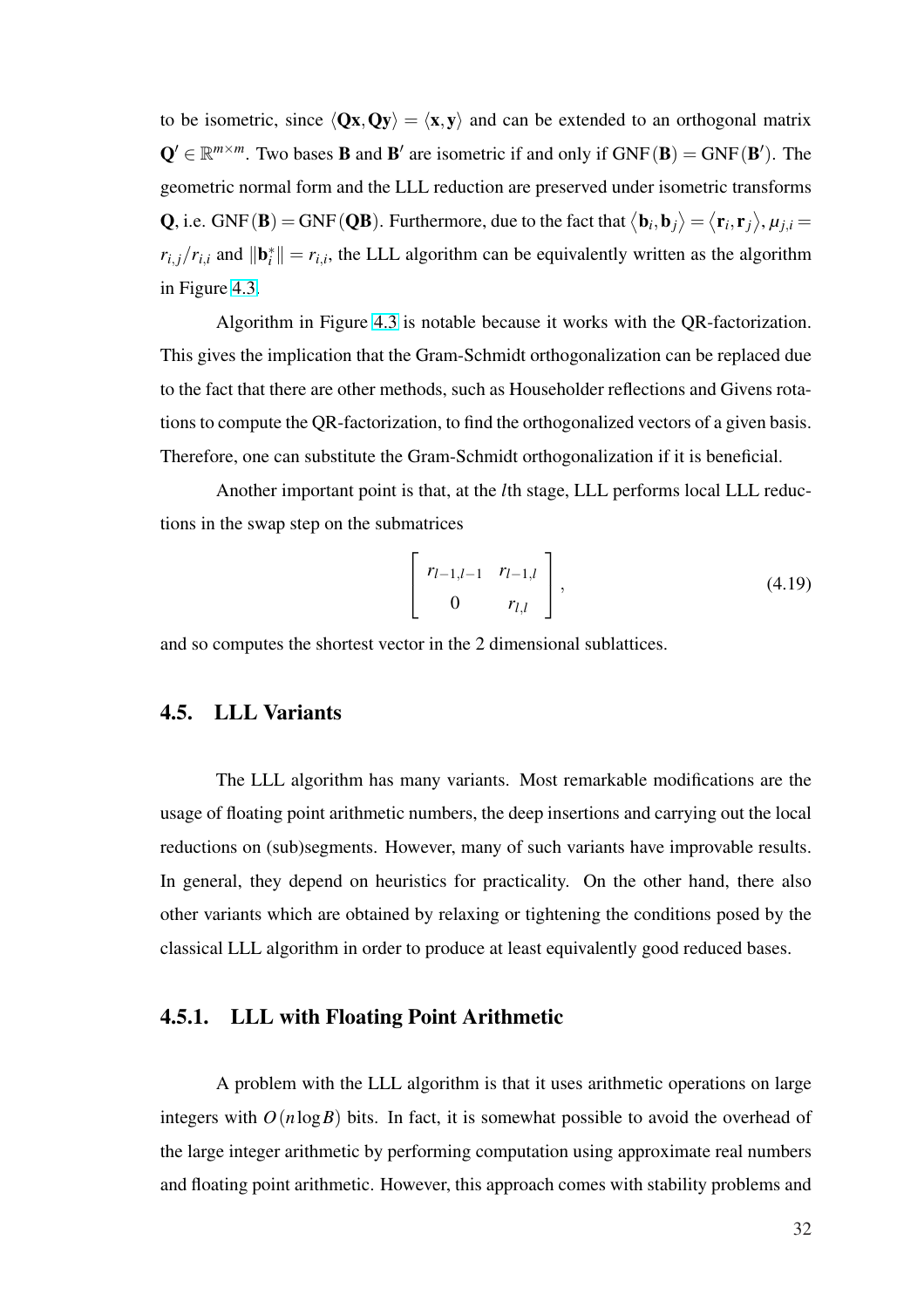```
input : Lattice Basis \mathbf{b}_1, \ldots, \mathbf{b}_n \in \mathbb{Z}^m and \deltaoutput: A \deltaLLL reduced basis for the lattice L(B)(initialization):
    l \leftarrow 1 (l is the stage)
    while l \leq n do
                (compute \mathbf{r}_l =£
                                                 [r_{1,l}, \ldots, r_{l,l}, 0, \ldots, 0]^T = ||\mathbf{b}_l^*||l
                                                                                                             \begin{array}{c} \parallel \parallel \end{array}\mu_{l,1}, \ldots, \mu_{l,l}, 0, \ldots, 0<sup>T</sup>):
               for i = 1 to l - 1 do
                          r_{i,l} \leftarrow\frac{1}{\sqrt{2}}\langle \mathbf{b}_i, \mathbf{b}_l \rangle - \sum_{k=1}^{i-1}\sum_{k=1}^{i-1} r_{k,i} r_{k,l}´
                                                                                           /r_{i,i}end
                r_{l,l} \leftarrow\|\mathbf{b}_l\|^2 - \sum_{k=1}^{l-1}\frac{l-1}{k+1} r_k^2k,l
                                                                  ¯
¯
¯
                                                                    1/2
               (size reduce \mathbf{b}_l and \mathbf{r}_l):
               for i = l - 1 to 1 do
                          \mathbf{b}_l \leftarrow \mathbf{b}_l -£
                                                   µl,i
                                                         l<br>E
                                                            bi
                          \mathbf{r}_l \leftarrow \mathbf{r}_l -.<br>F
                                                 ri,l/ri,i
                                                               ¤
                                                                  ri
               end
               (swap):
                if l \neq 1 and \delta r_{l-1,l-1}^2 > r_{l-1,l}^2 + r_{l}^2\frac{2}{l,l} then
                         \mathbf{b}_{l-1} \leftrightarrow \mathbf{b}_ll \leftarrow l-1else
                         l \leftarrow l + 1end
    end
    output \mathbf{b}_1,\ldots,\mathbf{b}_n
```
Figure 4.3. LLL Lattice Basis Reduction Algorithm (3).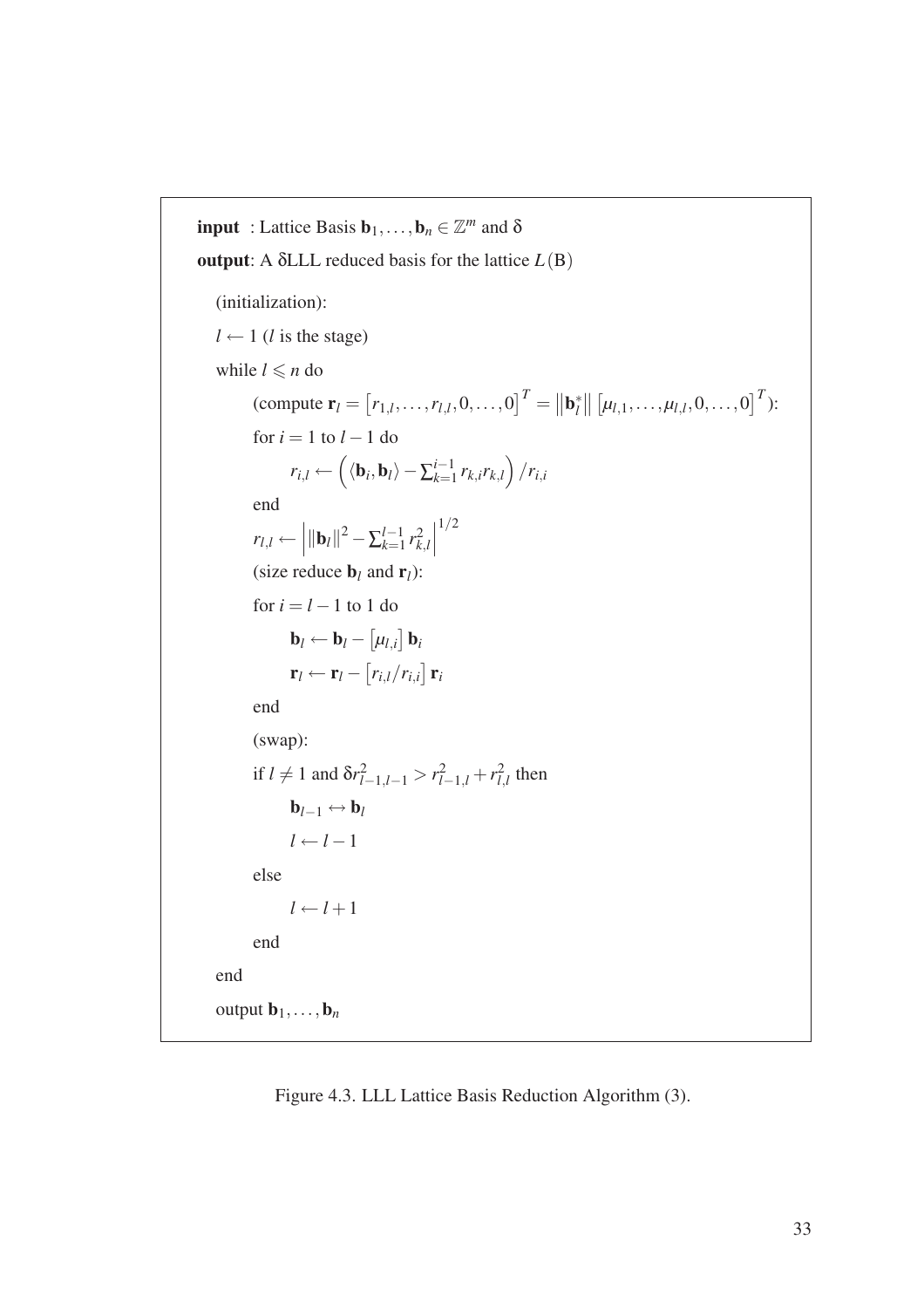in order to preserve sufficient level of accuracy additional measures should be taken. One such measure is the generalization of the size reduction condition  $|\mu_{i,j}| \leq \eta$  where, in general,  $\eta \in |1/2,$  $\sum_{r=1}^{n}$ √ δ . This stems from the fact that the original size reduction condition ( $\eta = 1/2$ ) can not be achieved when floating point arithmetic numbers are used. Furthermore, one should also note that the basis should be kept in exact representation since the errors occurring in the computation of the basis changes the whole lattice, therefore cannot be corrected. However, it is possible to recover the other errors by using a correct basis.

Schnorr (1988) proposes a modification to LLL applying the method of selfcorrection to approximate the inverse of a given matrix. The algorithm has provably negligible [floating point er](#page-100-0)rors. The proposed reduction algorithms works on  $O(n + \log B)$ bit integers requiring *O* ¡  $n^3m\log B$ number of arithmetic steps. Furthermore, when combined with the semi-reduction of Schönhage  $(1984)$ , the required number of arithmetic steps decreases to *O* ¡  $n^{2.5}m\log B$ . On the other hand, Nguyen and Stehlé (2007) remarks that this algorithm is mostl[y of theoretical inte](#page-101-0)rest and is not implemented widely, which might possibly be explained by the following rea[sons: it is not clear which fl](#page-98-0)oating point arithmetic model is used, the algorithm is not easy to describe, and the hidden complexity constants are rather large. More precisely, the required precision of floating point numbers seems to be higher than  $12n + 7\log_2 B$ .

Schnorr and Euchner (1994) introduce a practical floating point variant of LLL, named LLLFP, which makes use of floating point arithmetic. The floating point arithmetic i[s used to calculate only the](#page-101-0) Gram-Schmidt coefficients because otherwise the algorithm would be unstable due to occurring floating point errors and error propagation. Furthermore, LLLFP introduces different means to correct the errors occurring in the computation due to the floating point approximations. The produced lattice vectors are considerably shorter than those of LLL and the algorithm is 10% faster than the practical versions of the algorithm in (Schnorr 1988). The authors state that LLLFP has a good stability since it is empirically tested up to dimension 150 using 300 bit integers. They remark that the algorithm's st[ability is good](#page-100-0) even for single precision floating point arithmetic for very large numbers and the use of double precision numbers decreases the number of swaps significantly, and to offset small floating point errors one has to use  $\delta$ values greater than  $1/4$ , i.e.  $\delta \geq 1/2$ . In addition, as noted by Backes and Wetzel (2001),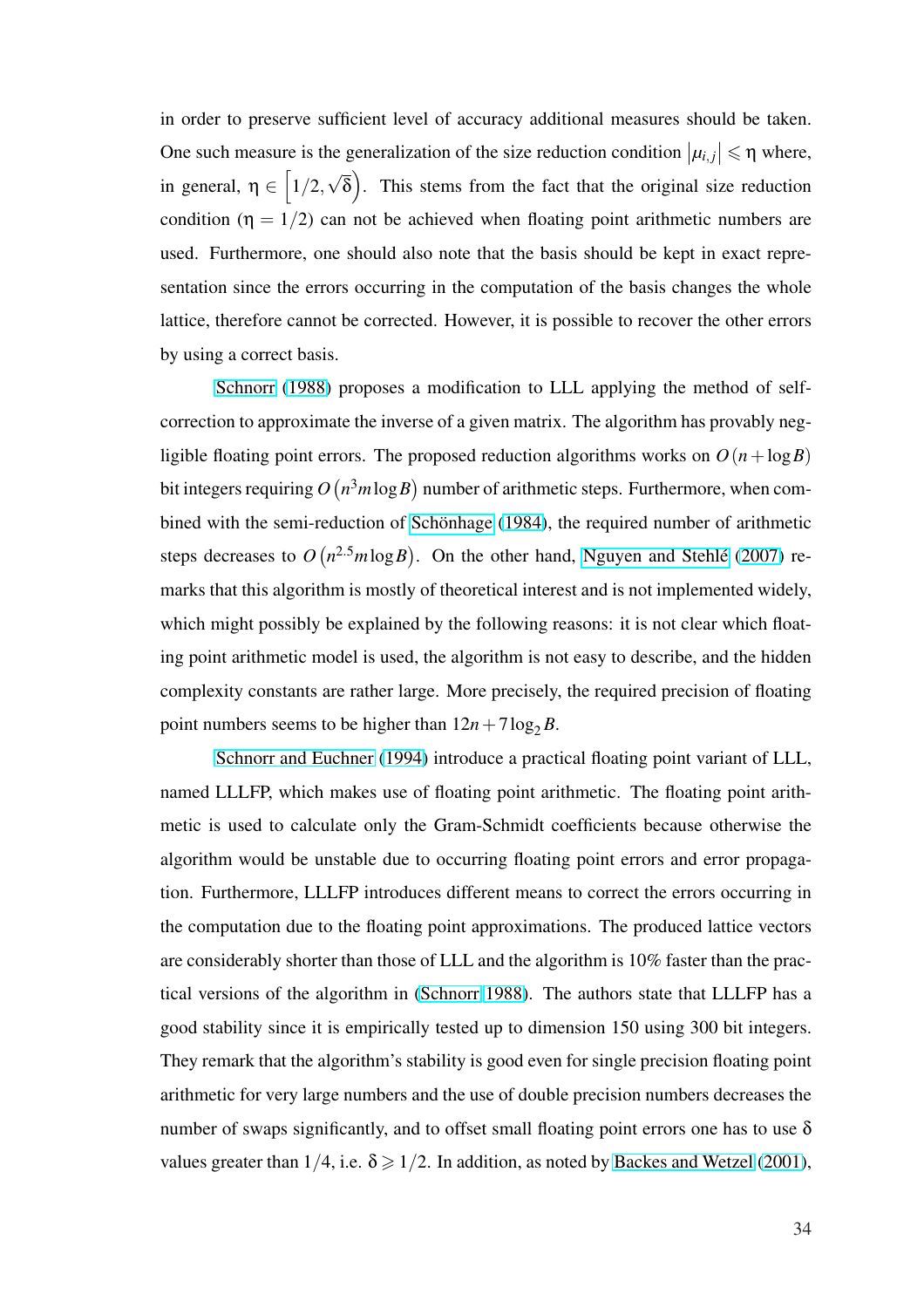both the run time and the stability of the algorithm strongly depend on the precision of the approximations used. High precision approximations cause major loss in efficiency whereas the small precision causes the algorithm not to terminate due to (accumulated) floating point errors. Therefore, the algorithm still lacks of efficiency in particular for large lattice bases or bases with large entries.

Backes and Wetzel (2001) present a heuristic for the LLLFP algorithm proposed in (Schnorr and Euchner 1994). The key idea is to work with the original lattice basis for the exa[ct representation so that th](#page-90-0)e problems caused by high precision approximations ca[n be prevented. The new h](#page-101-0)euristic allows dynamic adaptation of the floating point precision thus decreases the run time of the reduction process considerably. The authors state that the new heuristic is more efficient in reducing large problem instances, allows a major decrease of the run time and extends the applicability of the Schnorr-Euchner algorithm such that problem instances that the state-of-the-art method fails to reduce can be solved. Furthermore, the same authors, in (Backes and Wetzel 2002), present empirical results on the practical performance of the LLL algorithms, and introduces new heuristics to improve the LLL variant proposed in ([Schnorr and Euchner](#page-90-0) [1994\)](#page-90-0) together with test data on these methods. The heuristics developed for the Schnorr-Euchner LLL strive to speed up the computation, by eliminating [the unnecessary operations](#page-101-0) or doing operations on shorter operands, and to achieve better reduction results, possibly causing a decrease in the running time. After performing several tests using the new heuristics, Backes and Wetzel propose general heuristics for different classes of lattices in order to determine which variant of the reduction algorithm, for varied parameter choices, yields the most efficient reduction strategy for reducing a particular problem instance.

Nguyen and Stehle´ (2007) present a new and natural floating point variant of the LLL algorithm, namely LL algorithm, which provably outputs an LLL reduced basis in poly[nomial time,](#page-98-0) *O* ¡  $n^4m(n+\log B)\log B$  $n^4m(n+\log B)\log B$  $n^4m(n+\log B)\log B$ , using only  $n \log_2 3$  bit precision which is independent of log*B*. The algorithm is called LL because it is is the first LLL algorithm whose (actual) running time grows only quadratically with respect to  $n \log_2 3$ . The LL algorithm keep a sufficiently good floating point approximation to the Gram-Schmidt orthogonalization instead of keeping exact integers and the rational LLL is simulated by the chosen floating point precision linear in dimension while improving the accuracy of the usual Gram-Schmidt computations by a systematic use of the Gram matrix. Fur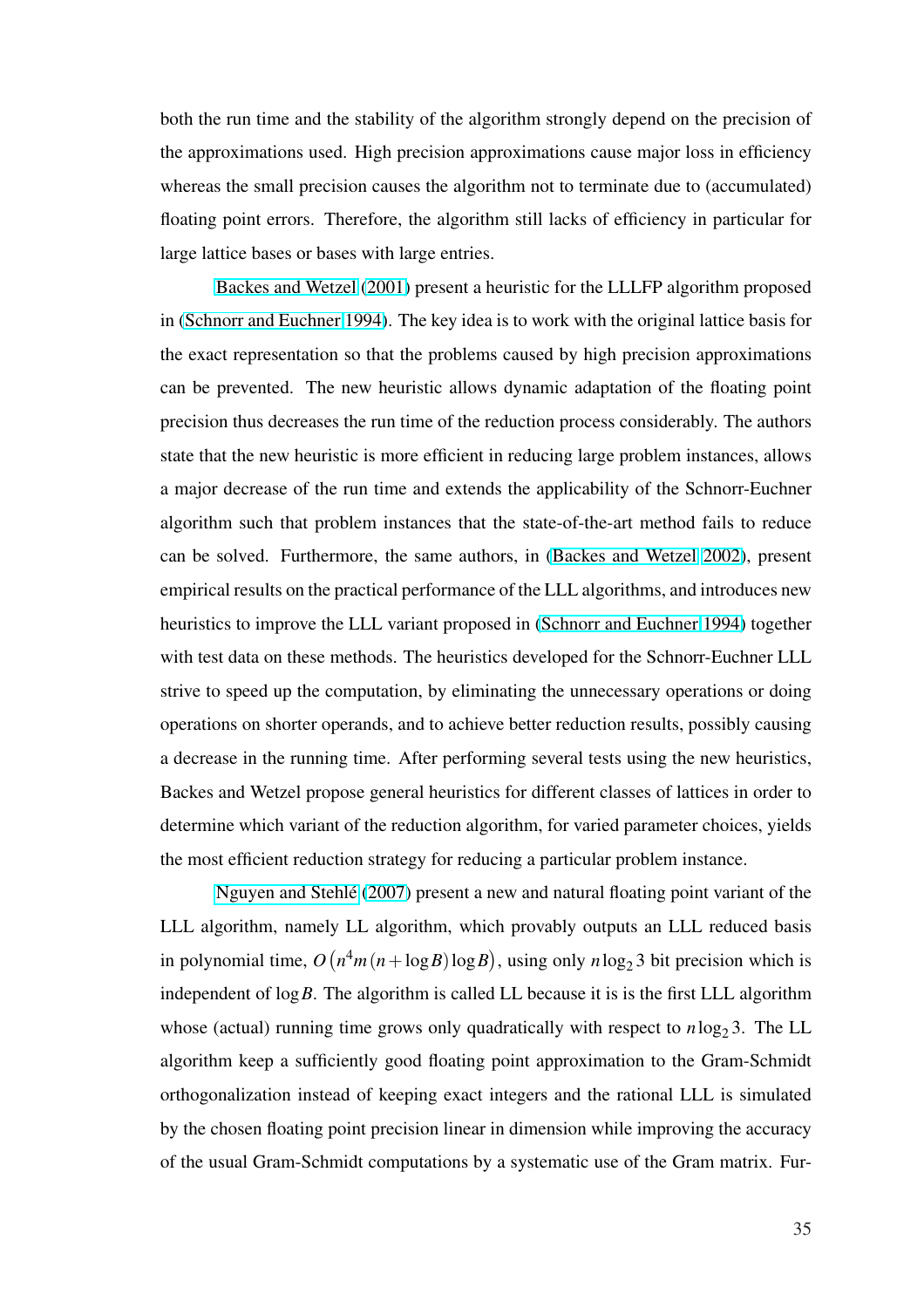thermore, size reduction is replaced with a more stable version adapted from Babai's nearest plane algorithm. It performs more operations but better suited for floating point arithmetic.

# 4.5.2. Deep Insertions

Schnorr and Euchner (1994) also introduce another LLL variant called LLL with deep insertions or shortly LLLDEEP besides the floating point variant of the LLL algorithm. [LLLDEEP replaces and exte](#page-101-0)nds the swap step of the classical LLL algorithm by the deep insertion step to possibly insert the vector b*<sup>l</sup>* , called the vector at the *l*th stage, to some minimally chosen position  $i < l$ . This decreases the norm of the *i*th vector  $\mathbf{b}_i$ by at least a factor of  $\sqrt{\delta}$ . It is implemented using the floating point arithmetic model in LLLFP, however exact artihmetic model can also be used. The floating point implementation of LLLDEEP yields equivalently good results but it is possible that, in the worst case, it runs in super-polynomial time. Fortunately, it is possible to guarantee the polynomial runtime by a slight modification. As a side note, Schnorr and Euchner also show how to extend LLLFP and LLLDEEP algorithms so that the input basis can be a generator system of the lattice.

#### 4.5.3. Segment LLL

(Koy and Schnorr 2001a,b, 2002, Schnorr 2006b) present and analyze several variants of the LLL algorithm based on heuristic arguments.

[LLLH is a floating point varian](#page-96-0)[t of LLL whic](#page-100-0)h uses Householder reflections to compute the Gram-Schmidt coefficients due to the better accuracy of the method when compared to Gram-Schmidt for orthogonalization. The algorithm requires  $O\left(n^2m\log_{1/\delta}M\right)$  arithmetic steps using  $n + \log_2 M_0$  bit integers using *t* bit  $\sum_{\ell}$ floating point arithmetic numbers, where  $M_0 = \max_{i=1}^n ||\mathbf{b}_i||$  is the length of the basis,  $M = \max_{i=1}^{n} \left\{ \det(\Lambda_i)^2, 2^n \right\}$  is the volume of the basis and *t* is a parameter related to the underlying floating point arithmetic model. Furthermore, assuming  $M_0 = 2^{O(n)}$  and  $m = O(n)$  yields a running time of O ¡  $n^4m$ arithmetic steps or  $n^{6+O(1)}$  bit operations using  $O(n)$  bit integers.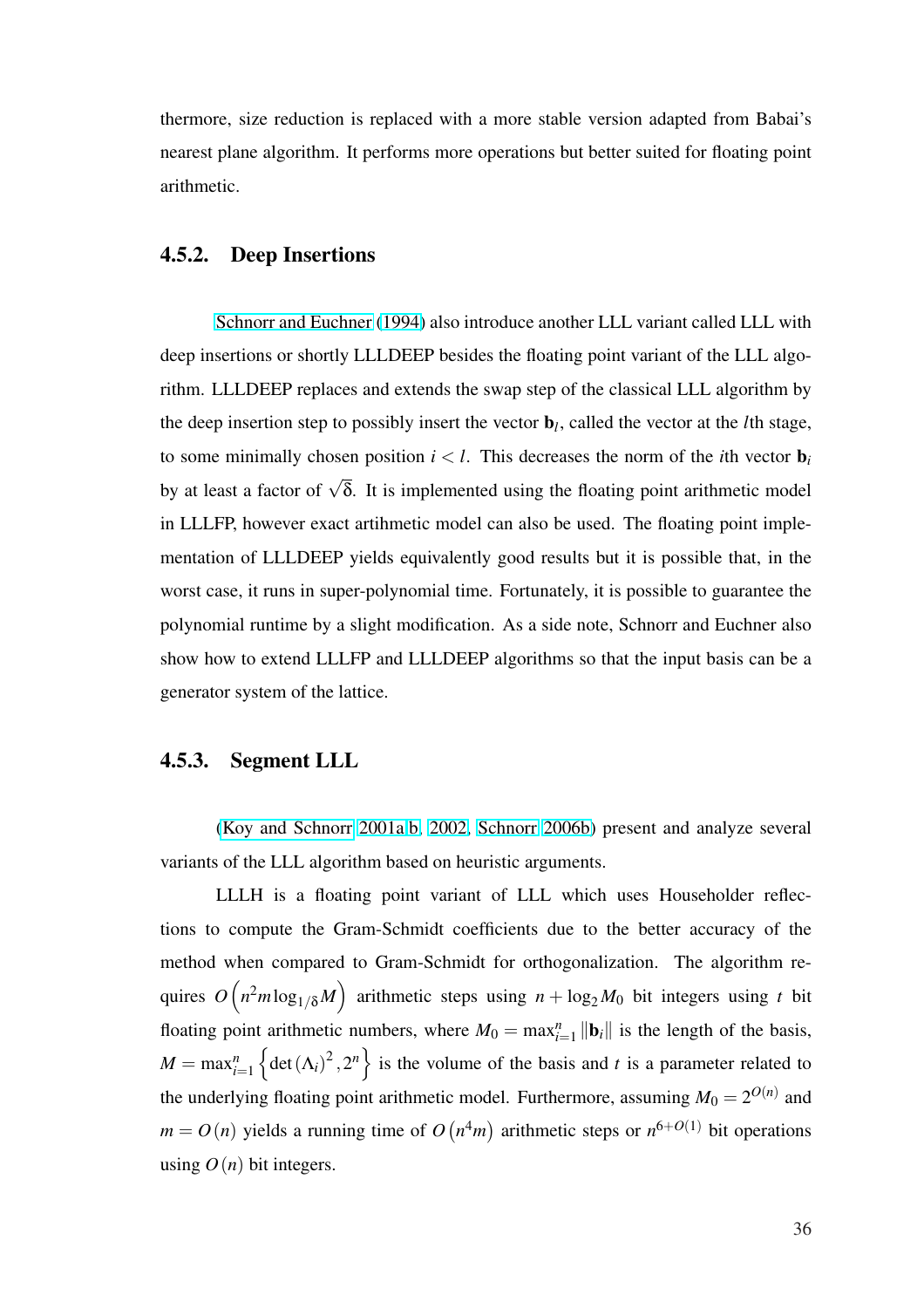SLLL0 is a basic segment LLL reduction algorithm, which is faster than LLLH by a factor of  $n$  in the number of arithmetic steps but uses longer integer and floating point arithmetic numbers. It is based on the concept of segment reduced basis, which is a weaker form of the notion of the LLL reduced basis. The basis is partitioned into *q* segments of size *k*, where  $n = qk$ , and the algorithm performs of the local LLL exchanges in two consecutive segments using coordinates of dimension 2*k*. For the number of segments  $k = \Theta$  ( √  $\overline{n})$  and  $M_1 = \max_{1 \leqslant i \leqslant j \leqslant n}$  $\frac{1}{\epsilon}$  $\|\mathbf{b}_i^*\|$  /  $\begin{bmatrix} \mathbf{b}^* \\ \mathbf{b}^* \\ \end{bmatrix}$ |<br>|<br>| o , SLLL0 runs in  $O\left(nm\log_{1/\delta}M\right)$  arithmetic steps using  $2n + \log_2$  $\sum_{\ell}$  $(M_0M_1^2)$  $\frac{1}{\sqrt{2}}$ bit integers, and assuming  $M_0 = 2^{O(n)}$  , SLLL0 performs  $O$ ¡ -<br> *n*<sup>3</sup>*m*) arithmetic steps using *O* ¡  $n^2$ bit integers.

SLLL is the segment LLL reduction algorithm which improves the longer integer size of SLLL0. The algorithm is firstly introduced in (Koy and Schnorr 2001a), implemented in (Koy and Schnorr 2001b) using floating point orthogonalization, and lastly revised in (Schnorr 2006b). SLLL requires  $O\left(nm\log_2 n\log_{1/\delta} M\right)$  [arithmetic op](#page-96-0)- $\mu$   $\mu$   $\mu$   $\mu$   $\sigma$ erations on the i[ntegers of binary length](#page-96-0)  $2n + \log_2 M_0$ . Furthermore, for  $M_0 = 2^{O(n)}$  and  $m = O(n)$ , runti[me is](#page-100-0) O ¡ *n* 4 [log](#page-100-0)*n* ¢ arithmetic steps or  $n^{5+O(1)}$  bit operations.

SLLL+ is SLLL reduction via iterated subsegments where an iterative structure of segments of levels  $\sigma = 1, \ldots, s$  is used and segments of level  $\sigma$  are partitioned into segments of level  $\sigma - 1$ . So the concept of SLLL basis is extended by relaxation of some particular conditions. SLLL+ is mentioned and refined through (Koy and Schnorr 2001a, 2002, Schnorr 2006b). It saves a factor *n* in the number of arithmetic steps required when compared to SLLL, however it also requires more pr[ecision bits. The](#page-96-0) [algorithm per](#page-96-0)[forms](#page-100-0) *O*  $\ddot{\phantom{0}}$  $n^2m + n\log_2 n \log_{1/\delta} M$  $n^2m + n\log_2 n \log_{1/\delta} M$  $n^2m + n\log_2 n \log_{1/\delta} M$ ´ arithmetic operations on the integers of binary length  $O(log_2 M_0M) = O(n + log_2 M_0)$ . In particular, for  $M_0 = 2^{O(n)}$  and  $m =$  $O(n)$ , it runs in  $O$ ¡ *n* 3 log*n* ¢ arithmetic steps or  $n^{5+O(1)}$  bit operations.

Strong versions of SLLL and SLLL+ are discussed in (Koy and Schnorr 2002). Basically, they are referred as algorithms which have similar runtimes with their normal counterparts but produce bases satisfying stronger conditions.

Note that SLLL and SLLL+ are firstly proposed in (Koy and Schnorr 2001a) over an integer arithmetic model. Therefore, they do not enforce the usage of floating point arithmetic numbers.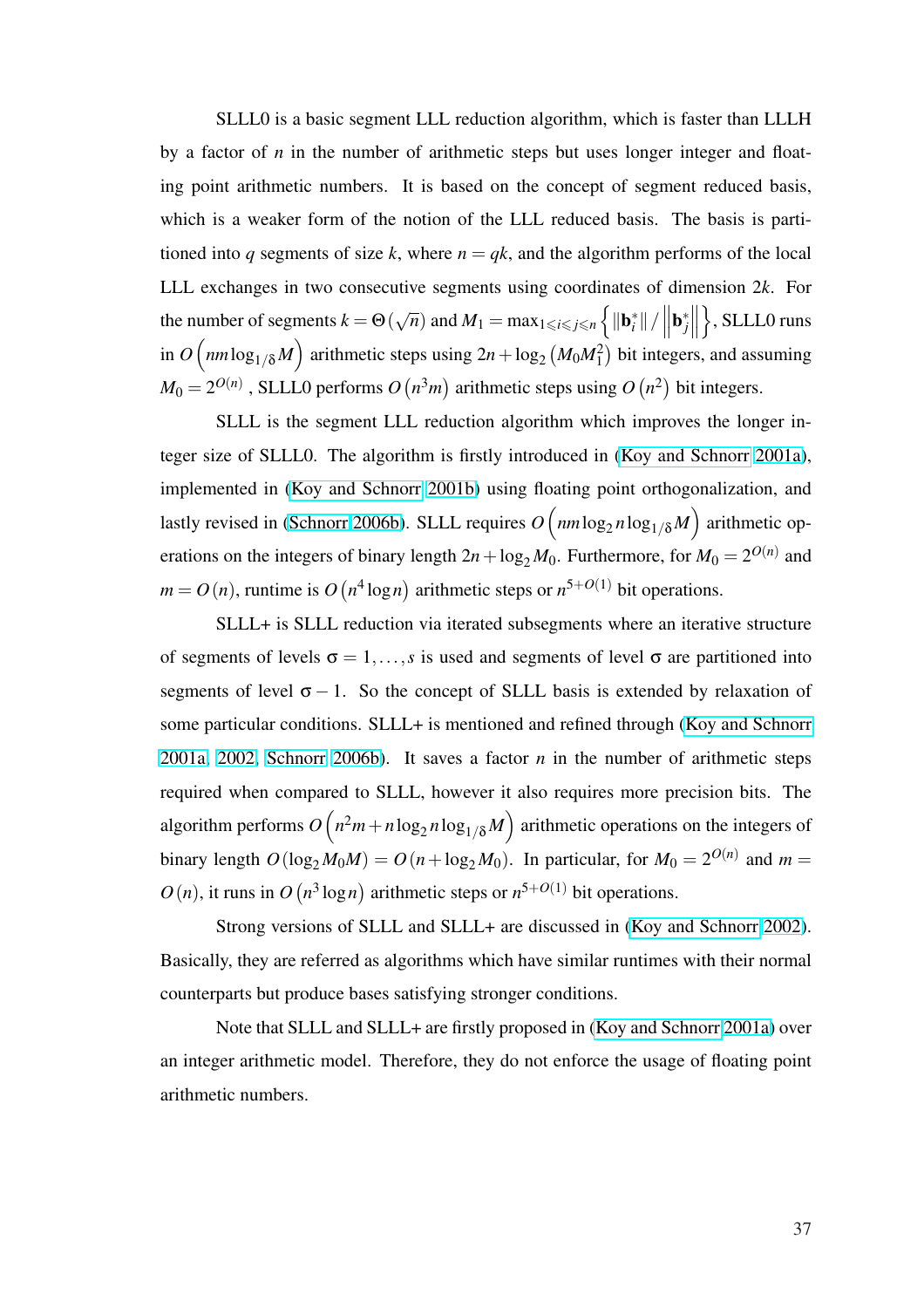# 4.5.4. Other Variants

Kaltofen (1983) shows that the LLL reduction can be performed *O* ¡  $n^6 \log^2 B + n^5 \log^3 B$ arithmetic steps by analyzing a modified version of the algorit[hm which](#page-95-0) al[so per](#page-95-0)forms better in practice.

Schönhage (1984) improves LLL by proposing a semi-reduction algorithm which works in segments to reduce the basis. The algorithm speeds up LLL by a factor of *n*. Ho[wever the quality o](#page-101-0)f the reduced basis is not as good. The runtime of the algorithm is *O* ¡  $n^2m\log B$ arithmetic operations performed on *O*(*n*log*B*) bit integers and the achieved factor is  $2^n$ .

Pohst (1987) modifies the LLL algorithm in such a way that the input vectors can also be linearly dependent, i.e. a generating system. The output of the algorithm consists of a ba[sis of the latt](#page-99-0)ice generated by the input vectors and non-trivial combinations of 0 by the input vectors if they are linearly dependent.

Storjohann (1996) considers LLL as a matrix algorithm and replaces size reduction with modular reduction to obtain an algorithm which requires *O* ¡  $n^2m\log B$ arithmetic [operations using st](#page-101-0)andard matrix multiplication. In addition, by combining the new algorithm with the semi-reduction of Schönhage (1984) and employing faster multiplication techniques, number of arithmetic operations needed to be performed drops to *O* ¡  $n^{1.381}m\log B$ .

Akhavi (2002) presents two lattice basis reduction algorithms by relaxing some of the constraints of the LLL algorithm. In general, the new algorithms require fewer iteratio[ns but s](#page-90-0)t[ill pro](#page-90-0)duce good reduced basis. Both the algorithms share a common parameter  $s = (\delta - 1/4)^{-1}$ , and the algorithms achieve the same approximation factor with LLL in the worst case. The author also provides an average case analysis and performs empirical tests.

Gama et al. (2006) study some particular class of lattices, namely symplectic lattices, and obtains symplectic LLL reduction algorithm. They show that orthogonalization techniques ar[e com](#page-93-0)patible with symplecticity to obtain an algorithm for Gram-Schmidt and a variant of LLL which is empirically shown to be (6-times) faster than the classical LLL algorithm. They also present some optimizations for further speed up.

Akhavi and Stehlé (2008) describe a randomized algorithm which, with very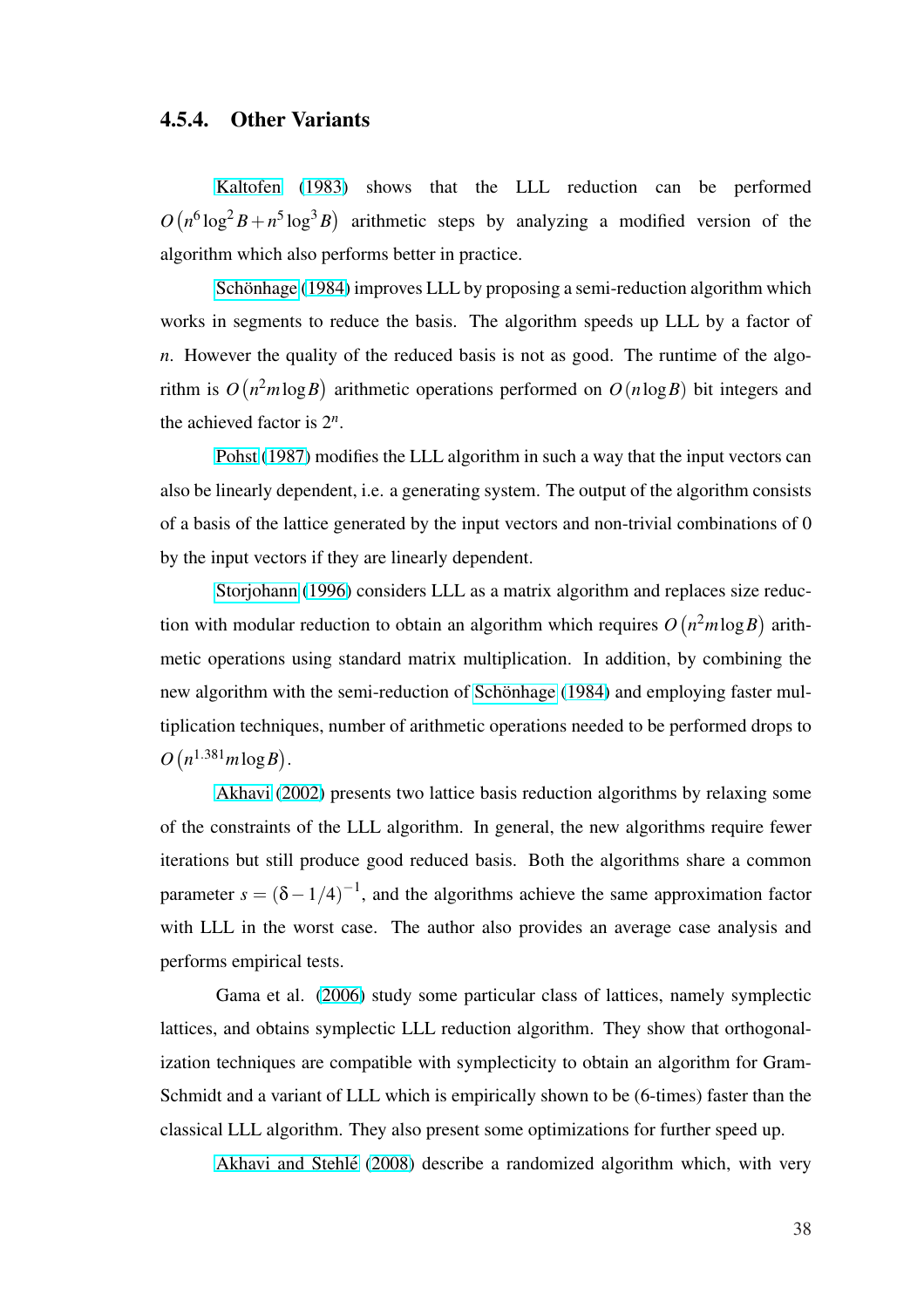high probability, computes a lattice bases satisfying properties similar to those returned by LLL. The algorithm applies a dimension reducing random projection to the basis before the LLL reduction is performed and after the reduction inverse transformation is applied to obtain the reduced basis.

#### 4.6. Brief Notes

#### 4.6.1. The importance of LLL

LLL plays an important role in the lattice basis reduction and in the computation of shortest and closest vectors. For more information on how LLL is used in the practice of basis reduction and exactly/approximately solving hard lattice problems refer to the resources (in the chronological order) including but no limited to (Kannan 1983, Helfrich 1985, Babai 1986, Schnorr 1987, Kannan 1987a,b, Buchmann and Kessler 1990, Aardal 1999, Schnorr 2001, 2003, 2006a, Gama, et al. 2006).

## [4.6.2](#page-89-0)[. Generalized Lattice](#page-100-0) [Basis Reductio](#page-93-0)n Algorithm

Lovász and Scarf (1992) generalizes the LLL algorithm to work with polynomial time computable generalized distance function on convex bodies. The classical LLL is identic[al to the special case whe](#page-97-0)re the bodies are ellipsoids.

## 4.6.3. Optimal and Average Case LLL

Daudé and Vallée (1994) give an upper bound on the average number of iterations of the LLL algorithm, which is *O* ¡ *n* 2 log*n* ¢ thus independent of the basis length and *O*(1) i[n fixed dimension](#page-92-0). [Whe](#page-92-0)reas, Akhavi (2003) shows that the optimal LLL (LLL with  $\delta = 1$ ) is polynomial, since the number of iterations of the algorithm is linear, in the fixed dimension. Furthermore, Ngu[yen and](#page-90-0) Stehlé (2006) investigate the mysteriously optimistic behaviour of lattice basis reduction algorithms by trying to model the average case of the algorithms, starting [with the celebrated LLL, an](#page-98-0)d giving experimental bounds on the approximation factors.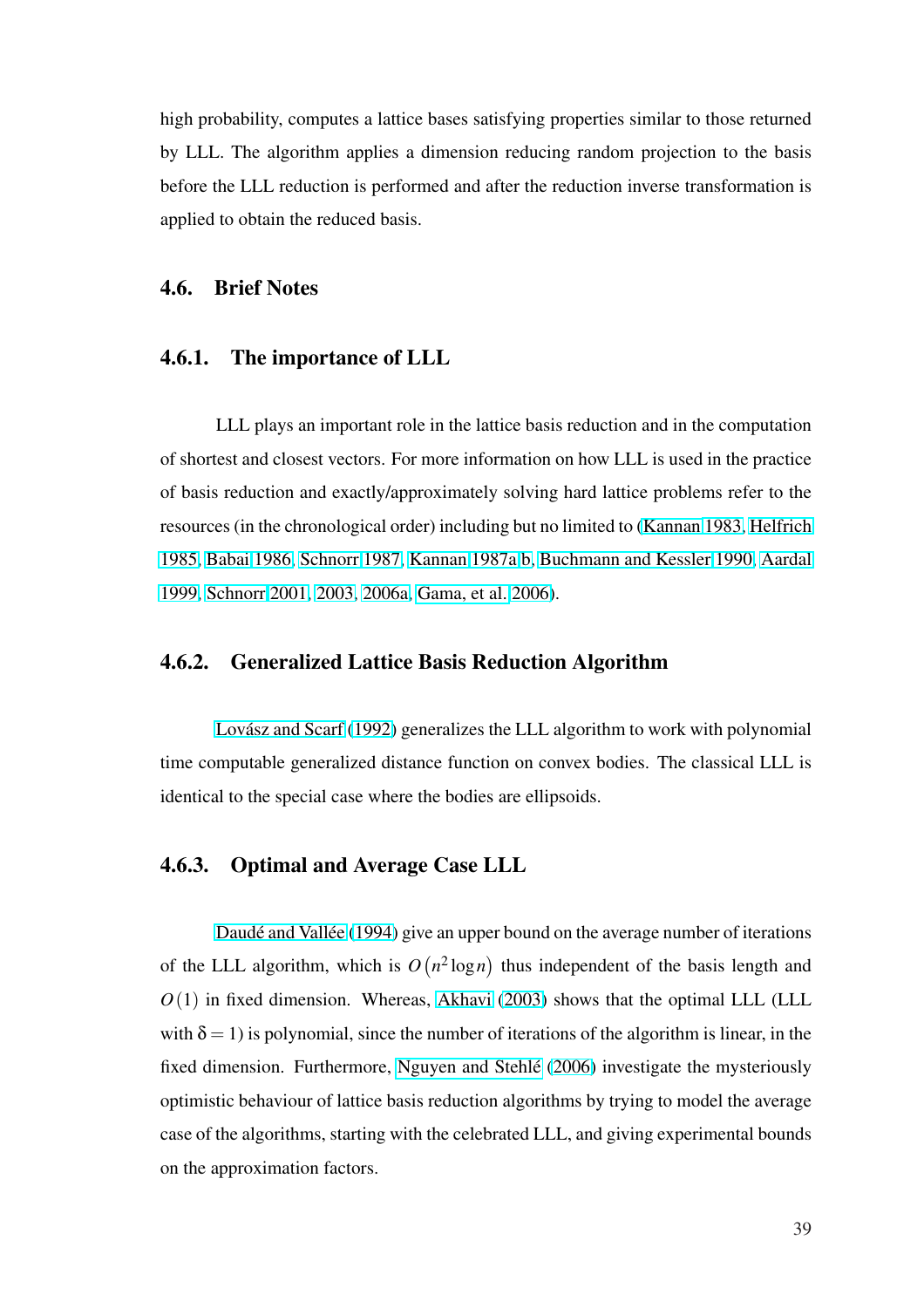# 4.6.4. Parallel LLL

There are also parallelized versions of the LLL algorithm. For more information reader should refer to (Villard 1992, Roch and Villard 1992, Heckler and Thiele 1993a,b, 1998).

# [4.7.](#page-95-0) Referential

For more and detailed information on the contemporary LLL algorithms, one should refer to (Stehlé 2007), which presents a good in depth survey on floating point variants of the LLL algorithm while comparing them in detail, and (Schnorr 2007), which surveys a[lmost all the](#page-101-0) LLL algorithms, their use in the lattice basis reduction and the achieved approximation factors for the shortest lattice vector pro[blem by making](#page-101-0) helpful comments and comparisons. Furthermore, Nguyen and Stehlé (2006) provide experimental facts on the average case behaviour of the LLL algorithm, and Gama and Nguyen (2008b) provide an insight on what is ac[hievable today with](#page-98-0) [the be](#page-98-0)st lattice reduction algorithms known in terms of output quality and running time, b[ased on ex](#page-93-0)[tensive experime](#page-93-0)nts performed and shed new lights on the practical hardness of the main lattice problems.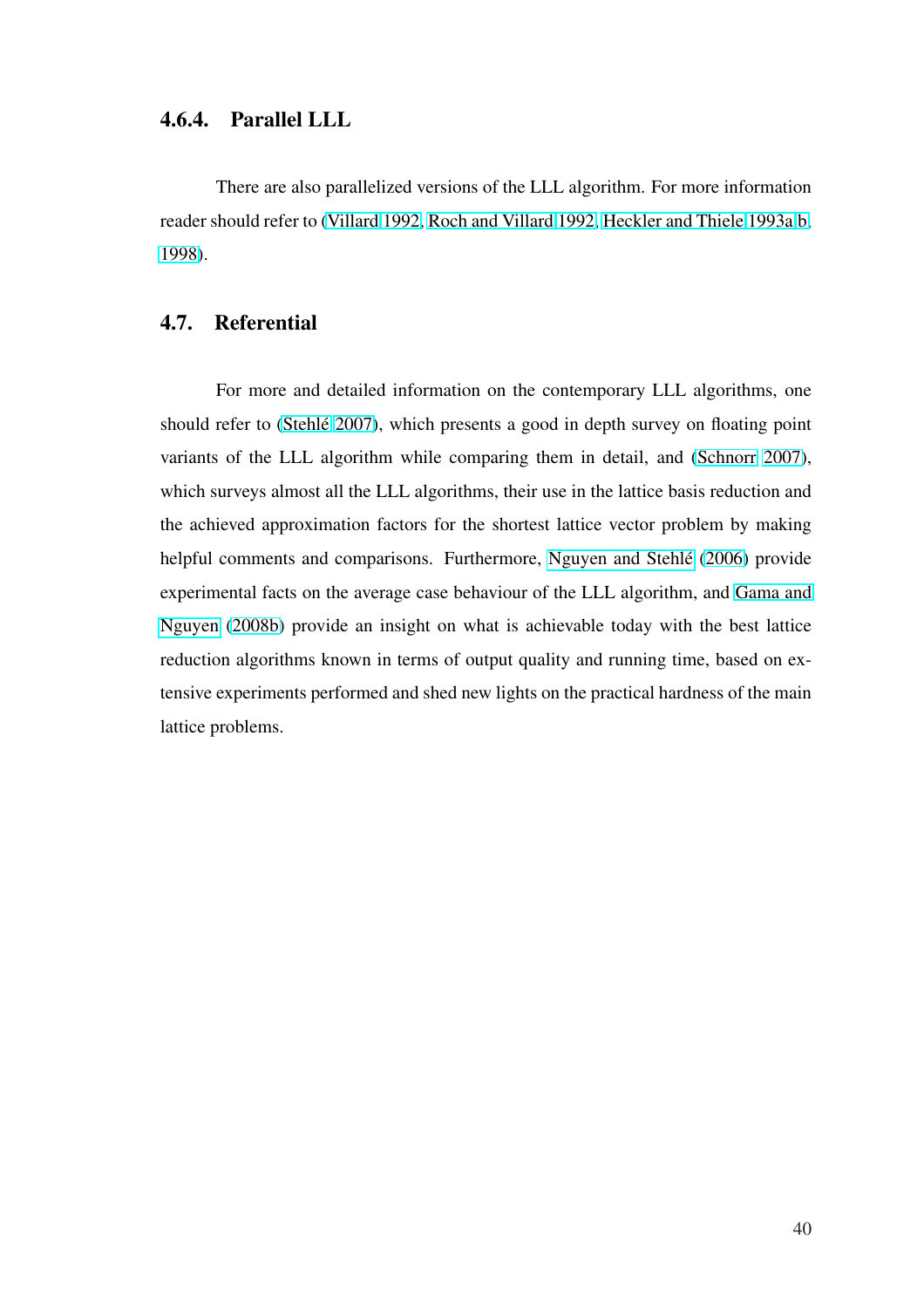# CHAPTER 5

# BLOCK KORKINE ZOLOTAREV REDUCTION

Schnorr (1987) proposes a family of polynomial time blockwise lattice basis reduction algorithms which form an hierarchy between two most popular basis reduction concep[ts, the LLL \(Le](#page-100-0)nstra Lenstra Lovasz) basis redcution and the HKZ (Hermite Korkine Zolotarev) basis reduction. These algorithms are called BKZ (Blockwise Korkine zolotarev) basis reduction algorithms and achieve very good approximation factors for SVP. In general, the achieved polynomial time approximation factors for SVP are stated as  $(1+\varepsilon)^n$  where the value of  $\varepsilon$  changes according to the algorithm in use, the chosen parameter values and in some cases the effects of the heuristics applied.

## 5.1. HKZ, *k* - and Block 2*k* - Reduced Bases

The projected lattice  $\pi_i(L(\mathbf{B}))$  is defined for given  $L(\mathbf{B})$  where  $\mathbf{B} = [\mathbf{b}_1 \dots \mathbf{b}_n] \in$  $\mathbb{R}^{m \times n}$  as the projection of the lattice  $L(B)$  to span $(\mathbf{b}_i^*, \dots, \mathbf{b}_n^*)$  where  $\mathbf{b}_1^*, \dots, \mathbf{b}_n^*$  are the Gram-Schmidt orthogonalized vectors. The vectors of the projected lattice are orthogonal to span( $\mathbf{B}_{i-1}$ ).

**Definition 5.1.** (HKZ Reduced Basis) A basis  $\mathbf{B} = [\mathbf{b}_1 \dots \mathbf{b}_n] \in \mathbb{R}^{m \times n}$  is HKZ reduced if

- $|\mu_{i,j}| \leq \frac{1}{2}$  $\frac{1}{2}$  for all *i* > *j* where  $\mu_{i,j}$  are the Gram-Schmidt coefficients,
- **b**<sup>\*</sup><sub>i</sub> is a shortest nonzero vector in the projected lattice  $\pi_i(L(\mathbf{B}))$ .

Note that if linearly independent set of lattice vectors is HKZ reduced then they form a basis for the original lattice and, by Lagarias et al. (1990) , every HKZ reduced basis satisfies

$$
\frac{4}{i+3} \leqslant \frac{\|\mathbf{b}_i\|^2}{\lambda_i^2} \leqslant \frac{i+3}{4}
$$
\n(5.1)

for  $i = 1, \ldots, n$ . Furthermore

$$
\|\mathbf{b}_{i}^{*}\|^{2} \leq \gamma_{n-i+1}^{(n-i+1)/(n-i)} \left(\prod_{j=i}^{n} \|\mathbf{b}_{j}^{*}\|^{2}\right)^{1/(n-i+1)}
$$
(5.2)

also holds for any HKZ reduced basis.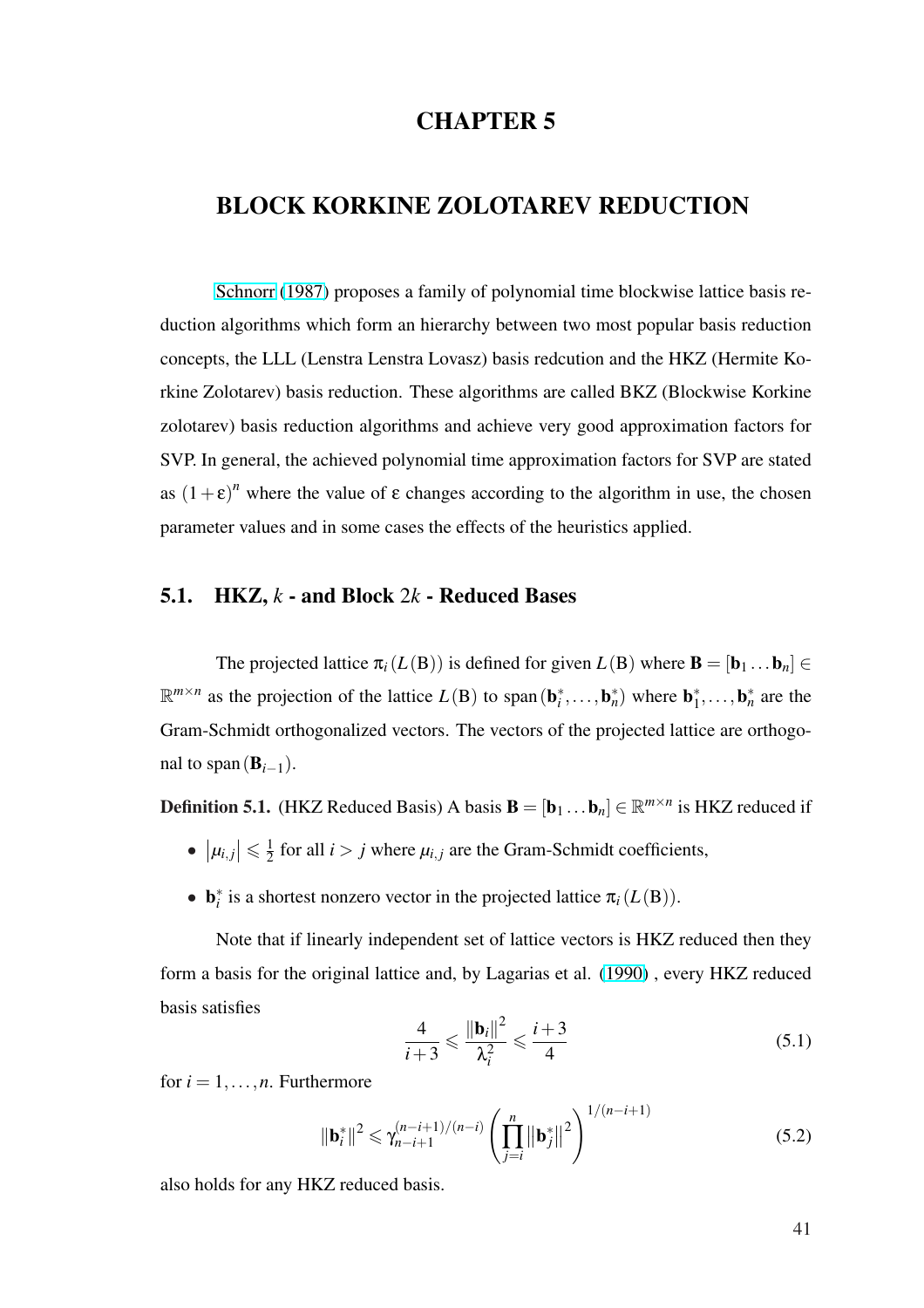**Definition 5.2.** (*k*-Reduced Basis) A basis  $\mathbf{B} = [\mathbf{b}_1 \dots \mathbf{b}_n] \in \mathbb{R}^{m \times n}$  is *k*-reduced if

- $|\mu_{i,j}| \leqslant \frac{1}{2}$  $\frac{1}{2}$  for all *i* > *j* where  $\mu_{i,j}$  are the Gram-Schmidt coefficients,
- the *k*-blocks  $\pi_i(\mathbf{b}_i), \ldots, \pi_i(\mathbf{b}_{i+k-1}), i = 1, \ldots, n-k+1$ , are HKZ reduced.

**Definition 5.3.** (2k-Reduced Basis) A basis  $\mathbf{B} = [\mathbf{b}_1 \dots \mathbf{b}_n] \in \mathbb{R}^{m \times n}$  is 2k-reduced if, for  $n = qk$ ,

- $|\mu_{i,j}| \leqslant \frac{1}{2}$  $\frac{1}{2}$  for all *i* > *j* where  $\mu_{i,j}$  are the Gram-Schmidt coefficients,
- the 2*k*-blocks  $\pi_{ik+1}({\bf b}_{ik+1}),\ldots,\pi_{ik+1}({\bf b}_{ik+2k})$ ,  $i=0,\ldots,q-2$ , are HKZ reduced.

It follows from the definitions that every 2*k*-reduced basis is block 2*k*-reduced, every 2-reduced basis is LLL reduced and every *n*-reduced basis is HKZ reduced.

It is important to note that there is no polynomial time algorithm to HKZ or *k*or block 2*k*- reduce any given basis. However, the properties associated to them are essential for the construction and analysis of BKZ algorithms which achieve polynomial run times.

In order to measure the quality of the produced bases, two constants are introduced. The first one is  $\alpha_k$  which is defined as

$$
\alpha_k = \max \frac{\|\mathbf{b}_1\|^2}{\|\mathbf{b}_k^*\|^2}
$$
(5.3)

where the maximum is taken over all HKZ reduced bases of rank *k* lattices. Schnorr (1987) shows that

- $\alpha_2 = 4/3$  and  $\alpha_k \le \alpha_{k+1}$  for all *k* because every HKZ reduced basis  $\mathbf{b}_2, \ldots, \mathbf{b}_{k+1}$ extends to a HKZ reduced basis  $\mathbf{b}_1, \mathbf{b}_2, \ldots, \mathbf{b}_{k+1}$  by adjoining an arbitrary vector  $\mathbf{b}_1$  such that  $\mathbf{b}_1$  is orthogonal to span $(\mathbf{b}_2,\ldots,\mathbf{b}_{k+1})$  and  $\|\mathbf{b}_1\| = \|\mathbf{b}_2\|$ .
- $\alpha_k \leq k^{1 + \ln k}$  for  $k \geq 2$  and therefore  $\lim_{k \to \infty} \alpha_k^{1/k} = 1$ .

The second constant is

$$
\beta_k = \max \left( \frac{\|\mathbf{b}_1^*\|^2 \dots \|\mathbf{b}_k^*\|^2}{\|\mathbf{b}_{k+1}^*\|^2 \dots \|\mathbf{b}_{2k}^*\|^2} \right)^{1/k}
$$
(5.4)

where the maximum is taken over all HKZ reduced bases of rank  $2k$  lattices.  $\beta_k$  is also shown to satisfy the following properties in (Schnorr 1987).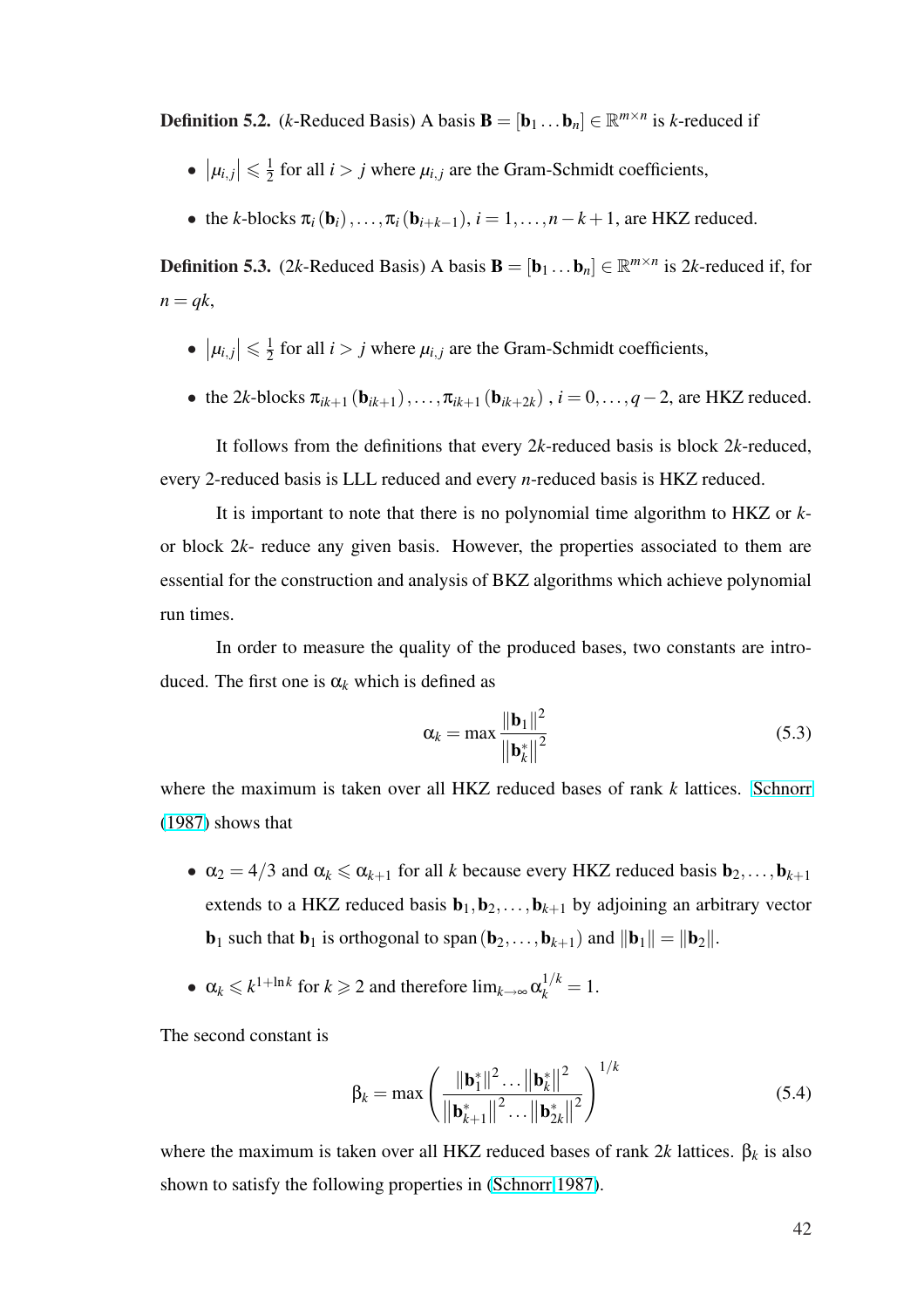- $\bullet$   $\beta_k \leq 4k^2$
- β $_k$   $\leqslant$   $\prod_{i=1}^{k}$  $\int_{i=1}^{k} \gamma_{2k-i+1}^{2/(2k-i)}$  where in particular  $\beta_1 = 4/3$ .

Using the constants defined above, the following statements hold according to Schnorr (1987). For any *k*-reduced basis

• 
$$
||\mathbf{b}_1||^2 \leq \alpha_k^{(n-1)/(k-1)} \lambda_1^2
$$
 provided that  $k-1$  divides  $n-1$ ,

• 
$$
\|\mathbf{b}_1\|^2 \le (1+\varepsilon_k)^{n-1} \lambda_1^2
$$
 where  $\lim_{k\to\infty} \varepsilon_k = 0$ , since  $\alpha_k \le k^{1+\ln k}$  for  $k \ge 2$ .

Furthermore, for any block 2*k*-reduced basis (also for any 2*k*-reduced basis), with  $n = qk$ , we have

 $\bullet \ \| \mathbf{b}_1 \|^2 \leqslant \gamma_k \beta_k^{q-1}$  $\lambda_1^{q-1} \lambda_1^2$ •  $\|\mathbf{b}_1\|^2 \leqslant ($  $(4k^2)^{n/k} \lambda_1^2$ , since  $\beta_k \le 4k^2$  and  $\gamma_k \le (2/3) k \le 4k^2$  for  $k \ge 2$ .

The bounds for *k*-reduced bases are generalized and improved in (Schnorr 1996)

$$
\frac{4}{i+3}\gamma_k^{-2\frac{i-1}{k-1}} \leq ||\mathbf{b}_i||^2 / \lambda_i^2 \leq \frac{i+3}{4}\gamma_k^{2\frac{n-1}{k-1}}
$$
(5.5)

for  $i = 1, ..., n$ .

as

Furthermore, the bounds on  $\alpha_k$  and  $\beta_k$  are improved as follows.

- $\alpha_k \geq k^{\epsilon \ln k}$  and  $\beta_k \geq k^{\epsilon}$  for some  $\epsilon > 0$  by Ajtai (2003), however no particular value of ε is known. Thus, the results shows that the bounds given by Schnorr,  $\alpha_k \leq k^{1 + \ln k}$  and  $\beta_k \leq 4k^2$ , are tight apart fro[m a constant](#page-89-0) factor in the exponent.
- $k/12 \leq \beta_k \leq (1 + k/2)^{2\ln 2 + 1/k}$  by Gama et al. (2006). In particular,  $\beta_k \leq$  $0.38k<sup>2ln2</sup>$  and  $lim<sub>k→∞</sub> β<sub>k</sub><sup>1/k</sup> = 1$ .
- $\alpha_k \leq k^{(\ln k)/2 + O(1)}$  and  $\beta_k \leq k^{2\ln 2 + O(1/\ln k)}$  by Hanr[ot and](#page-93-0) Stehlé (2008).

#### 5.2. Semi *k* - and Semi Block 2*k* - Reduc[ed Bases](#page-94-0)

In order to obtain polynomial time algorithms for blockwise basis reduction, the conditions for *k*-reduced and block 2*k*-reduced bases are relaxed and HKZ reductions are performed on only the pairwise disjoint blocks. This type of reduction is called semi reduction.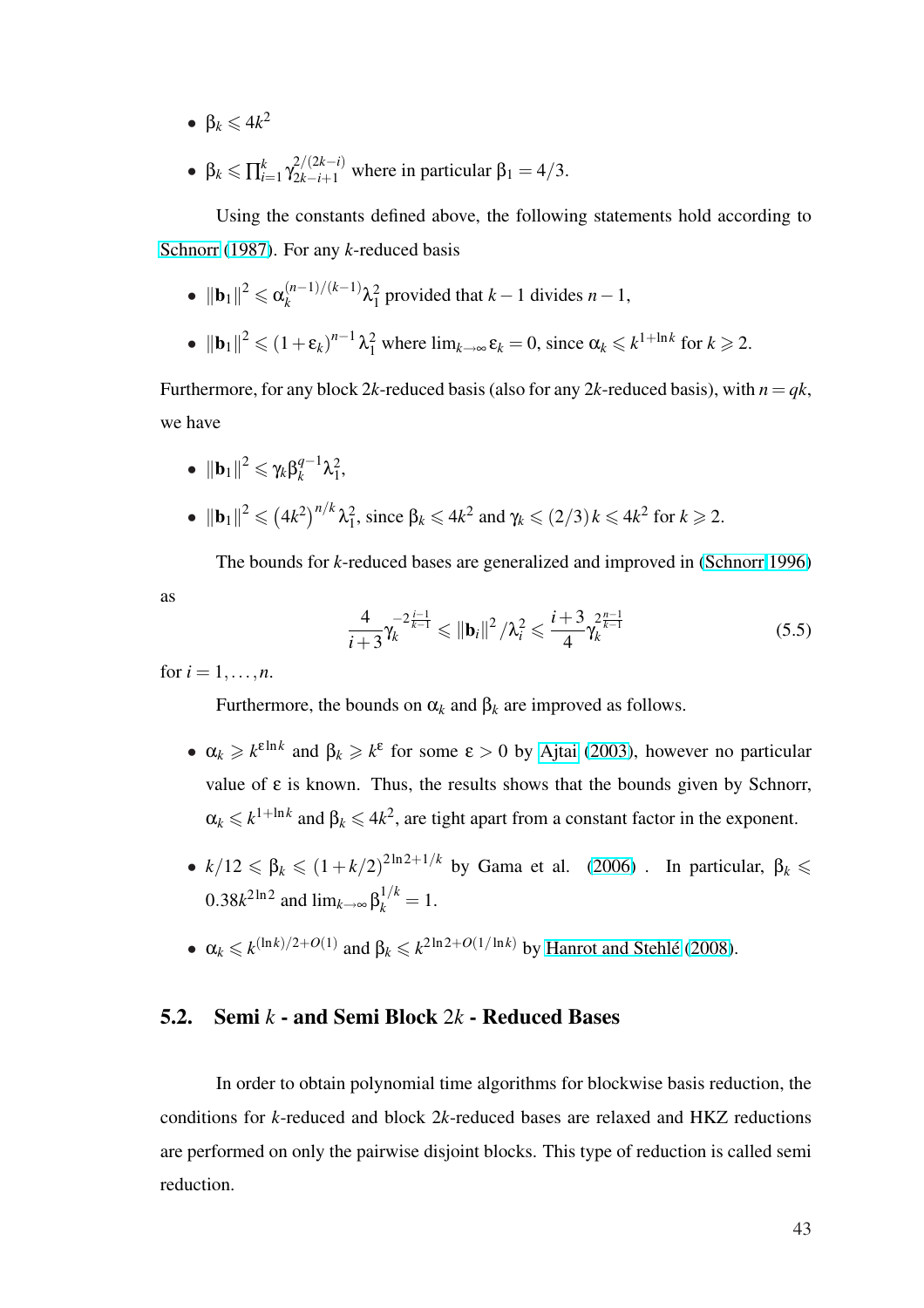To state the definition of semi reduced bases, let

$$
C_i = \prod_{j=1}^k \left\| b_{ik+j}^* \right\|^2 \quad \text{and} \quad D_i = \prod_{j=0}^{i-1} C_i \tag{5.6}
$$

for  $i = 0, \ldots, q - 1$ .

**Definition 5.4.** (Semi *k*-Reduced Basis) A basis  $\mathbf{B} = [\mathbf{b}_1 \dots \mathbf{b}_n] \in \mathbb{R}^{m \times n}$  for  $n = qk$  is semi *k*-reduced if

- $\|\mathbf{b}_{il}^*\|$ *ik*  $\|^{2} \leqslant \alpha \| \mathbf{b}_{il}^{*}$ *ik*+1  $\|^{2}$  for *i* = 0, ..., *q* - 1,
- the *k*-blocks  $\pi_{ik+1}({\bf b}_{ik+1}),\ldots,\pi_{ik+1}({\bf b}_{ik+k}), i = 0,\ldots,q-1$ , are HKZ reduced,

where  $1/4 < \delta < 1$  and  $\alpha = (\delta - 1/4)^{-1}$ .

**Definition 5.5.** (Semi Block 2k-Reduced Basis) A basis  $\mathbf{B} = [\mathbf{b}_1 \dots \mathbf{b}_n] \in \mathbb{R}^{m \times n}$  for  $n =$ *qk* is semi block 2*k*-reduced if

- $\delta^k C_i \leq \beta_k^k C_{i+1}$  for  $i = 1, \ldots, q-1$ ,
- $\|\mathbf{b}_{il}^*\|$ *ik*  $\|^{2} \leqslant \alpha \| \mathbf{b}_{il}^{*}$ *ik*+1  $\|^{2}$  for *i* = 1, ..., *q* - 1,
- the *k*-blocks  $\pi_{ik+1}$  (**b**<sub>ik+1</sub>),..., $\pi_{ik+1}$  (**b**<sub>ik+k</sub>), *i* = 1,...,*q* − 1, are HKZ reduced,

where  $1/4 < \delta < 1$  and  $\alpha = (\delta - 1/4)^{-1}$ .

It follows from the definitions that every block 2*k*-reduced basis is semi block 2*k*-reduced and every *k*-reduced basis is semi *k*-reduced.

In general, if  $\mathbf{b}_1,\ldots,\mathbf{b}_n$  is a semi *k*-reduced basis with  $n = qk$ , one can write that

$$
\|\mathbf{b}_1\|^2 \leqslant \alpha^{q-1} \alpha_k^q \lambda_1^2 \tag{5.7}
$$

holds. Furthermore, if the basis is semi block 2*k*-reduced, then

$$
\|\mathbf{b}_1\|^2 \leqslant \alpha \gamma_k \alpha_k \left(\frac{\beta_k}{\delta}\right)^{q-2} \lambda_1^2 \tag{5.8}
$$

is also true.

Schnorr (1987) uses  $1/\delta = 4/3$  and  $\alpha = 2$  to permit proving a polynomial time bound, remarking that it is possible to replace  $4/2$  by any number greater than 1, and 2 by a[ny number grea](#page-100-0)ter than  $4/3$ . He carries out the analysis and states the above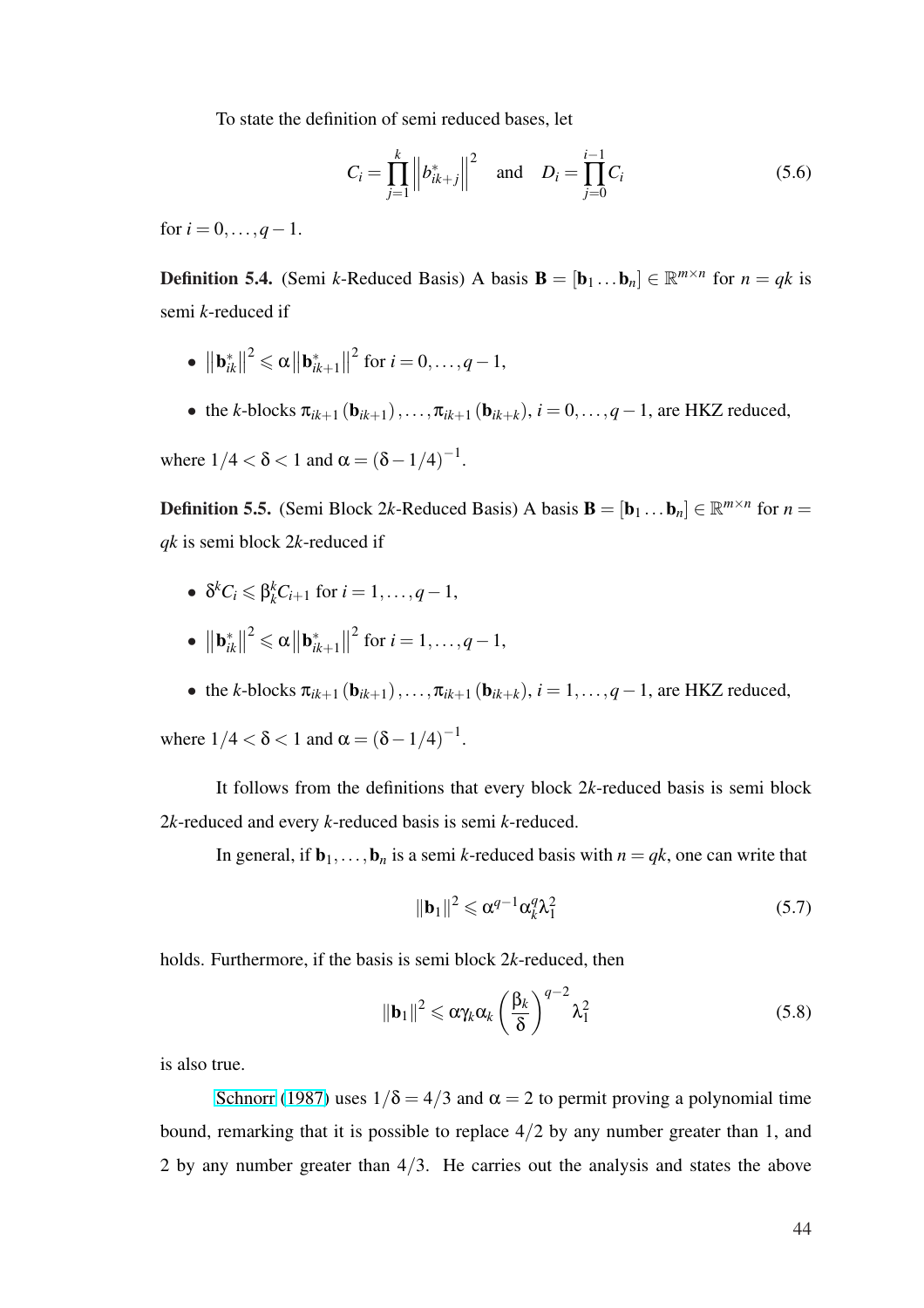results in the following particular forms using the specified values. If  $\mathbf{b}_1,\ldots,\mathbf{b}_n$  is a semi *k*-reduced basis where  $n = qk$ , then

$$
\|\mathbf{b}_1\|^2 \leqslant 2^{q-1} \alpha_k^q \lambda_1^2 \tag{5.9}
$$

holds and if the basis is a semi block 2*k*-reduced basis, then

$$
\|\mathbf{b}_1\|^2 \leqslant 2\gamma_k \alpha_k \left(\frac{4}{3}\beta_k\right)^{q-2} \lambda_1^2 \tag{5.10}
$$

which in particular yields

$$
\|\mathbf{b}_1\|^2 \leq (6k^2)^{n/k} \lambda_1^2.
$$
 (5.11)

Gama et al. (2006) give the following inequalities concerning the approximation factor of semi block 2*k*-reduction,

$$
\|\mathbf{b}_1\| \leq \sqrt{\gamma_k} \left(\frac{4}{3}\right)^{(3k-1)/4} \beta_k^{(n/k-2)/2} \lambda_1 \tag{5.12}
$$

and

$$
\|\mathbf{b}_1\| \leq \sqrt{\gamma_k} \beta_k^{n/4k} \det(L(\mathbf{B}))^{1/n}.
$$
 (5.13)

Furthermore, Schnorr (2006a, 2007) gives the following inequalities which are shown to be optimal by Ajtai (2003). Any semi block 2*k*-reduced basis satisfies

$$
\|\mathbf{b}_1\|^2 / \lambda_1^2 \leq k^{\ln k + o(\ln k)} (\beta_k / \delta)^{n/k - 2}
$$
 (5.14)

where  $o(\ln k)$  in the exponent can be replaced by 2 for  $k \ge 3$ , and

$$
\|\mathbf{b}_1\|^2 / \det(L(\mathbf{B}))^{2/n} \leq \gamma_k (\beta_k/\delta)^{(n/k-1)/2}
$$
 (5.15)

where  $1/4 < \delta < 1$ . Thus, it is possible to write for any semi block 2k-reduced basis

$$
\|\mathbf{b}_1\| \leq (\beta_k/\delta)^{(n-1)/(2k)} \lambda_1 \tag{5.16}
$$

and

$$
\|\mathbf{b}_1\| \le (\beta_k/\delta)^{(n-1)/(4k)} \det(L(\mathbf{B}))^{1/n}
$$
 (5.17)

where  $n/k \rightarrow \infty$ .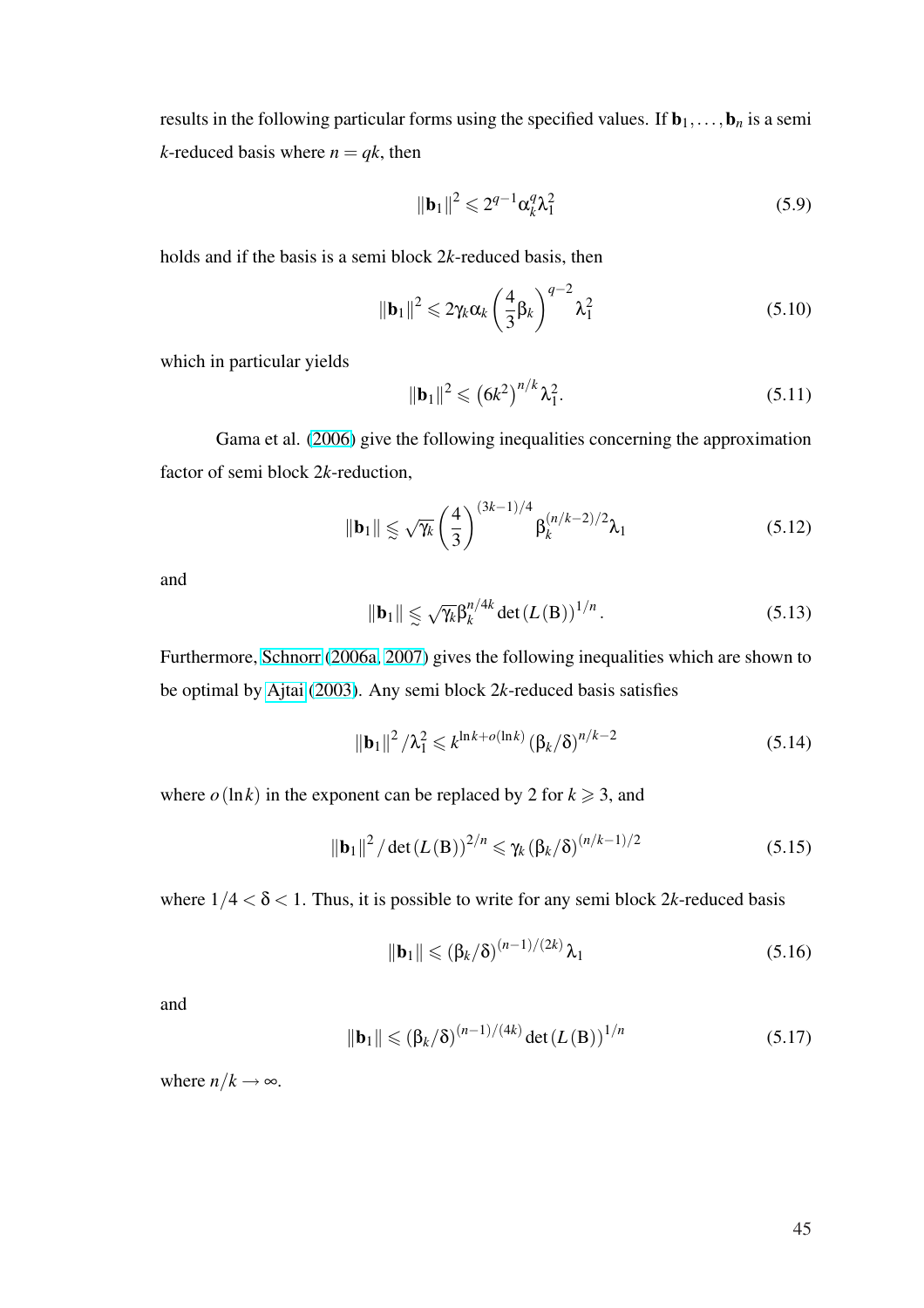## 5.3. Semi *k*-Reduction and Semi Block 2*k*-Reduction Algorithms

In order to refer to the blocks more concisely in the algorithms, the following entities shall be used.

\n- \n
$$
S_i = \{\pi_{ik+1}(\mathbf{b}_{ik+1}), \ldots, \pi_{ik+1}(\mathbf{b}_{ik+k})\}
$$
\n are *k*-blocks for *i* = 0, \ldots, *q* - 1,\n
\n- \n
$$
L_i = \{\pi_{ik+1}(\mathbf{b}_{ik+1}), \ldots, \pi_{ik+1}(\mathbf{b}_{ik+2k})\}
$$
\n are *2k*-blocks for *i* = 0, \ldots, *q* - 2.\n
\n

Note that the *k*-blocks  $S_i$ ,  $i = 0, \ldots, q - 1$ , are disjoint, whereas the 2*k*-blocks  $L_i$ ,  $i =$ 0,...,*q*−2, are not.

The algorithms for semi  $k$  - and semi block  $2k$  - reduction are given in Figure 5.1 and Figure 5.2 respectively. It might be a good idea to apply the LLL reduction to the the input bases during the initialization steps of the algorithms. Furthermore, as in the [case](#page-57-0) of LLL, it [is po](#page-58-0)ssible and straightforward to rewrite the reduced basis definitions and the algorithms using the geometric normal form related to the lattice basis. Let  $\mathbf{R} = \text{GNF}(\mathbf{B})$ be the geometric normal form and define

• 
$$
\mathbf{R}_{l} = \begin{bmatrix} r_{k(l-1),k(l-1)} & \cdots & r_{k(l-1),kl} \\ \vdots & \ddots & \vdots \\ 0 & \cdots & r_{kl,kl} \end{bmatrix} \in \mathbb{R}^{k \times k}
$$
 representing the *k*-blocks for  $l \leq q$ ,  
\n•  $\mathbf{R}_{l,l+1} = \begin{bmatrix} \mathbf{R}_{l} & \mathbf{R}'_{l} \\ \mathbf{0} & \mathbf{R}_{l+1} \end{bmatrix} \in \mathbb{R}^{2k \times 2k}$  representing the 2*k*-blocks for  $l \leq q$ .

One can write  $\beta_k = \max(\det(\mathbf{R}_1)/\det(\mathbf{R}_2))^{1/k}$  and any semi block 2*k*-reduced basis satisfies the following properties.

- $\delta^k C_i \leq \beta_k^k C_{i+1}$  for  $i = 1, \ldots, q-1$ ,
- $r_{ik,ik}^2 \leq \alpha r_{ik}^2$ *ik*+1,*ik*+1 for *i* = 1,...,*q*−1,
- $\mathbf{R}_1, \ldots, \mathbf{R}_q$  are HKZ reduced,

where  $1/4 < \delta < 1$  and  $\alpha = (\delta - 1/4)^{-1}$ .

For the sake of brevity, we shall not bother with the rewrite of the definition of semi *k*-reduced basis or the reduction algorithms, and the further theoretical details of these algorithms shall not be dwelled upon due to the technicality of the subject.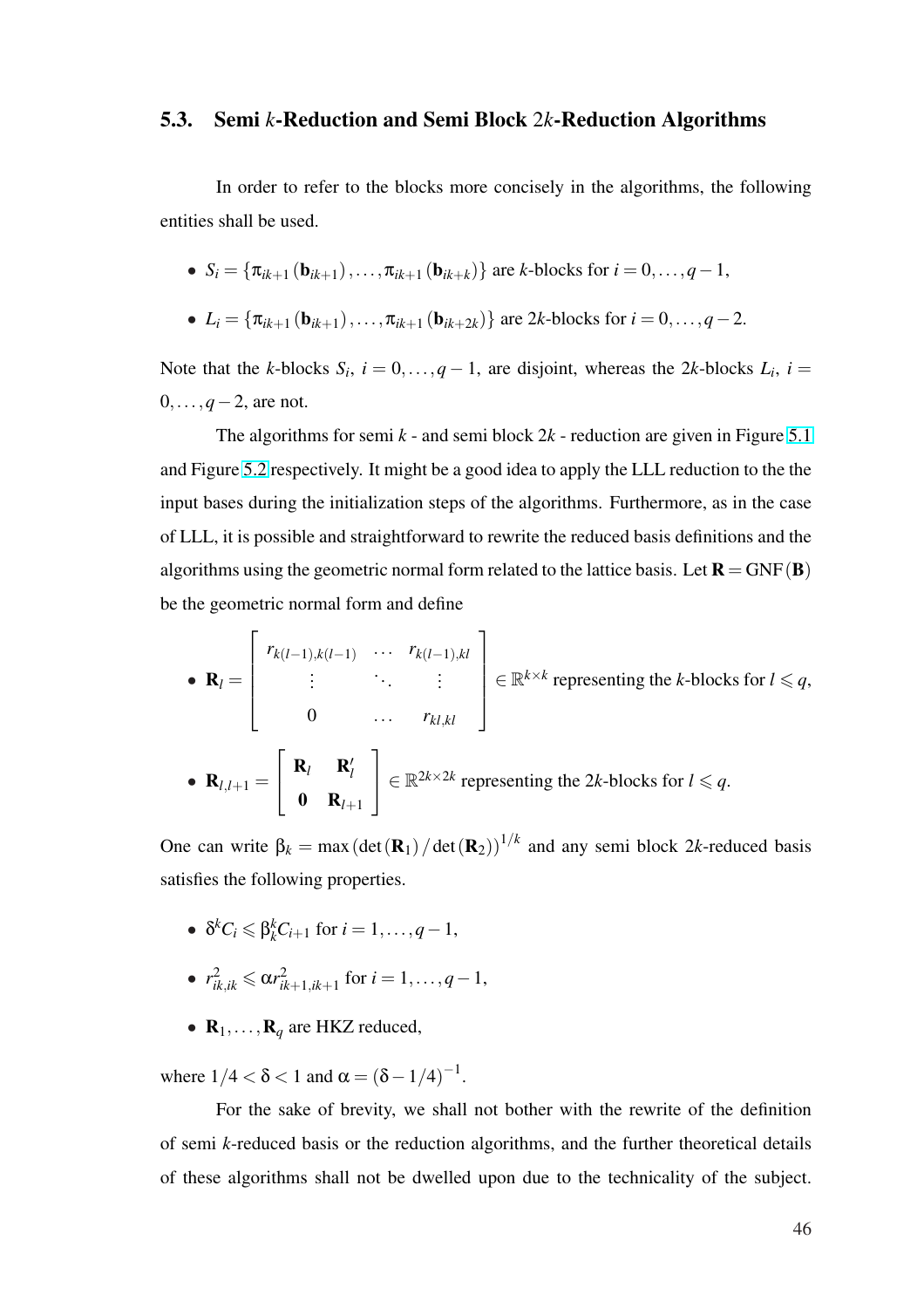```
input : Lattice Basis \mathbf{b}_1, \ldots, \mathbf{b}_n \in \mathbb{Z}^m and k, \delta (where q = n/k)
output: A semi k-reduced basis for the lattice L(B)(initialization):
   for i = 0 to q - 1 do
           HKZ reduce Si
   end
    while
              \|\mathbf{b}_{il}^*\|ik
                    \Vert^2 > \alpha\|\mathbf{b}_{il}^*\|ik+1
                                           \| \nvert^2 for some smallest i < q do
           (size reduce \mathbf{b}_{ik+1} against \mathbf{b}_{ik},...,\mathbf{b}_1):
           for j = ik to 1 do
                    \mathbf{b}_{ik+1} \leftarrow \mathbf{b}_{ik+1} -£
                                                µik+1, j
                                                          ¤
                                                            \mathbf{b}_j(update the Gram-Schmidt coefficients \mu_{ik+1,ik}, \dots, \mu_{ik+1,1}):
                   for v = 1 to j do
                            \mu_{ik+1,v} = \mu_{ik+1,v} -£
                                                           \mu_{ik+1,j}l<br>E
                                                                       µj,v
                   end
           end
           \mathbf{b}_{ik} \leftrightarrow \mathbf{b}_{ik+1}HKZ reduce S_{i-1} and S_iend
   output \mathbf{b}_1,\ldots,\mathbf{b}_n
```
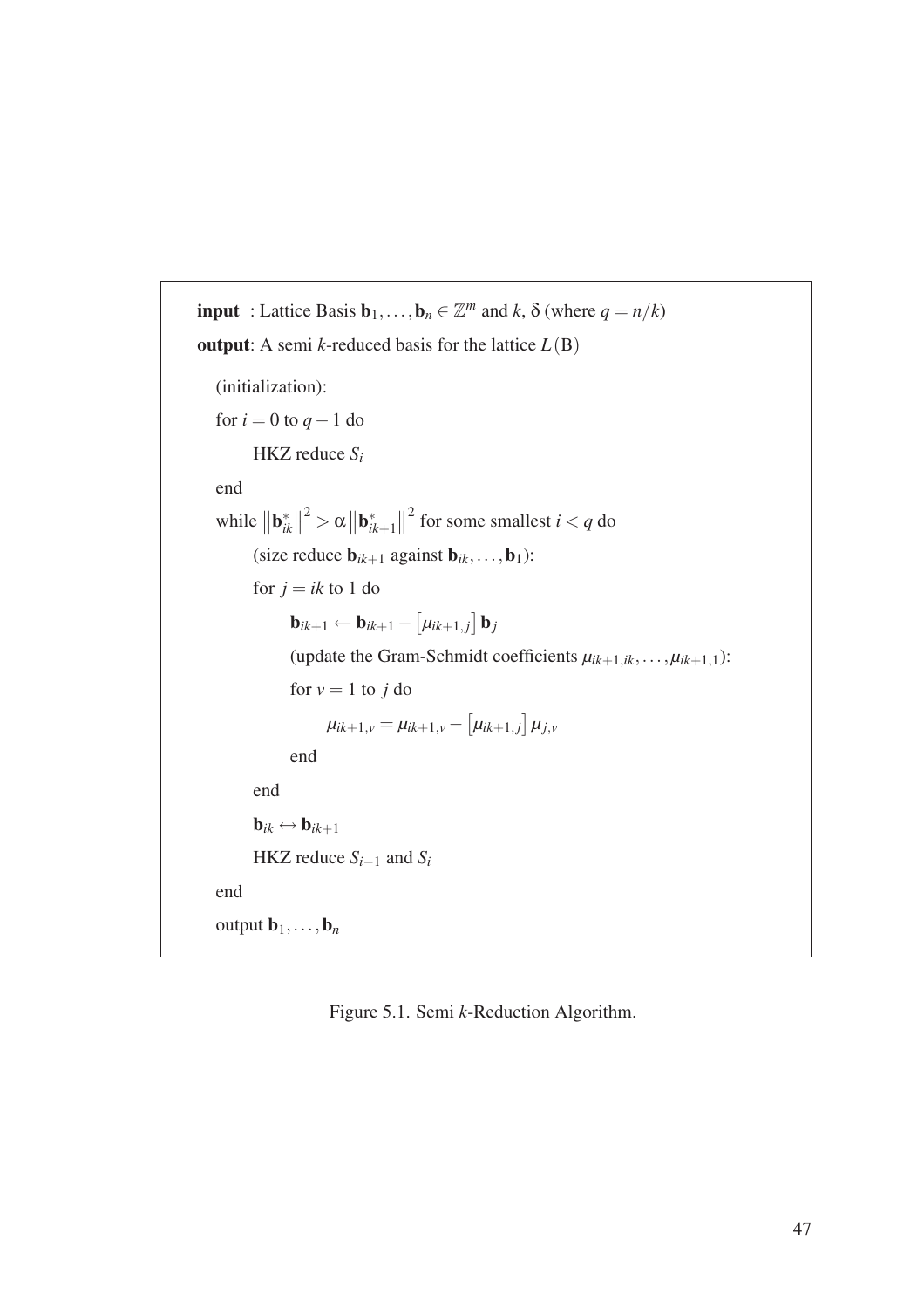```
input : Lattice Basis \mathbf{b}_1, \ldots, \mathbf{b}_n \in \mathbb{Z}^m and k, \delta (where q = n/k)
output: A semi block 2k-reduced basis for the lattice L(B)(initialization):
   for i = 0 to q - 1 do
            HKZ reduce Si
   end
    while
               \|\mathbf{b}_{il}^*\|ik
                      \Vert^2 > \alpha\|\mathbf{b}_{il}^*\|ik+1
                                             \int_{0}^{2} or \delta^{k}C_{i} \leq \beta_{k}^{k}C_{i+1} for some smallest i < q do
             if
                \|\mathbf{b}^*_n\|ik
                       \vert\vert^2>\alpha||\mathbf{b}^*_{il}ik+1
                                               \left\| \right\|^2 then
                    (size reduce \mathbf{b}_{ik+1} against \mathbf{b}_{ik},...,\mathbf{b}_1):
                    for j = ik to 1 do
                             \mathbf{b}_{ik+1} \leftarrow \mathbf{b}_{ik+1} -£
                                                            \mu_{ik+1,j}l<br>E
                                                                         \mathbf{b}_j(update the Gram-Schmidt coefficients \mu_{ik+1,ik}, \ldots, \mu_{ik+1,1}):
                             for v = 1 to j do
                                      \mu_{ik+1,\nu} = \mu_{ik+1,\nu} -£
                                                                       \mu_{ik+1,j}¤
                                                                                    µj,v
                             end
                    end
                    \mathbf{b}_{ik} \leftrightarrow \mathbf{b}_{ik+1}HKZ reduce S_{i-1} and S_iend
             if \delta^k C_i \leq \beta_k^k C_{i+1} then
                    HKZ reduce Li−1
            end
   end
   output \mathbf{b}_1,\ldots,\mathbf{b}_n
```
Figure 5.2. Semi Block 2*k*-Reduction Algorithm.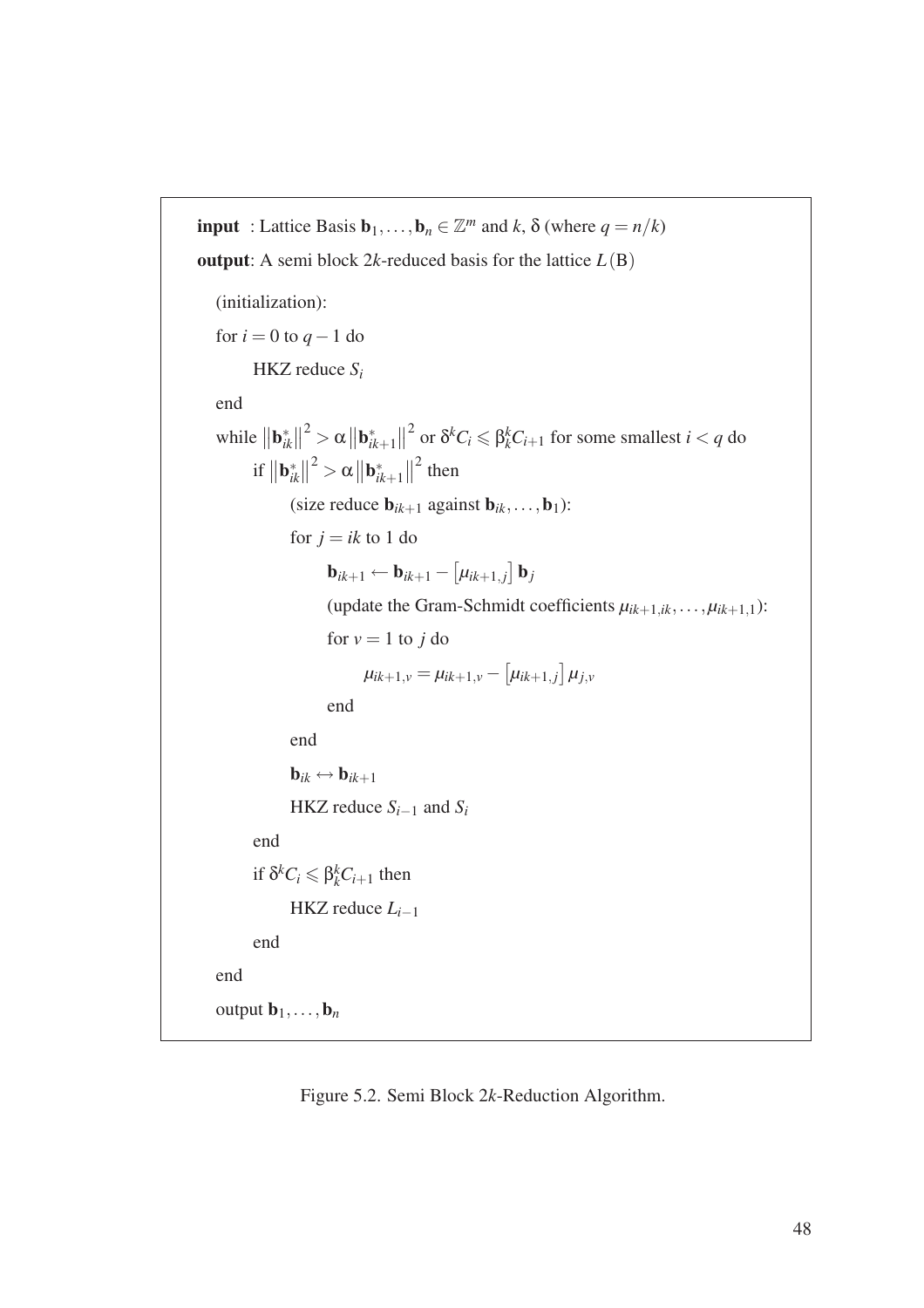For further information, reader is advised to refer to (Schnorr 1987, Gama, et al. 2006, Schnorr 2006a).

Remarks on the HKZ reduction:

- [An algor](#page-100-0)ithm to perform such HKZ reduction is firstly proposed by Kannan (1983, 1987b). Later, the algorithm is improved by Helfrich (1985), Schnorr (1987). Schnorr, in order to perform BKZ reductions, uses his improved v[ersion of](#page-95-0) [Kannan's algo](#page-95-0)rithm, which is a  $n^{n/2+o(n)}$ -time algorith[m requiring a p](#page-95-0)ol[ynomial](#page-100-0) [space.](#page-100-0) Furthermore, the complexity of Kannan's algorithm is further refined to  $n^{n/2e+o(n)} \approx n^{0.184n+o(n)}$  by Hanrot and Stehlé (2007). As a side note, Kannan's algorithm makes use of the LLL algorithm in order to obtain good bases during computation.
- There is another algorithm to compute HKZ reduced bases due to Ajtai et al.  $(2001)$ , whose running time is provably bounded by  $2^{5.9n}$  by Nguyen and Vidick (2008). However, there are two drawbacks of this algorithm. It requires an expo[nentia](#page-90-0)l space and there is a tiny probability that the comput[ed basis is not HKZ](#page-98-0) [reduce](#page-98-0)d, i.e. the algorithm is probabilistic.
- HKZ reduction of the 2*k*-block  $\pi_{ik+1}(\mathbf{b}_{ik+1}),\ldots,\pi_{ik+1}(\mathbf{b}_{ik+2k})$  decreases  $D_i =$  $\prod_{j=0}^{i-1} C_i$  by at least a factor of δ.

Remarks on the semi reduction algorithms:

- The reduction algorithms form a hierarchy between LLL reduction and HKZ reduction. For  $k = 2$ , *k*-reduction algorithm performs LLL reduction whereas for  $k = n$  the reduction becomes HKZ. In general, the algorithms are called BKZ reduction algorithms and semi block 2*k*-reduction algorithm outputs relatively better bases while having the same time and space complexity.
- Notice that for  $k = O(n)$ , the running time gets exponential. Therefore, the algorithms perform HKZ reductions on blocks of size *k* to avoid an exponential run time.

Remarks on the complexity and the approximation factors for SVP: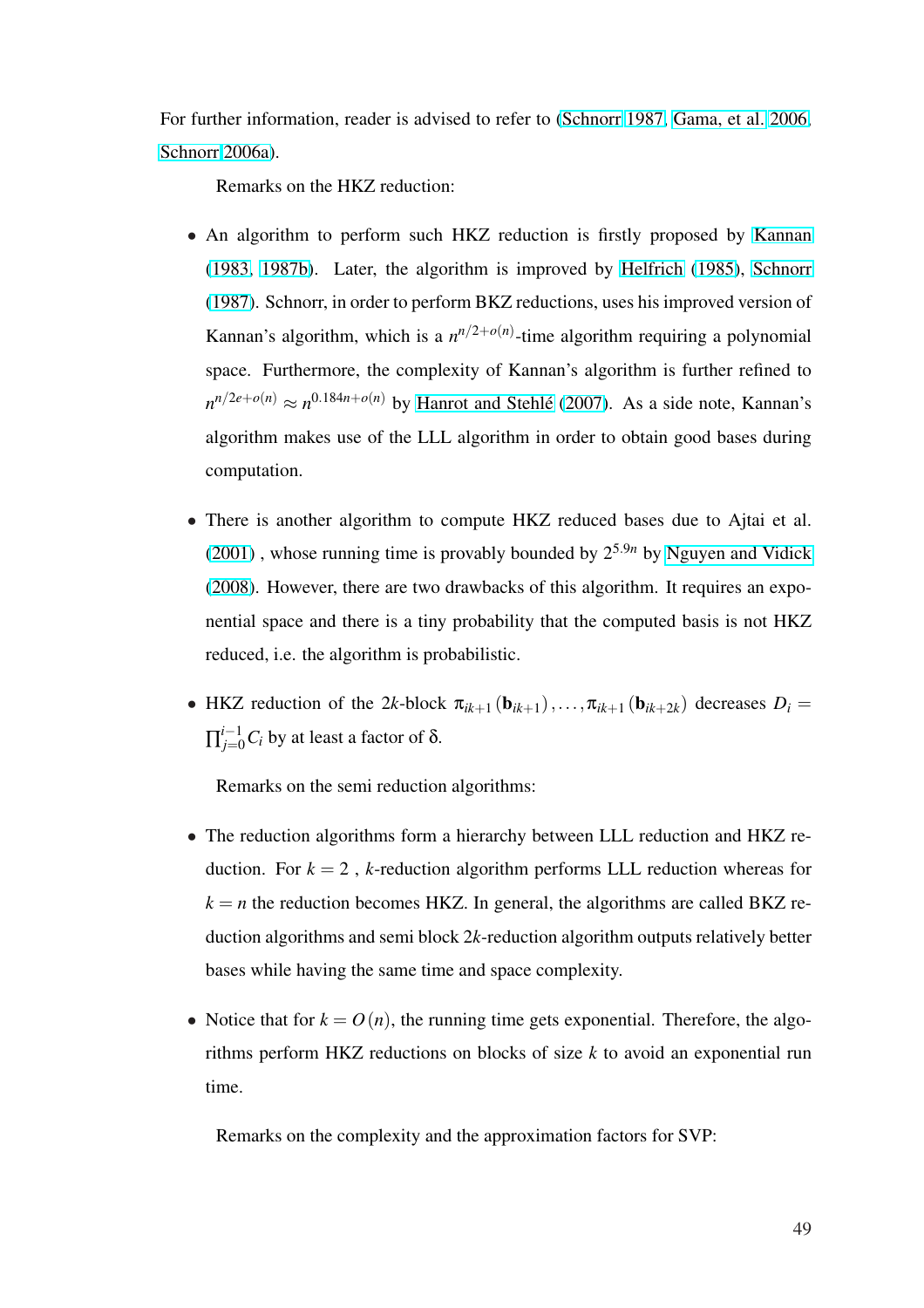- The main difference between the semi *k*-reduction and the semi block 2*k*-reduction is that although they both have the same time and space complexity, the semi *k*reduction produces slightly longer bases. The algorithms are feasible for  $k \le 25$ .
- Semi block 2*k*-reduction requires *O*  $\overline{a}$ *n* 2  $\overline{a}$  $k^{k/2+o(k)} + n^2$ ´ log*B* ´ arithmetic operations on  $O(n \log B)$  bit integers and achieves an approximation factor of ¡  $6k^2)^{n/(2k)}$ .
- For the choice of  $k = O(\log n / \log \log n)$  the approximation factor of semi block 2k-reduction algorithm is  $2^{O(n(\log \log n)^2/\log n)}$  while the run time is still polynomial. Furthermore, if one uses the probabilistic algorithm in (Ajtai, et al. 2001) within the blocks of size *k*, instead of the deterministic SVP algorithm in (Kannan 1987b), the achieved approximation factor becomes  $2^{O(n(\log \log n)/\log n)}$  $2^{O(n(\log \log n)/\log n)}$  $2^{O(n(\log \log n)/\log n)}$  [for](#page-90-0)  $k = O(\log n)$  in randomized polynomial time.
- The  $(6k^2)^{n/(2k)}$  factor is initially given by Schnorr (1987). Furthermore, assuming the unproven bound  $\gamma_k \leqslant k/6$  for  $k \geqslant 24$ , one obtains a factor of  $(k/3)^{n/k}$  (Schnorr 2001, 2003).
- Ajtai (2003) proves that the best possible approximation factor for the se[mi block](#page-100-0) 2*k*[-reductio](#page-100-0)n algorithm is  $k^{\epsilon(n/k)}$  for some constant  $\epsilon > 0$  under the condition  $k =$  $o(n)$  $o(n)$ . [This](#page-89-0) implies that if the algorithm runs in polynomial time then we have already a polynomial time algorithm for finding the shortest nonzero vector.
- Gama et al. (2006) prove the approximation factor of  $\approx (\beta_k/\delta)^{(n-1)/(2k)}$ . For  $k = 24$ , this factor  $\lt (1.165)^{(n-1)/2}$ , moreover, as noted by (Schnorr 2006a), this can be shown [to be](#page-93-0)  $\approx (1.034)^{(n-1)/2}$  under the heuristic in (Schnorr 2003).

## 5.4. Blockwise Lattice Basis Reduction Variants

#### 5.4.1. BKZ Variants

Schnorr and Euchner (1994) define *k*-reduced with δ bases by relaxing the conditions of *k*-reduced bases in another way. A basis  $\mathbf{b}_1, \ldots, \mathbf{b}_n \in \mathbb{Z}^m$  is *k*-reduced with  $\delta$ ,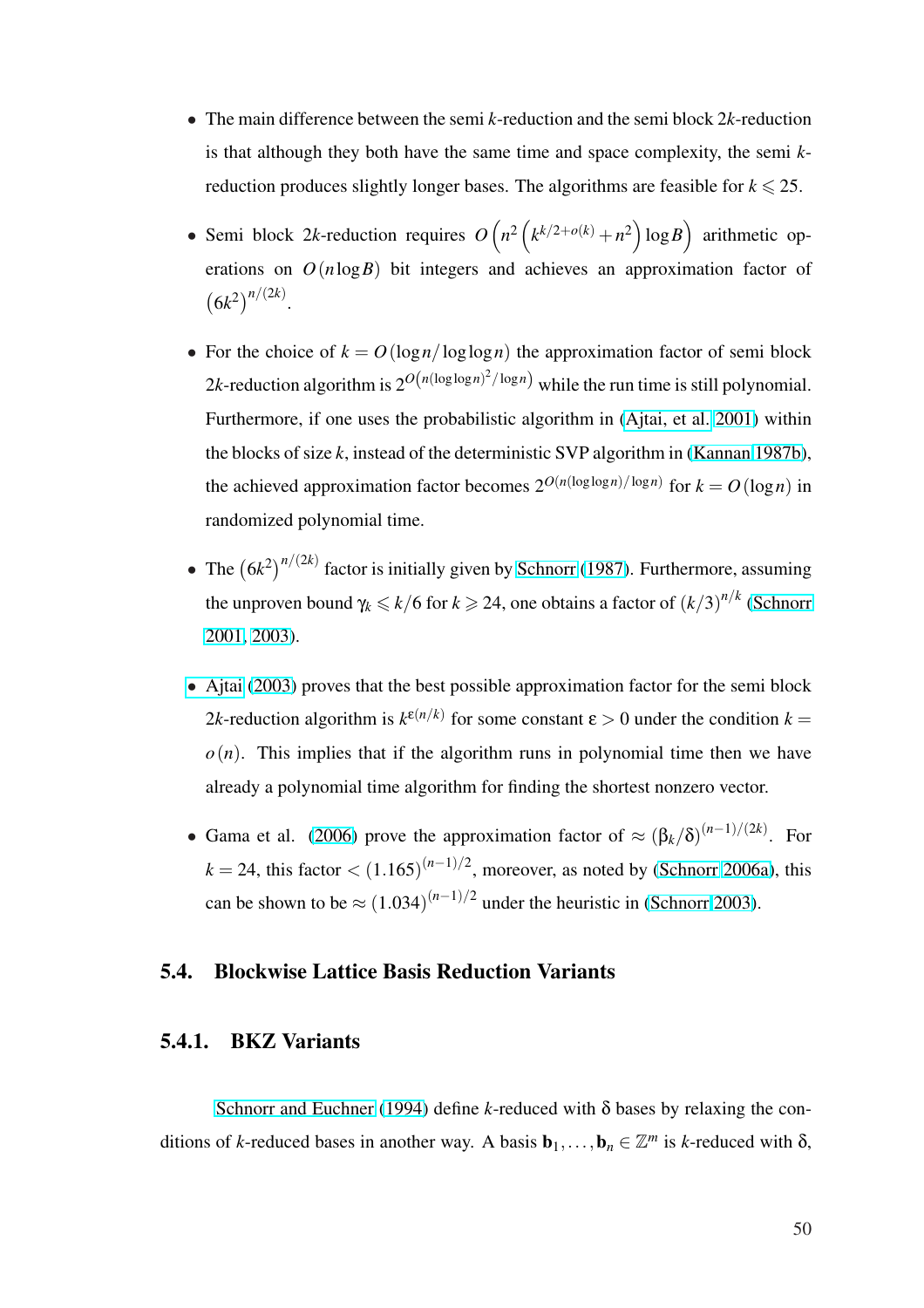$1/2 < \delta < 1$ , if it is size reduced and

$$
\delta \|\mathbf{b}_{i}^{*}\|^{2} \leq \lambda_{1} \left( \pi_{i} \left( L\left(\mathbf{b}_{i}, \ldots, \mathbf{b}_{\min\{i+k-1, n\}}\right)\right) \right)^{2} \tag{5.18}
$$

for  $i = 1, ..., q - 1$  where  $q = n/k$  and  $2 < k < n$ . They propose a practical BKZ variant which uses LLLFP algorithm proposed by the authors in the same paper. Furthermore, they show a BKZ reduction algorithm with pruning by presenting a rule to speed up the enumeration process in the enumeration algorithm. The authors state that the algorithm has no polynomial time proof however it behaves well in the practice.

Schnorr and Hörner (1995) develop a pruning rule based on a particular heuristic in order to speed up the enumeration of the short lattice vectors. The improvement yields [another BKZ algorithm wit](#page-101-0)h pruning, enhancing the enumeration process of the algorithm presented in (Schnorr and Euchner 1994). The authors state that there is no polynomial runtime proof for the proposed variant and perform some applications in order to demonstrate its [practicality.](#page-101-0)

#### 5.4.2. Primal/Dual Segment Reduction

Koy (2004) introduces a basis reduction algorithm which works on *k*-blocks. The algorithm is named as the primal/dual segment reduction algorithm, and it runs with the param[eters](#page-96-0) *k*,δ [in](#page-96-0) *O*  $\overline{\phantom{a}}$  $n^3k^{k/2+o(k)} + n^4$ ´ time, needs to store  $n^2 + O(n)$  lattice vectors and obtains the proven approximation factor  $(\alpha \gamma_k^2)$  $\int_{0}^{(n/k-1)/2}$  where in general  $\alpha \approx 4/3$ and  $\delta \approx 1$ . The algorithm is feasible for  $k \le 50$ , and the approximation factor becomes  $(k/6)^{n/k}$  assuming the unproven bound  $\gamma_k \le k/6$  for  $k \ge 24$ . In general, primal/dual method achieves better approximation factors than the semi block 2*k*-reduction algorithm, more accurately approximation factor  $\approx 1.075^{(n-1)/2}$ , for the same blocksize, since  $\gamma_k^2 = \Theta(k)$ . However, the semi block 2*k*-reduction algorithm may become superior if is close to the lower bound  $β_k > k/12$  given by Gama et al. (2006) making  $\beta_k/\delta \leqslant$ √  $\overline{\alpha}\gamma_{2k}$ . Nevertheless, both algorithms perform equally powerful in approximation of SVP and perform even better  $(\approx (1.034)^{(n-1)/2}$  approximatio[n fact](#page-93-0)or)under particular heuristic in (Schnorr 2006a). In addition, it is possible to decrease the approximation factor to  $\approx (1.025)^{(n-1)/2}$  for  $k = 80$  via replacing the HKZ reduction by the random sampling r[eduction in \(Sch](#page-100-0)norr 2003) under the mentioned heuristic. The resulting algorithm is highly parallel but has no polynomial runtime proof. Also see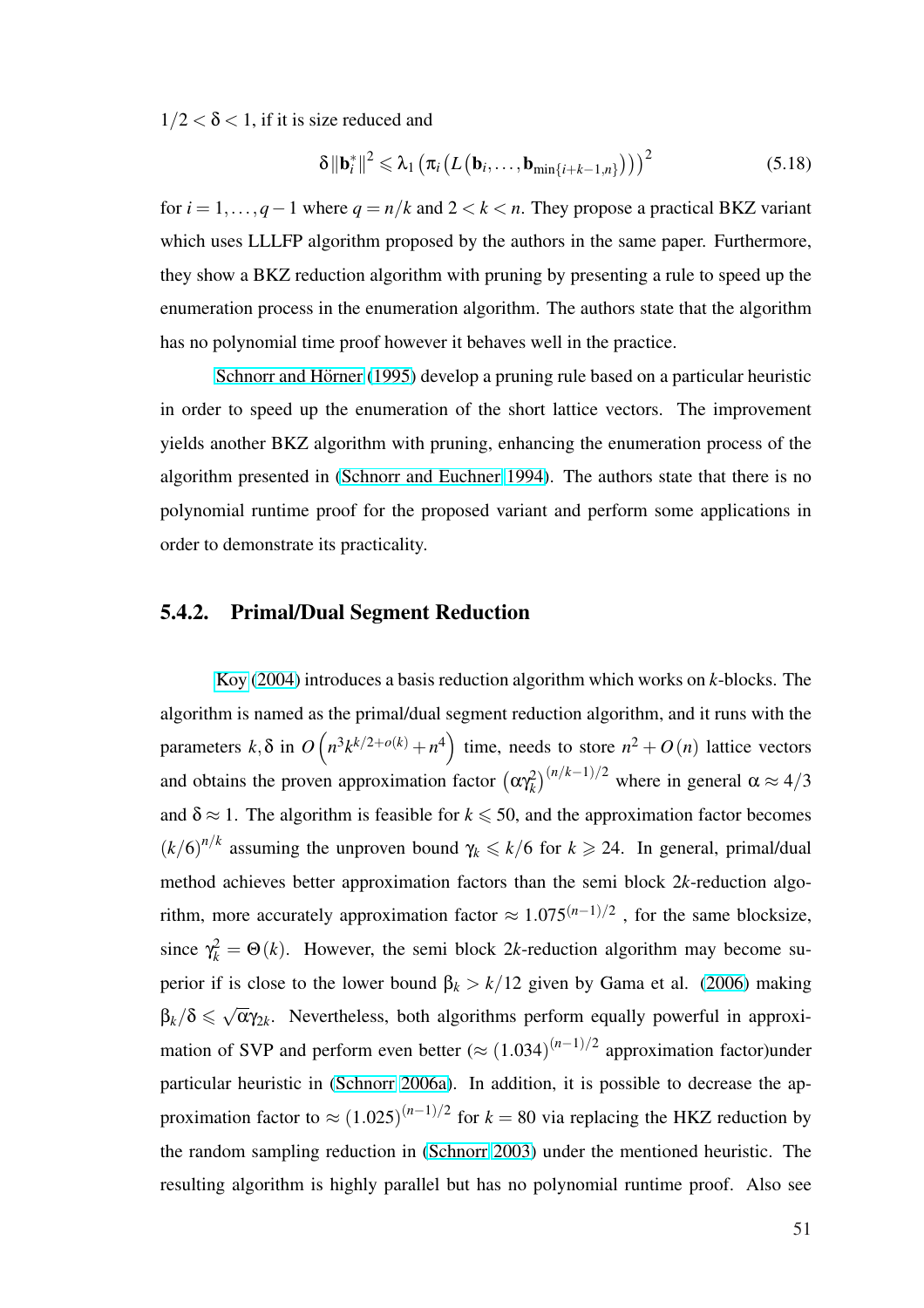(Schnorr 2007).

### [5.4.3.](#page-101-0) 2*k*[-B](#page-101-0)lock Rankin Reduction and Transference Reduction

Gama et al. (2006) propose a blockwise basis reduction algorithm called 2*k*block Rankin reduction which is an improvement to Schnorr's semi block 2*k*-reduction algorithm. The algori[thm m](#page-93-0)ake use of the Rankin's constant, which is the generalization of the Hermite's constant, playing a similar role to the Schnorr's constant β*k*. However, this version of the algorithm is only of theoretical interest because it requires a *k* -Rankin reduction subroutine which solves the half volume problem exactly and the exact solution is not known for the dimensions higher than 4. In order to fill this gap, the authors propose another reduction method which is an approximation algorithm for the half volume problem in dimension 2*k*, called the transference reduction. In dimension 2*k*, it is cheaper than the 2*k*-dimensional HKZ reduction used in the semi block 2*k*-reduction algorithm. The 2*k*-block Rankin reduction algorithm, when plugged with the transference reduction, which utilizes an improved reduction strategy while reducing the large blocks instead of using the HKZ reduction, performs cheaper reductions therefore allows the use of higher *k*. The upper bound on the approximation factor  $\approx \beta_k^{n/(2k)} \leq k^{n \ln 2/k}$  is reduced by ln 2-th power to  $\approx \gamma_k^{n/k} \leq k^{n/k}$ . An important point concerning this discussion is that the analysis of the Kannan's shortest vector algorithm by Hanrot and Stehlé (2007), has an effect on the approximation upper bounds of semi block 2*k*-reduction algorithm of Schnorr (1987) and the reduction algorithms of Gama et al[. \(2006\) .](#page-94-0)

## 5.[4.4. Slide R](#page-100-0)eduction

Gama and Nguyen (2008a) present a polynomial-time blockwise reduction algorithm which finds a short vector within the Mordell's inequality,  $\gamma_n \leq \gamma_k^{(n-1)/(k-1)}$  $\binom{(n-1)}{k}$ which [is the natural general](#page-93-0)i[zation](#page-93-0) of the Hermite's inequality,  $\gamma_n \leqslant \gamma_2^{(n-1)}$  =  $\mathbb{R}$  $\frac{4}{3}^{(n-1)}$ achieved by LLL (Lenstra, et al. 1982). The algorithm is called the slide reduction and achieves  $(1+\epsilon)\gamma_k^{(n-k)/(k-1)} \approx \gamma_k^{(n-k)/(k-1)}$  $\binom{n-k}{k}$  approximation to SVP. This factor is an improvement o[f those of \(Schnorr](#page-97-0) 1987, Gama, et al. 2006). However, for  $k =$  $O(\log n / \log \log n)$ , the approximation factor is similar, specifically  $2^{O(n(\log \log n)^2/\log n)}$ .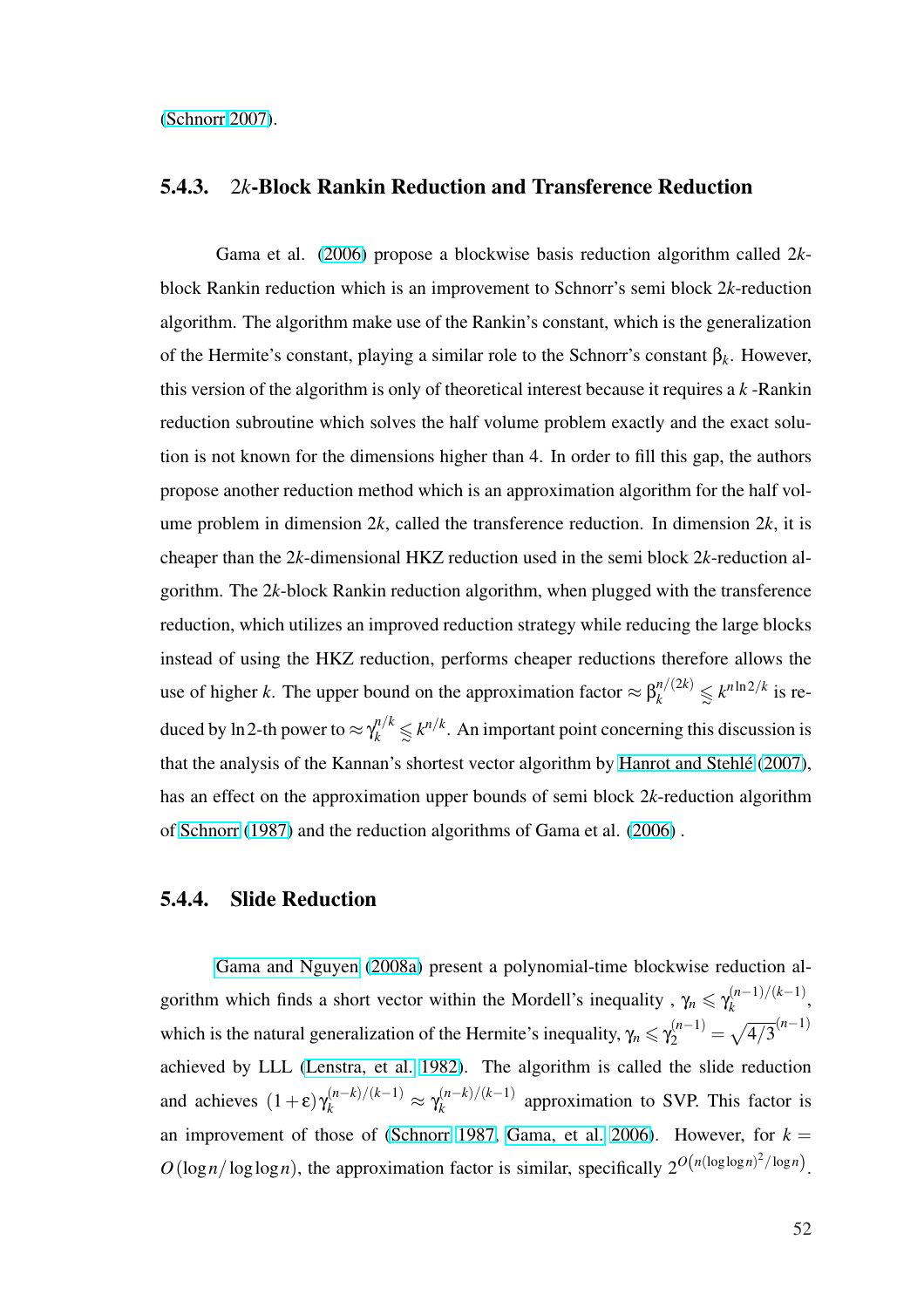It is also possible to use the probabilistic algorithm in (Ajtai, et al. 2001) within the blocks of size *k*, instead of the deterministic SVP algorithm presented in (Kannan 1987b). In this case, the algorithm runs in randomiz[ed polynomial time](#page-90-0) achieving  $2^{O(n(\log \log n)/\log n)}$  approximation for  $k = O(\log n)$ .

#### 5.5. Brief Notes

#### 5.5.1. Generalized Blockwise Lattice Basis Reduction

Kaib and Ritter (1994) generalizes the concept of blockwise lattice basis reduction from the  $l_2$  norm to arbitrary norms and show that

$$
\frac{4}{i+3}\kappa_k^{-2\frac{i-1}{k-1}} \leq \|b_i\|/\lambda_i \leq \frac{i+1}{4}\kappa_k^{2\frac{n-1}{k-1}}
$$
(5.19)

is satisfied for all norms where  $\kappa_k^2$  $k_k^2$  is the generalization of the Hermite's constant  $\gamma_k$ .

## 5.5.2. Improvement on the Nearest Plane Algorithm

Schnorr (1996) improves the nearest plane algorithm, (Babai 1986), by using BKZ reduced bases.

# 5.5.3. Parallel Block Reduction Algorithm

Wetzel (1998) presents a new parallel block-reduction algorithm and thus a hierarchy of parallel lattice basis reduction algorithms between the known parallel all-swap algorit[hm which is a](#page-101-0) parallelization for block-size two (or the LLL algorithm) and the reduction algorithm for block size equals the lattice dimension which corresponds to the known sequential lattice basis reduction algorithm.

#### 5.6. Referential

For more information on HKZ bases refer to (Lagarias, et al. 1990, Schnorr 1996, Blömer 2000, Pendavingh and van Zwam 2007, Hanrot and Stehlé 2008). Also detailed explanations of blockwise lattice basis reduction al[gorithms and compar](#page-97-0)[isons between](#page-100-0)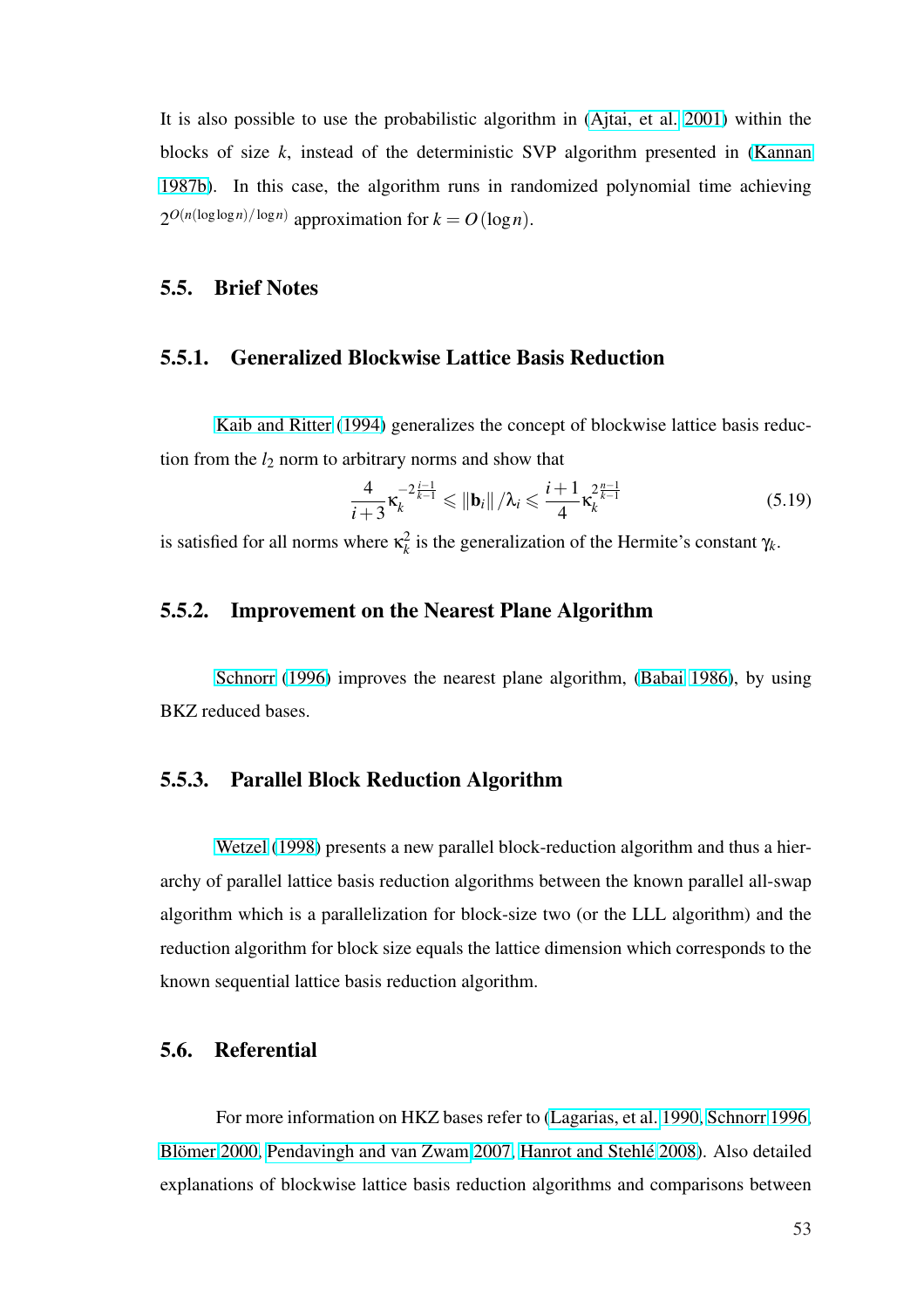the most practical reduction algorithms can be found in (Gama, et al. 2006, Schnorr 2006a, 2007, Gama and Nguyen 2008a,b).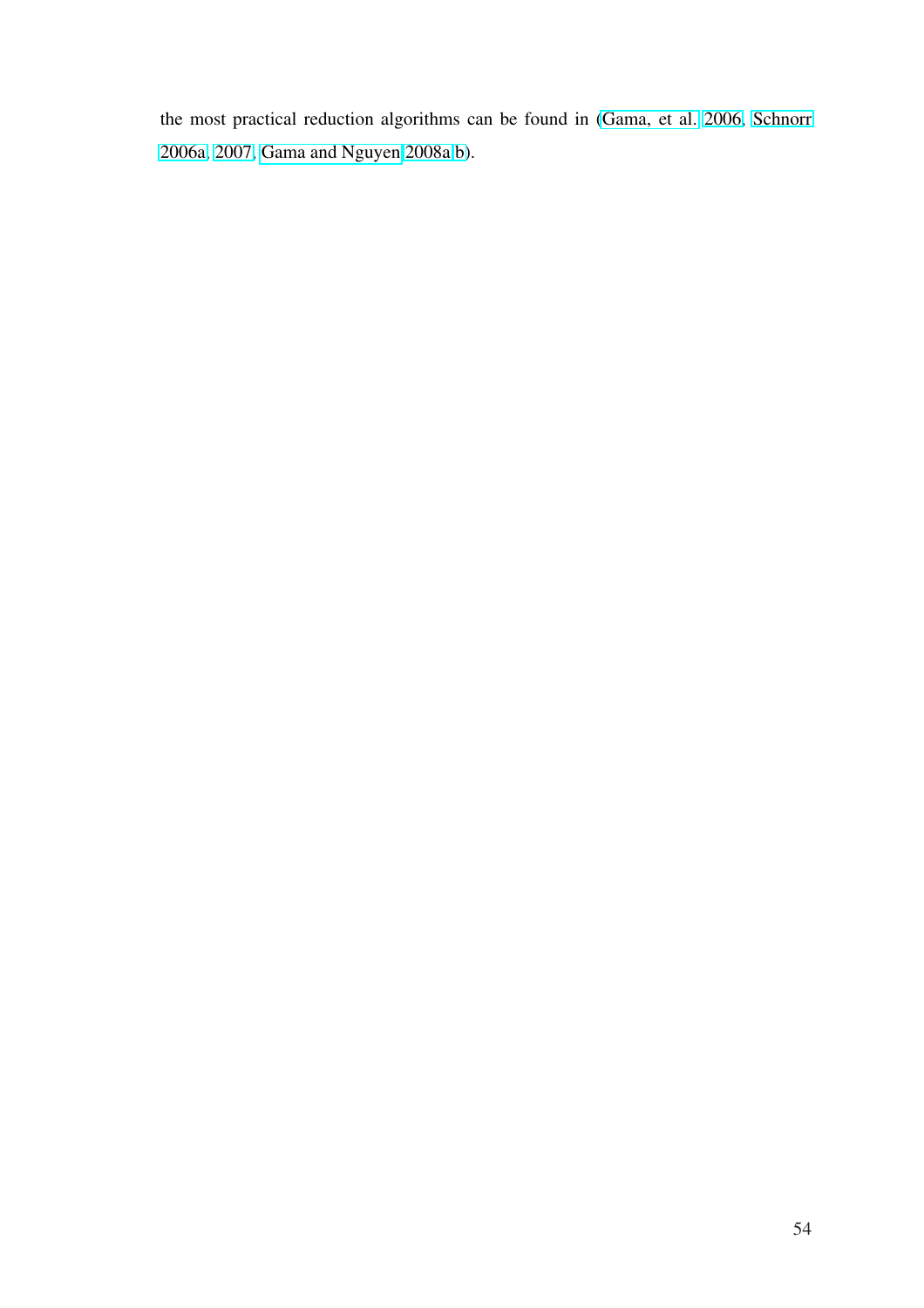# CHAPTER 6

# LINKING CRYPTANALYSIS

This chapter aims to provide more insight on the concept of lattice basis reduction in cryptanalysis. To accomplish this, the meaning of good basis and how a good basis is used to (approximately) solve the shortest and the closest vector problems are outlined. Furthermore, a natural and general cryptographic scheme appearing in the lattice based cryptosystems is introduced to demonstrate the straightforward use of lattices in the construction of cryptographic schemes. In addition, two most common heuristics which are used in the cryptanalysis of the lattice based cryptosystems are explained. Following this discussion, several lattice based attacks emphasizing the important role of the lattice basis reduction as a cryptanalytic tool are described and the chapter is concluded.

#### 6.1. The Role of the Good Bases

#### 6.1.1. Good Bases

As stated before, there is no unique definition of good basis. In general in order to obtain a good or a small basis one could search for a basis where the maximum of the lengths of its vectors is minimized or one could look for a basis where the product of the vector lengths is minimized. For the sake of concreteness, one can define two constants related to a given lattice. Let **B** be a lattice basis and let  $\Lambda$  be the lattice defined by  $L(\mathbf{B})$ of dimension *n* and degree *m*. Then, if  $\mu(\mathbf{B}) = \max_{i=1}^{n} ||\mathbf{b}_i||$  is regarded as a measure for the length of a basis, one can define the smallest basis length in the lattice as

$$
\mu(\Lambda) = \min \mu(\mathbf{B}) \tag{6.1}
$$

where **B** runs over all bases for the lattice Λ. Furthermore, if  $\delta(\mathbf{B})$  =  $(\prod_{i=1}^n$  $\sum_{i=1}^{n}$ **b**<sub>*i*</sub>/det( $\Lambda$ ))<sup>1/*n*</sup> is the normalized orthogonality defect of a basis, it is possible to define the minimal orthogonality defect of the basis in the lattice as

$$
\delta(\Lambda) = \min \delta(\mathbf{B}) \tag{6.2}
$$

55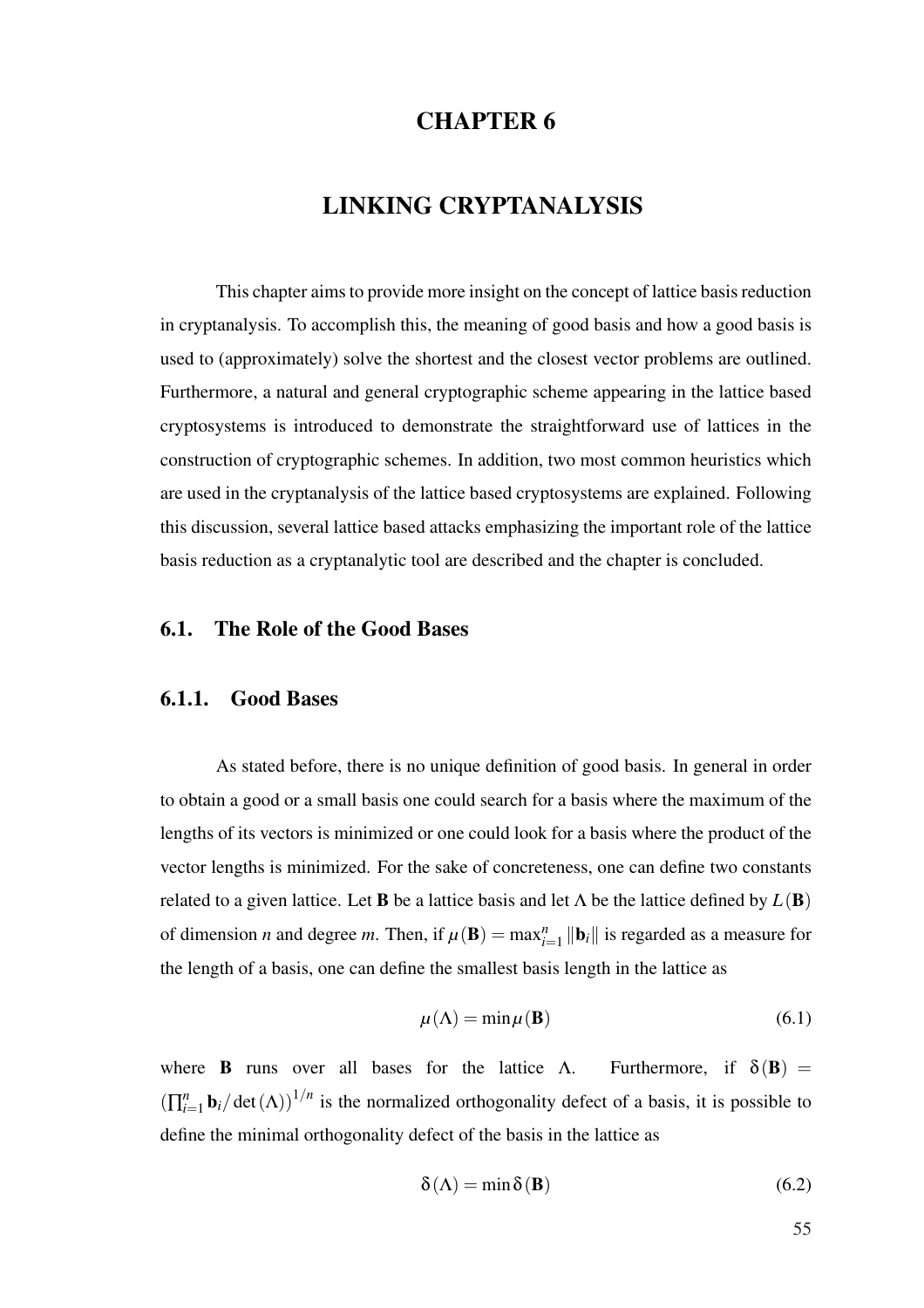here **B** runs over all bases for the lattice  $\Lambda$ . The search for a good basis requires to find a basis **B** where either  $\mu$ (**B**) is as close to  $\mu$ ( $\Lambda$ ) as possible or  $\delta$ (**B**) is as close to  $\delta(\Lambda)$  as it can get. Furthermore, it is possible to extend the definition of the normalized orthogonality defect and the minimal orthogonality defect to the set of *n* linearly independent lattice vectors instead of just the basis vectors.

In general, lattice basis reduction algorithms, especially LLL, tend to find more orthogonal and shorter lattice basis than the given input basis, and as suggested by the experimental results they perform better than the proven worst cases.

For a more detailed discussion on the lattice problems related to the basis reduction, see (Micciancio and Goldwasser 2002).

## 6.1.2. [Good Bases and Lattice Pro](#page-98-0)blems

In general, to solve the shortest or the closest vector problem, one needs to solve the more general problem of lattice basis reduction. The importance of the quality of the lattice basis in the solution of the hard lattice problems such as the shortest and the closest vector problems can be demonstrated simply as follows.

Let the basis  $B = \{b_1, b_2\}$  and  $C = \{c_1, c_2\}$  be the two different bases of the same lattice as shown in the Figure 6.1. Using the figure, one can immediately note that

- $\mu(B) < \mu(C)$ ,
- $\delta(B) < \delta(C)$ .

Considering the shortest vector problem, the basis B yields a better approximation to the shortest vector problem. In fact, it can be inferred from the figure that B contains a shortest vector of the lattice. Whereas, the basis C approximates the shortest vector to within a factor of around  $\approx$  5.

In order to find the approximate or the exact closest vector to a given target vector, the fundamental parallelepipeds related to the lattice bases are used. Let B be the any basis of a given lattice, then the fundamental parallelepiped, or the fundamental domain, related to the basis B is defined as

$$
F(B) = \{ Bx : B \in \mathbb{R}^{m \times n}, x_i \in [0, 1] \}.
$$
 (6.3)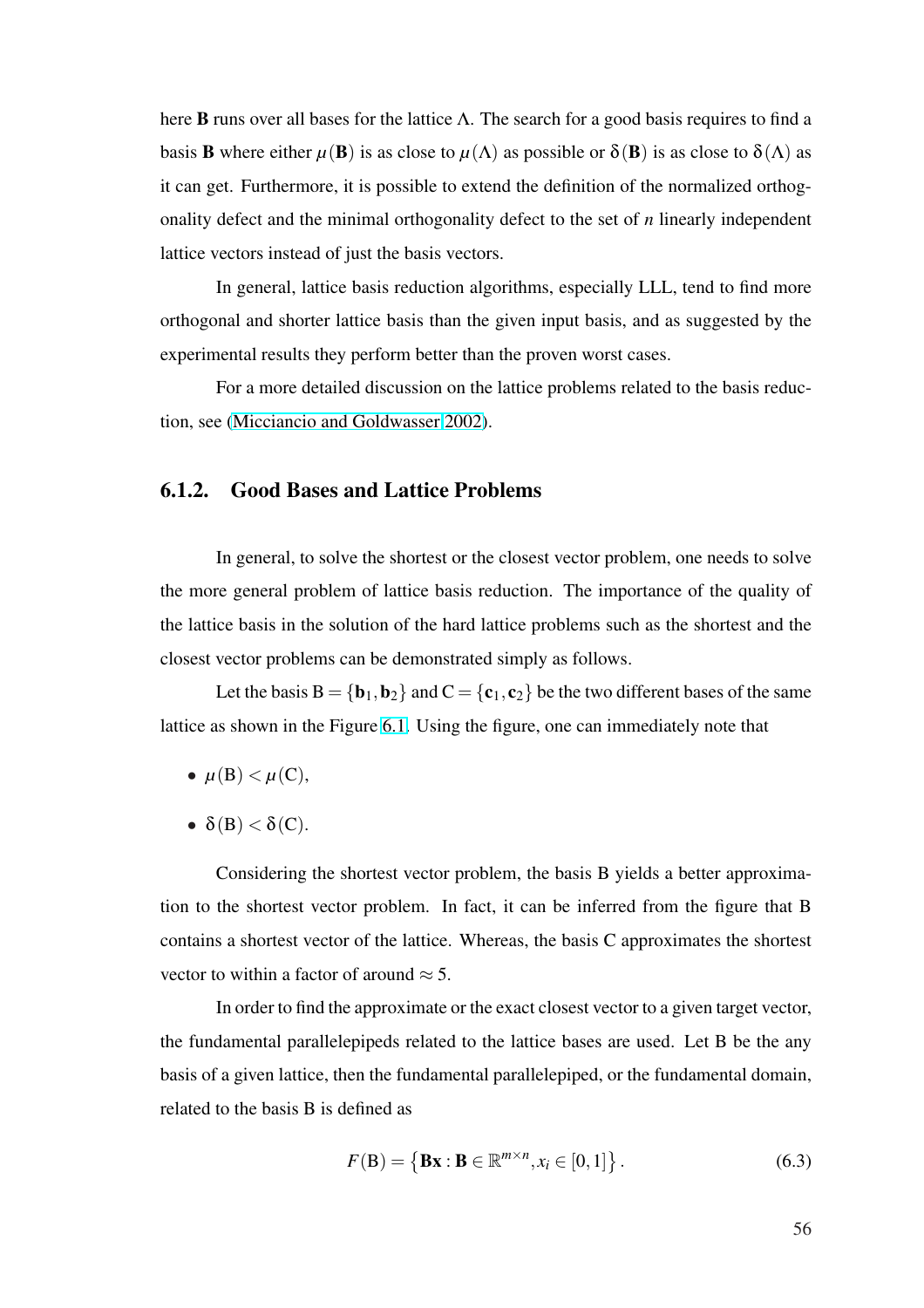<span id="page-67-0"></span>

Figure 6.1. Good and Bad Bases.



Figure 6.2. Translated Fundamental Parallelepipeds.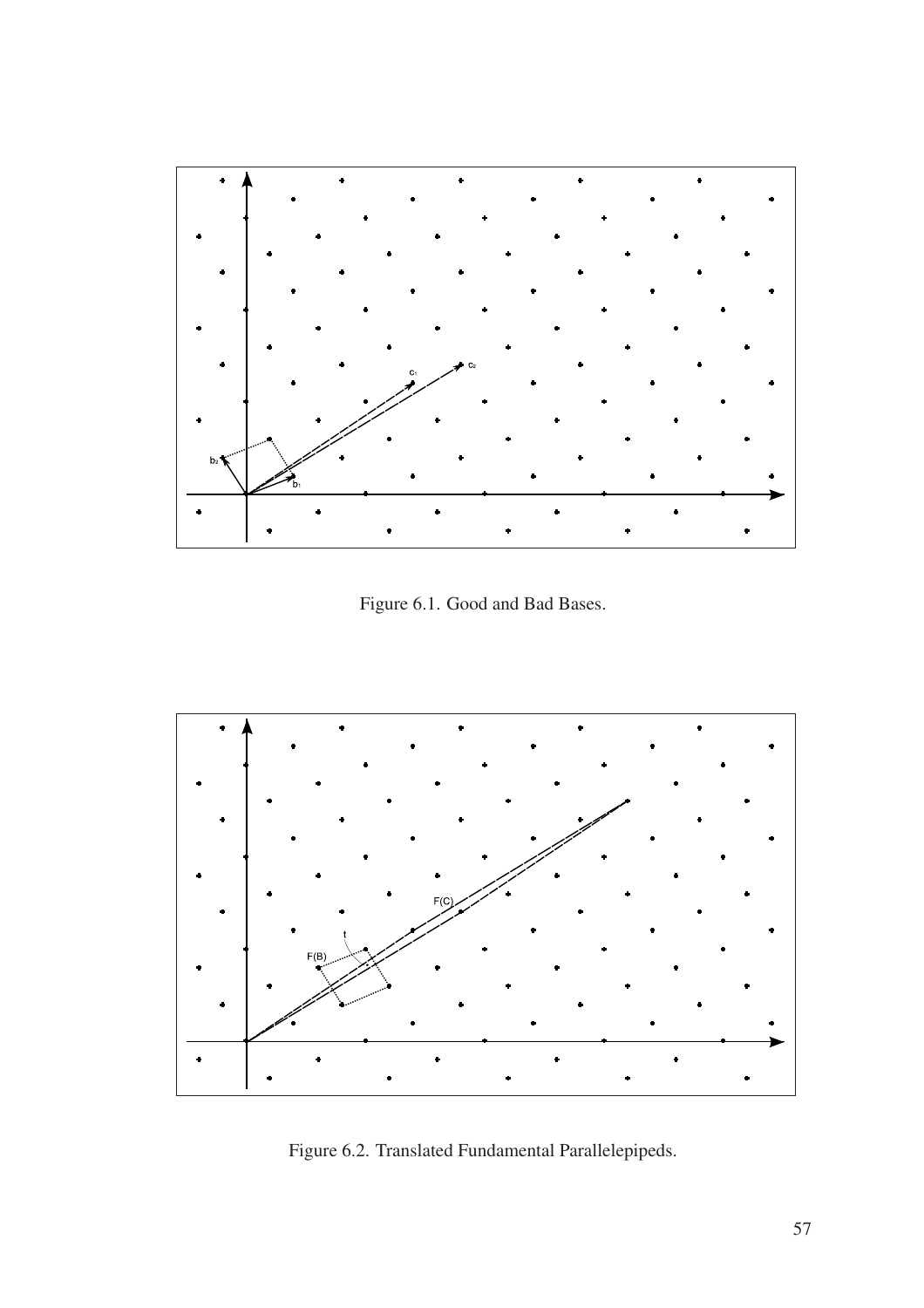Now consider Figure 6.2. Given the target vector  $t$ , in order to find the approximate closest lattice vector to the target vector, the fundamental parallelepipeds related to the bases B and C are tra[nslat](#page-67-0)ed to wrap the target vector t. The closest vector is approximated as the vertex of the translated fundamental parallelepiped which is closest to the target vector. It is obvious that, for the given target vector in the figure, the close vector approximated using the lattice basis C is farther than the one approximated using the basis B. In fact, the latter vector is the closest lattice vector to the given target vector.

# 6.2. A General Trapdoor Outline

Given a basis for a lattice, it is easy to generate a vector which is close to the lattice. This can be done by generating a lattice vector using the basis and adding some carefully chosen vector to obtain a close vector. However, as implied by the closest vector problem and it variants, to recover the closest lattice vector is not an easy task using an arbitrary lattice basis. Even the approximations, i.e. the close vectors, are not sufficient in case the given arbitrary basis is not reduced properly or a good enough basis can not be found.

For this trapdoor, there are two possibilities to encode the message which can be stated abstractly as follows. Let v be the generated lattice vector and d be the added vector which does not belong to the lattice, then a close vector can be obtained as  $t = v+d$ . At this point, one can encode the message inside the lattice vector v or inside the chosen non lattice vector d which is sometimes called the error vector. In both approaches, additional steps are performed to properly, and securely, encrypt the plaintext and decrypt the ciphertext.

The above scheme is outlined here because it poses a clear and an obvious trapdoor which is easy to understand, reflecting the framework of some of the popular lattice based cryptosystems such as GGH (Goldreich, et al. 1997) and NTRU (Hoffstein, et al. 1998, 1999). However, the lattice problem on which the GGH cryptosystem is based is the closest vector problem whereas [the NTRU is based on](#page-93-0) the shortest [vector problem](#page-95-0) [and the clos](#page-95-0)est vector problem. Furthermore, it is important to note that, in general, this kind of raw trapdoors are not sufficient to built full fledged cryptosystems without taking further and proper measures to minimize, or if possible remove, the inherent flaws and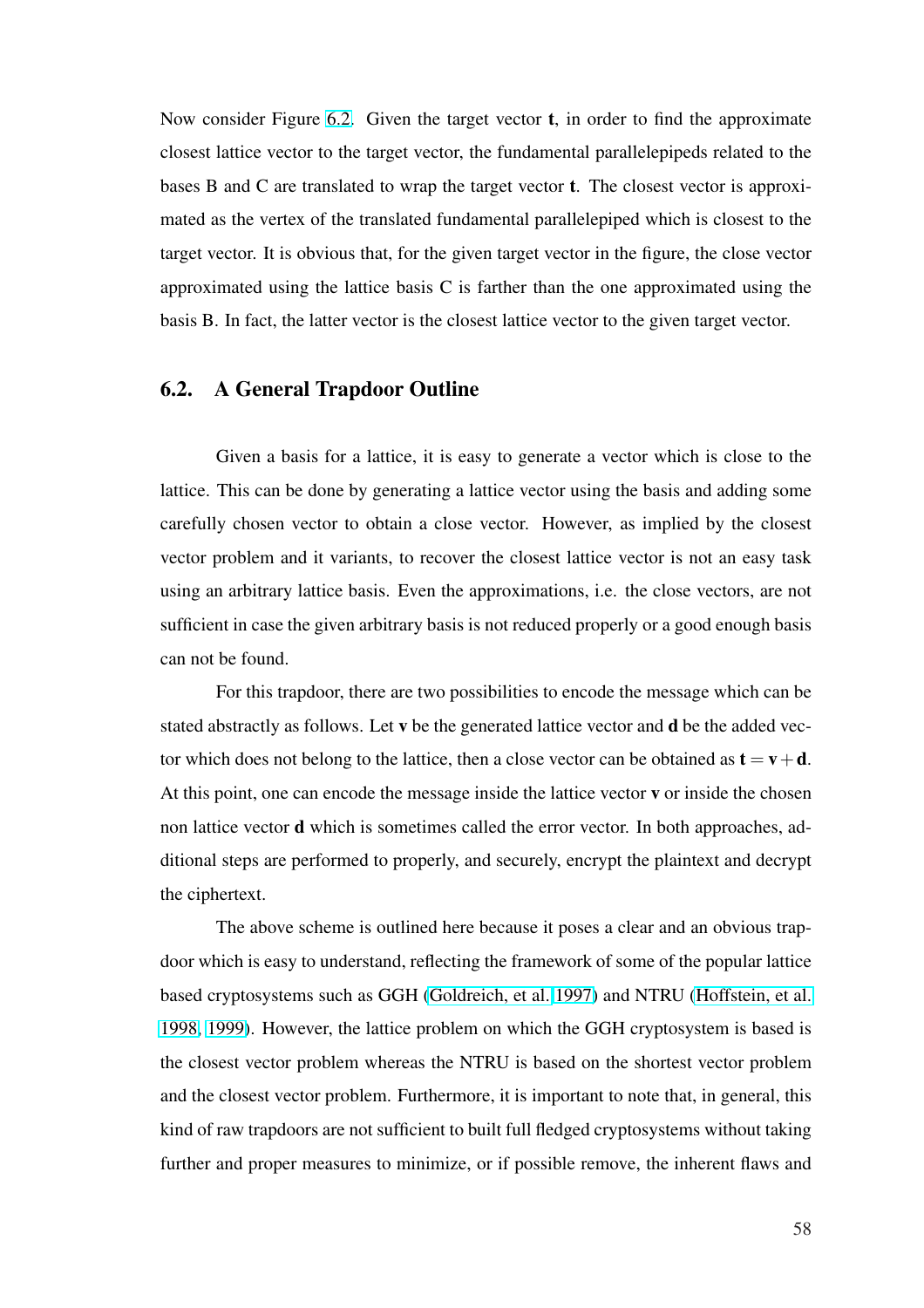the decryption errors (if the scheme is probabilistic) etc., while maintaining the performance / security trade off at a practical level. These measures are generally composed of the specific parameters sets and values together with additional and auxiliary functionality, which almost always change from one construction to another affecting the overall system.

It is not necessary to use a similar approach to the one described above in order to construct a lattice based cryptosystem. For example, Ajtai and Dwork (1997) propose such a cryptosystem (the AD cryptosystem) which is based on a variant of the shortest vector problem where the lattice gap  $\lambda_2/\lambda_1$  is polyno[mial in the dimension. A](#page-89-0)lthough based on a lattice problem, the use of lattices in the AD cryptosystem is not as explicit as the above scheme. The significance of the AD cryptosystem is that it enjoys an interesting security proof on the worst case hardness of the underlying shortest vector problem and this type proofs are not present in other lattice based or non lattice based public key cryptosystems in general.

As a remark, it should be mentioned that the AD and GGH cryptosystems are broken for all choice of parameter values where the schemes are practical, whereas the NTRU cryptosystem still remains unbroken after being subject to slight changes over time.

#### 6.3. Important Heuristics in Practice

## 6.3.1. Gaussian Heuristic

In a full rank lattice with dimension *n*, the number of lattice points in the centered ball of radius *r* at the origin can be approximated as the number of fundamental parallelepipeds inside the ball. Thus, the number of such lattice points corresponds to

$$
\approx \frac{\text{vol}(B_n(0,r))}{\text{vol}(P(\text{B}))} \tag{6.4}
$$

This approach is more justifiable if the ball is centered at the origin, the radius grow to infinity and the dimension (or degree) of the lattice is sufficiently large. If one chooses the radius so that

$$
vol(P(B)) = det(L(B)) \approx vol(B_n(0,r))
$$
\n(6.5)

59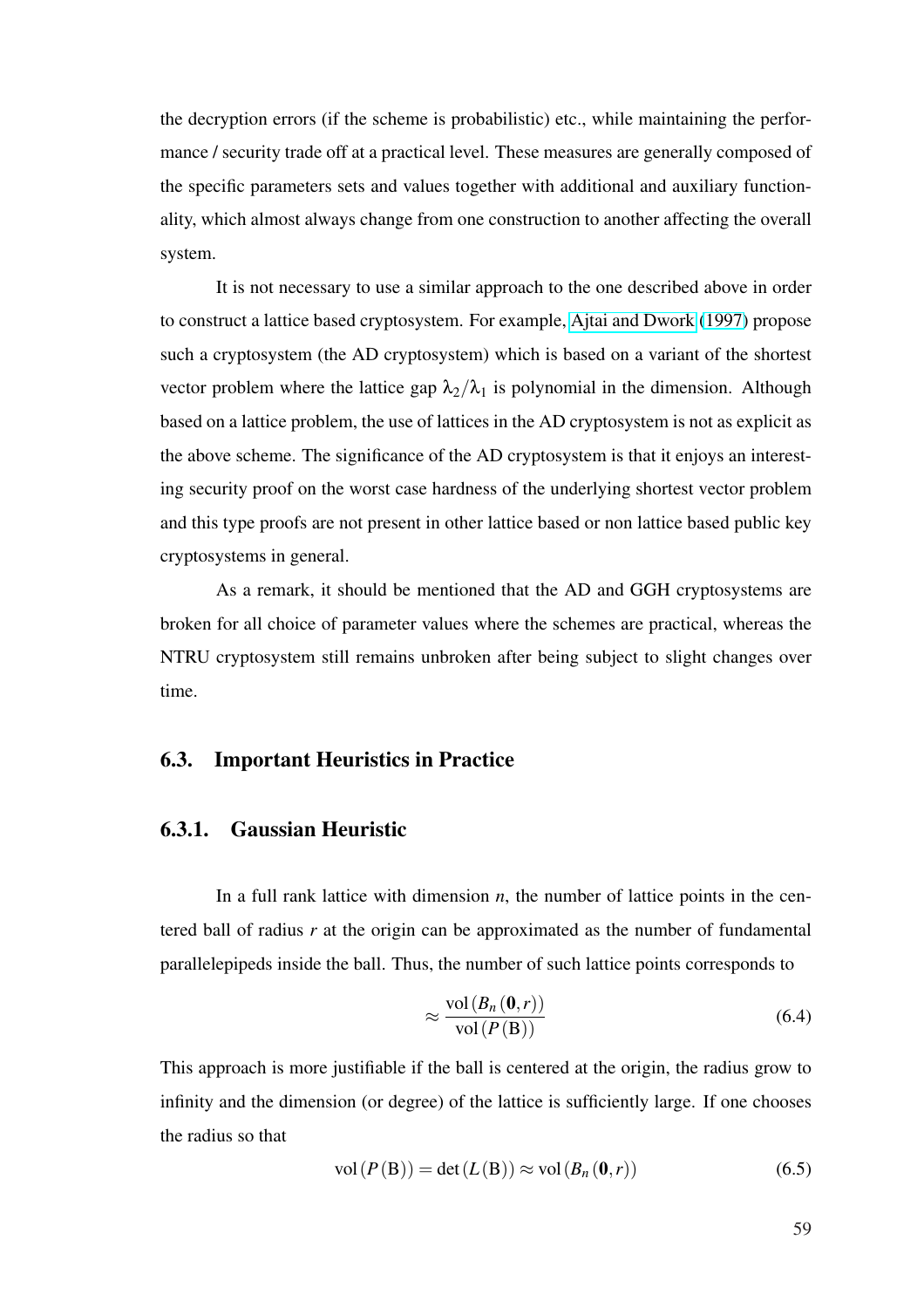where, heuristically, it can be deduced there is a non zero lattice point in the ball. Therefore, the expected length of the shortest vector in the lattice is less than the radius of the ball. The volume of the *n*-dimensional ball or radius *r* is

$$
\text{vol}\left(B_n\left(\mathbf{0},r\right)\right) \approx \left(\frac{2\pi e}{n}\right)^{n/2} r^n \tag{6.6}
$$

and when the volume of the ball and the lattice are equal,

$$
\det(L(\mathbf{B})) \approx \left(\frac{2\pi e}{n}\right)^{n/2} r^n \tag{6.7}
$$

Solving the approximate equality for the radius *r* yields

$$
r \approx \sqrt{\frac{n}{2\pi e}} \det(L(\mathbf{B}))^{1/n}
$$
 (6.8)

Therefore, according to Ajtai (2002), a random full rank lattice  $\Lambda$  satisfies the following properties based on the Gaussian heuristic with an extremely high probability.

• 
$$
\lambda_1 = \lambda_1(\Lambda) = \min_{\mathbf{v} \in \Lambda - \{\mathbf{0}\}} ||\mathbf{v}|| \approx \sqrt{\frac{n}{2\pi e}} \det(\Lambda)^{1/n}
$$

• min v∈Λ−{0}  $\|\mathbf{v}-\mathbf{t}\| \approx \sqrt{\frac{n}{2\pi}}$  $\frac{n}{2\pi e}$  det  $(\Lambda)^{1/n}$  where **t** is a random target vector.

Furthermore, with a high probability, the length of the shortest vector in a lattice lies between r

$$
\sqrt{\frac{n}{2\pi e}} \det(\Lambda)^{1/n}
$$
 and  $\sqrt{\frac{n}{\pi e}} \det(\Lambda)^{1/n}$  (6.9)

See (Hoffstein, et al. 1998, Silverman 2006).

## 6.3.[2. Kannan's Em](#page-95-0)[bedding Heur](#page-101-0)istic

An important strategy in practice to solve the closest vector problem is the Kannan's embedding method (Kannan 1987b, Nguyen 1999, Micciancio and Goldwasser 2002). The method is not provable in general and therefore may fail to find the closest vector. It can be used whe[n the target vect](#page-95-0)[or is very close](#page-98-0) [to the lattice to find a closest](#page-98-0) [vecto](#page-98-0)r by using an algorithm to solve the (unique) shortest vector problem. The outline of the method is as follows.

Given a *n* dimensional and *m* degree lattice with the basis  $B = \{b_1, \ldots, b_n\}$ , and a target vector  $\mathbf{t} \in \mathbb{R}^m$ , it is possible to embed the *n* dimensional lattice in  $\mathbb{R}^m$  to another lattice with  $n+1$  dimension in  $\mathbb{R}^{m+1}$ . The new lattice is spanned by the basis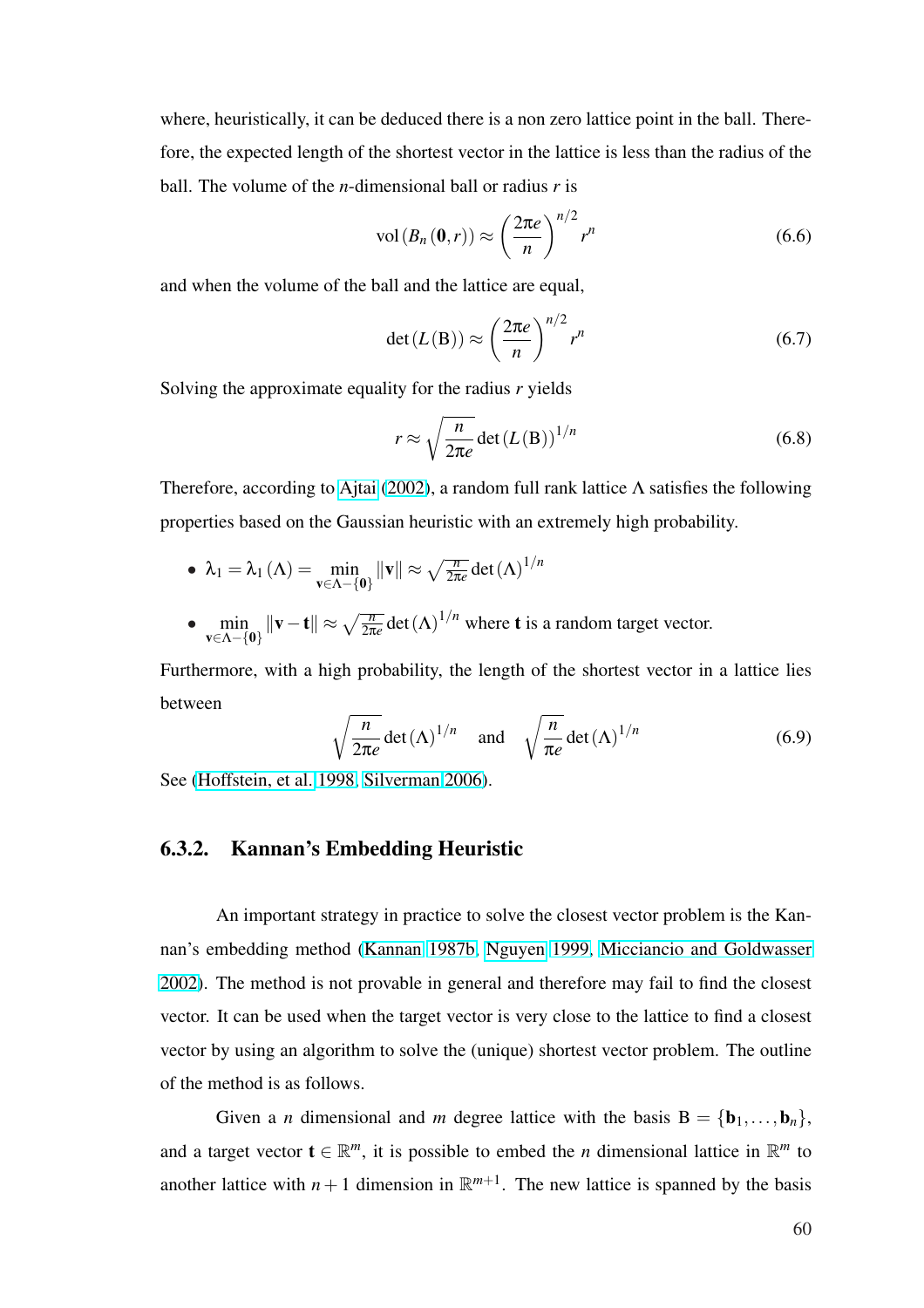$\{(b_1,0),\ldots,(b_n,0),(t,c)\}\$  where the coefficient *c* is determined depending on the lattice (in many cases  $c = 1$ ). Experiments suggest that

- the shortest vector of the new lattice is in the form  $(t v, c)$  where v is a closest vector to t in the original lattice,
- the second minimum of the new lattice corresponds to the first minimum of the original lattice,

if the distance to the lattice is smaller than the length of the shortest vector. In fact, to recover (t−v, *c*) it is sufficient to approximate the shortest vector problem within a factor of  $\lambda_1/||\mathbf{t}-\mathbf{v}||$ . Also see (Fischlin and Seifert 1999).

## 6.4. Cryptanalytic Con[siderations and Lattic](#page-92-0)e Attacks

#### 6.4.1. Brief Considerations

In the lattice based public key cryptosystems, the typical elements which give rise to the cryptanalytic weaknesses can roughly be listed as follows.

- The structure of the lattice used.
- The choice of systems parameters.
- The key generation, encryption and decryption processes.
- The non-hardness of the underlying problem.

Although listed separately, these issues are closely related to each other. Generally speaking, there are some certain classes of lattices which seems to be more secure compared to the other classes. The failure in the selection of the appropriate lattice results in the exploitation of the lattice structure in terms of cryptanalytic attacks. The properties of the selected lattice are also related to the proper choice of the system parameters which in almost all cases directly affects the level of security. Furthermore, perhaps more than the other contemporary public key cryptosystems, the lattice based public key cryptosystems, relies on the properly determined parameters. These parameters have great impact on the practicality and the security of the system. In addition, being related to the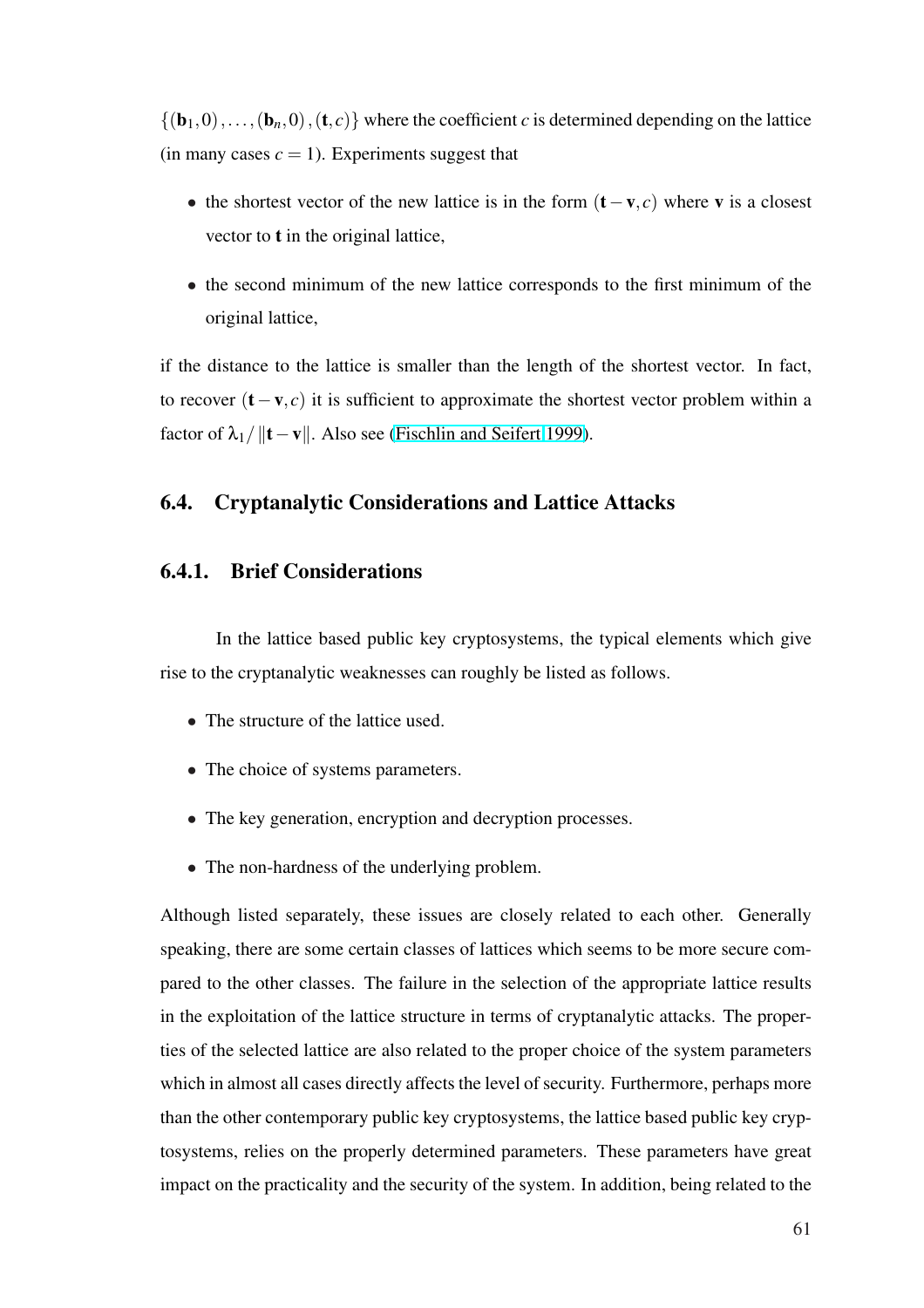chosen runtime parameters, the flaws in the key generation, encryption and decryption processes may compromise the security of the cryptosystem seriously. It might be possible to reduce the hard problem instance used in the process to an easier instance of the same or another problem, after performing some straightforward computations due to the flawed mechanism. Another important thing is whether the hardness assumption of the problem which is used in the construction of the trapdoor is valid or not. For example, although a certain problem has hardness proof, it does not mean that all instances of the problem are equally hard or all the variants of the problem satisfy the same hardness level or conditions. Therefore, assuming that the underlying problem is hard in case it is not comes at the expense of practicality, performance and security.

## 6.4.2. Lattice Attacks

Aside from the general cryptanalytic attacks, there are also lattice attacks on the lattice based public key cryptosystems, striving to solve approximately or exactly the underlying lattice problem which is in general the shortest vector problem or the closest vector problem or a variant of any of them. Although, being different from one lattice based public key cryptosystem to another, it is possible to describe the lattice attacks simply as follows.

#### 6.4.2.1. Lattice Attacks on the Private Key

The private key described in the aforementioned scheme is a good basis of the lattice. It might be possible to recover a good basis by using the reduction algorithms. However, in general, such approaches are not practical due to the system specifications.

On the other hand, sometimes it is possible to represent the private key as a short vector in the lattice for practicality. The key still functions as a good lattice basis however it is just more compact. A similar case arises in NTRU (Hoffstein, et al. 1999). The underlying problem is the approximate shortest vector problem where the private key is encoded in a short lattice vector in a lattice which is sli[ghtly modified form o](#page-95-0)f the original. The lattice basis reduction algorithms can be used to recover the private key after performing some extra computations to minimize the recovery time such as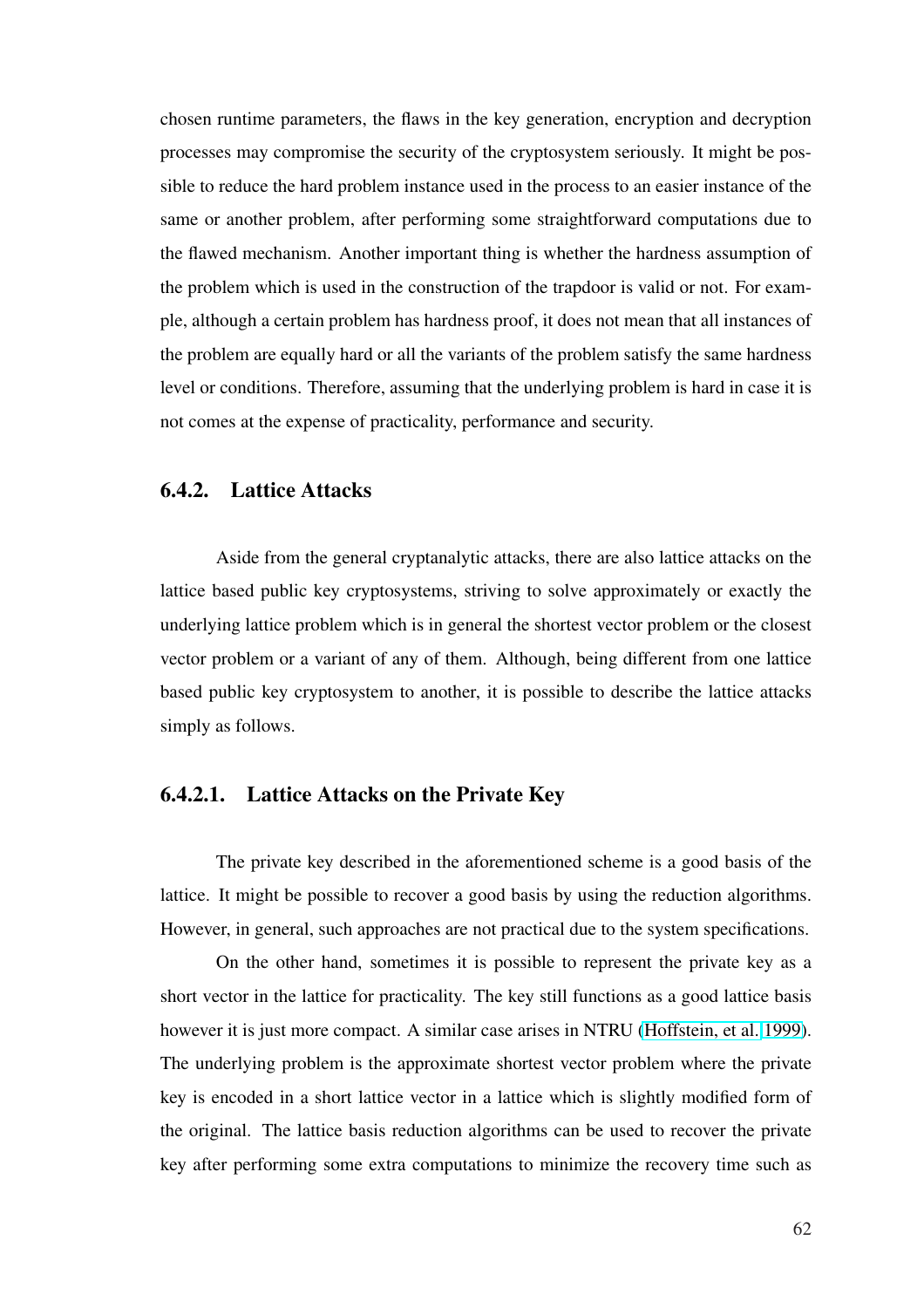balancing the lattice.

It is important to note that, to obtain some insight on the vulnerability of the private key, and thus on how the basis reduction algorithms will perform, measuring of how far a lattice differs from a random lattice is a good approach. In case the private key is a short vector, the Gaussian heuristic is useful to do this.

#### 6.4.2.2. Lattice Attacks on the Message

It is expected that the vulnerability of message should be close to the vulnerability of the private key so that the basis reduction or the lattice attacks will have equally difficult time and there will be nontrivial exploits.

It might be possible to recover the message by solving the closest vector problem with some proper measures. In general, the cryptosystems are specified in a such way that exactly solving the underlying problem (at least directly) is highly impractical and requires extensive computation. At this point, the reduction algorithms come handy. It might be possible to combine the inherent flaws in the encryption process with the Kannan's embedding heuristic outlined before and solve the shortest vector approximately and retrieve the close lattice vector where the message is encoded. This is the way how Nguyen (1999) breaks the GGH cryptosystems in its original form in (Goldreich, et al. 1997), using two weaknesses related to the encryption process where the first one is the [relatively short](#page-98-0) length of the error vectors compared to the lattice vect[ors and the other](#page-93-0) [is the](#page-93-0) flawed way of choosing the entries of the error vectors. The first weakness causes the basis reduction algorithms to be applied practically to recover the close vector and the second one allows the simplification in the underlying closest vector problem. Although, according to the practical behaviour of the reduction algorithm used, it might be possible to break the cryptosystem even if no serious flaws are existent.

In the NTRU cryptosystem, a similar situation to the one described in recovering the NTRU private key arises. The message vector can be encoded in a short lattice vector in a slightly different lattice and lattice basis reduction algorithms can be applied to solve the approximate shortest vector problem.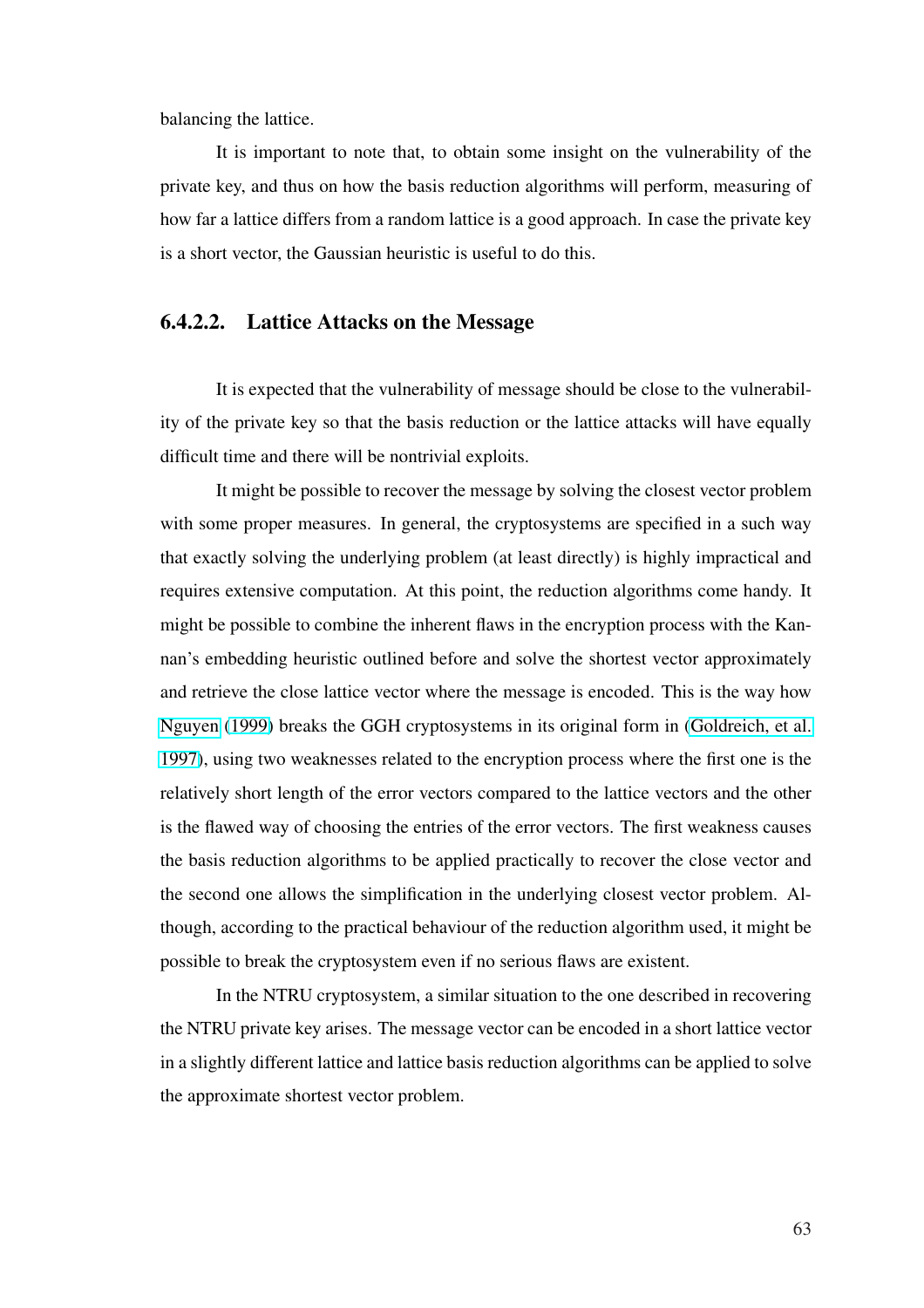### 6.4.2.3. Lattice Attacks on a Spurious Key

This approach is firstly proposed for the cryptanalysis of the NTRU cryptosystem in (Coppersmith and Shamir 1997). It requires finding a sufficiently short vector which will as the private key during the decryption rather than finding the private key itself. In par[ticular, it can be possible to find](#page-92-0) several vectors (not as short as the private key) which can be used to decrypt the message partially. Then, these partial decryptions are pieced together to get the full decryption. This approach is practical if the time required to find the spurious key is significantly less than the time required to find the private key.

### 6.4.2.4. An Example of Exploiting the Lattice Structure

May (1999) exploits the structure of the special class of lattices used in the NTRU cryptosystem and proposes a lattice based attack. The attack aims to make the lattice gap as big [as possible s](#page-97-0)o that heuristically the approximation to the shortest vector within a factor will yield the shortest vector itself, i.e. the private key. To do this, another class of lattices, which have reduced dimension and satisfy some certain conditions, are inferred from the Coppersmith-Shamir lattices, see (Coppersmith and Shamir 1997, Hoffstein, et al. 1999). Furthermore, the generalization of this approach is also discussed in (May and Silverman 2001).

[Not](#page-95-0)e that the discussed attacks are in general tightly related to the structure [of the](#page-97-0) [particular cryptosyst](#page-97-0)ems. However, in all attacks, the lattice basis reduction algorithms play crucial role together with some certain heuristics. Furthermore, it might also be possible to improve the general cryptanalytic attacks, such as the chosen ciphertext attacks, the partial information attacks and the brute force attacks, using the lattice algorithms depending on the chosen lattice based public key cryptosystem.

#### 6.5. Referential

For more information on lattice based cryptography and improvements refer to (Ajtai and Dwork 1997, Dwork 1998, Goldreich, et al. 1997, Hoffstein, et al. 1999, Cai and Cusick 1999, Sakurai 2000, Micciancio 1999, 2001a, Regev 2004b, 2005, Ajtai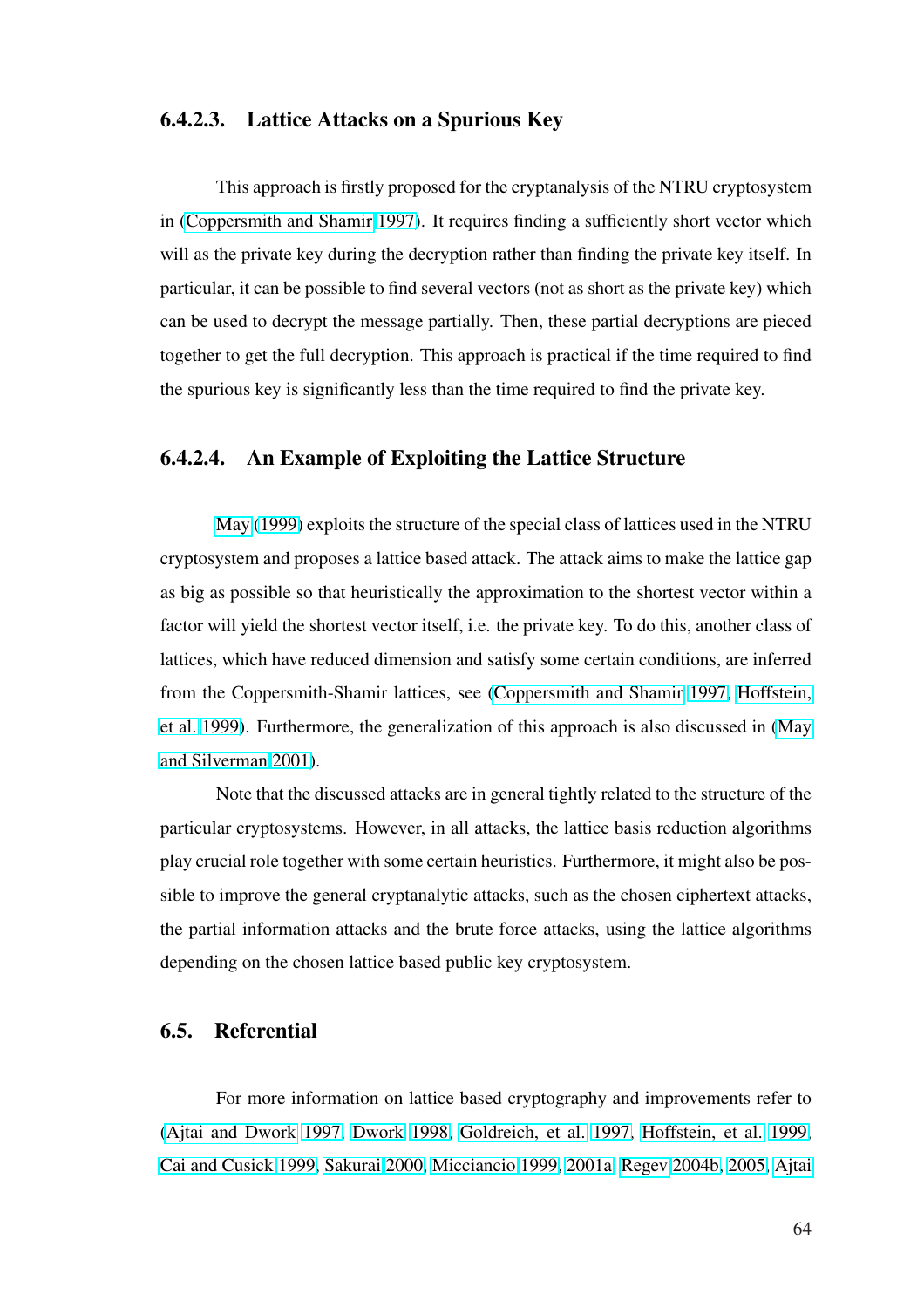2005, Paeng, et al. 2002, Kawachi, et al. 2007, Peikert and Waters 2007, Gentry, et al. 2007, Micciancio 2007). The cryptanalysis of and lattice based attacks on the various lat[tice b](#page-89-0)[ased cryptographic](#page-99-0) [constructions can be f](#page-96-0)[ound in \(Coppersmith and](#page-99-0) [Shamir](#page-93-0) 1997, [Nguy](#page-93-0)[en and Stern](#page-98-0) [199](#page-98-0)8, May 1999, Nguyen 1999, Gentry 2001, Gentry and Szydlo 2002, Nguyen and Regev 2006, Han, et al. 2007). Fur[thermore, lattices are important](#page-92-0) [tools for the cryptanalysi](#page-98-0)s [of non latti](#page-97-0)[ce based](#page-98-0) [constr](#page-98-0)[uctions and de](#page-93-0)t[ails can be found in](#page-93-0) [\(Joux](#page-93-0) [and Stern](#page-98-0) 1998, Ng[uyen](#page-98-0) 2001, [Micciancio](#page-94-0) 2002, Nguyen 2008). As a last note, reader should refer to (Gama and Nguyen 2008b) for significant assessments on how [lattice basis reduction](#page-95-0) [methods behav](#page-98-0)[e in practice arou](#page-97-0)[sing security an](#page-98-0)d efficiency implications on the crypta[nalytic and cryptographic p](#page-93-0)erspectives.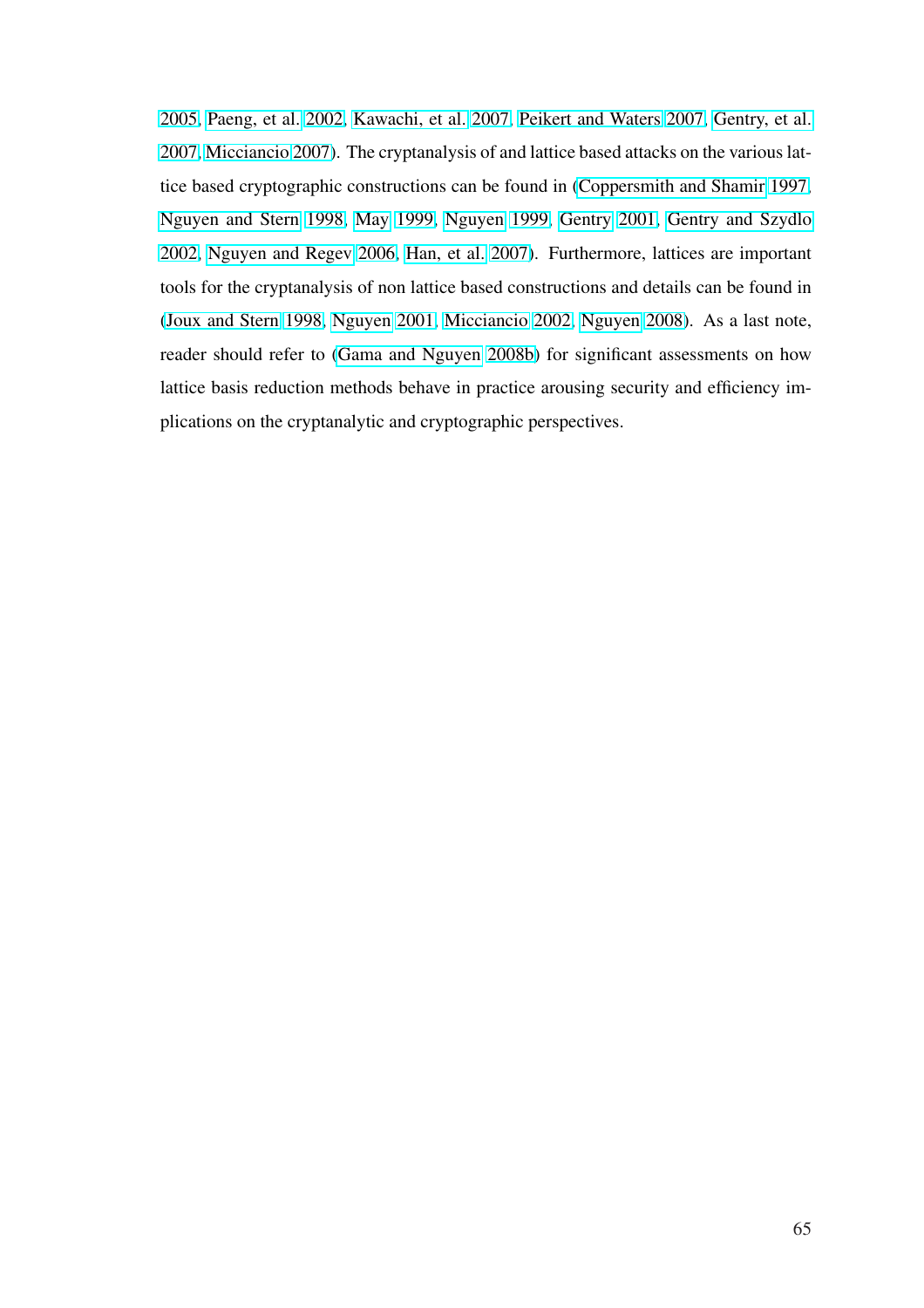## CHAPTER 7

# AN EVALUATION FOR EXPERIMENTS

As mentioned before, the lattice basis reduction algorithms, in practice, perform much better than the expected (and proved) worst case bounds in terms of running time and output quality. This phenomenon affects the understanding of the current concepts of the basis reduction and the reduction algorithms, and shows that more insight should gained on what is really going on behind these algorithms. The aim of this section is to provide practical assessments on the most popular variants of the LLL and BKZ lattice basis reduction algorithms. To do this, the works of Nguyen and Stehlé (2006), Gama and Nguyen (2008b) are exploited.

#### [7.1. Importanc](#page-93-0)e of the Practical Assessments

Assessments of the practical performance of the lattice basis reduction algorithms are necessary and important for many reasons. Some of these reasons can be stated as follows.

- Although experimental, it has been a fact that the lattice basis reduction algorithms perform much better in practice.
- The use of various heuristics in different algorithmic variants brings forth the necessity of the experimental measurements.
- New heuristics, which can be used to further speed up the reduction process, may be revealed, playing a role in the proposition of new reduction schemes.
- The experimental measurements and observations may reveal new information on the practical hardness of the main lattice problems and enable the comparison of the various computational hardness assumptions used in theoretical lattice-based cryptography.
- The observations may also reveal some classification among different lattice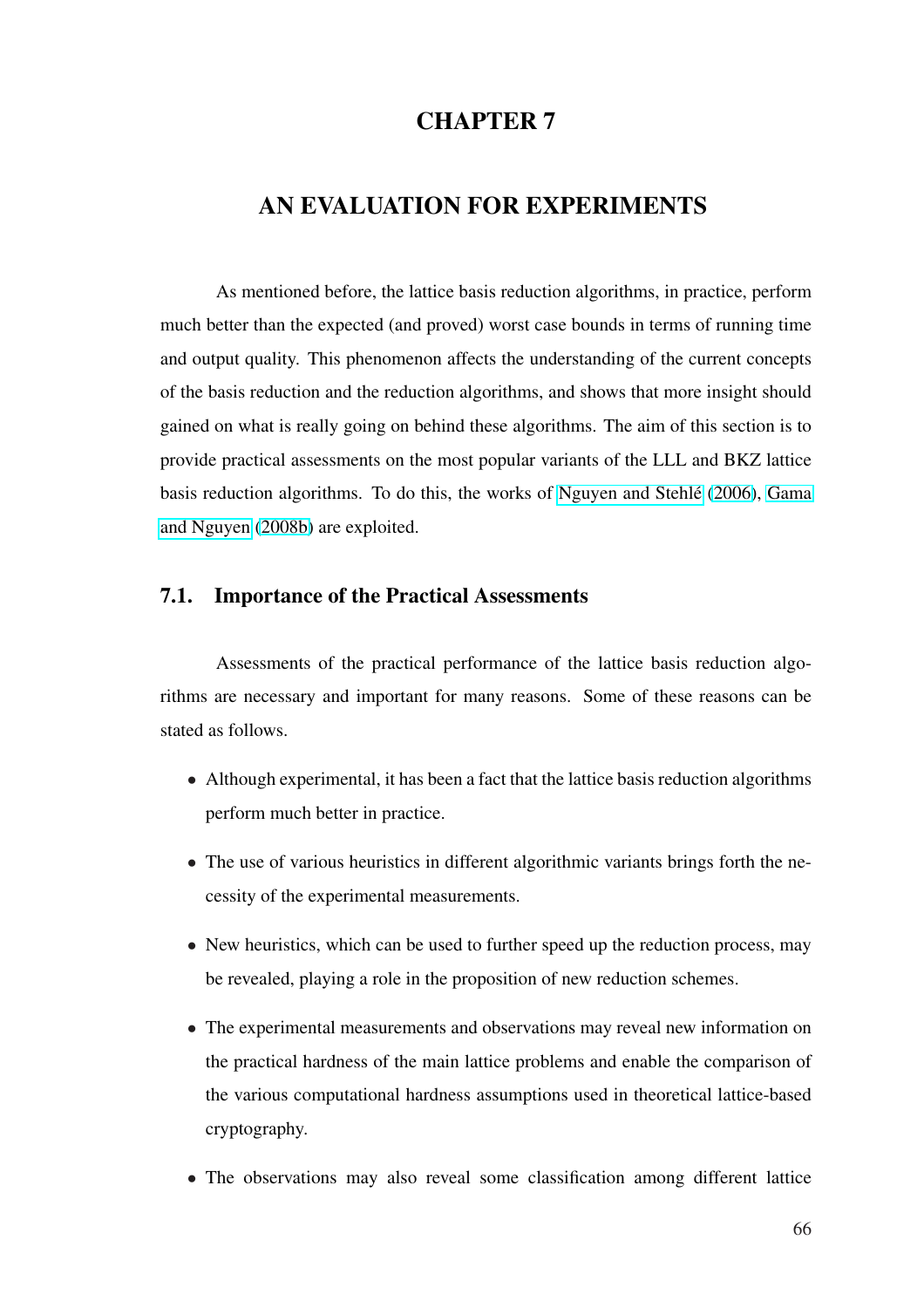classes, such as hard and easy lattice instances. Thus, several adjustments can be performed on the choice of parameters in the cryptographic schemes in order to strengthen the security level of the instance.

- The practical assessments are likely to allow discovery of the differences and similarities between the practical and the theoretical behaviour of the reduction algorithms.
- The assessments can be used to draw the limits on what is achievable by the use of today's algorithms.

Furthermore, it is important to note that the most commonly used reduction algorithms in practice are not the classical version of the LLL algorithm (Lenstra, et al. 1982) and the BKZ algorithm (Schnorr 1987). Instead, the use of variants of these algorithms proposed in (Schnorr and Euchner 1994) are still preferred w[idely by crypt](#page-97-0)[analy](#page-97-0)sts and mathemticians etc, [because these a](#page-100-0)lgorithms have managed to uphold their practical superiority aga[inst the many other heuristi](#page-101-0)c and theoretic variants which have been introduced since then.

#### 7.2. Preliminary Remarks

Nguyen and Stehle´ (2006) are the firsts to give a detailed and clearer explanation on the average case behaviour of the LLL reduction algorithm by performing extensive experi[ments and proposing heuri](#page-98-0)stic arguments assessing the practicality of the algorithm (and some of its variants). Furthermore, Gama and Nguyen (2008b) extend the study to the most popular reduction algorithms in the practice, namely LLL (Lenstra, et al. 1982), LLL with deep insertions (Schnorr [and Euchner](#page-93-0) 1994) [and BK](#page-93-0)Z variant in (Schnorr and Euchner 1994). The authors discover very important experiment[al results](#page-97-0) [on the limi](#page-97-0)ts of what today's most pra[ctical reduction algorithms c](#page-101-0)an achieve. Shortly, [they show that the lattice ba](#page-101-0)sis reduction algorithms are very optimistic in practice and state that the current algorithms, achieve the approximation factor of  $\leq 1.01<sup>n</sup>$  on the average and  $\leq 1.02^n$  in the worst case. Furthermore, it is concluded that to prevent reduction algorithms to take advantage of the lattice structure of the worst cases, dimension should be very high.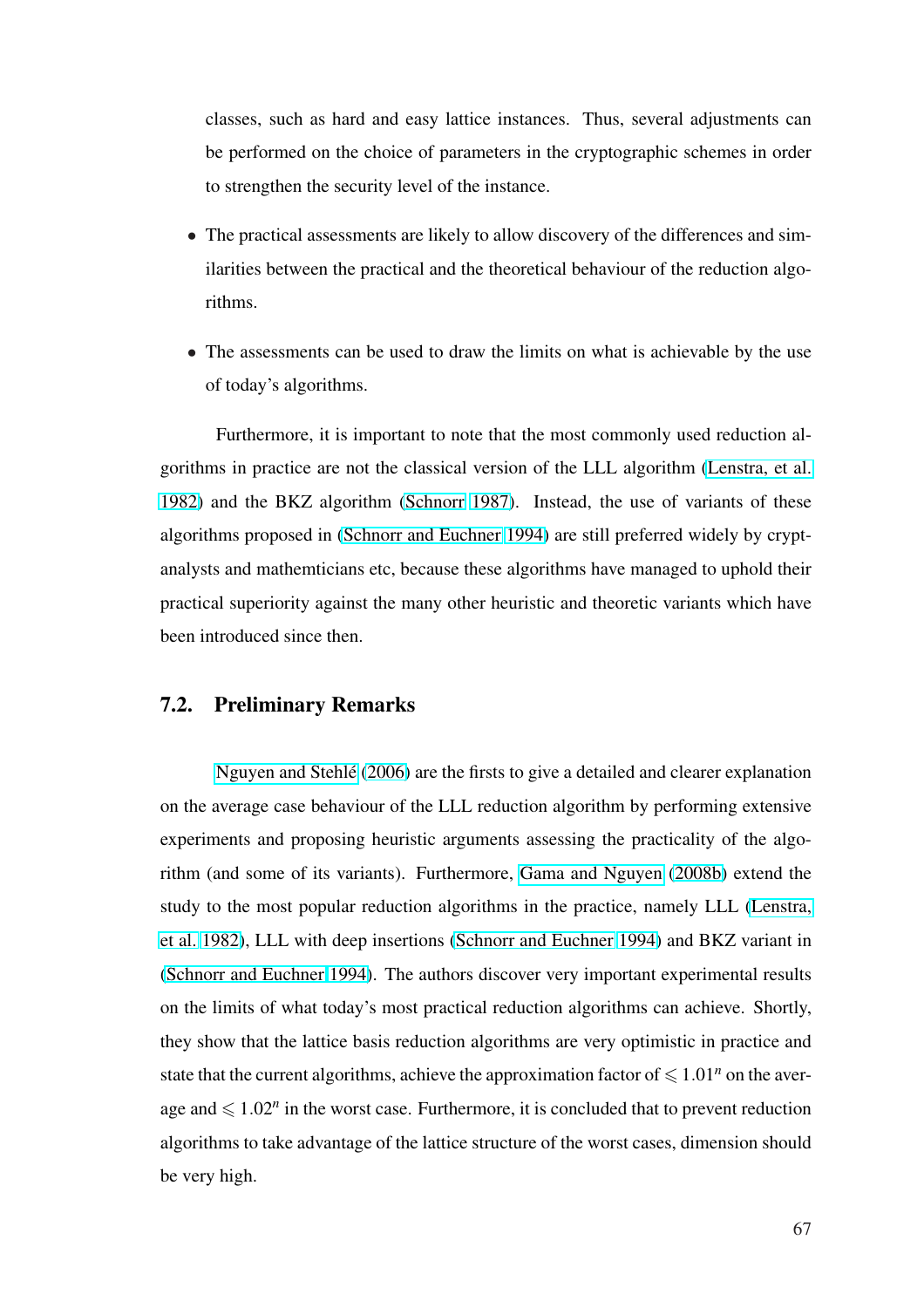In order to perform solid experiments, one needs to use mathematically sound concept of randomness in lattices. Such concepts are also discussed and utilized in (Nguyen and Stehle´ 2006, Gama and Nguyen 2008b), and will shortly be introduced here.

[The concept of ran](#page-98-0)[dom lattices is a mathemat](#page-93-0)ically sophisticated subject. As stated by Nguyen and Stehlé (2006), one might select a randomly generated lattice which is used in a particular application such as algorithmic number theory or cryptography. However[, it should be noted that t](#page-98-0)his type of lattices may not be random in the mathematical sense. For example, in cryptanalysis, lattices to which reduction algorithms are applied generally have their first minimum much shorter than all the other minima. Nevertheless, it can be beneficial to restrict the selection of lattices from a particular class to discuss the practicality of the reduction algorithms in the problems where the chosen particular subset is significant. Ajtai (2002), Goldstein and Mayer (2003) provide efficient means to generate lattices in a mathematically random sense. The random lattices satisfy the following approxim[ate equality b](#page-89-0)a[sed on the Gaussian heuristic](#page-94-0) with an extremely high probability,

$$
\frac{\lambda_1(L)}{\text{vol}\left(L\right)^{1/n}} \approx \frac{\Gamma\left(1 + n/2\right)^{1/n}}{\sqrt{\pi}} \approx \sqrt{\frac{n}{2\pi e}}.\tag{7.1}
$$

Once a lattice is selected, one needs to choose a lattice basis out of infinitely many possible choices in random. In this case, however, there is no clear definition of a random basis. It may be expected that the random basis consists of long vectors and is not reduced. As a random basis, one might use the Hermite normal form (HNF) of the lattice since it gives relatively less information on the lattice and can be computed in polynomial time. However, HNF of some lattices may have some special properties (for example, the HNF of NTRU lattices (Hoffstein, et al. 1998) are reduced in some sense). Another option could be to use the heuristic approach of Goldreich et al. (1997) which is the transformation of the secret basis [into an equivalent lar](#page-95-0)ge public basis by randomly multiplying with the generators of special linear group over the set of i[ntegers](#page-93-0), i.e. the set of integer matrices with determinant 1. Unfortunately, in this approach, it is difficult to control the size of the entries and theoretical results are hard to obtain. On the other hand, a promising and less heuristic approach is presented in (Nguyen and Stehle<sup> $2006$ )</sup>. The approach considers the full-dimensional integer lattices. If the norm bound of the basis is much greater than the *n*-th root of the lattice determi[nant, i.e.](#page-98-0)  $B \gg (\det \Lambda)^{1/n}$ ,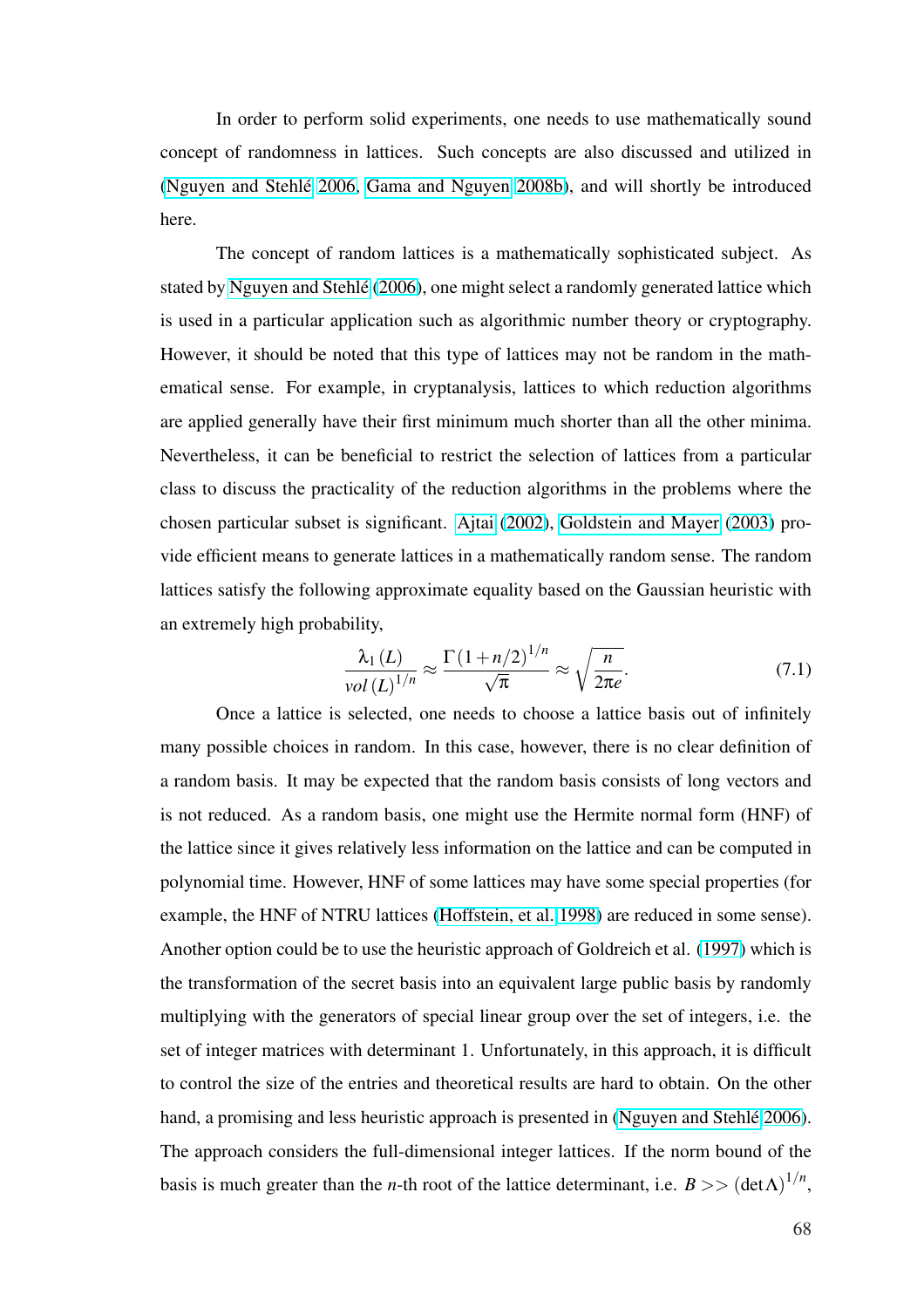it is possible to sample efficiently and uniformly lattice points whose norms are bounded by *B*. (Ajtai 1996) (Klein (2000) also proposes a sound way to sample lattice vectors, see also (Gentry, et al. 2007, Nguyen and Vidick 2008)). The sampled points are linearly indepe[ndent](#page-89-0) [with a](#page-89-0)n [extremely hi](#page-96-0)gh probability, however they do not necessarily form a basis for [the lattice. To lift t](#page-93-0)[his set of linearly independ](#page-98-0)ent vector to a lattice basis, (Ajtai 1996) or lemma 7.1 of (Micciancio and Goldwasser 2002) can be used. The produced basis has the norm bound ( √  $\overline{n}/2$  $B$ .

Another importa[nt notion is the random reduced bas](#page-98-0)is. Nguyen and Stehlé (2006) discuss different concepts of random LLL reduced bases. It seems convenient to adapt their practical definition. The procedure is to choose a random [lattice and select a random](#page-98-0) basis, and then apply the decided reduction algorithm to obtain the reduced basis. In mathematical sense, the reduced basis may not be random. The selection of a random basis is crucial, since it affects the outcome and the resulting distribution. If an already reduced basis is selected as a random basis, the output will be atypical.

#### 7.3. Experimental Details

The main purpose of the remaining sections is to perform experiments on the most popular variants of the LLL and BKZ lattice basis reduction algorithms in order to observe the effects of the common parameter on the their practical behaviour in terms of running time and the achieved SVP approximation factor constant. To do this:

• Random knapsack lattices are used. The basis vectors are selected as the rows of the randomly generated  $n \times (n+1)$  matrices of the form

$$
\begin{bmatrix}\n\mathbf{b}_1 \\
\mathbf{b}_2 \\
\vdots \\
\mathbf{b}_n\n\end{bmatrix} = \begin{bmatrix}\nk_1 & 1 & 0 & \dots & 0 \\
k_2 & 0 & 1 & \dots & 0 \\
\vdots & 0 & 0 & \ddots & 0 \\
k_n & 0 & 0 & \dots & 1\n\end{bmatrix}
$$
\n(7.2)

where  $\|\mathbf{b}_i\| \le B$  for  $i = 1, \ldots, n$ .

- The size parameter  $\log B$  is kept fixed,  $\log B \approx 128$  bits.
- Gaussian heuristic is used to calculate the SVP approximation factor constant,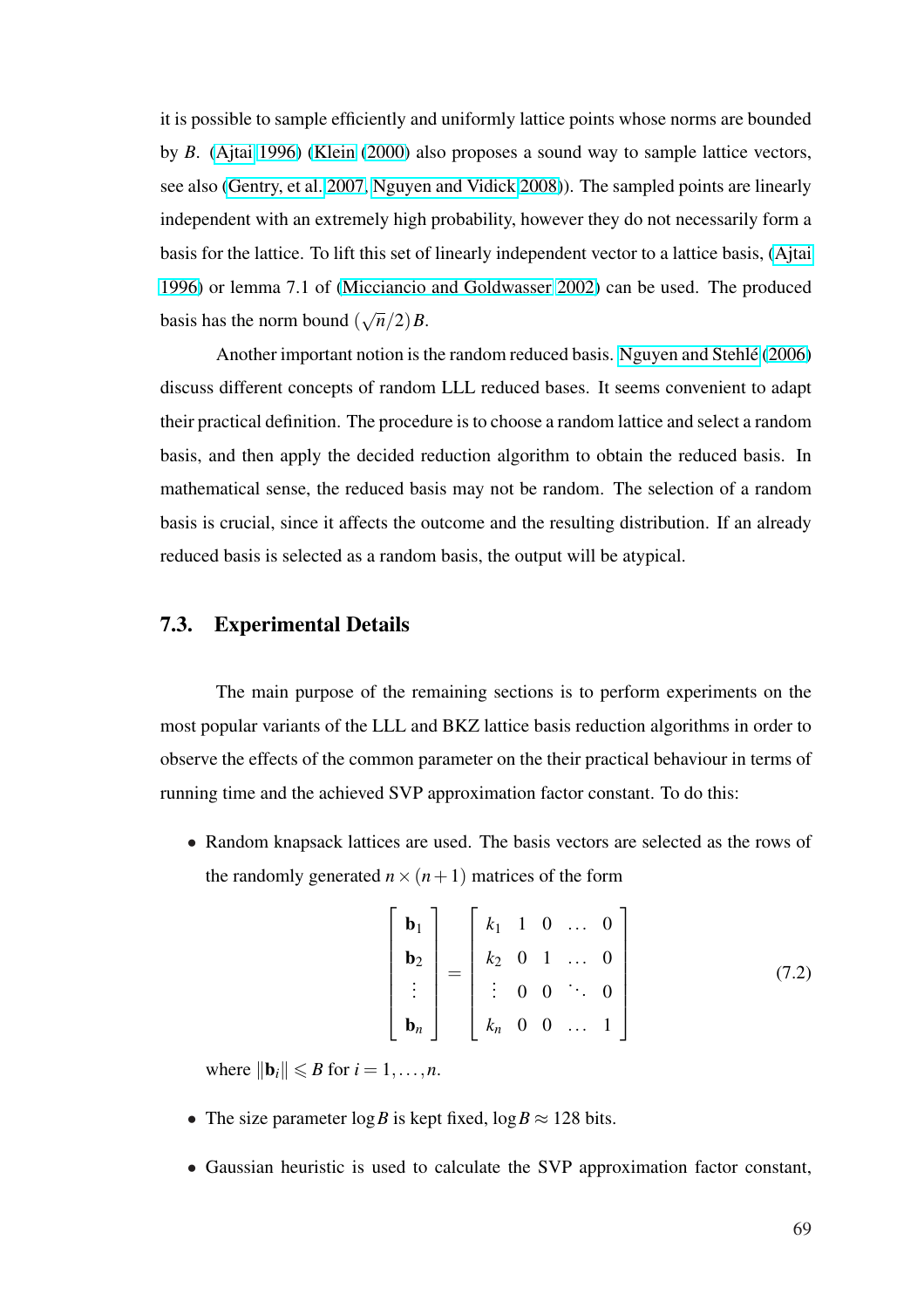which is defined as

$$
a = \left(\frac{\|\mathbf{b}_1\|}{\lambda_1(L)}\right)^{1/n} \approx \left(\frac{\|\mathbf{b}_1\|}{\operatorname{vol}(L)^{1/n}} \sqrt{\frac{2\pi e}{n}}\right)^{1/n} \tag{7.3}
$$

Furthermore, the following libraries are benefited from in order to perform the mentioned tasks.

- NTL  $<sup>1</sup>$  version 5.4.2 is used to perform experiments on variants of the most prac-</sup> tical the lattice basis reduction algorithms, namely LLL XD, LLL XD with deep insertions (LLL XD DEEP) and BKZ XD which uses Gram-Schmidt orthogonalization and extended exponent doubles (see the library documentation).
- FPLLL  $^2$  version 2.1.6 is used for random lattice basis generation. However, the basis generation code is slightly modified and extended for the process.
- GMP <sup>3</sup> version 4.2.2 and MPFR<sup>4</sup> version 2.3.1 are used for the underlying big integer and floating point number arithmetic.

As for the experimentation environment, a personal computer with P4 (Dual Core) 1.8Ghz 64 bit CPU, 1 GB RAM and Fedora Core 7 operating system is used. The obtained results are collectively given in Chapter 8 as conclusions.

<sup>1</sup>NTL, NTL: A Library for doing Number Theory, http://www.shoup.net/ntl/ (accessed May 5, 2008) <sup>2</sup>FPLLL, The FPLLL Library, http://perso.ens-lyon.fr/damien.stehle/english.html#software (accessed

May 18, 2008)

<sup>3</sup>GMP, GNU MP: The GNU Multiple Precision Arithmetic Library, http://gmplib.org/ (accessed May 20, 2008)

<sup>4</sup>MPFR, The Multiple Precision Floating-Point Reliable Library, http://www.mpfr.org/ (accessed May 20, 2008)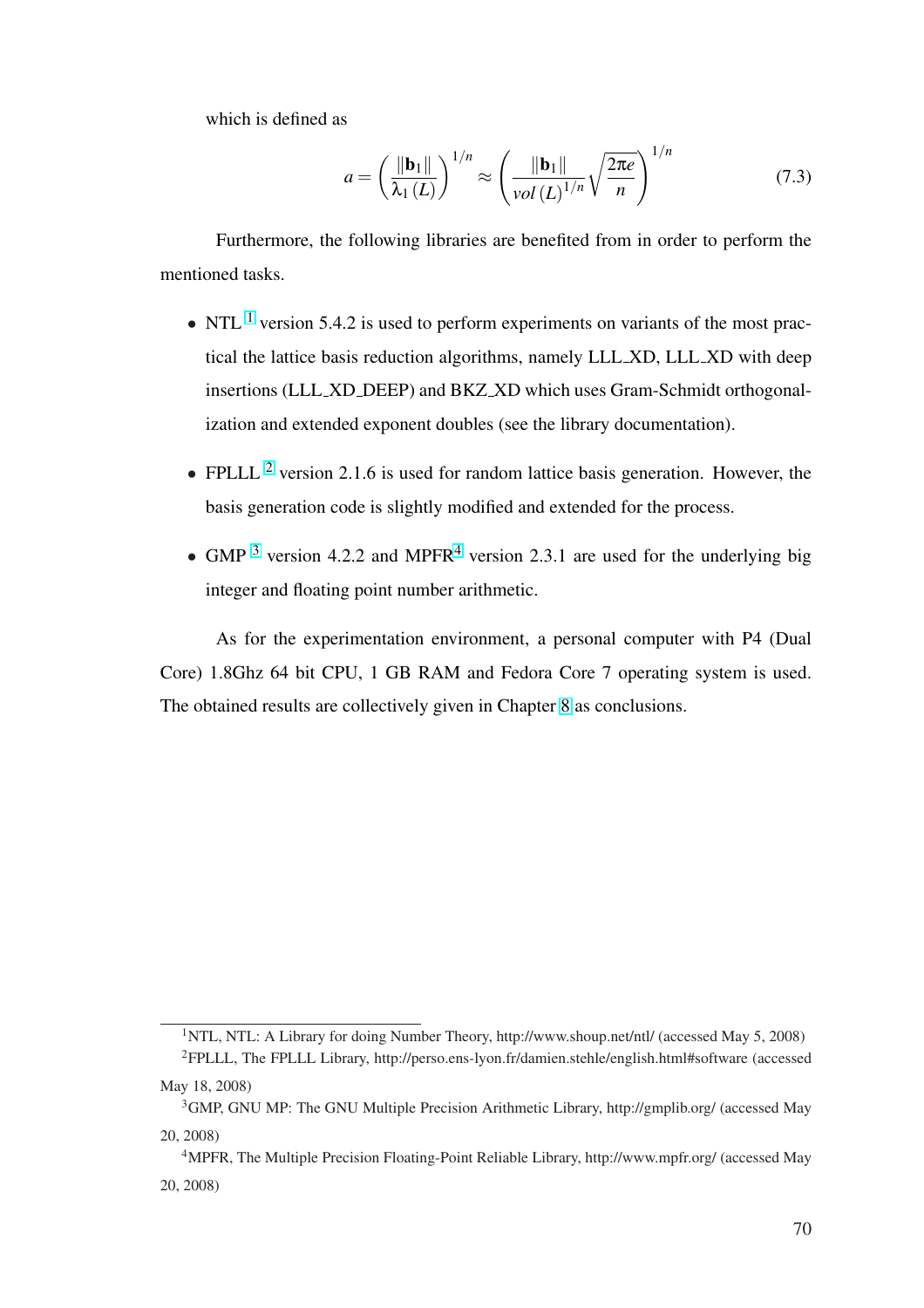## CHAPTER 8

# **CONCLUSION**

In this chapter, the experimental results are demonstrated considering the remarks made in the previous chapter. Furthermore, some comments are provided regarding the complementary studies which can be performed in the future.

#### 8.1. Observations and Results

This section presents the results of the experiments which are performed by selecting the *delta* parameter among the set of values {0.5,0.51,0.6,0.7,0.8,0.9,0.99}. Furthermore, during the experiments

- The *deep* parameter of the LLL with deep insertion algorithm is ranged from 10 to 50 in increments of 10.
- The *blocksize* parameter of the BKZ algorithm is varied from 10 to 30 in increments of 5.
- The dimension parameter *n* is ranged from 50 to 300 in increments of 50 in case of LLL and LLL with deep insertion algorithms, and from 50 to 100 in increments of 10 in case of BKZ algorithm.

#### 8.1.1. LLL XD

The running times and approximation factor constants achieved by LLL XD are given in Figures A.1 and A.2 respectively.

The running time of LLL XD can be bounded by a polynomial function in *n*. This can be der[ived](#page-102-0) fro[m Fig](#page-103-0)ure A.1(a). The log*time* values, i.e. the timings plotted in logarithmic scale, in the figure have decreasing slopes, which implies a polynomial runtime in *n*. Furthermore, Figure [A.1\(b](#page-127-0)) shows that, although the running time seems to be exponential in *delta* when the logarithmic plot is examined, in practice, the effect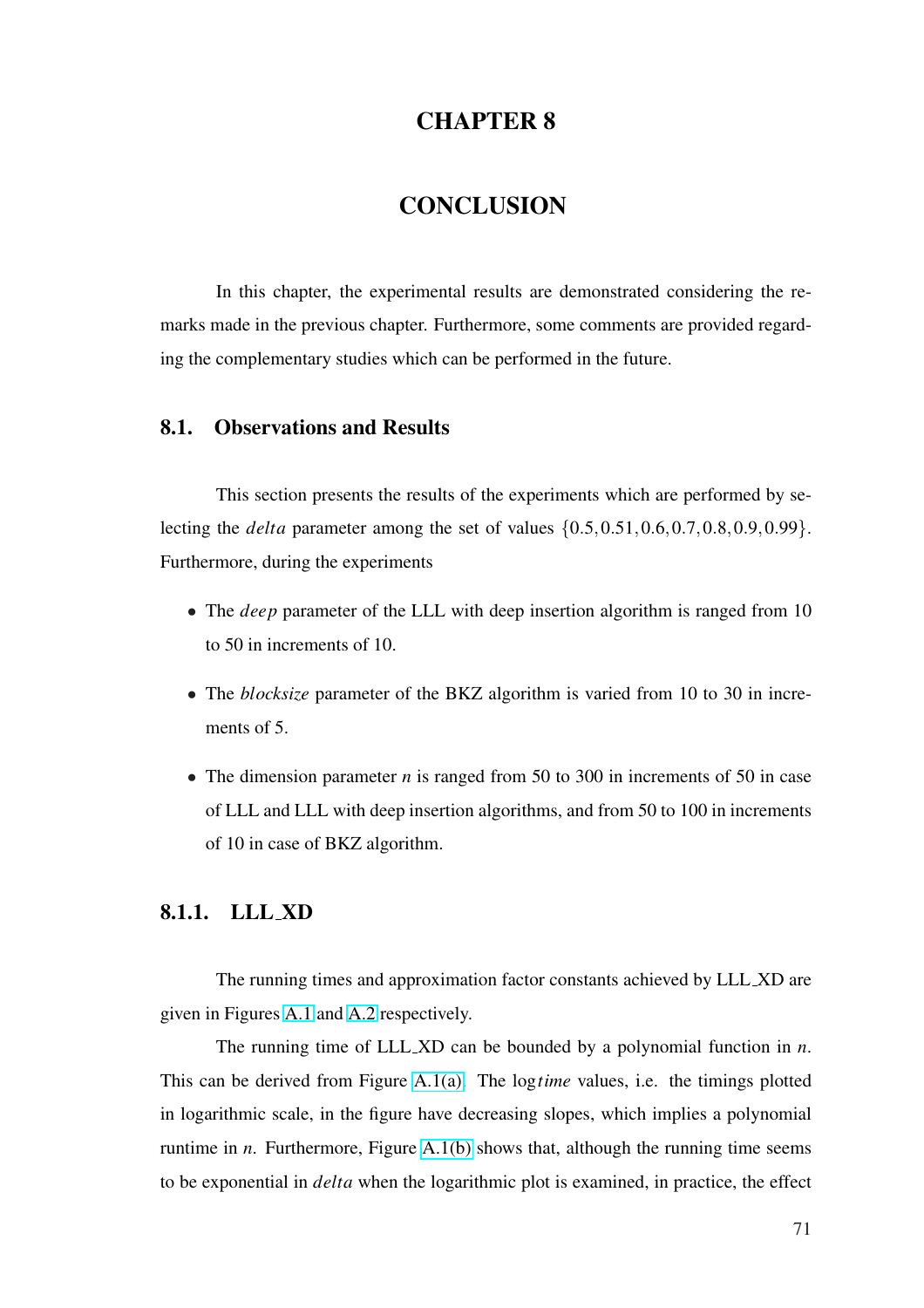of *delta* on the running time of LLL XD is relatively less significant especially when *n* gets larger since the speed up values for decreasing *delta* are greater in lower *n* values.

The SVP approximation factor constants achieved by LLL XD are given in Figure A.2. For fixed *delta*, *a* values seem to converge to as *n* increases. In addition, as shown in Figure A.2(b), *a* values decrease as with increasing *delta* for fixed *n*. The differ[ence](#page-103-0) between achieved *a* values for high and low *n* (*delta*) is remarkable and these values get closer as *[delt](#page-107-0)a* (*n*) increases. One may find the decline in the approximation factor constants unexpected, however it has a straightforward explanation. In case of fixed *n*, the value of *a* is directly controlled by  $\|\mathbf{b}_1\|$ , and  $\|\mathbf{b}_1\|$  decreases as *delta* increases. On the other hand, when *delta* is fixed, the value of *a* is mainly controlled by *n*. Since size parameter  $\log B$  is fixed,  $\|\mathbf{b}_1\|$  has no apparent monotonic behaviour, and, in general, the increasing effect of the  $vol(L)^{1/n}$  is slightly dominated by the decreasing effect of  $\sqrt{n}$  Even if the value of  $a^n =$  $\frac{1}{2}$  $\|\mathbf{b}_1\|$  /*vol*  $(L)^{1/n} \sqrt{2\pi e/n}$ ...<br>` tends to increase, this increase is not sufficient to overcome the effect of taking the *n*-th root.

#### 8.1.2. LLL XD DEEP

Figures B.1 through B.6 summarize the main parameters and their effect on the runtime of LLL XD with deep insertions (or shortly LLL XD DEEP).

Figures [B.1](#page-104-0) and B.2 [show](#page-109-0) that the running time of LLL XD DEEP is polynomial in *n* since the slopes of log graphs in the figure have decreasing tendencies. One might note that, in hi[gher](#page-104-0) *n*, t[he cu](#page-105-0)rves in the figure tend to be linear, which is also more apparent when *delta* is higher. Nevertheless, this is not sufficient to state that the running time is be exponential or super-polynomial. Therefore, further experiments can be performed by increasing *n* in smaller increments in order to draw stronger conclusions.

The previous literature, such as (Gama and Nguyen 2008b), on the subject states that LLL XD DEEP has running time exponential in *deep*. However, according to the observations shown in Figures B.3 and [B.4, the running time can b](#page-93-0)e bounded by a polynomial function in *deep* for random knapsack lattices. In addition, it can be noted that when *n* gets larger, the shape [of the](#page-106-0) ti[ming](#page-107-0) curves becomes more similar to those of the exponential curves. This is more apparent for high *delta*. These arguments arouse the question whether the knapsack lattices are easier to reduce on the average.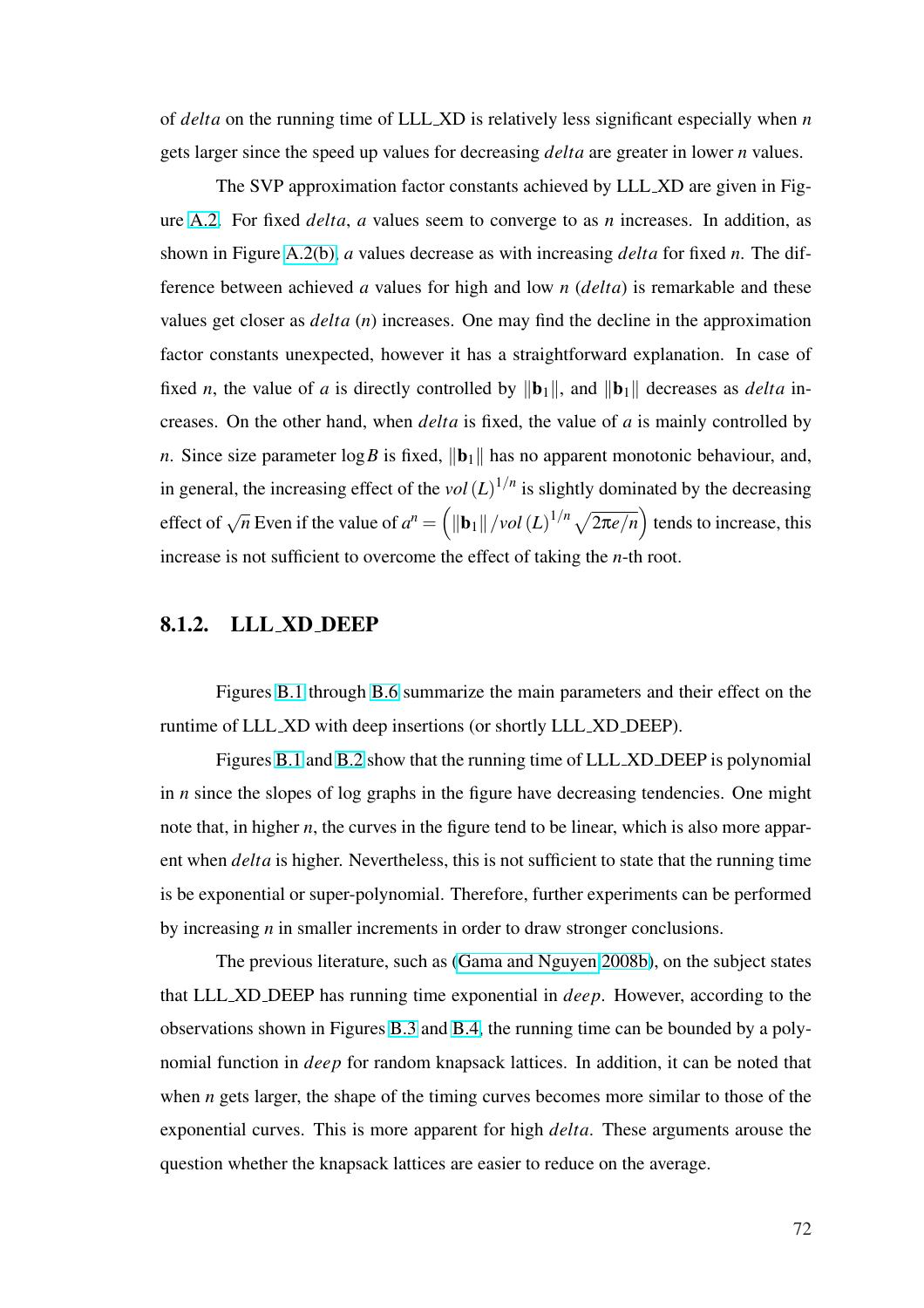The effect of *delta* on the runtime can better be observed in the graphs in Figures B.5 and B.6. It is shown that, for fixed fixed *deep* and *n*, the runtime of LLL XD DEEP seem to be  $O(-1/\log(delta))$ . The graphs show that a take-off seems to occur after [arou](#page-108-0)nd *[delta](#page-109-0)* = 0.90, and it is more apparent and sharper for larger *deep* and/or *n* values. Further experiments yield the fact that this take-off generally occurs around  $delta \approx 0.96$ .

The SVP approximation factor constants, *a* values, achieved by LLL XD DEEP with respect to the parameters *n*, *deep* and *delta* are give in Figures B.7 through B.12.

Figures B.7 and B.8 show that the achieved approximation factor constants decrease and slowly converge to 1 as *n* increases. However, it shoul[d be](#page-110-0) noted th[at the](#page-115-0)re is a frequently [obse](#page-110-0)rved [exce](#page-111-0)ptional circumstance when *n* is sufficiently low. In the experiments, it is observed that, LLL XD DEEP for  $n = 50$  achieves better *a*, than those achieved by higher *n* for almost all fixed *deep* and *delta* values . The achieved constants may even beat those of  $n = 300$ . This can be justified as follows. As *n* increases,  $a^n$ increases as usual. However, since  $a^n$  values are already very low for sufficiently small  $n$ such as  $n = 50$ , the effect of taking  $1/n$ -th power does not suffice to obtain lower *a* values for bigger *n* than those of sufficiently small *n*. Thus, for such small *n*, lower *a* values are calculated. This occurrence is more visible when *deep* becomes larger. However, as *deep* increases, one needs higher *delta* to beat larger *n*. On the other hand, for  $n \ge 100$ , the steady decrease in *a* values can be explained as in the discussion for LLL XD in the previous section.

The SVP approximation factor constants are also noted to be convergent with *deep* as implied by Figures B.9 and B.10. Unlike they do with respect to *n*, *a* values converge relatively faster with respect to *deep*. It can bee seen from the figure that, for fixed *n* and *delta*, incre[asing](#page-112-0) *deep* [val](#page-113-0)ue after some certain point may not help to improve the achieved approximation factor constants practically. If existent, this certain point varies according to the chosen *n* and *delta*, and it seems to inrease for higher values of *n* and *delta*.

As for the effect of *delta* on the achieved *a* values, Figures B.11 and B.12 can provide some insight. Obviously, if one increases *delta*, smaller *a* values are obtained. Furthermore, the decreasing *a* curves seem to be linear except for  $n = 50$  $n = 50$  $n = 50$ , [whic](#page-115-0)h is already discussed above in this section.

Considering the discussion made so far, the following remarks hints on the pos-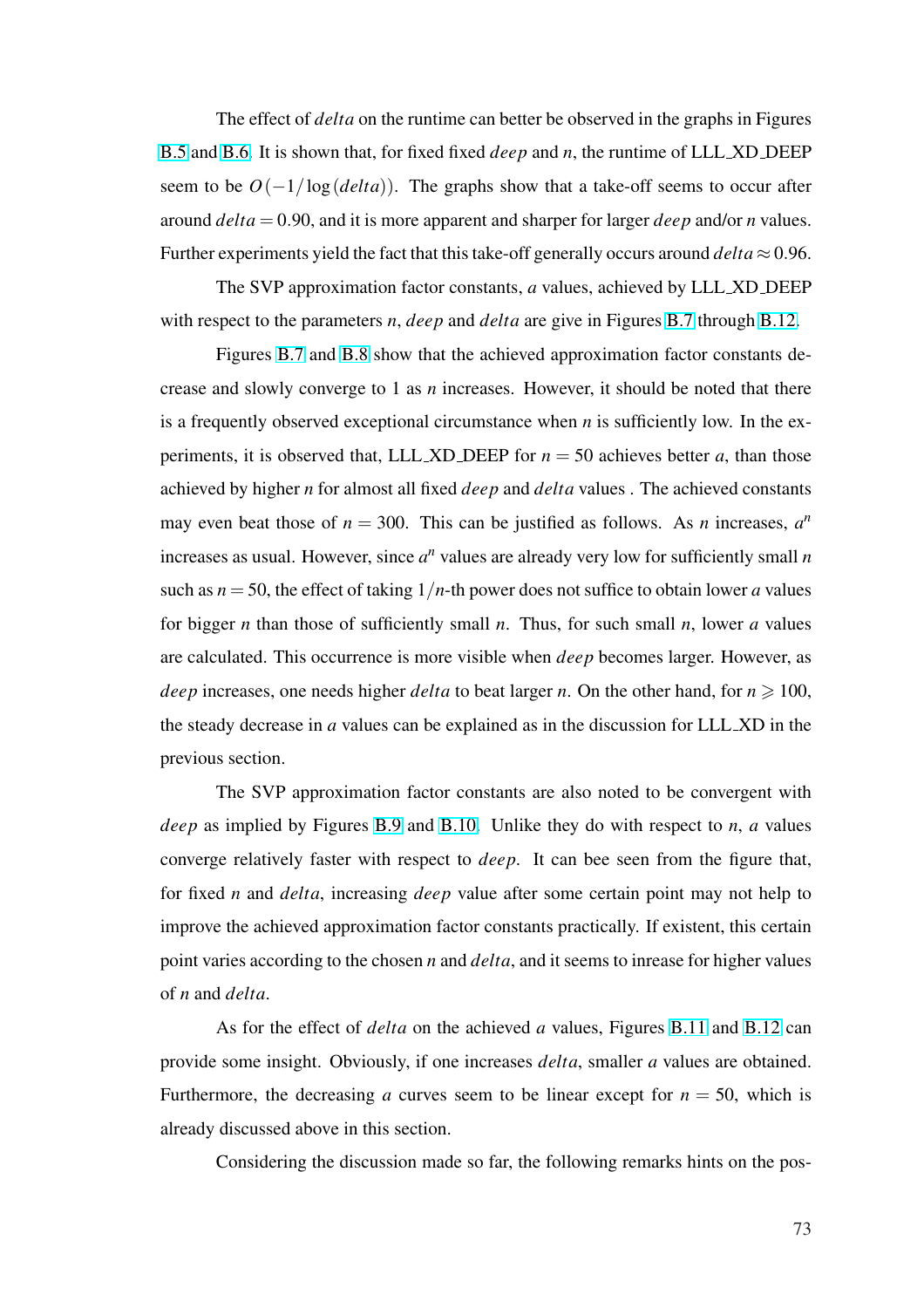sible means to exploit the results of the experiments.

- Instead of using high end *delta* values, one may choose to relax *delta* and increase the value of *deep* parameter to possibly achieve approximation factor constants which are as good or slightly worse. However, in this process, it is important to keep in mind that raising *delta* beyond  $\approx 0.96$  greatly increases the running time, and increasing *deep* beyond some certain point may not improve the achieved *a* values, while causing a possible decline in the runtime performance.
- Another way to achieve better results is to increase the dimension of the lattice. If one can devise a way to efficiently embed a given low dimensional lattice to that of high dimension, it might be possible to obtain better approximation factor constants. The crucial point is that, during the embedding process, particular lattice properties, such as the value of the size parameter and the type of the lattice etc., should remain unchanged, although it might be possible to tolerate slight changes.
- It is important to note that it might be possible to combine the remarks made above. While performing these kind of attempts to increase the runtime performance or the achieved approximation factor constants, one should carefully choose the parameter values after measuring the trade-offs and thoroughly analyzing the problem at hand so that unexpected outcomes can be avoided.

#### 8.1.3. BKZ XD

The running time of BKZ XD with respect to *n*, *blocksize* and *delta* parameters are shown in Figures C.1 through C.6.

It is shown in Figures C.1 and C.2 that the running time of BKZ XD is polynomial in *n* when *b[locks](#page-116-0)ize* par[amet](#page-121-0)er is low, such as *blocksize* < 20. However, as it is further increased, runnin[g tim](#page-116-0)e f[or lo](#page-117-0)w and high end *delta* values begin to get super-polynomial. It can be seen that for  $blocksize > 20$ , BKZ\_XD is exponential in *n* for  $delta = 0.5$ , and for *blocksize* = 30, BKZ XD is exponential for  $delta =$ 0.5,0.6,0.99. One should also note that no measurements are taken for  $delta = 0.5, 0.6$ when  $blocksize = 30$ . This implies that BKZ\_XD is highly impractical for small when *blocksize* is high.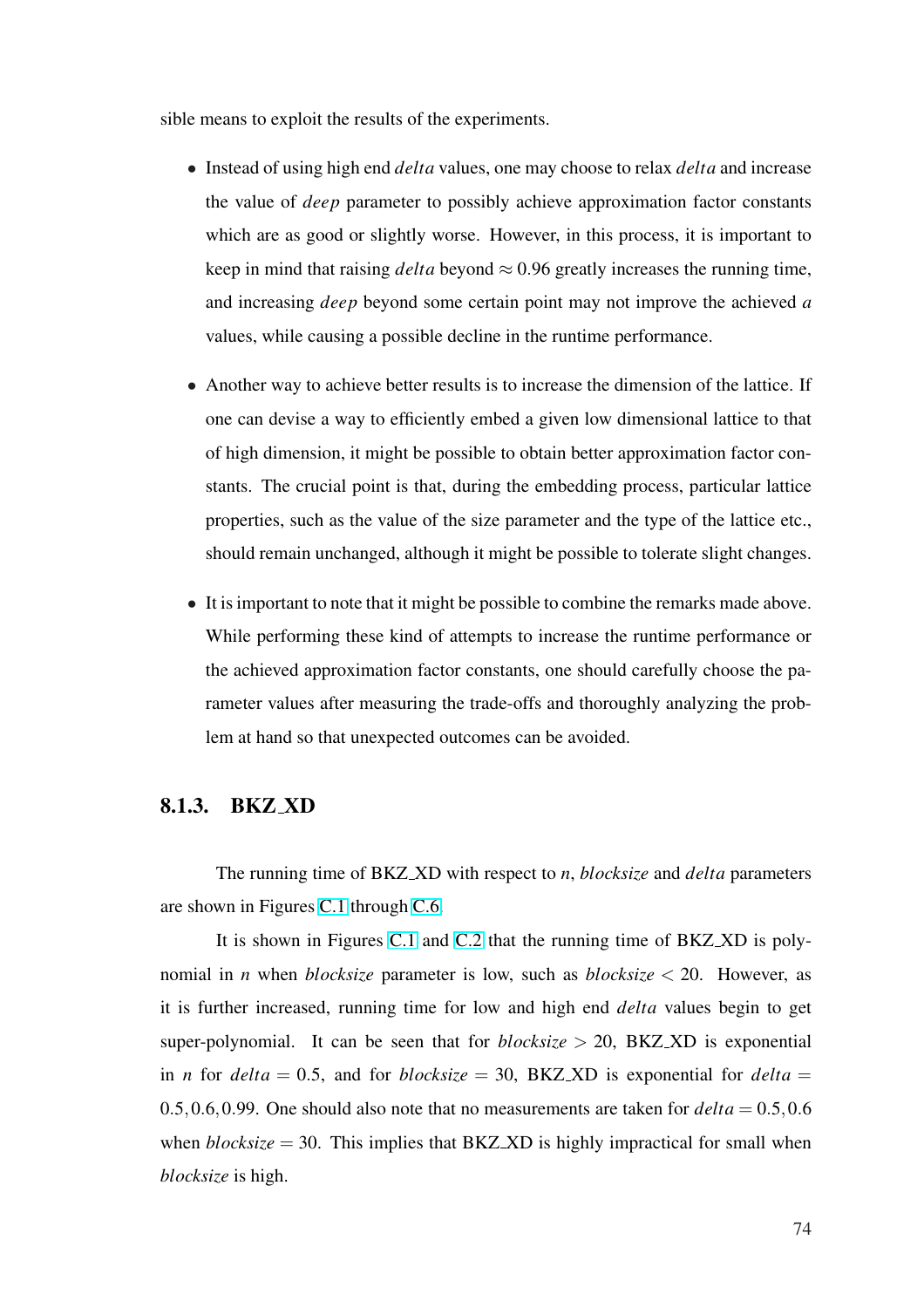Running time of BKZ XD seem to be super-exponential in *blocksize* for all values used in the experiments. When Figures C.3 and C.4 are examined, it can be observed that there is a sudden increase in the running time after *blocksize*  $\approx$  20. For low end *delta* values, such as 0.5 and 0.6, the incr[ease i](#page-118-0)s [more a](#page-119-0)pparent and occurs at relatively smaller *blocksize* values. In addition, for larger *n*, the increase for high end *delta* values, such as 0.99, also shows significant growth. One can also derive that BKZ XD for *blocksize*  $\geq$  30 is highly impractical for low and high end *delta* values in high dimensions.

Figures C.5 and C.6 show the effect of *delta* in the running time of BKZ XD. It is clear that as *delta* gets closer to 1, the running time increases. For moderate and large values of *[block](#page-120-0)size*[, the](#page-121-0) running time seems to be  $O(-1/\log (delta))$  when *delta* is sufficiently large. Moreover, though it has already been mentioned, one can more clearly observe that low and high end *delta* values cause a significant increase in the running time as *blocksize* values get larger or in higher *n*. Therefore, it is natural to state that BKZ XD might still be practical for higher *blocksize* values such as *blocksize* > 30 in relatively higher dimensions, if *delta* values are chosen moderately.

As for the achieved SVP approximation factor constants, Figures C.7 through C.12 provide some insight.

In the experiments, no general pattern emerges concerning the [beha](#page-122-0)viour of [achie](#page-127-0)ved *a* values with respect to the parameter *n*. However, it is observed relaxation of *delta* causes apparent fluctuations and the *a* vs. *n* curves seem to be relatively more stable, and increasing proportional to *n*, for larger values of *delta*. It is noted that more experiments are likely to smoothen the curves, which turn out to be linear, for moderate and large values of *delta*. Furthermore, the cause of the increase in the achieved constants can be stated as follows. Due to the nature of BKZ XD, the growth of the calculated  $a^n =$  $\overline{\phantom{a}}$  $\|\mathbf{b}_1\|$  /*vol*  $(L)^{1/n} \sqrt{2\pi e/n}$  $\frac{1}{\sqrt{2}}$ values is high enough that taking the *n*-th root to obtain the SVP approximation factor constants is not sufficient to cause a decline with the increasing *n*. As usual, selecting  $\log B$  to be fixed and using knapsack lattices (may) all have certain effects on this occurrence.

The effect of *blocksize* parameter on *a* is given in Figures C.9 and C.10. Since the *blocksize* controls the quality of the computed bases, the value of *a* decreases with the increasing *blocksize*. This directly leads to decreasing curves i[n the](#page-124-0) figu[re. As](#page-125-0) in the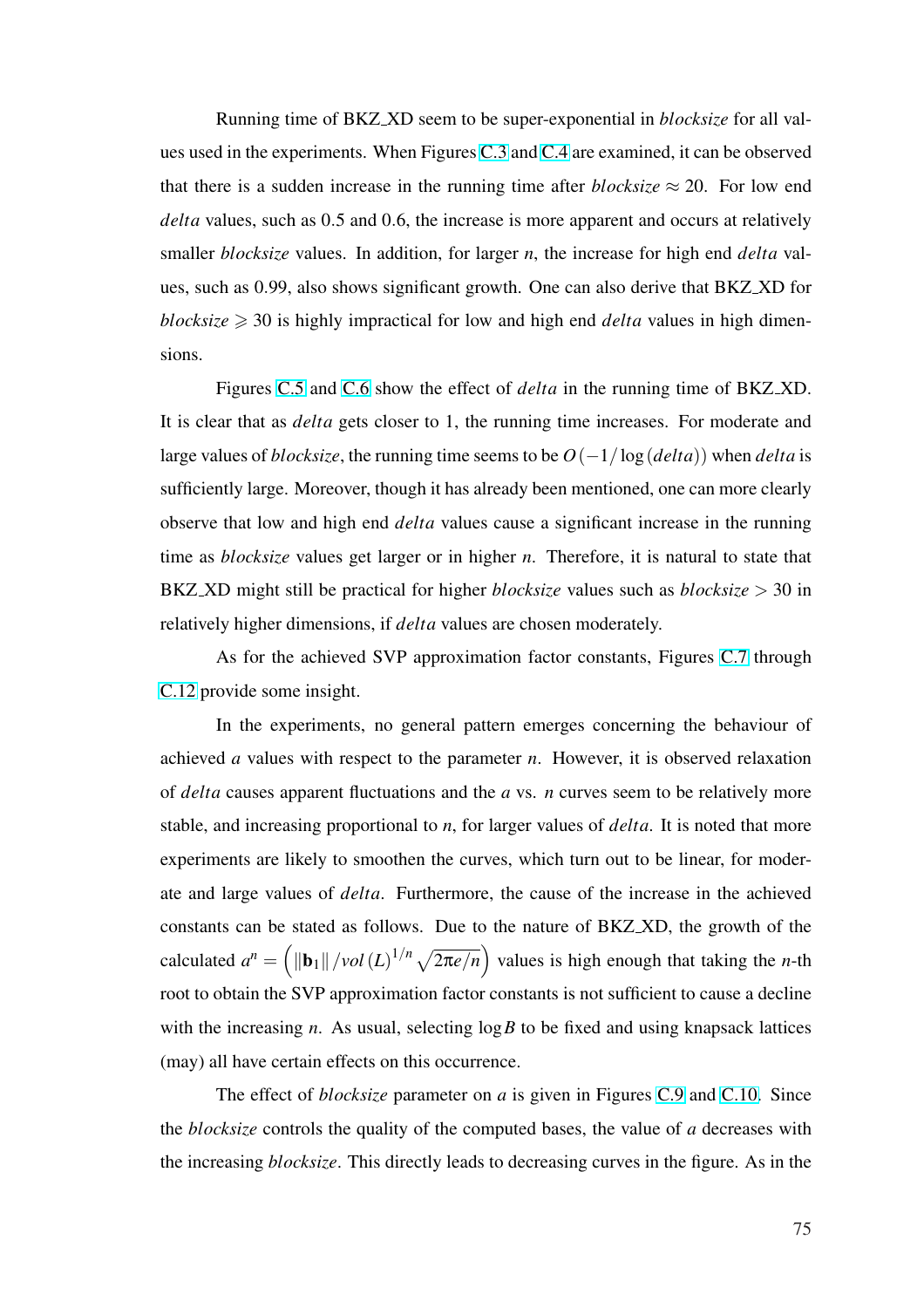previous discussion, increasing the number of experiments smoothen the curves to be more linear.

The *delta* parameter also affects the constants achieved by BKZ XD. One may obtain better *a* values by increasing the value of *delta*, since computed  $\|\mathbf{b}_1\|$  values have a tendency to decrease. This leads to the graphs shown in Figures C.11 and C.12.

The outcomes of the experiments show that one can consider the following remarks as means to improve the runtime or the achieved approxi[mation](#page-126-0) fac[tor co](#page-127-0)nstants of BKZ XD reduction.

- Since BKZ XD seems to be very impractical for *blocksize*  $\geq$  30especially for large values of *delta*, it might be possible to achieve equivalently good constants in reasonable time by keeping the chosen *delta* values moderately large and increasing the value of the *blocksize* parameter beyond 30.
- If one manages to find a way to reduce the dimension of the lattice while keeping the lattice properties, such as the type of the lattice and the size parameter  $log B$  etc., (relatively) intact, the achieved approximation factor constants can be improved as well as the runtime performance.
- As noted already, it might be possible to use these type of strategies in combination with each other.

### 8.1.4. A Short Comparison

A comparison of the running times and achieved approximation factor constants of LLL XD, LLL XD DEEP with  $deep = 10,30,50$  and BKZ XD with *blocksize* = 10,20,30, in fixed dimension  $n = 100$ , are given in Figure D.1 and D.2 respectively.

Figure D.1 shows that LLL XD DEEP and BKZ XD for small *delta* and *blocksize* values are much closer to LLL XD in terms o[f run](#page-128-0)tim[e per](#page-129-0)formance. Furthermore, the i[mpra](#page-128-0)cticality of BKZ XD with *blocksize* shows that one may prefer to use LLL XD DEEP, since it is still possible to increase the *deep* parameter beyond 50 to obtain better obtain a reasonable runtime performance while achieving better *a* values and higher dimensions.

It can be seen from Figure D.2(b) that as *deep* and *blocksize* parameters are in-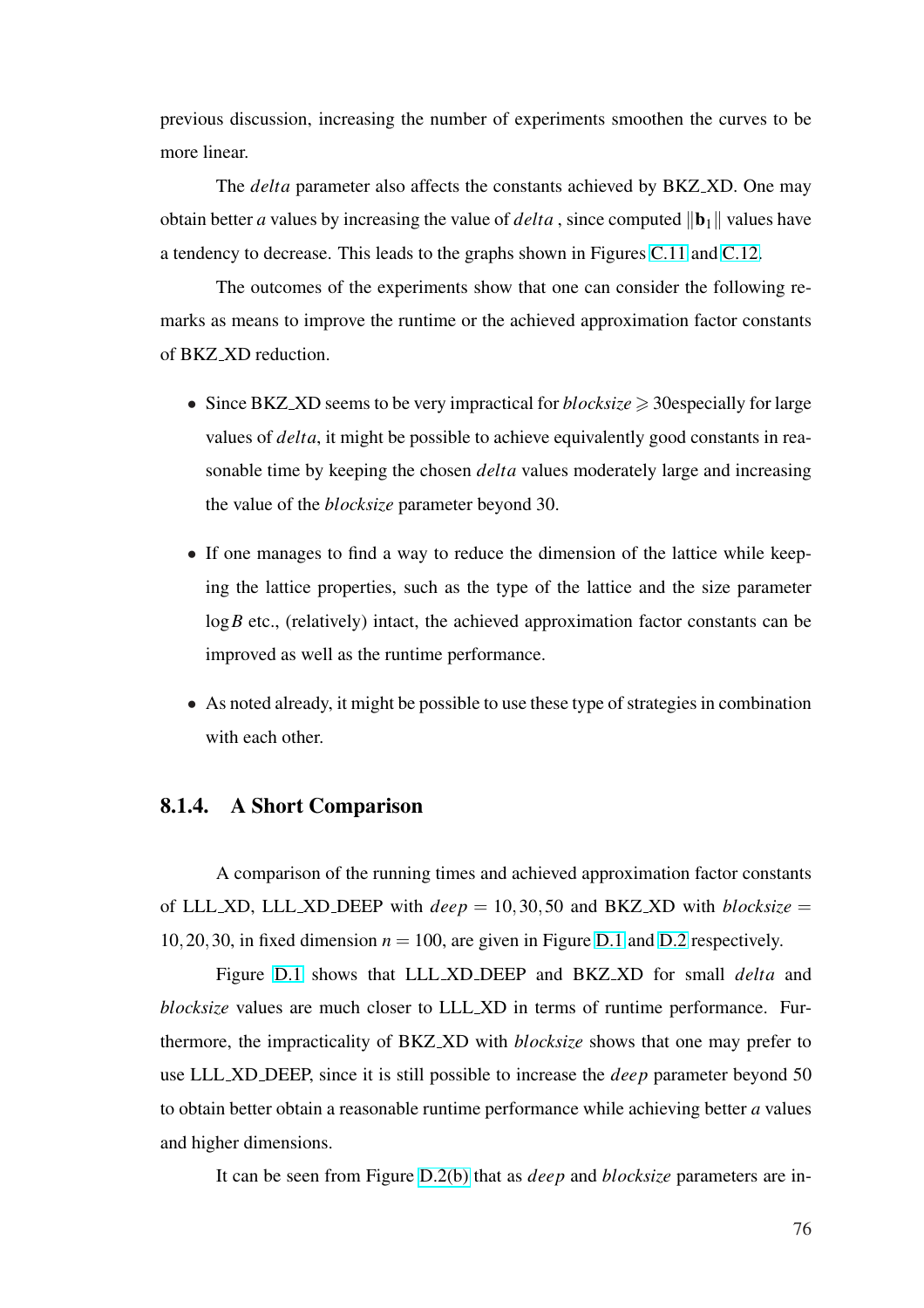creased, both LLL XD DEEP and BKZ XD achieve similar approximation factor constants. This gives even more reason to prefer LLL XD DEEP over BKZ XD. However, one should keep in mind the reduction strategies noted in the previous sections, which include the relaxation of *delta* values and increasing *deep* and *blocksize* parameters for LLL XD DEEP and BKZ XD respectively, can still be useful to increase the performance of both reduction mechanisms.

#### 8.2. Future Studies

Throughout this study, the most famous lattice basis reduction algorithms are examined in terms of theoretical and practical perspectives while considering their cryptanalytical aspects. The results of the experiments demonstrated in the previous section yield some preliminary practical assessments on the effects of the common *delta* parameter on the most famous and efficient variants of the LLL and BKZ basis reduction algorithms. It should be noted that, the experiments are performed upon random knapsack lattices where  $\log B$  is fixed and the outcomes arouse a couple of questions.

First, it might be convenient to find out whether the decrease in the achieved approximation factor constants for LLL XD and LLL XD DEEP as the dimension of the lattices increases stems only from the fact that log*B* is fixed and the lattice are of knapsack type. It might be fruitful to research whether there are other types of lattices which display similar behaviour or whether this occurrence is exploitable in any other way.

Next, it is noted that in sufficiently low dimensions the approximation factor constants achieved by LLL XD DEEP surpasses some of the constants achieved in higher dimensions. It is possible that this happens due to the fact that, with respect to the chosen values, the lattice dimension  $n$  is too low and thus unexpectedly good values are obtained. Nevertheless, before coming to a strict conclusion, one should investigate whether this experimental occurrence is recurring in much higher dimensions or in other type of lattices.

Also, the runtime behaviour of LLL XD DEEP on random knapsack lattices points out that the knapsack lattices may be easier to reduce on the average with respect to other types of lattices. It might be useful to classify the lattices in such a way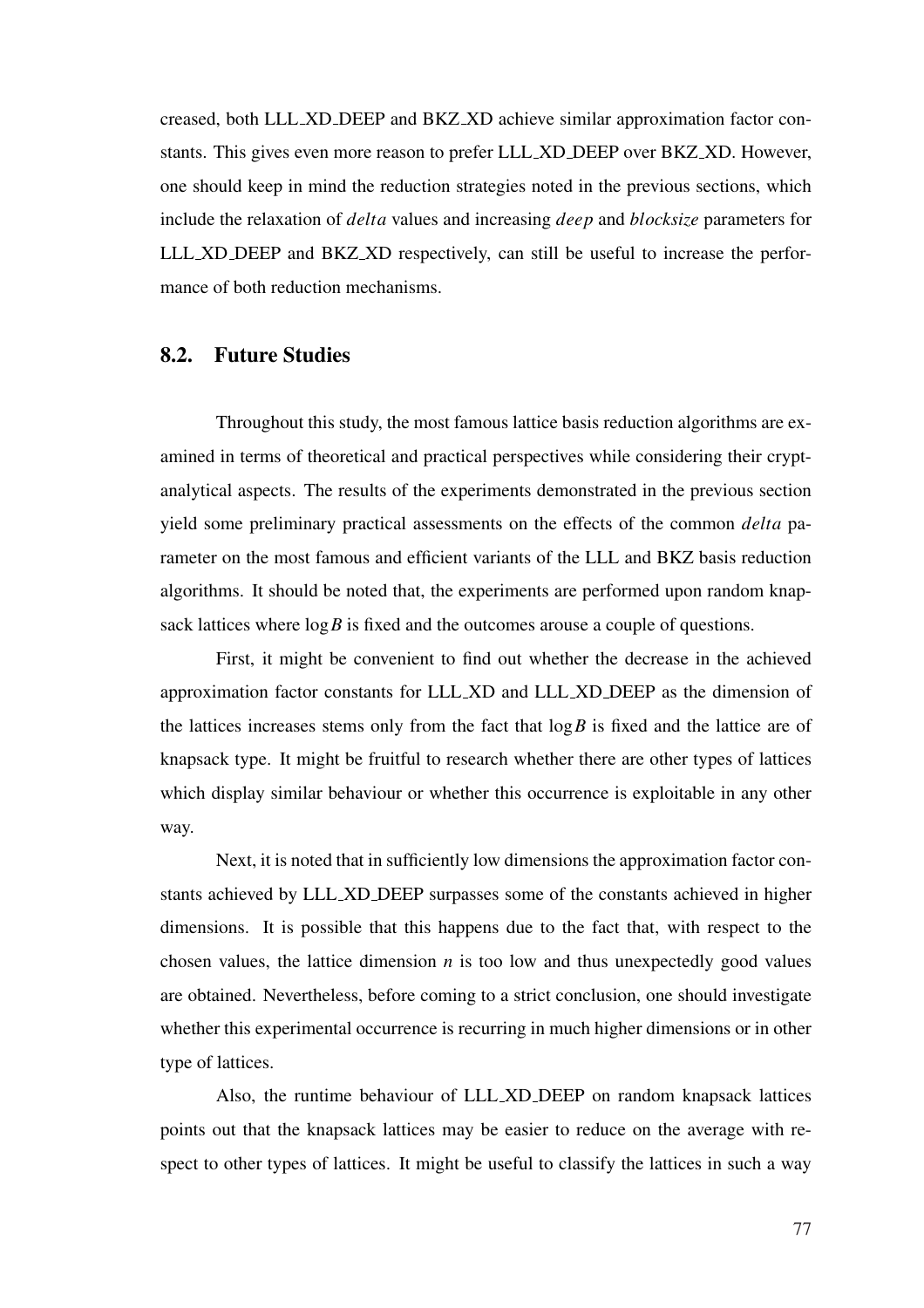that different reduction strategies can be followed for different lattice classes.

Finally, the experiments show that the effect of *delta* on the runtime performance and the output quality of the algorithms, especially LLL XD DEEP and BKZ XD, is significant. When careful measures are taken, these algorithms may yield better results running with even higher *deep* and *blocksize* parameters in higher dimensions.

In the light of the above remarks, it seems to be useful to extend the discussion to other types of lattices and perhaps to also investigate the distribution of  $\|\mathbf{b}_1\|$  and  $vol(L)^{1/n}$  values and the Gram-Schmidt coefficients etc. in order to obtain better idea on the output quality of the considered algorithms. The possible criterion and background which might be helpful to perform such a research can be found in (Backes and Wetzel 2002, Nguyen and Stehlé 2006, Gama and Nguyen 2008b).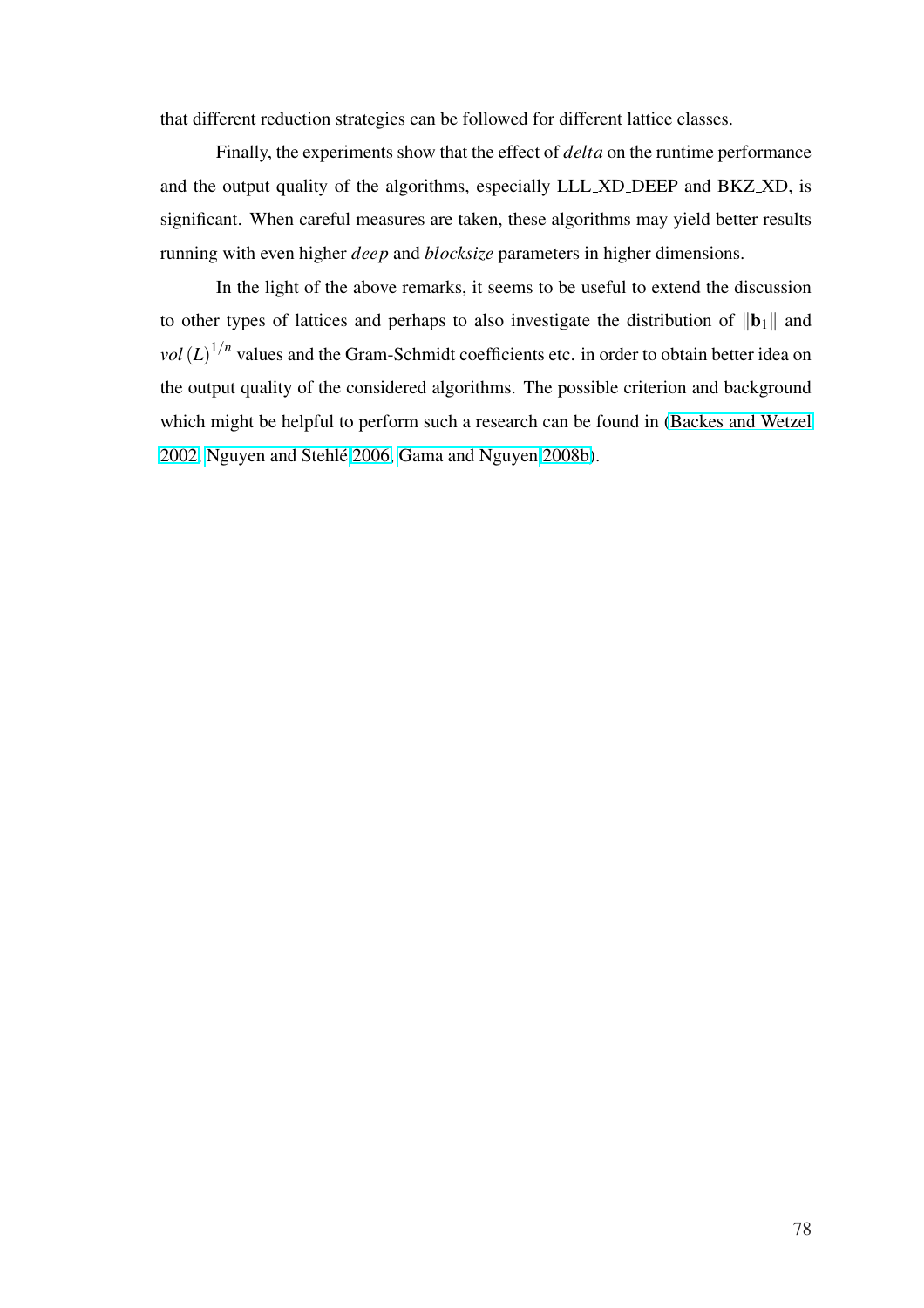## **REFERENCES**

- <span id="page-89-0"></span>Aardal, K. I. 1999. Lattice basis reduction and integer programming. Technical Report UU-CS-1999-37, Utrecht University.
- Agrell, E., T. Eriksson, A. Vardy, and K. Zeger. 2002. Closest point search in lattices. *IEEE Transactions on Information Theory 48*(8): 2201–2214.
- Aharonov, D. and O. Regev. 2003. A lattice problem in quantum NP. *FOCS '03: Proceedings of the 44th Annual IEEE Symposium on Foundations of Computer Science* 210–219.
- Aharonov, D. and O. Regev. 2005. Lattice problems in NP ∩ coNP. *Journal of the ACM 52*(5): 749–765.
- Ajtai, M. 1996. Generating hard instances of lattice problems (extended abstract). *STOC '96: Proceedings of the 28th Annual ACM Symposium on Theory of Computing* 99–108.
- Ajtai, M. 1998. The shortest vector problem in  $l_2$  is NP-hard for randomized reductions (extended abstract). *STOC '98: Proceedings of the 30th Annual ACM Symposium on Theory of Computing* 10–19.
- Ajtai, M. 2002. Random lattices and a conjectured 0 1 law about their polynomial time computable properties. *FOCS '02: Proceedings of the 43rd Annual IEEE Symposium on Foundations of Computer Science* 733–742.
- Ajtai, M. 2003. The worst-case behavior of schnorr's algorithm approximating the shortest nonzero vector in a lattice. *STOC '03: Proceedings of the 35th Annual ACM Symposium on Theory of Computing* 396–406.
- Ajtai, M. 2005. Representing hard lattices with o(n log n) bits. *STOC '05: Proceedings of the 37th Annual ACM Symposium on Theory of Computing* 94–103.
- Ajtai, M. and C. Dwork. 1997. A public-key cryptosystem with worst-case/average-case equivalence. *STOC '97: Proceedings of the 29th Annual ACM Symposium on Theory of Computing* 284–293.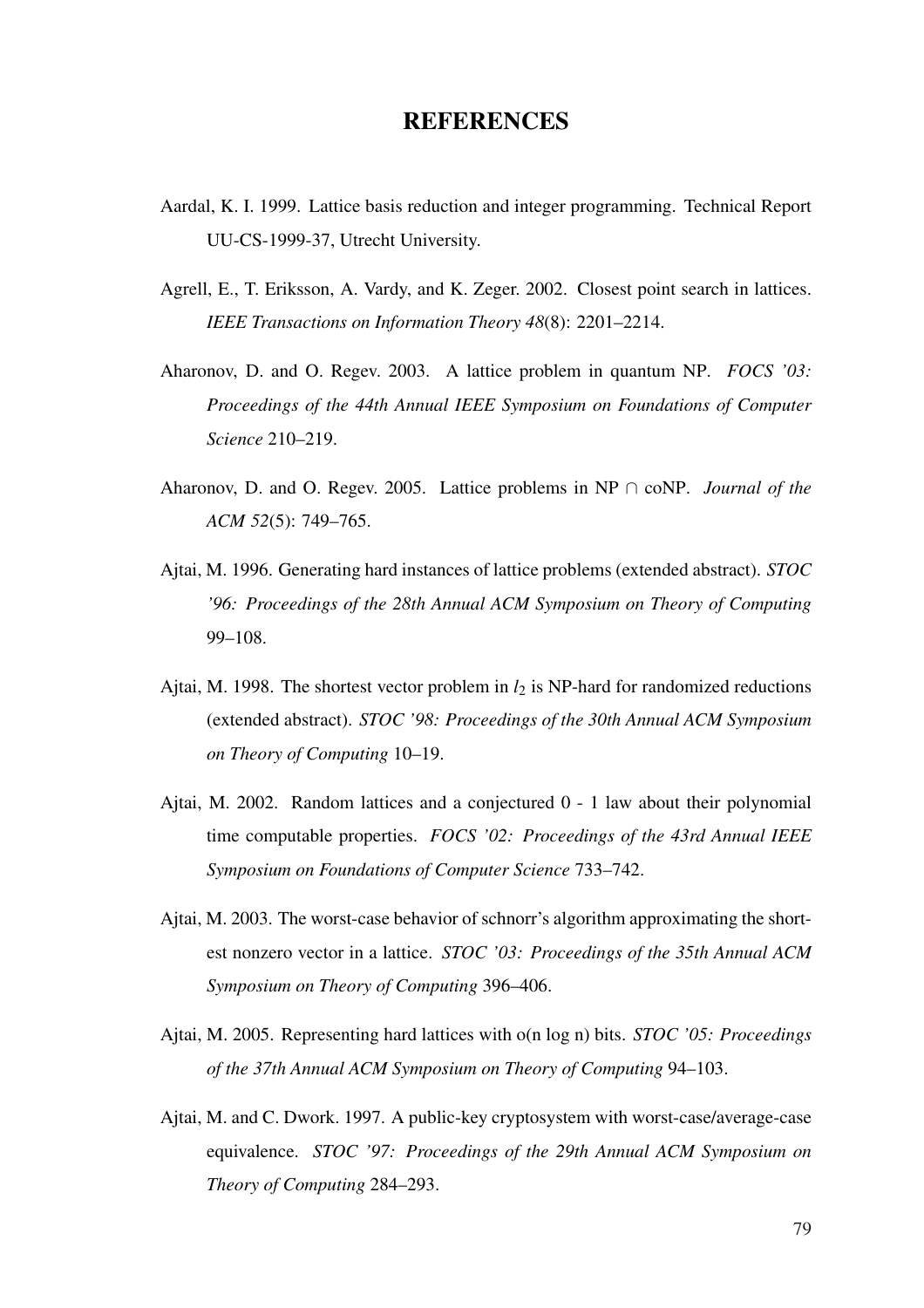- Ajtai, M., R. Kumar, and D. Sivakumar. 2001. A sieve algorithm for the shortest lattice vector problem. *STOC '01: Proceedings of the 33rd Annual ACM Symposium on Theory of Computing* 601–610.
- Ajtai, M., R. Kumar, and D. Sivakumar. 2002. Sampling short lattice vectors and the closest lattice vector problem. *COCO '02: Proceedings of the 17th Annual IEEE Conference on Computational Complexity* 41–45.
- Akhavi, A. 2002. Random lattices, threshold phenomena and efficient reduction algorithms. *Theoretical Computer Science 287*(2): 359–385.
- Akhavi, A. 2003. The optimal LLL algorithm is still polynomial in fixed dimension. *Theoretical Computer Science 297*(1-3): 3–23.
- Akhavi, A. and D. Stehlé. 2008. Speeding-up lattice reduction with random projections (extended abstract). *LATIN 2008: Theoretical Informatics* 4957/2008 of *Lecture Notes in Computer Science* 293–305.
- Arora, S., L. Babai, J. Stern, and Z. Sweedyk. 1997. The hardness of approximate optima in lattices, codes, and systems of linear equations. *Journal of Computer and System Sciences 54*(2): 317–331.
- Babai, L. 1986. On Lovász' lattice reduction and the nearest lattice point problem. *Combinatorica 6*(1): 1–13.
- Backes, W. and S. Wetzel. 2001. Lattice basis reduction with dynamic approximation. *WAE '00: Proceedings of the 4th International Workshop on Algorithm Engineering* 1982/2001: 63–73.
- Backes, W. and S. Wetzel. 2002. Heuristics on lattice basis reduction in practice. *Journal of Experimental Algorithmics 7* 1–21.
- Banaszczyk, W. 1993. New bounds in some transference theorems in the geometry of numbers. *Mathematische Annalen 296*(1): 625–635.
- Blömer, J. 2000. Closest vectors, successive minima, and dual HKZ-Bases of lattices. *Automata, Languages and Programming* 1853/2000: 248–259.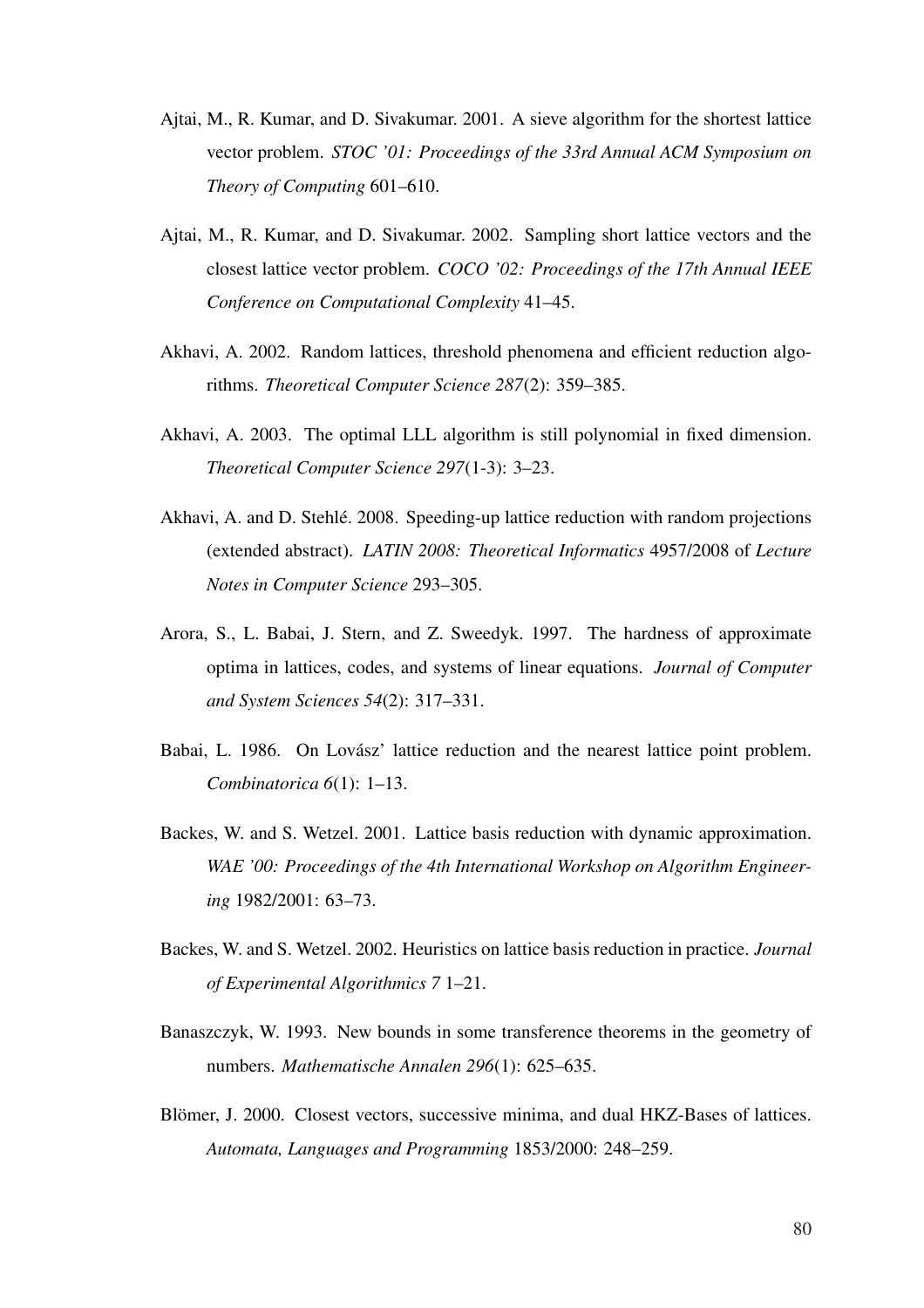- Blömer, J. and S. Naewe. 2007. Sampling methods for shortest vectors, closest vectors and successive minima. *Automata, Languages and Programming* 4596/2007: 65– 77.
- Blömer, J. and J.-P. Seifert. 1999. On the complexity of computing short linearly independent vectors and short bases in a lattice. *STOC '99: Proceedings of the 31st Annual ACM Symposium on Theory of Computing* 711–720.
- Buchmann, J. and V. Kessler. 1990. Computing a reduced lattice basis from a generating system with applications.
- Buchmann, J. and C. Ludwig. 2006. Practical lattice basis sampling reduction. *Algorithmic Number Theory* 4076/2006: 222–237.
- Cai, J.-Y. 1998. A relation of primal-dual lattices and the complexity of shortest lattice vector problem. *Theoretical Computer Science 207*(1): 105–116.
- Cai, J.-Y. 1999. Some recent progress on the complexity of lattice problems. *COCO '99: Proceedings of the 14th Annual IEEE Conference on Computational Complexity* 158–178.
- Cai, J.-Y. 2000. The complexity of some lattice problems. *Algorithmic Number Theory* 1838/2000: 1–32.
- Cai, J.-Y. 2001. On the average-case hardness of CVP. *FOCS '01: Proceedings of the 42nd IEEE Symposium on Foundations of Computer Science* 308–317.
- Cai, J.-Y. and T. W. Cusick. 1999. A lattice-based public-key cryptosystem. *Information and Computation 151*(1-2): 17–31.
- Cai, J.-Y. and A. Nerurkar. 1997. An improved worst-case to average-case connection for lattice problems. *FOCS '97: Proceedings of the 38th Annual IEEE Symposium on Foundations of Computer Science* 468–477.
- Cai, J.-Y. and A. Nerurkar. 1999. Approximating the SVP to within a factor  $1+1/dim^{\epsilon}$ is NP-Hard under randomized reductions. *Journal of Computer and System Sciences 59*(2): 221–239.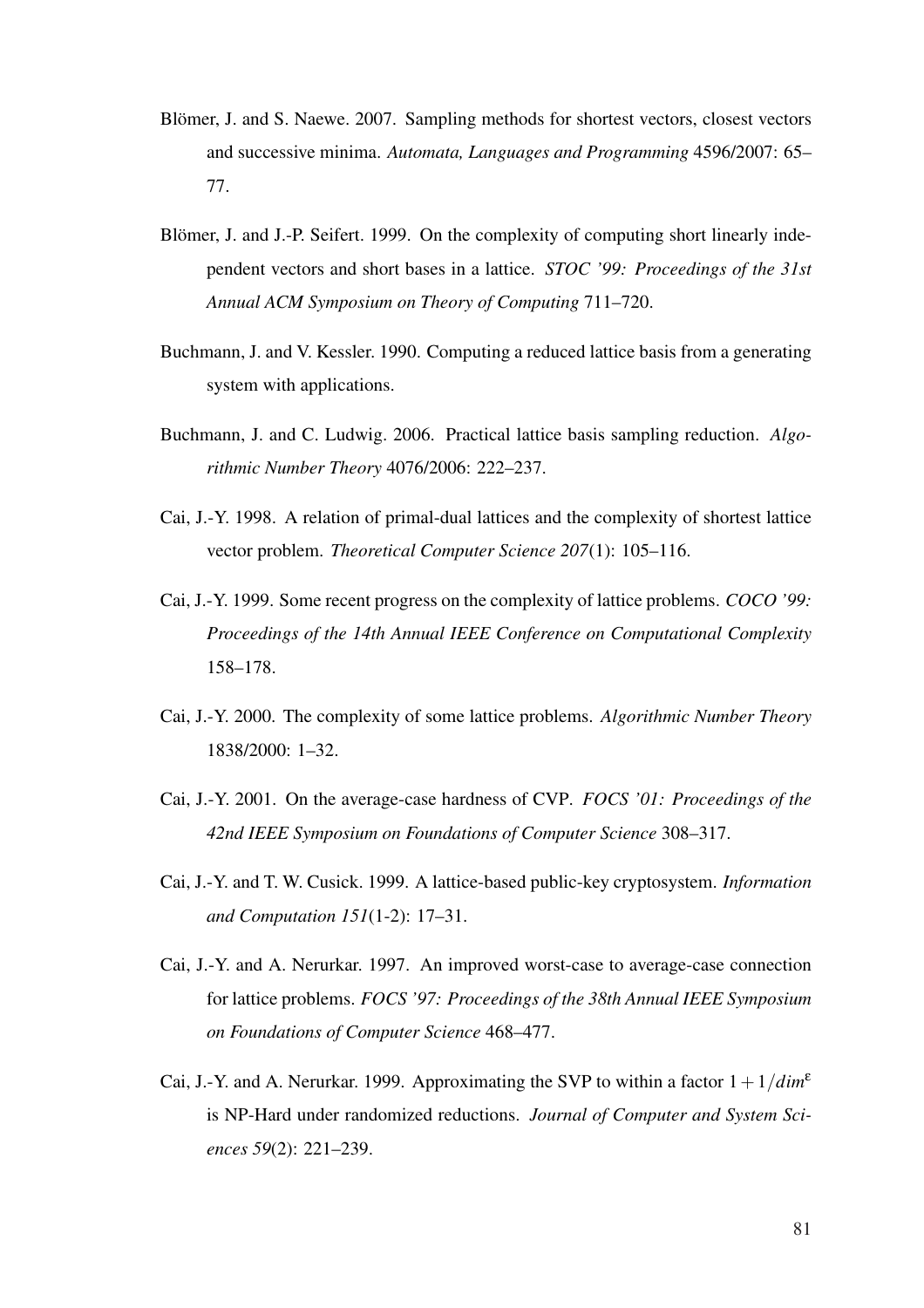- <span id="page-92-0"></span>Cai, J.-Y. and A. Nerurkar. 2000. A note on the non-NP-hardness of approximate lattice problems under general Cook reductions. *Information Processing Letters 76*(1-2): 61–66.
- Cassels, J. 1997. *An introduction to the geometry of numbers*. Berlin: Springer-Verlag.
- Chen, W. and J. Meng. 2006. The hardness of the closest vector problem with preprocessing over *l*<sup>∞</sup> norm. *IEEE Transactions on Information Theory 52*(10): 4603– 4606.
- Coppel, W. A. 2006. The geometry of numbers. In *Number theory*, 385–426. Springer US.
- Coppersmith, D. and A. Shamir. 1997. Lattice attacks on NTRU. *Advances in Cryptology - EUROCRYPT '97* 1233/1997: 52–61.
- Daudé, H. and B. Vallée. 1994. An upper bound on the average number of iterations of the LLL algorithm. *Theoretical Computer Science 123*(1): 95–115.
- Dinur, I. 2000. Approximating SVP<sup>∞</sup> within almost-polynomial factors is NP-Hard. *Algorithms and Complexity* 1767/2000: 263–276.
- Dinur, I. 2002. Approximating SVP<sup>∞</sup> to within almost-polynomial factors is NP-hard. *Theoretical Computer Science 285*(1): 55–71.
- Dinur, I., G. Kindler, R. Raz, and S. Safra. 2003. Approximating CVP to within almostpolynomial factors is NP-Hard. *Combinatorica 23*(2): 205–243.
- Dinur, I., G. Kindler, and S. Safra. 1998. Approximating-CVP to within almostpolynomial factors is NP-hard. *FOCS '98: Proceedings of the 39th Annual IEEE Symposium on Foundations of Computer Science* 99–109.
- Dwork, C. 1998. Lattices and their application to cryptography. University of California. http://www.math.ucdavis.edu/ %7Edeloera/misc/mathresearch/interesting papers/Dwork/gitter.ps (accessed at April 14, 2008).
- Fischlin, R. and J.-P. Seifert. 1999. Tensor-based trapdoors for CVP and their application to public key cryptography (extended abstract). *Cryptography and Coding* 1746/1999: 801–814.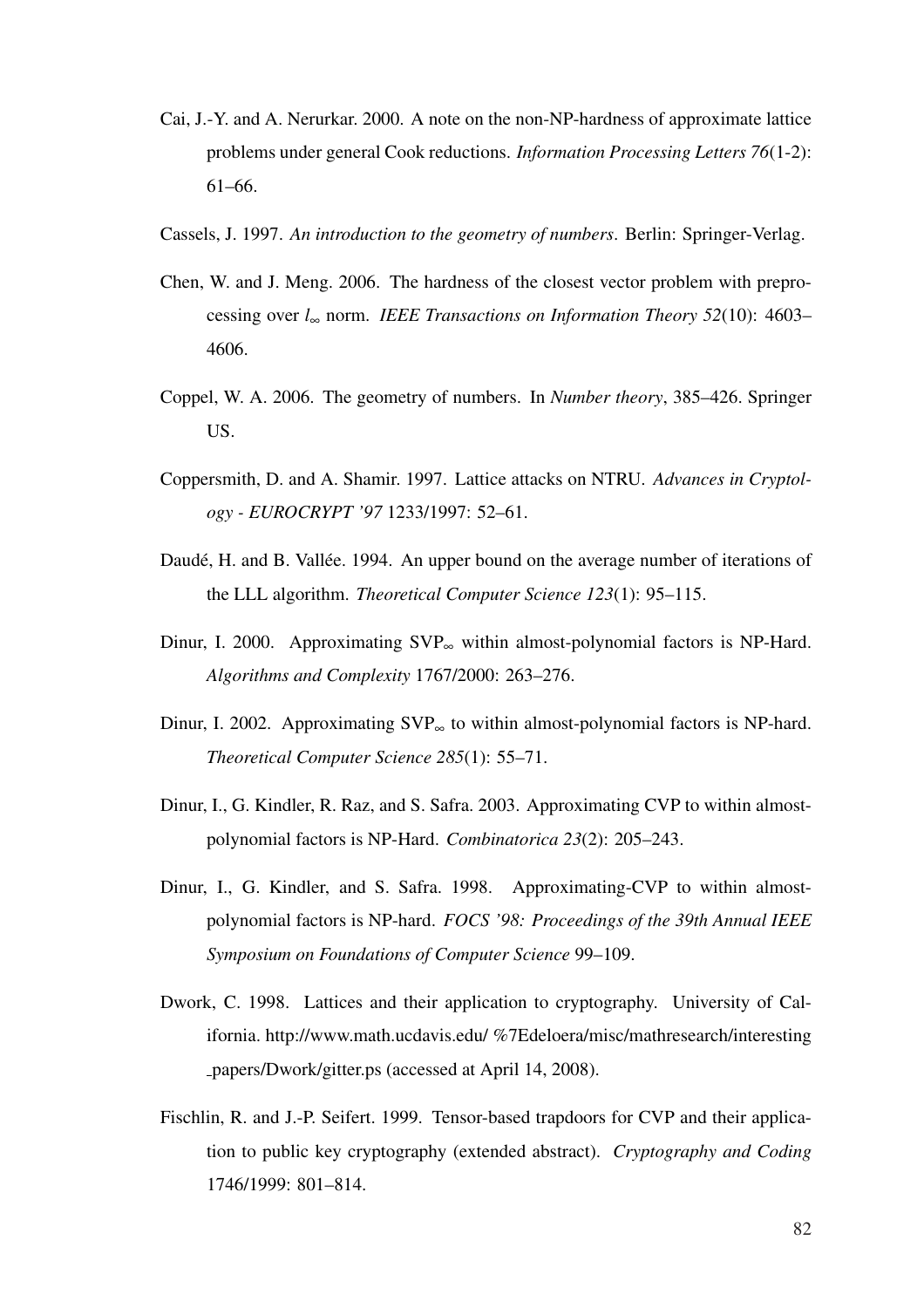- <span id="page-93-0"></span>Furst, M. L. and R. Kannan. 1989. Succinct certificates for almost all subset sum problems. *SIAM Journal on Computing 18*(3): 550–558.
- Gama, N., N. Howgrave-Graham, H. Koy, and P. Q. Nguyen. 2006. Rankin's constant and blockwise lattice reduction. *Advances in Cryptology - CRYPTO 2006* 4117/2006: 112–130.
- Gama, N., N. Howgrave-Graham, and P. Q. Nguyen. 2006. Symplectic lattice reduction and NTRU. *Advances in Cryptology - EUROCRYPT 2006* 4004/2006: 233–253.
- Gama, N. and P. Q. Nguyen. 2008a. Finding short lattice vectors within Mordell's inequality. *STOC '08: Proceedings of the 40th ACM Symposium on the Theory of Computing*.
- Gama, N. and P. Q. Nguyen. 2008b. Predicting lattice reduction. *Advances in Cryptology – Proc. Eurocrypt '08*.
- Garey, M. R. and D. S. Johnson. 1990. *Computers and intractability; a guide to the theory of NP-completeness*. New York: W. H. Freeman & Co.
- Gentry, C. 2001. Key recovery and message attacks on NTRU-Composite. *Advances in Cryptology - EUROCRYPT 2001* 2045/2001: 182–194.
- Gentry, C., C. Peikert, and V. Vaikuntanathan. 2007. Trapdoors for hard lattices and new cryptographic constructions. Cryptology ePrint Archive, Report 2007/432. http://eprint.iacr.org/ (accessed at May 13, 2008).
- Gentry, C. and M. Szydlo. 2002. Cryptanalysis of the revised NTRU signature scheme. *Advances in Cryptology - EUROCRYPT 2002* 2332/2002: 299–320.
- Goldreich, O. and S. Goldwasser. 2000. On the limits of nonapproximability of lattice problems. *Journal of Computer and System Sciences 60*(3): 540–563.
- Goldreich, O., S. Goldwasser, and S. Halevi. 1997. Public-key cryptosystems from lattice reduction problems. *CRYPTO '97: Proceedings of the 17th Annual International Cryptology Conference on Advances in Cryptology* 1294/1997: 112–131.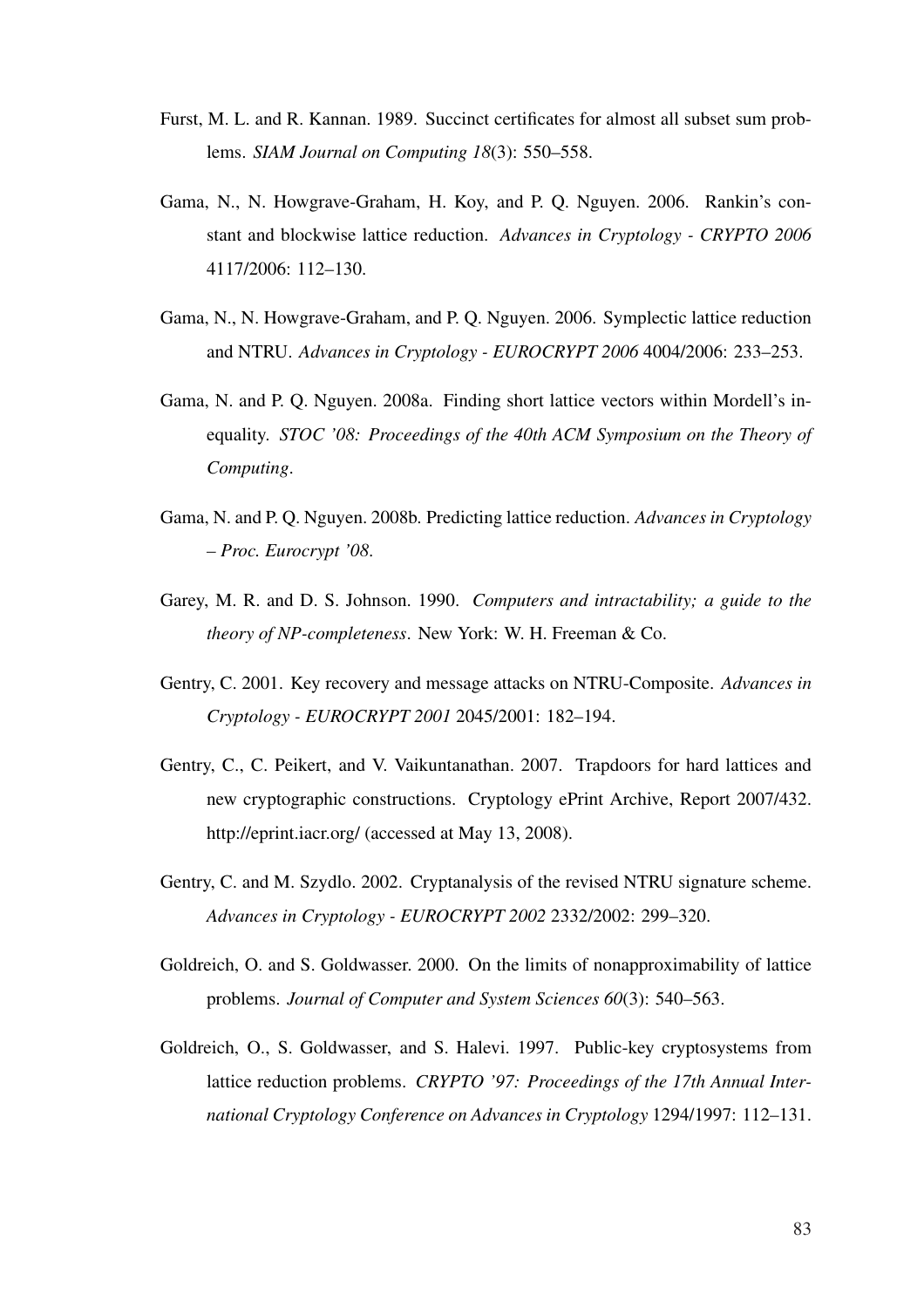- <span id="page-94-0"></span>Goldreich, O., D. Micciancio, S. Safra, and J.-P. Seifert. 1999. Approximating shortest lattice vectors is not harder than approximating closest lattice vectors. *Information Processing Letters 71*(2): 55–61.
- Goldstein, D. and A. Mayer. 2003. On the equidistribution of hecke points. *Forum Mathematicum 15*(2): 165–189.
- Gruber, P. M. and C. G. Lekkerkerker. 1987. *Geometry of numbers*. Amsterdam: North-Holland.
- Guruswami, V., D. Micciancio, and O. Regev. 2005. The complexity of the covering radius problem. *Computational Complexity 14*(2): 90–121.
- Han, D., M.-H. Kim, and Y. Yeom. 2007. Cryptanalysis of the Paeng-Jung-Ha cryptosystem from PKC 2003. *Public Key Cryptography - PKC 2007* 4450/2007: 107–117.
- Hanrot, G. and D. Stehle. 2007. Improved analysis of Kannan's shortest lattice vector ´ algorithm. *Advances in Cryptology - CRYPTO 2007* 4622/2007: 170–186.
- Hanrot, G. and D. Stehlé. 2008. Worst-case Hermite-Korkine-Zolotarev reduced lattice bases. *Computing Research Repository abs/0801.3331*. http://arxiv.org/abs/0801.3331 (accessed at April 25, 2008).
- Hastad, J. 1988. Dual vectors and lower bounds for the nearest lattice point problem. *Combinatorica 8*(1): 75–81.
- Haviv, I. and O. Regev. 2006. Hardness of the covering radius problem on lattices. *COCO '06: Proceedings of the 21st Annual IEEE Conference on Computational Complexity* 145–158.
- Haviv, I. and O. Regev. 2007. Tensor-based hardness of the shortest vector problem to within almost polynomial factors. *STOC '07: Proceedings of the 39th Annual ACM Symposium on Theory of Computing* 469–477.
- Heckler, C. and L. Thiele. 1993a. Parallel complexity of lattice basis reduction and a floating-point parallel algorithm. *PARLE '93 Parallel Architectures and Languages Europe* 694/1993: 744–747.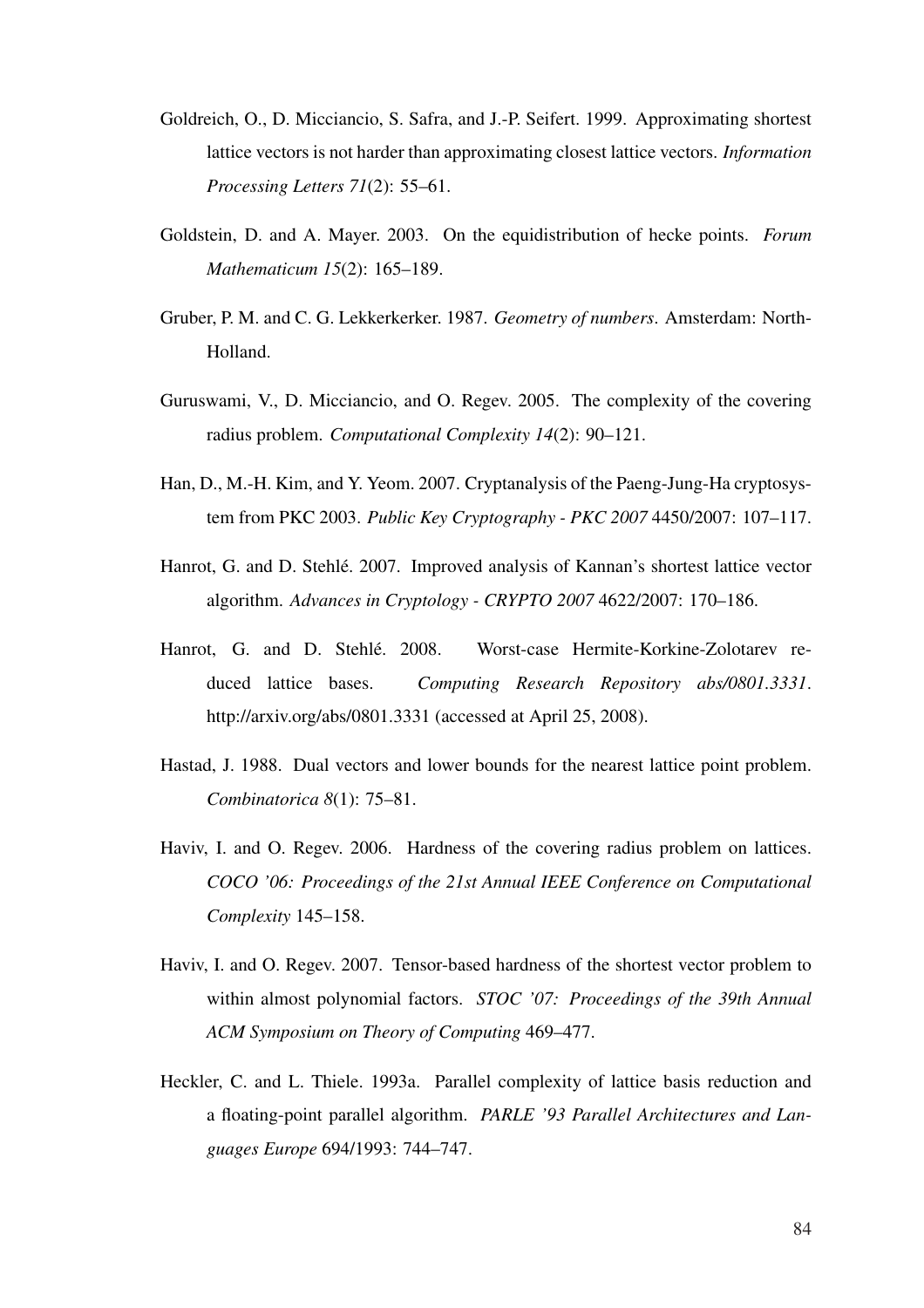- <span id="page-95-0"></span>Heckler, C. and L. Thiele. 1993b. A parallel lattice basis reduction for mesh-connected processor arrays and parallel complexity. *Proceedings of the 5th IEEE Symposium on Parallel and Distributed Processing* 400–407.
- Heckler, C. and L. Thiele. 1998. Complexity analysis of a parallel lattice basis reduction algorithm. *SIAM Journal on Computing 27*(5): 1295–1302.
- Helfrich, B. 1985. Algorithms to construct Minkowski reduced and Hermite reduced lattice bases. *Theoretical Computer Science 41*(2-3): 125–139.
- Henk, M. 1997. Note on shortest and nearest lattice vectors. *Information Processing Letters 61*(4): 183–188.
- Hoffstein, J., D. Lieman, J. Pipher, and J. H. Silverman. 1999. NTRU: A public key cryptosystem. http://grouper.ieee.org/groups/1363/lattPK/submissions.html (accessed at April 27, 2008).
- Hoffstein, J., J. Pipher, and J. H. Silverman. 1998. NTRU: A ring-based public key cryptosystem. *Algorithmic Number Theory* 1423/1998: 267–288.
- Joux, A. and J. Stern. 1998. Lattice reduction: A toolbox for the cryptanalyst. *Journal of Cryptology 11*(3): 161–185.
- Kaib, M. and H. Ritter. 1994. Block reduction for arbitrary norms. Technical report, Goethe Universität. http://www.mi.informatik.unifrankfurt.de/research/papers.html (accessed at April 25, 2008).
- Kaltofen, E. 1983. On the complexity of finding short vectors in integer lattices. *Computer Algebra* 162/1983: 236–244.
- Kannan, R. 1983. Improved algorithms for integer programming and related lattice problems. *STOC '83: Proceedings of the 15th Annual ACM Symposium on Theory of Computing* 193–206.
- Kannan, R. 1987a. Algorithmic geometry of numbers. *Annual Review of Computer Science 2*(1): 231–267.
- Kannan, R. 1987b. Minkowski's convex body theorem and integer programming. *Mathematics of Operations Research 12*(3): 415–440.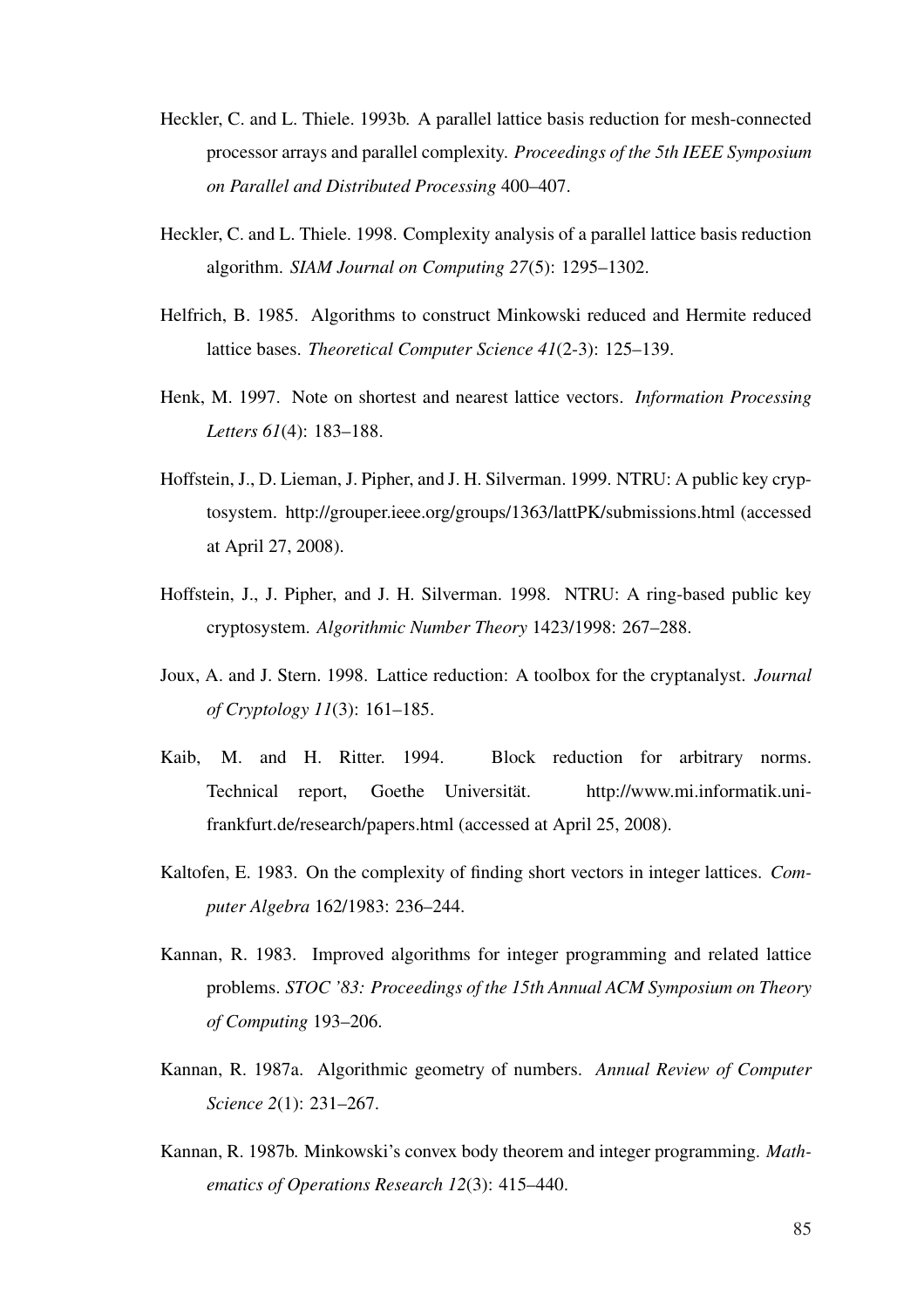- <span id="page-96-0"></span>Kawachi, A., K. Tanaka, and K. Xagawa. 2007. Multi-bit cryptosystems based on lattice problems. *Public Key Cryptography - PKC 2007* 4450/2007: 315–329.
- Khot, S. 2003. Hardness of approximating the shortest vector problem in high  $l_p$  norms. *FOCS '03: Proceedings of the 44th Annual IEEE Symposium on Foundations of Computer Science* 290–303.
- Khot, S. 2005. Hardness of approximating the shortest vector problem in lattices. *Journal of the ACM 52*(5): 789–808.
- Klein, P. 2000. Finding the closest lattice vector when it's unusually close. *SODA '00: Proceedings of the 11th Annual ACM-SIAM Symposium on Discrete Algorithms* 937–941.
- Koy, H. 2004. Primale duale segment-reduktion von gitterbasen. Goethe Universität. http://www.mi.informatik.uni-frankfurt.de/research/papers.html (accessed at April 25, 2008).
- Koy, H. and C. P. Schnorr. 2001a. Segment LLL-reduction of lattice bases. *Cryptography and Lattices* 2146/2001: 67–80.
- Koy, H. and C. P. Schnorr. 2001b. Segment LLL-reduction with floating point orthogonalization. *Cryptography and Lattices* 2146/2001: 81–96.
- Koy, H. and C. P. Schnorr. 2002. Segment and strong segment LLL-reduction of lattice bases. Technical report, Goethe Universität. http://www.mi.informatik.unifrankfurt.de/research/papers.html (accessed at April 25, 2008).
- Kumar, R. and D. Sivakumar. 1999. A note on the shortest lattice vector problem. *COCO '99: Proceedings of the 14th Annual IEEE Conference on Computational Complexity* 200–204.
- Kumar, R. and D. Sivakumar. 2001. On polynomial approximation to the shortest lattice vector length. *SODA '01: Proceedings of the 12th Annual ACM-SIAM Symposium on Discrete Algorithms* 126–127.
- Lagarias, J. C. 1995. Point lattices. In *Handbook of combinatorics 1*, 919–966. Cambridge: MIT Press.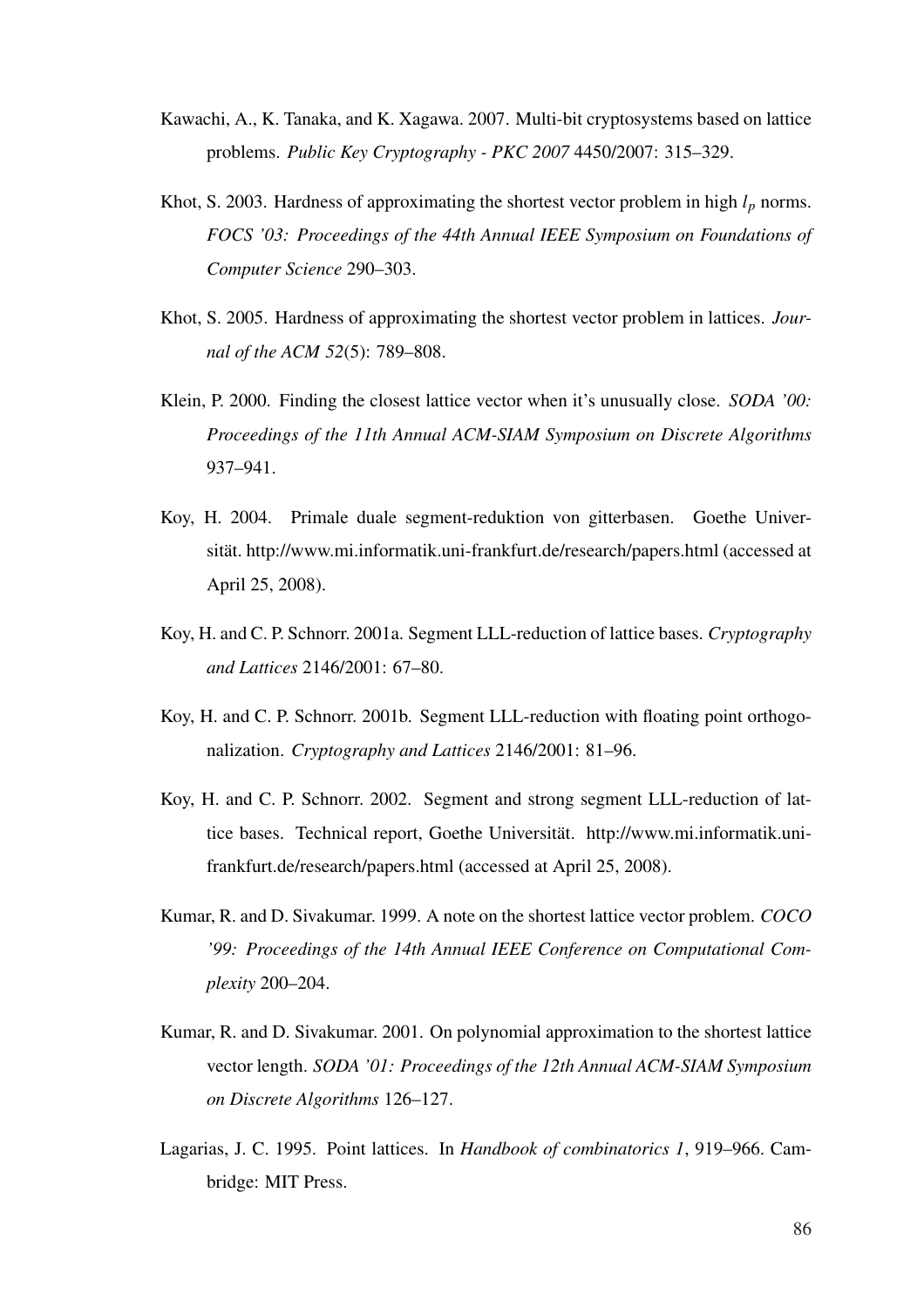- <span id="page-97-0"></span>Lagarias, J. C., H. W. L. Jr., and C. P. Schnorr. 1990. Korkin-Zolotarev bases and successive minima of a lattice and its reciprocal lattice. *Combinatorica 10*(4): 333–348.
- Lenstra, A. K. 1981. Lattices and factorization of polynomials. *SIGSAM Bull. 15*(3): 15–16.
- Lenstra, A. K., H. W. L. Jr., and L. Lovász. 1982. Factoring polynomials with rational coefficients. *Mathematische Annalen 261*(4): 515–534.
- Lovász, L. and H. E. Scarf. 1992. The generalized basis reduction algorithm. *Mathematics of Operations Research 17*(3): 751–764.
- Ludwig, C. 2005. *Practical lattice basis sampling reduction*. PhD Diss., Fachbereich Informatik, TU Darmstadt.
- May, A. 1999. Cryptanalysis of NTRU. http://citeseer.ist.psu.edu/may99cryptanalysis.html (accessed at April 27,2008).
- May, A. and J. H. Silverman. 2001. Dimension reduction methods for convolution modular lattices. *Cryptography and Lattices* 2146/2001: 110–125.
- Micciancio, D. 1998. *On the hardness of the shortest vector problem*. PhD Diss., Department of Electrical Engineering and Computer Science, Massachusetts Institute of Technology.
- Micciancio, D. 1999. Lattice based cryptography: A global improvement. Cryptology ePrint Archive, Report 1999/005. http://eprint.iacr.org/ (accessed at April 1, 2008).
- Micciancio, D. 2001a. Improving lattice based cryptosystems using the Hermite normal form. *Cryptography and Lattices* 2146/2001: 126–145.
- Micciancio, D. 2001b. The shortest vector in a lattice is hard to approximate to within some constant. *SIAM Journal on Computing 30*(6): 2008–2035.
- Micciancio, D. 2002. Lattices in cryptography and cryptanalysis. UC San Diego. http://www-cse.ucsd.edu/%7Edaniele/CSE207C/ (accessed at April 14, 2008).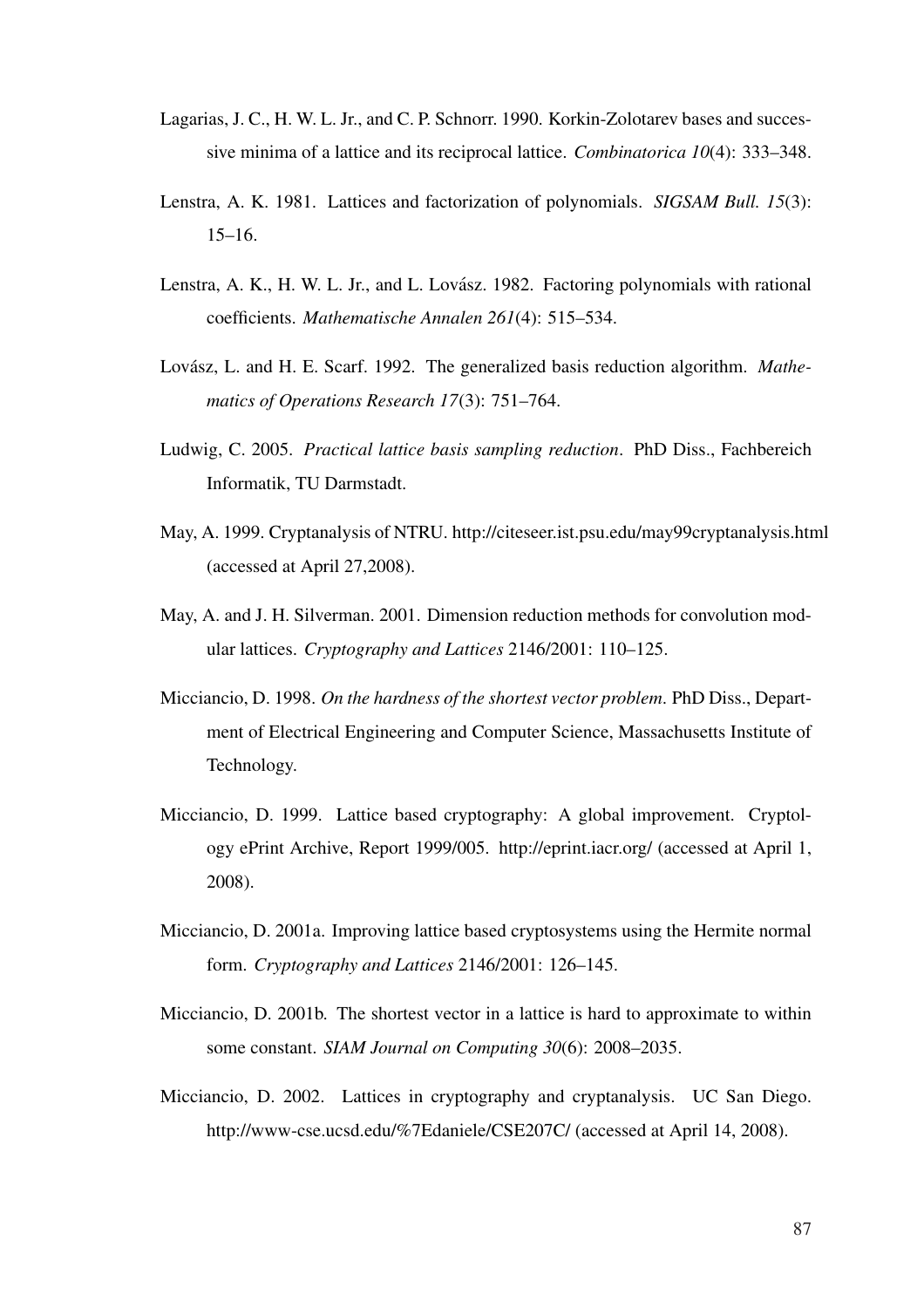- <span id="page-98-0"></span>Micciancio, D. 2007. Cryptographic functions from worst-case complexity assumptions. *LLL +25*. UC San Diego. http://www-cse.ucsd.edu/%7Edaniele/index.html (accessed at June 2, 2008).
- Micciancio, D. 2008. Efficient reductions among lattice problems. *SODA '08: Proceedings of the 19th Annual ACM-SIAM Symposium on Discrete Algorithms* 84–93.
- Micciancio, D. and S. Goldwasser. 2002. *Complexity of lattice problems: a cryptographic perspective*. Boston: Kluwer Academic Publishers.
- Nguyen, P. 1999. Cryptanalysis of the Goldreich-Goldwasser-Halevi cryptosystem from crypto '97. *Advances in Cryptology - CRYPTO' 99* 1666/1999: 790–806.
- Nguyen, P. and J. Stern. 1998. Cryptanalysis of the Ajtai-Dwork cryptosystem. *Advances in Cryptology - CRYPTO '98* 1462/1998: 223–242.
- Nguyen, P. Q. 2001. The two faces of lattices in cryptology. *Selected Areas in Cryptography* 2259/2001: 313–347.
- Nguyen, P. Q. 2008. Public-key cryptanalysis. In *Recent Trends in Cryptography*. AMS– RSME.
- Nguyen, P. Q. and O. Regev. 2006. Learning a parallelepiped: Cryptanalysis of GGH and NTRU signatures. *Advances in Cryptology - EUROCRYPT 2006* 4004/2006: 271–288.
- Nguyen, P. Q. and D. Stehlé. 2006. LLL on the average. *Algorithmic Number Theory* 4076/2006: 238–256.
- Nguyen, P. Q. and D. Stehlé. 2007. An algorithm with quadratic complexity. Updated version of P. Q. Nguyen and D. Stehlés. 2005. Floating-Point LLL Revisited. Advances in Cryptology - Proceedings of EUROCRYPT 05 3494: 215-233. http://www.di.ens.fr/%7Epnguyen/pub.html (accessed at April 25, 2008).
- Nguyen, P. Q. and T. Vidick. 2008. Sieve algorithms for the shortest vector problem are practical. *Journal of Mathematical Cryptology*. ENS. http://www.di.ens.fr/%7Epnguyen/pub.html (accessed at April 25, 2008).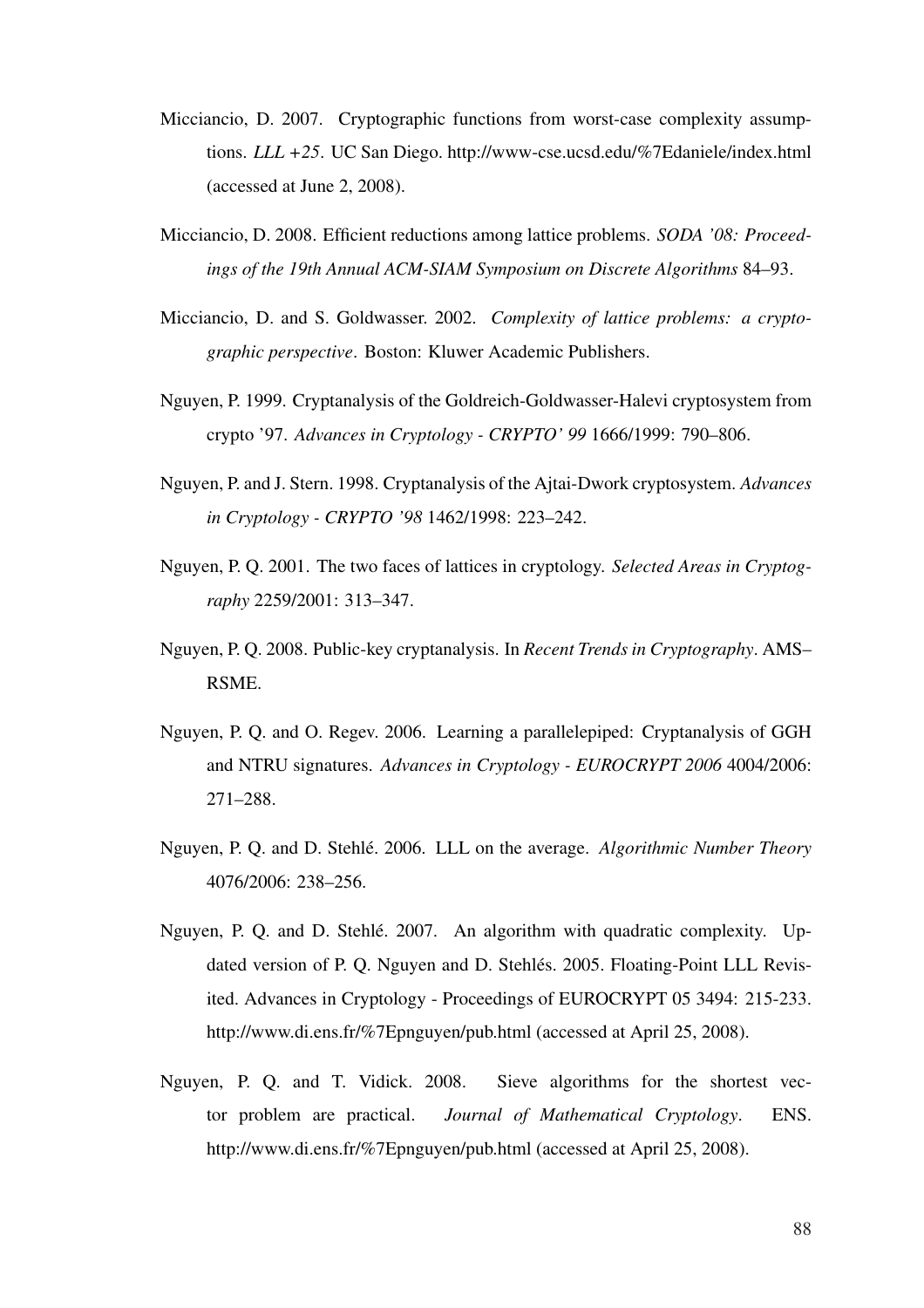- <span id="page-99-0"></span>Paeng, S.-H., B. E. Jung, and K.-C. Ha. 2002. A lattice based public key cryptosystem using polynomial representations. *Public Key Cryptography - PKC 2003* 2567/2002: 292–308.
- Peikert, C. 2007. Limits on the hardness of lattice problems in *l<sup>p</sup>* norms. *COCO '07: Proceedings of the 22nd Annual IEEE Conference on Computational Complexity* 333–346.
- Peikert, C. and B. Waters. 2007. Lossy trapdoor functions and their applications. Cryptology ePrint Archive, Report 2007/279. http://eprint.iacr.org/ (accessed at May 13, 2008).
- Pendavingh, R. A. and S. H. M. van Zwam. 2007. New Korkin-Zolotarev inequalities. *SIAM Journal on Optimization 18*(1): 364–378.
- Pohst, M. 1987. A modification of the LLL reduction algorithm. *Journal of Symbolic Computation 4*(1): 123–127.
- Regev, O. 2004a. Lattices in computer science. Tel-Aviv University. http://www.cs.tau.ac.il/%7Eodedr/teaching/lattices\_fall\_2004/index.html (accessed at April 14, 2008).
- Regev, O. 2004b. New lattice-based cryptographic constructions. *Journal of the ACM 51*(6): 899–942.
- Regev, O. 2004c. Quantum computation and lattice problems. *SIAM Journal on Computing 33*(3): 738–760.
- Regev, O. 2005. On lattices, learning with errors, random linear codes, and cryptography. *STOC '05: Proceedings of the 37th Annual ACM Symposium on Theory of Computing* 84–93.
- Regev, O. 2007. On the complexity of lattice problems with polynomial approximation factors. *LLL +25*. Tel-Aviv University. http://www.cs.tau.ac.il/%7Eodedr/ (accessed at March 31, 2008).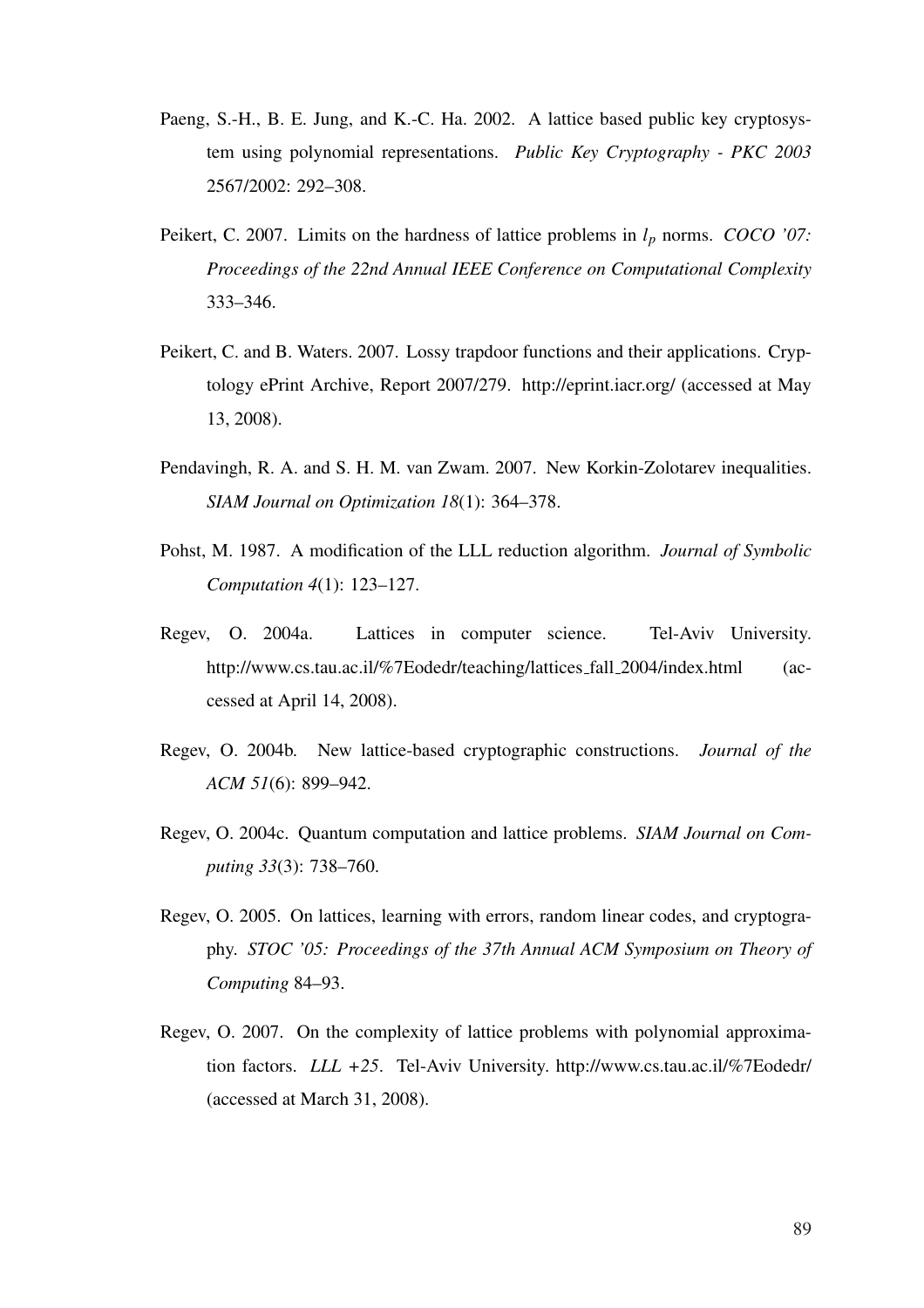- <span id="page-100-0"></span>Regev, O. and R. Rosen. 2006. Lattice problems and norm embeddings. *STOC '06: Proceedings of the 38th Annual ACM Symposium on Theory of Computing* 447– 456.
- Roch, J. L. and G. Villard. 1992. Parallel gcd and lattice basis reduction. *Parallel Processing: CONPAR 92-VAPP V* 634/1992: 557–564.
- Rothe, J. 2005. *Complexity theory and cryptology*. New York: Springer-Verlag.
- Sakurai, K. 2000. A progress report on lattice based public-key cryptosystems : Theoretical security versus practical cryptanalysis(special issue on algorithm engineering : Surveys). *IEICE Transactions on Information and Systems 83*(3): 570–579.
- Schnorr, C. P. 1987. A hierarchy of polynomial time lattice basis reduction algorithms. *Theoretical Computer Science 53*(2-3): 201–224.
- Schnorr, C. P. 1988. A more efficient algorithm for lattice basis reduction. *Journal of Algorithms 9*(1): 47–62.
- Schnorr, C. P. 1996. Block reduced bases and successive minima. Technical report, Goethe Universität. http://www.mi.informatik.unifrankfurt.de/research/papers.html accessed at April 25, 2008).
- Schnorr, C. P. 2001. New practical algorithms for the approximate shortest lattice vector. Goethe Universität. http://www.mi.informatik.unifrankfurt.de/research/papers.html (accessed at April 25, 2008).
- Schnorr, C. P. 2003. Lattice reduction by random sampling and birthday methods. *STACS '03: Proceedings of the 20th Annual Symposium on Theoretical Aspects of Computer Science* 2607/2003: 145–156.
- Schnorr, C. P. 2006a. Blockwise lattice basis reduction revisited. *Codes and Lattices in Cryptography*. Goethe Universitat. http://www.mi.informatik.uni- ¨ frankfurt.de/research/papers.html (accessed at April 25, 2008).
- Schnorr, C. P. 2006b. Fast LLL-type lattice reduction. *Information and Computation 204*(1): 1–25.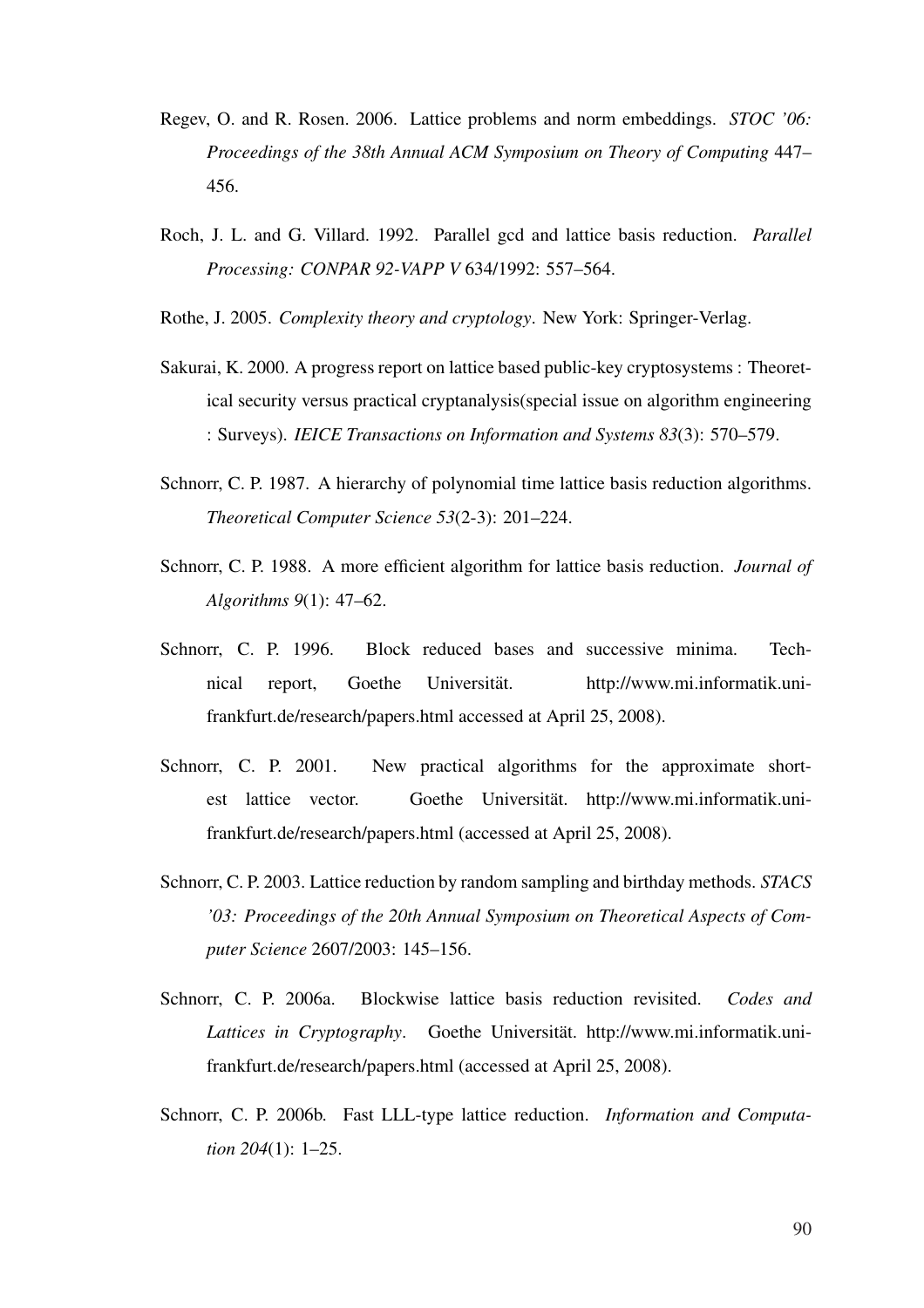- <span id="page-101-0"></span>Schnorr, C. P. 2007. Progress on LLL and lattice reduction. *LLL +25*. Goethe Universität. http://www.mi.informatik.uni-frankfurt.de/research/papers.html (accessed at April 25, 2008).
- Schnorr, C. P. and M. Euchner. 1994. Lattice basis reduction: Improved practical algorithms and solving subset sum problems. *Mathematical Programming 66*(1-3): 181–199.
- Schnorr, C. P. and H. H. Hörner. 1995. Attacking the Chor-Rivest cryptosystem by improved lattice reduction. *Advances in Cryptology - EUROCRYPT '95* 921/1995:  $1 - 12$ .
- Schönhage, A. 1984. Factorization of univariate integer polynomials by diophantine approximation and an improved basis reduction algorithm. *Automata, Languages and Programming* 172/1984: 436–447.
- Siegel, C. L. 1989. *Lectures on the geometry of numbers*. New York: Springer-Verlag.
- Silverman, J. H. 2006. An introduction to the theory of lattices. Brown University. http://www.math.brown.edu/%7Ejhs/Presentations/WyomingLattices.pdf (accessed at May 1, 2008).
- Stehlé, D. 2007. Floating-point LLL: Theoretical and practical aspects. *LLL* +25. ENS Lyon. http://perso.ens-lyon.fr/damien.stehle/ (accessed at April 25, 2008).
- Storjohann, A. 1996. Faster algorithms for integer lattice basis reduction. Technical Report 249, Swiss Federal Institute of Technology.
- van Emde Boas, P. 1981. Another NP-complete partition problem and the complexity of computing short vectors in a lattice. Technical Report 81-04, University of Amsterdam. http://staff.science.uva.nl/%7Epeter/vectors/mi8104c.html (accessed at March 19, 2008).
- Villard, G. 1992. Parallel lattice basis reduction. *ISSAC '92: Proceedsngs of the International 1992 Symposium on Symbolic and Algebraic Computation* 269–277.
- Wetzel, S. 1998. An efficient parallel block-reduction algorithm. *Algorithmic Number Theory* 1423/1998: 323–337.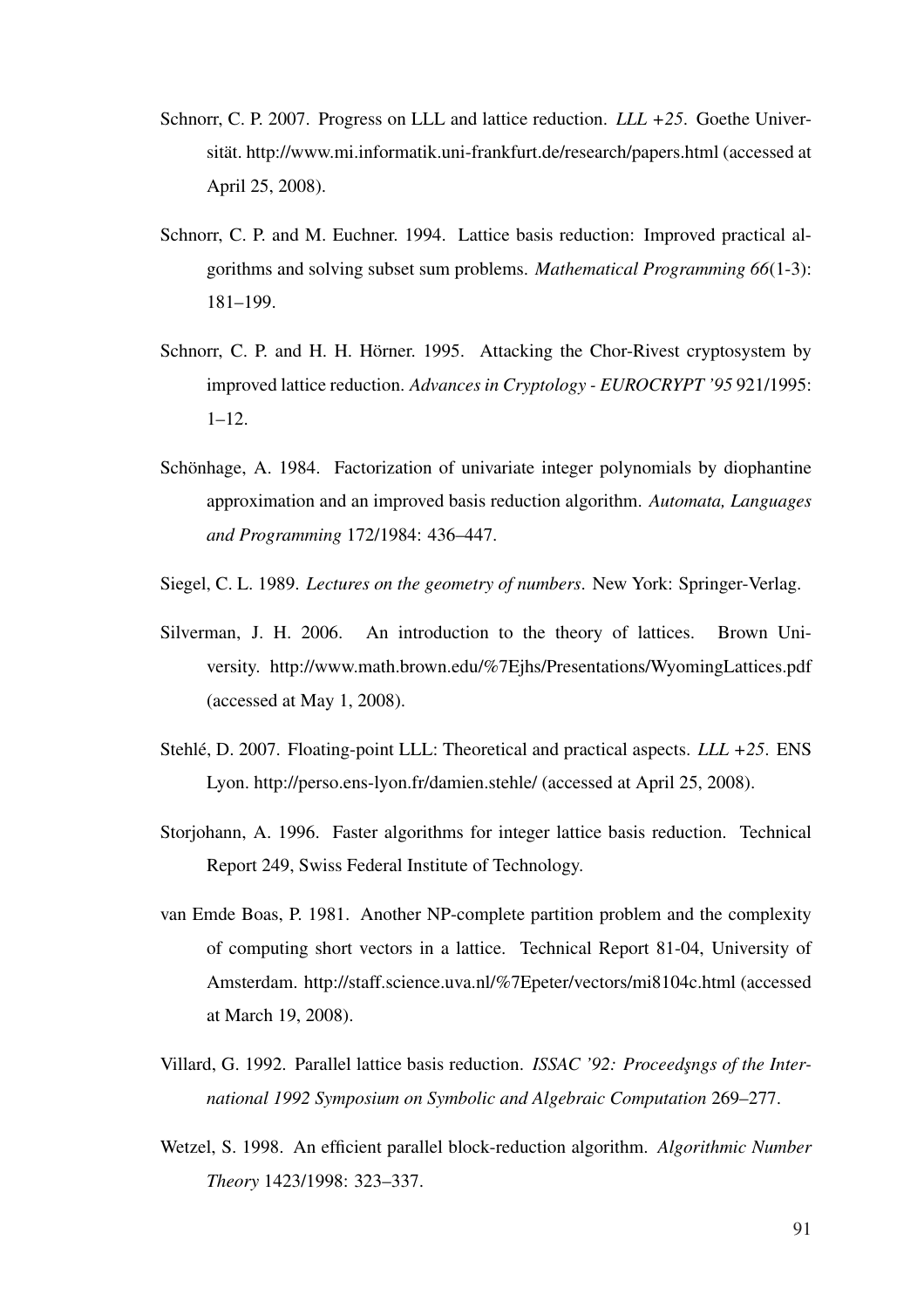# APPENDIX A

# LLL XD GRAPHS

<span id="page-102-0"></span>



Figure A.1. Running times of LLL XD.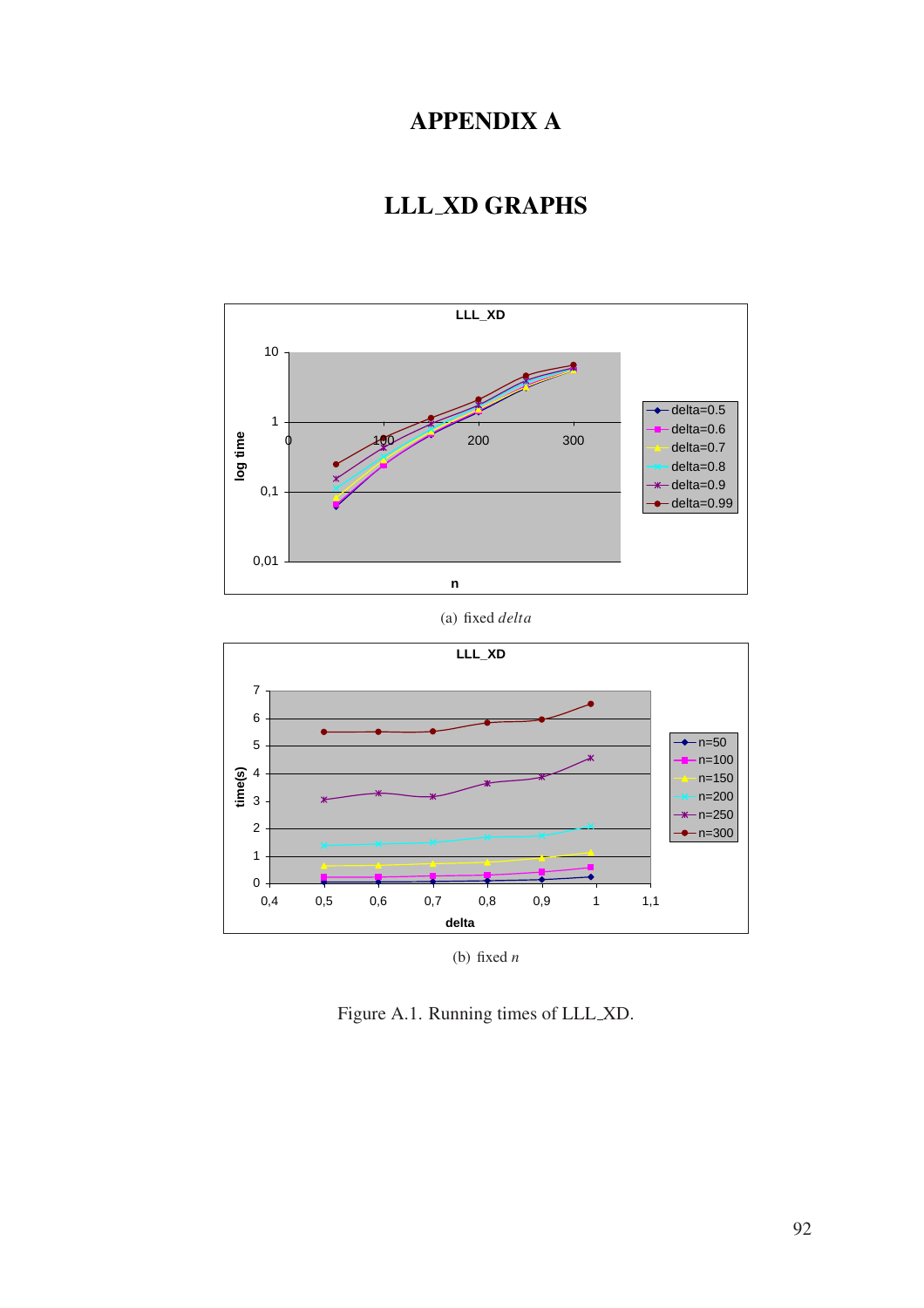<span id="page-103-0"></span>

(a) fixed *delta*



Figure A.2. Approximation factor constants of LLL XD.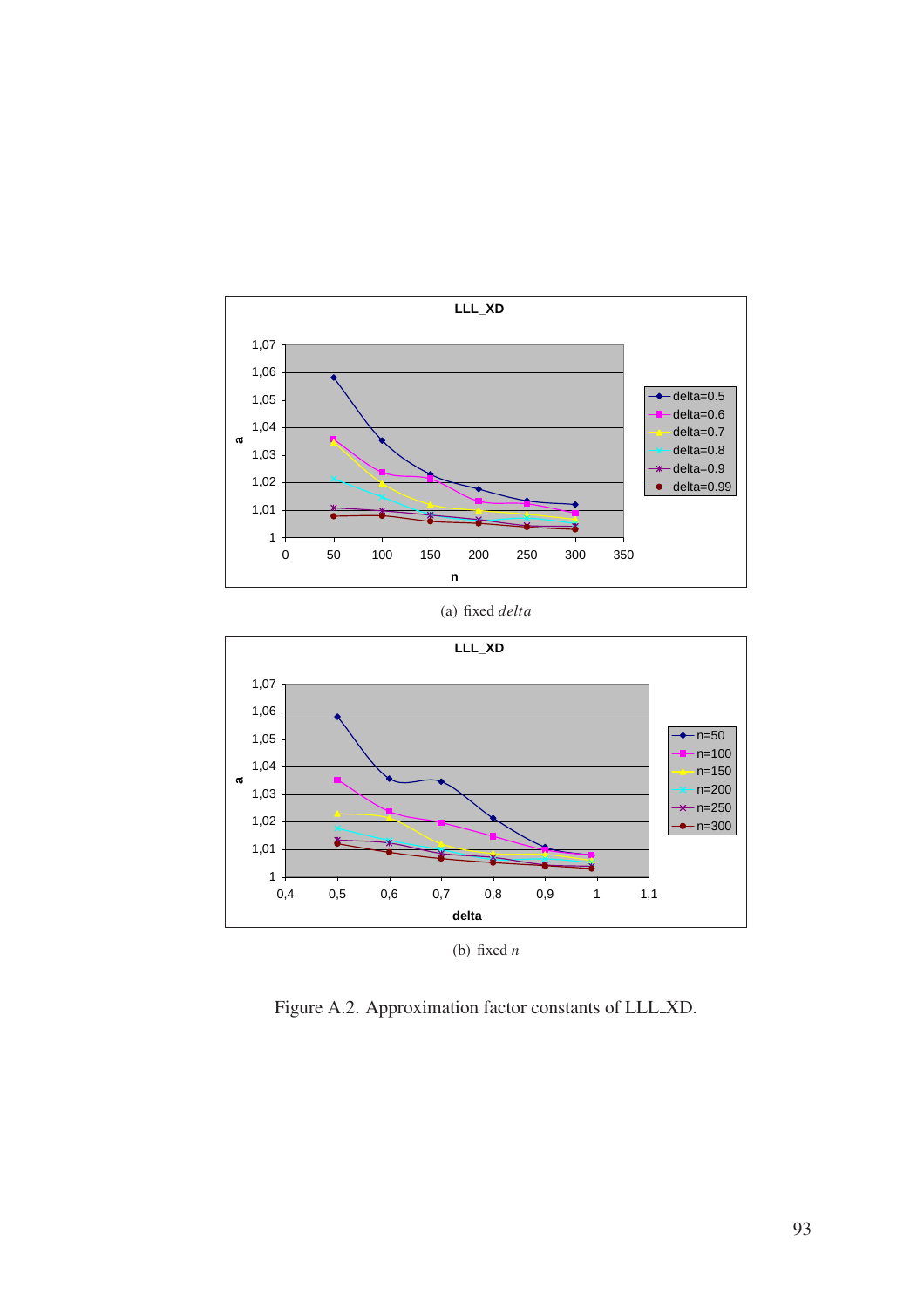# APPENDIX B

# LLL XD DEEP GRAPHS

<span id="page-104-0"></span>

Figure B.1. Running times of LLL XD DEEP in *n* (1).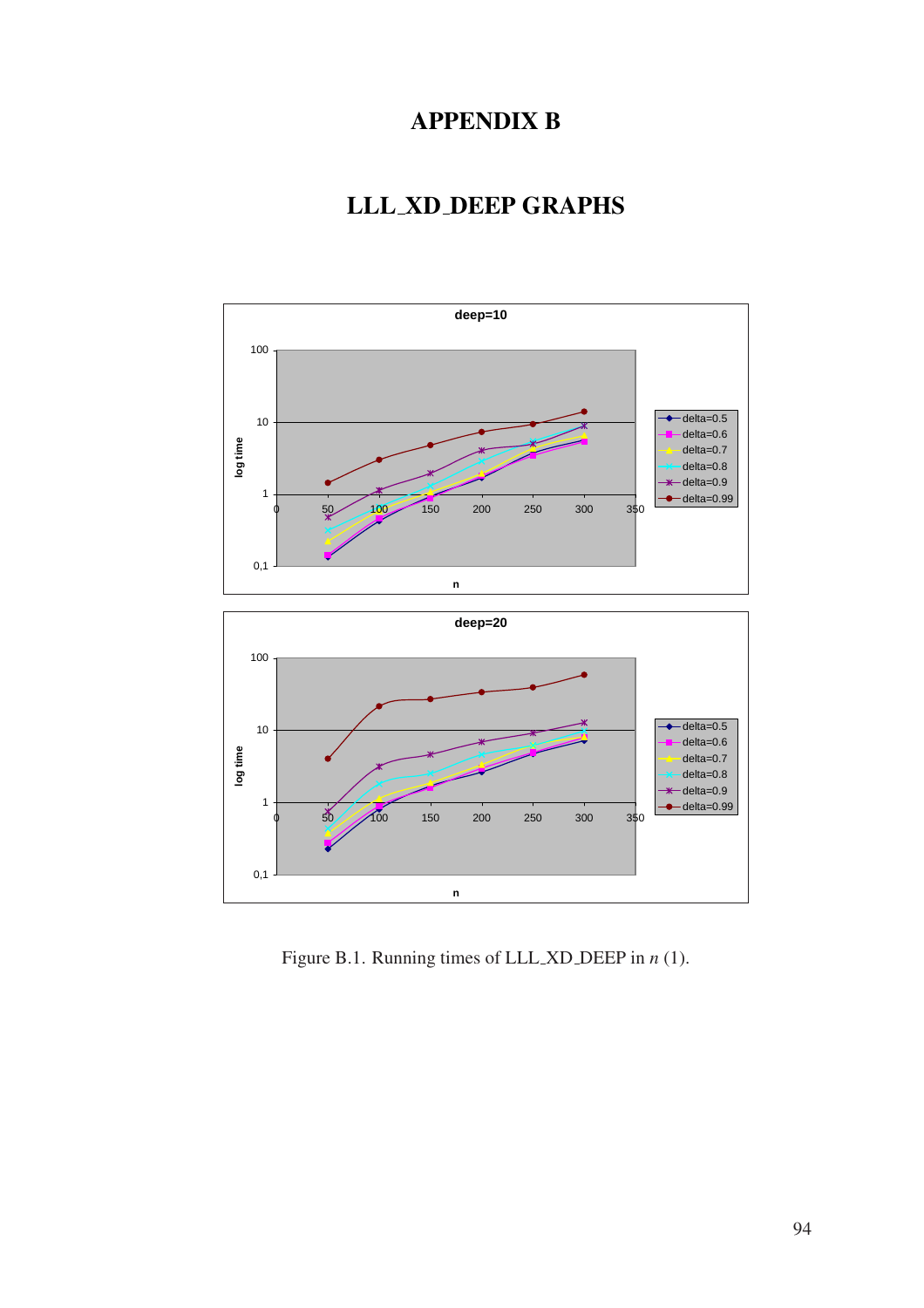<span id="page-105-0"></span>





Figure B.2. Running times of LLL XD DEEP in *n* (2).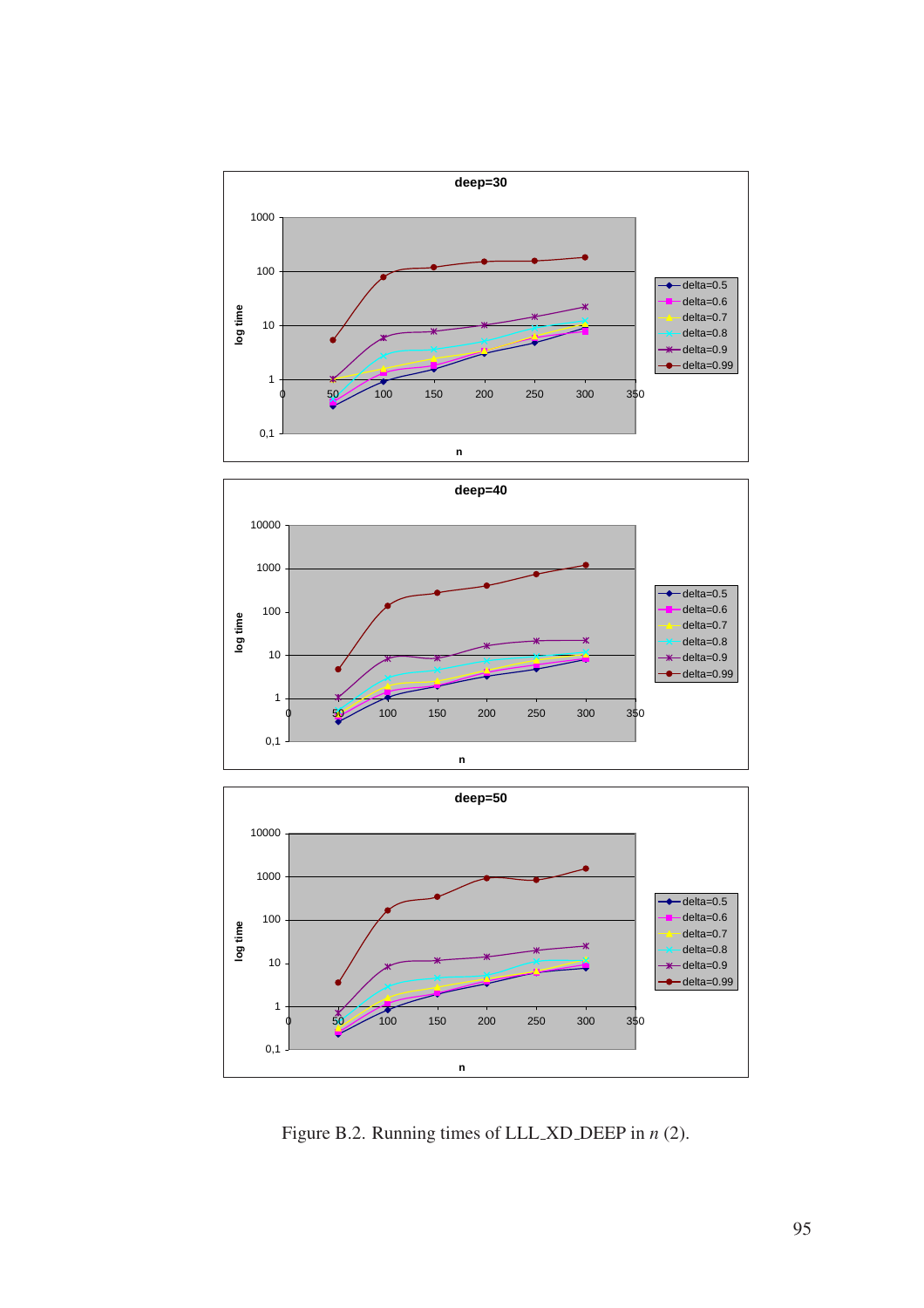<span id="page-106-0"></span>





Figure B.3. Running times of LLL XD DEEP in *deep* (1).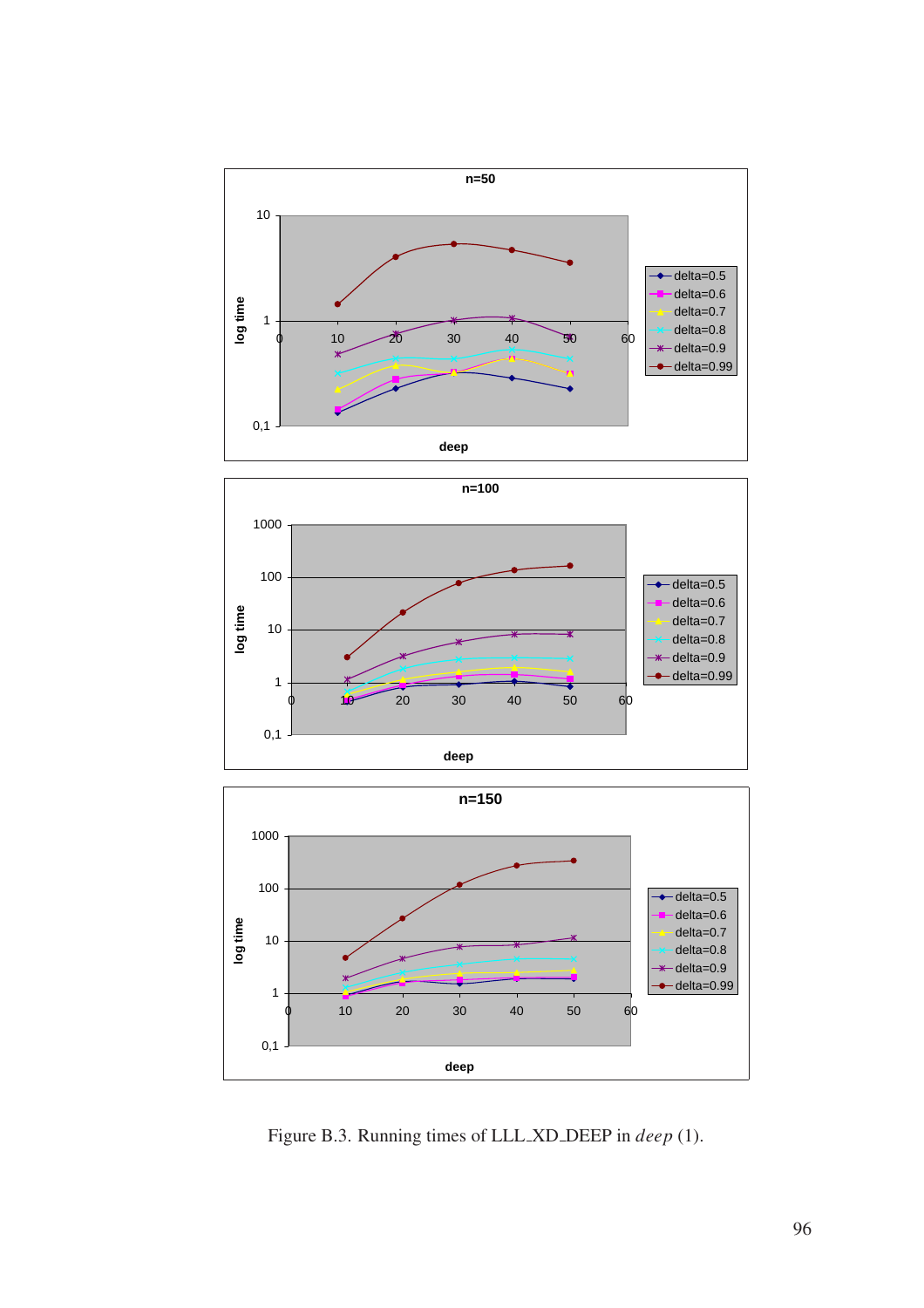<span id="page-107-0"></span>





Figure B.4. Running times of LLL XD DEEP in *deep* (2).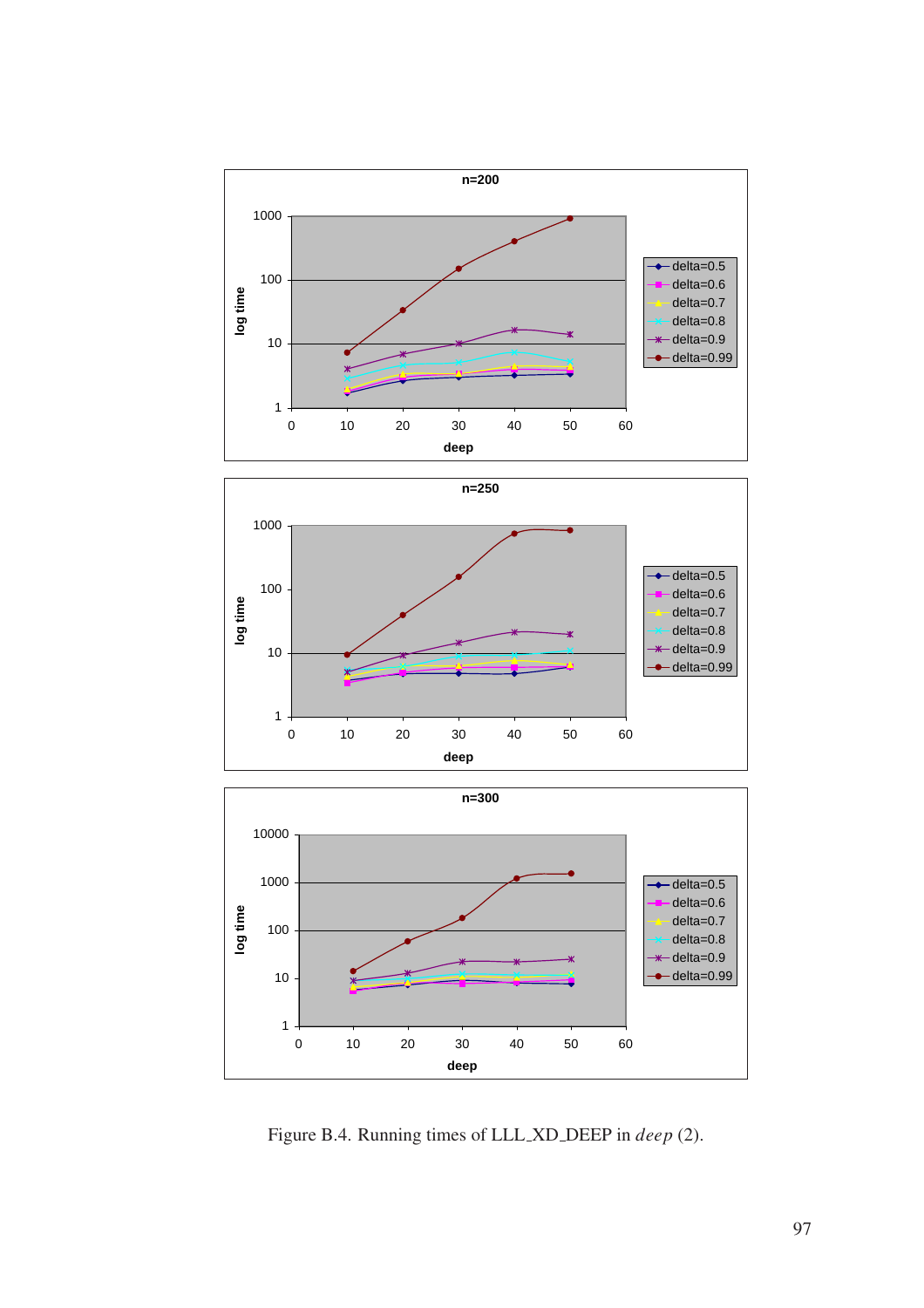

Figure B.5. Running times of LLL XD DEEP in *delta* (1).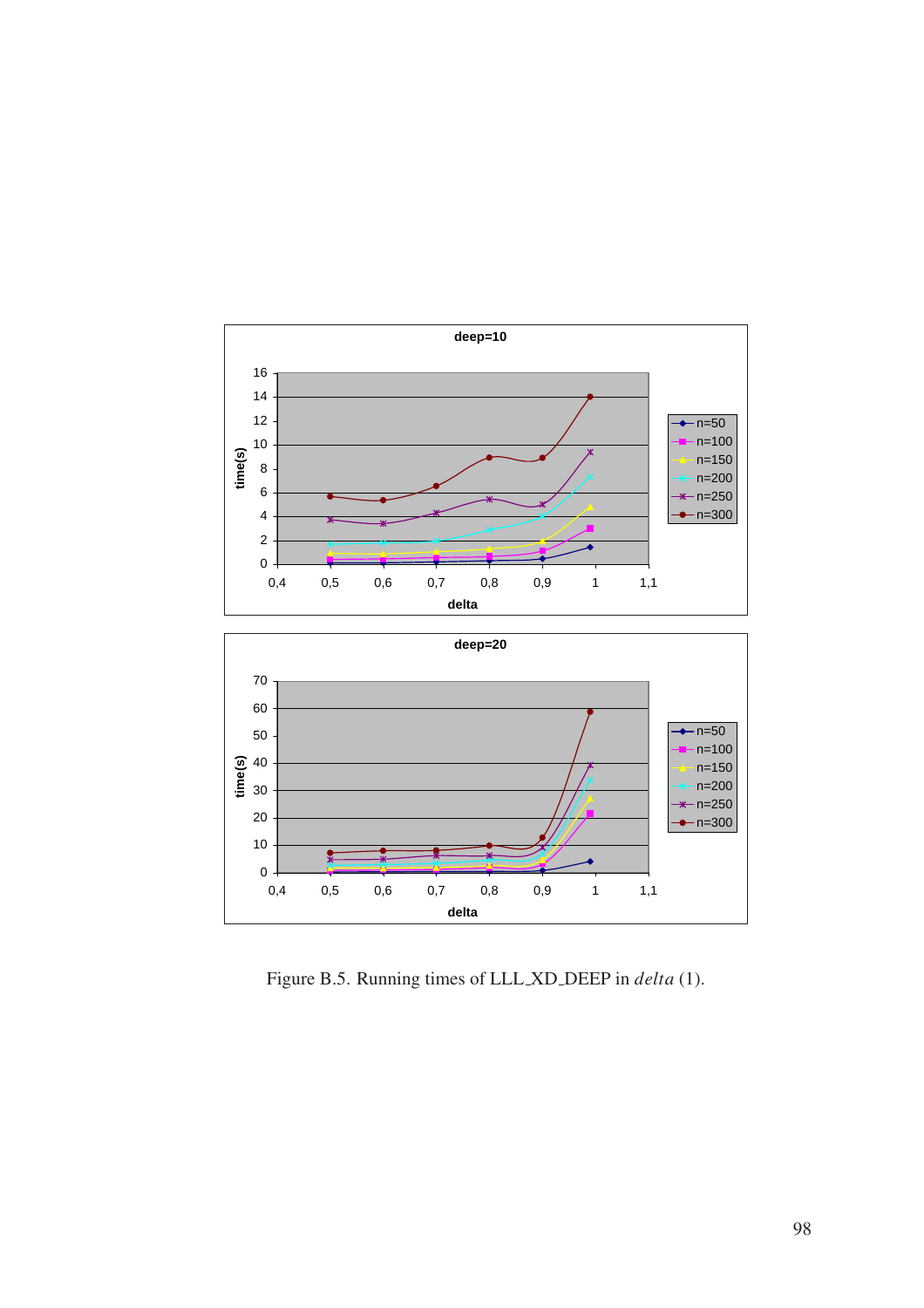





Figure B.6. Running times of LLL XD DEEP in *delta* (2).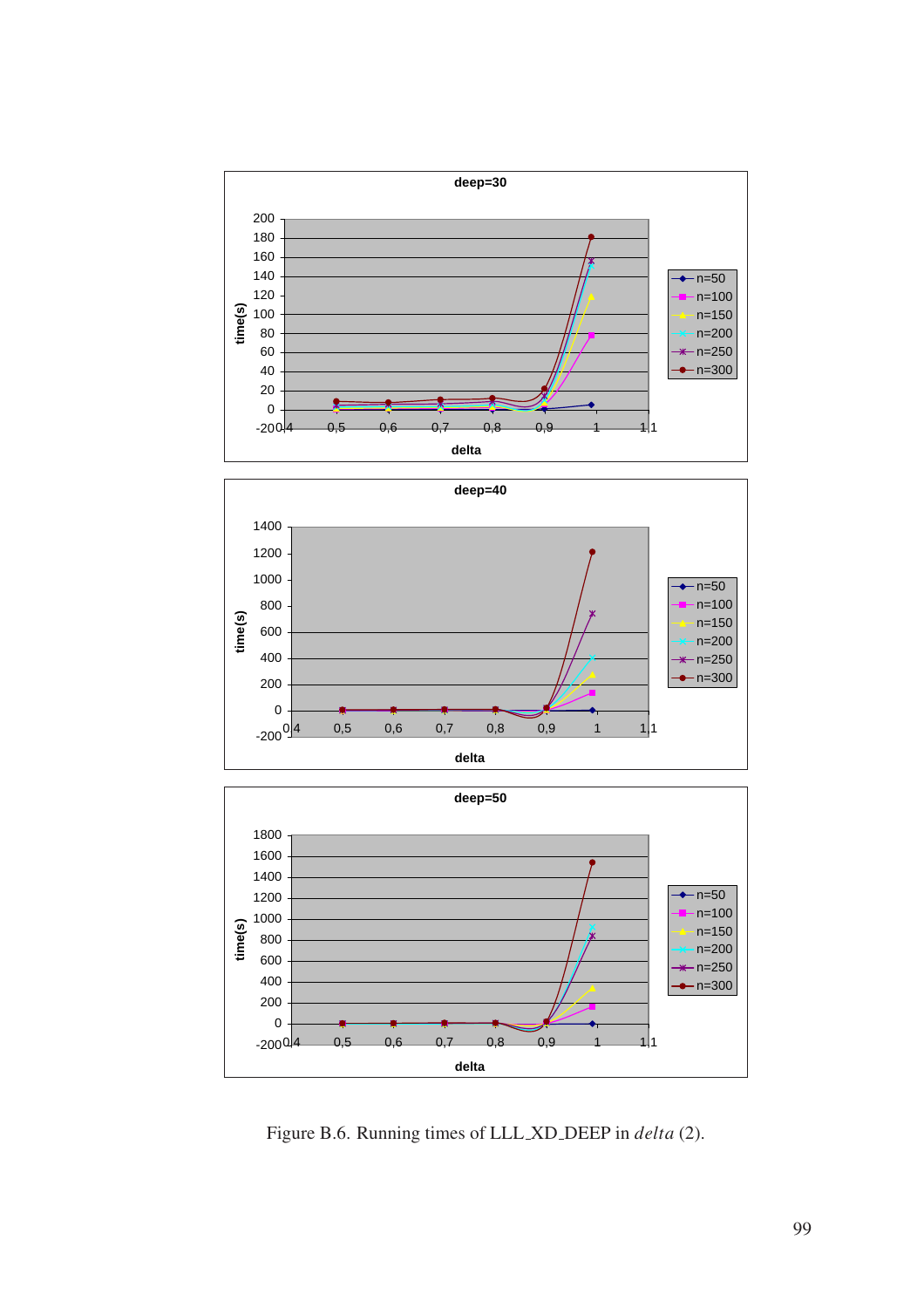

Figure B.7. Approximation factor constants of LLL XD DEEP in *n* (1).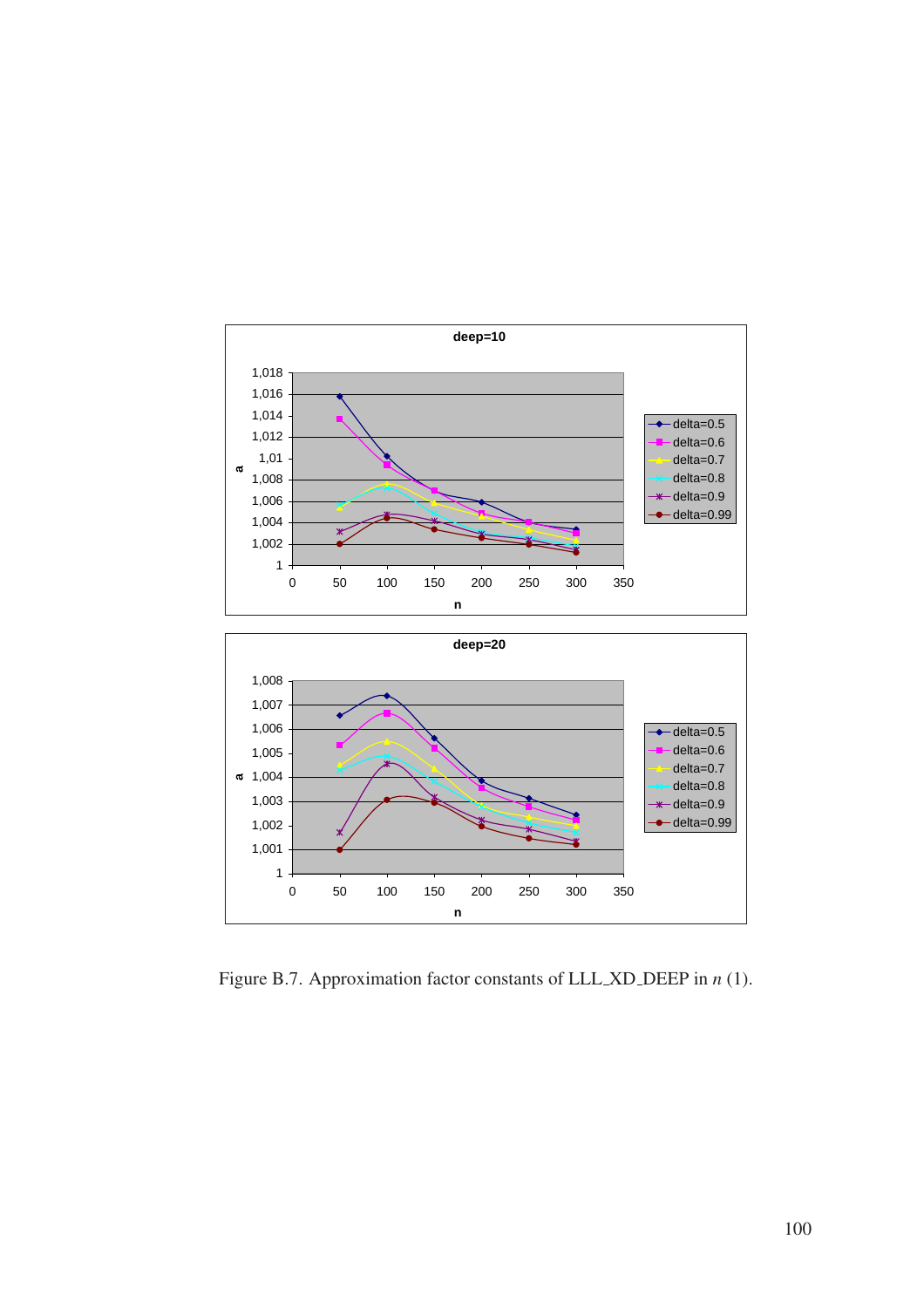





Figure B.8. Approximation factor constants of LLL XD DEEP in *n* (2).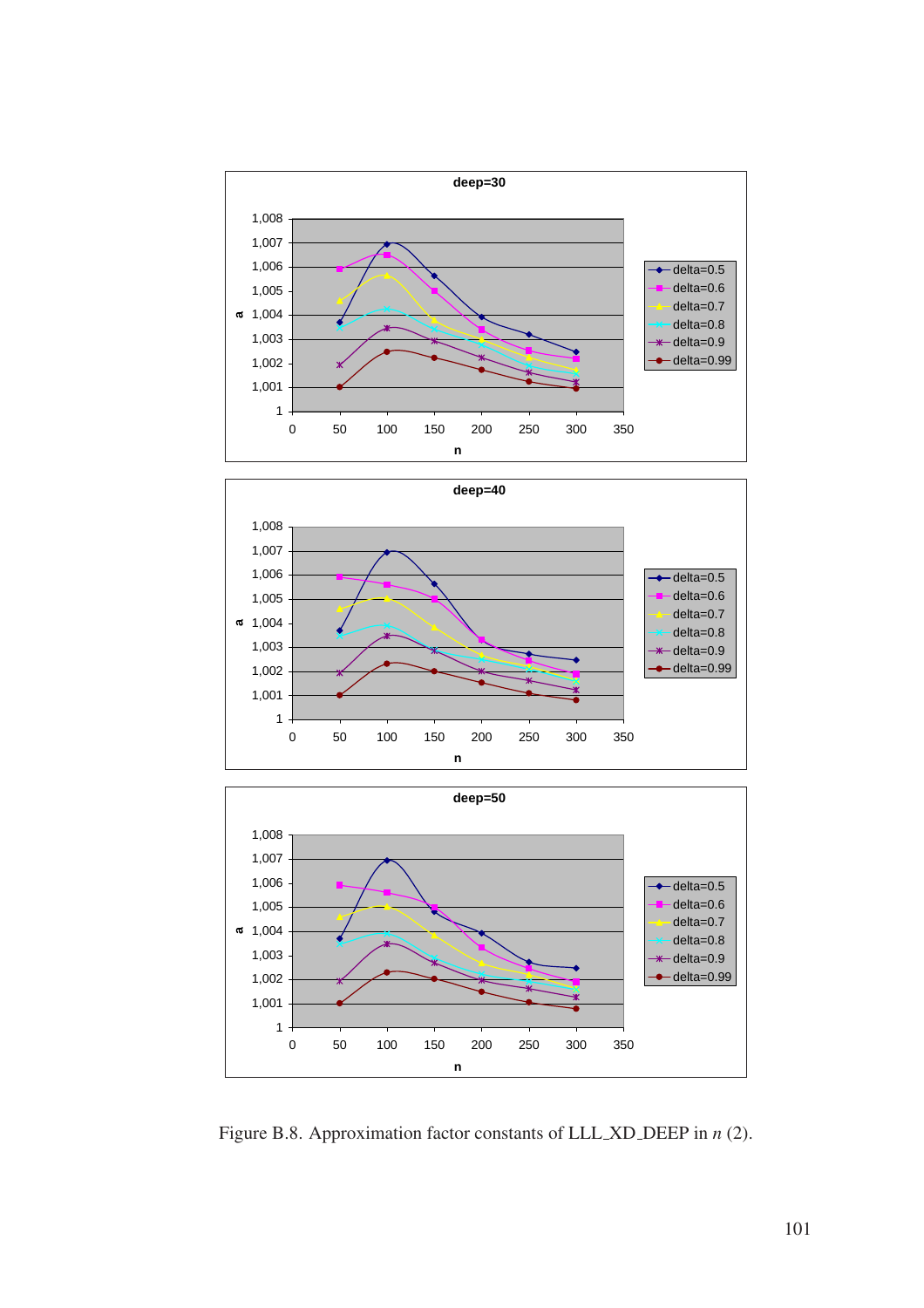





Figure B.9. Approximation factor constants of LLL XD DEEP in *deep* (1).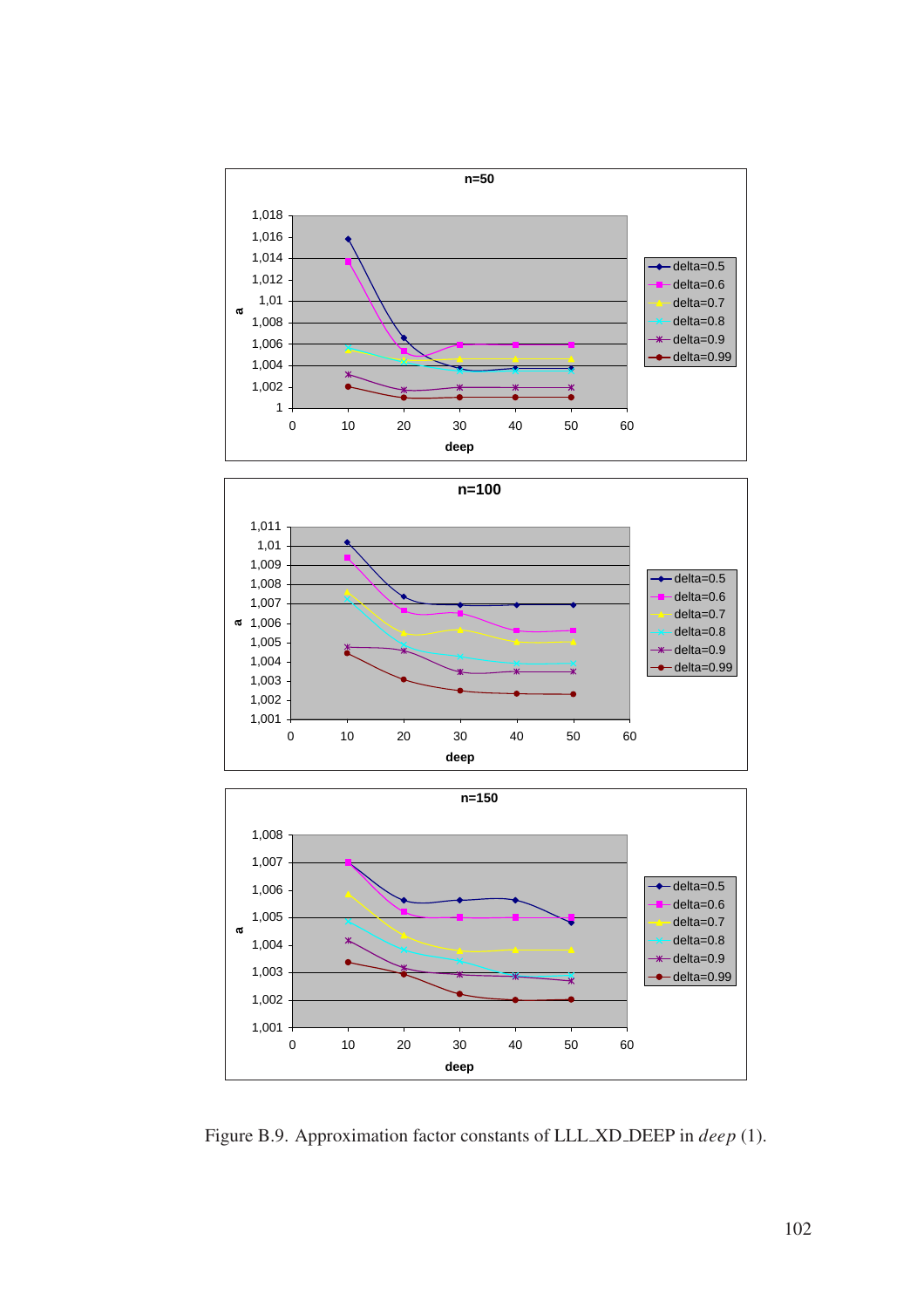





Figure B.10. Approximation factor constants of LLL XD DEEP in *deep* (2).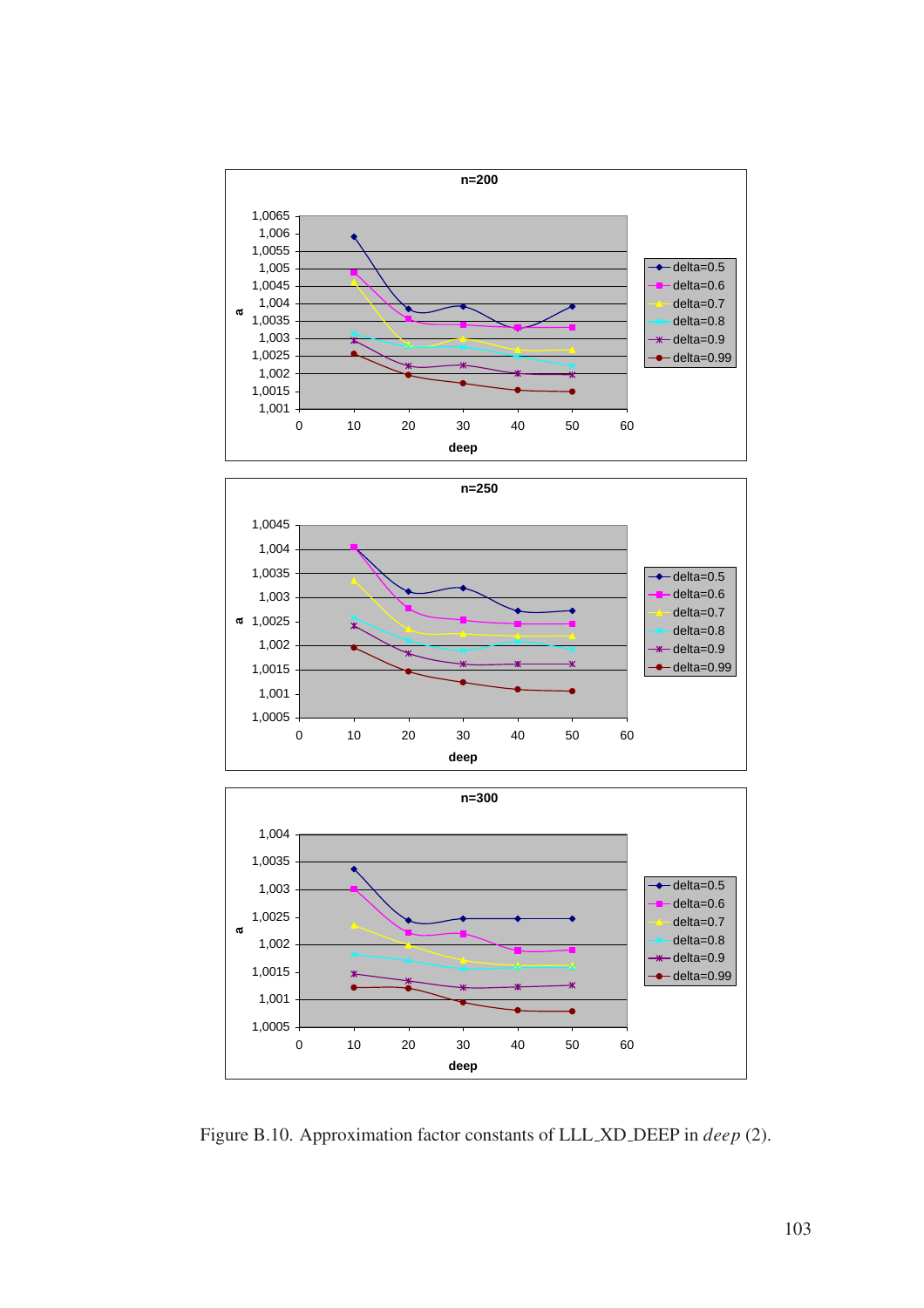

Figure B.11. Approximation factor constants of LLL XD DEEP in *delta* (1).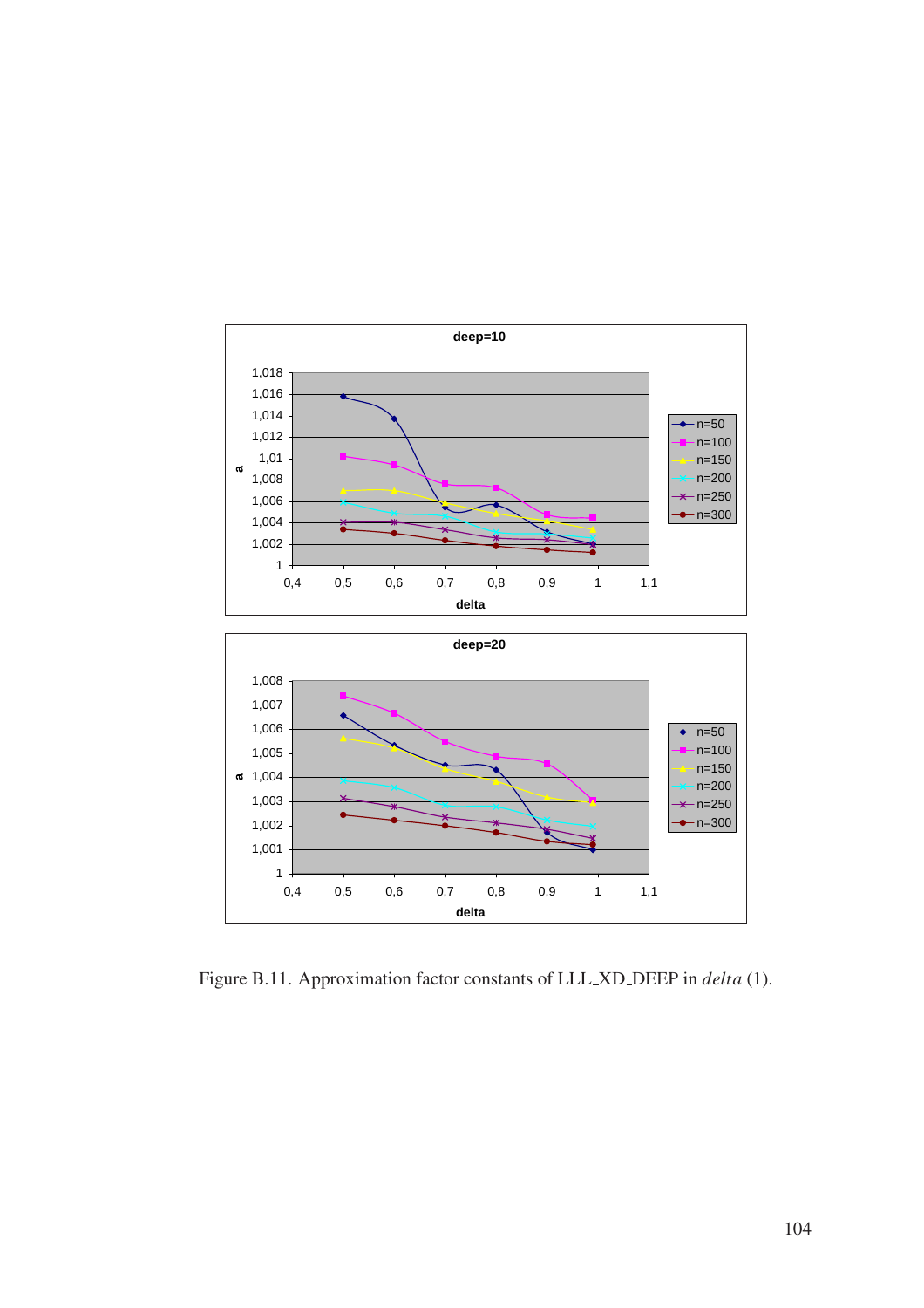





Figure B.12. Approximation factor constants of LLL XD DEEP in *delta* (2).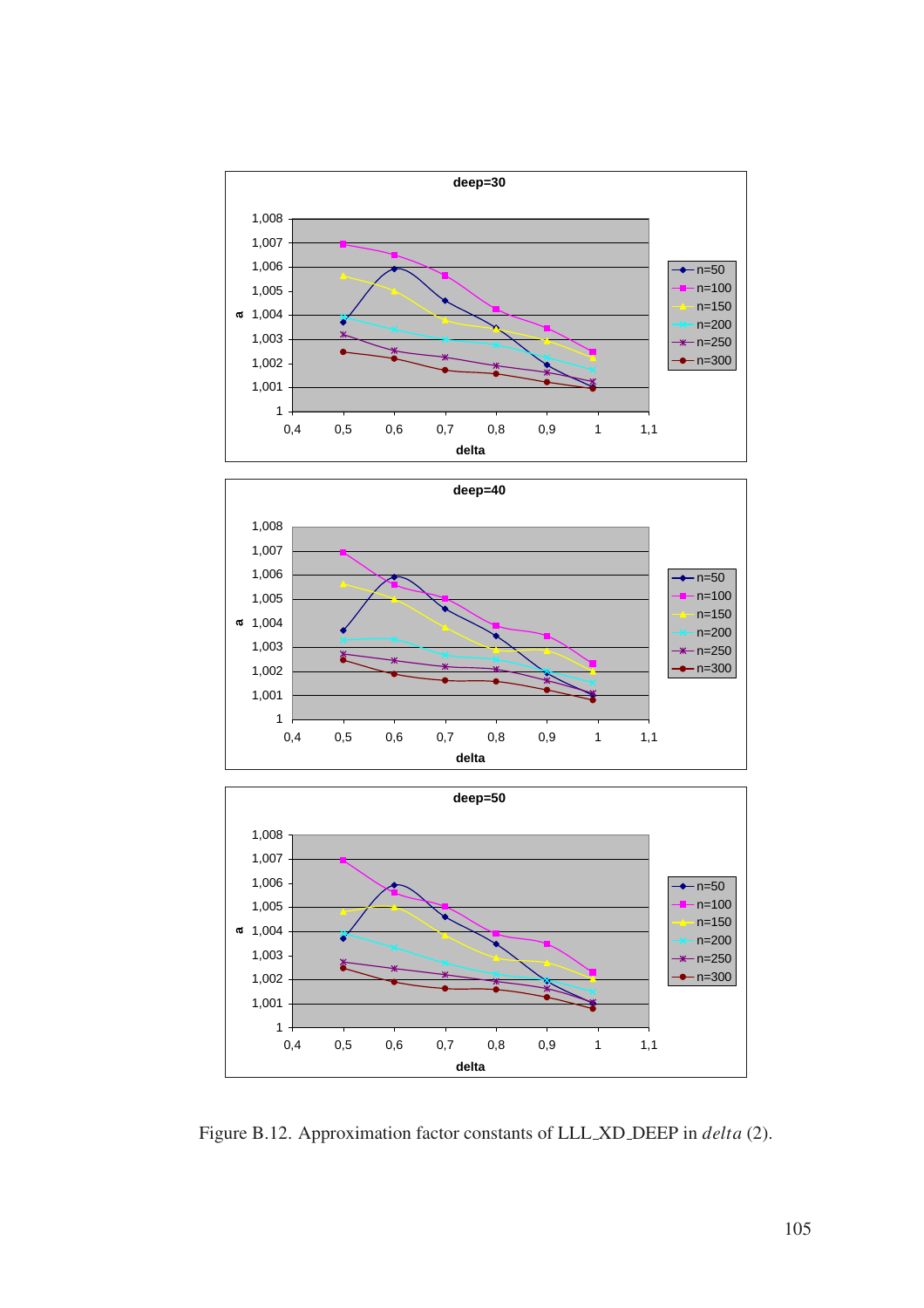## APPENDIX C

## BKZ XD GRAPHS



Figure C.1. Running times of BKZ XD in *n* (1).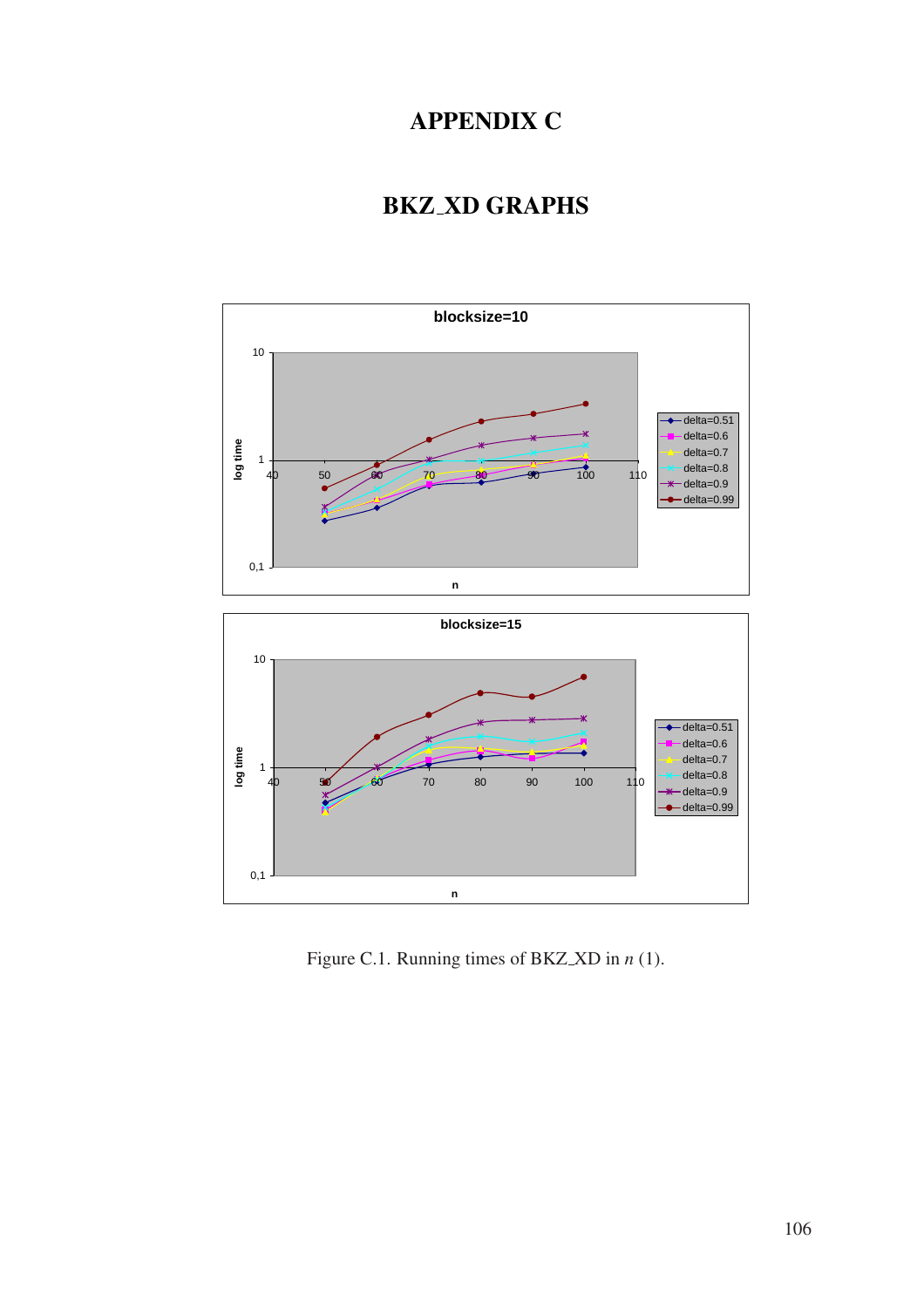





Figure C.2. Running times of BKZ XD in *n* (2).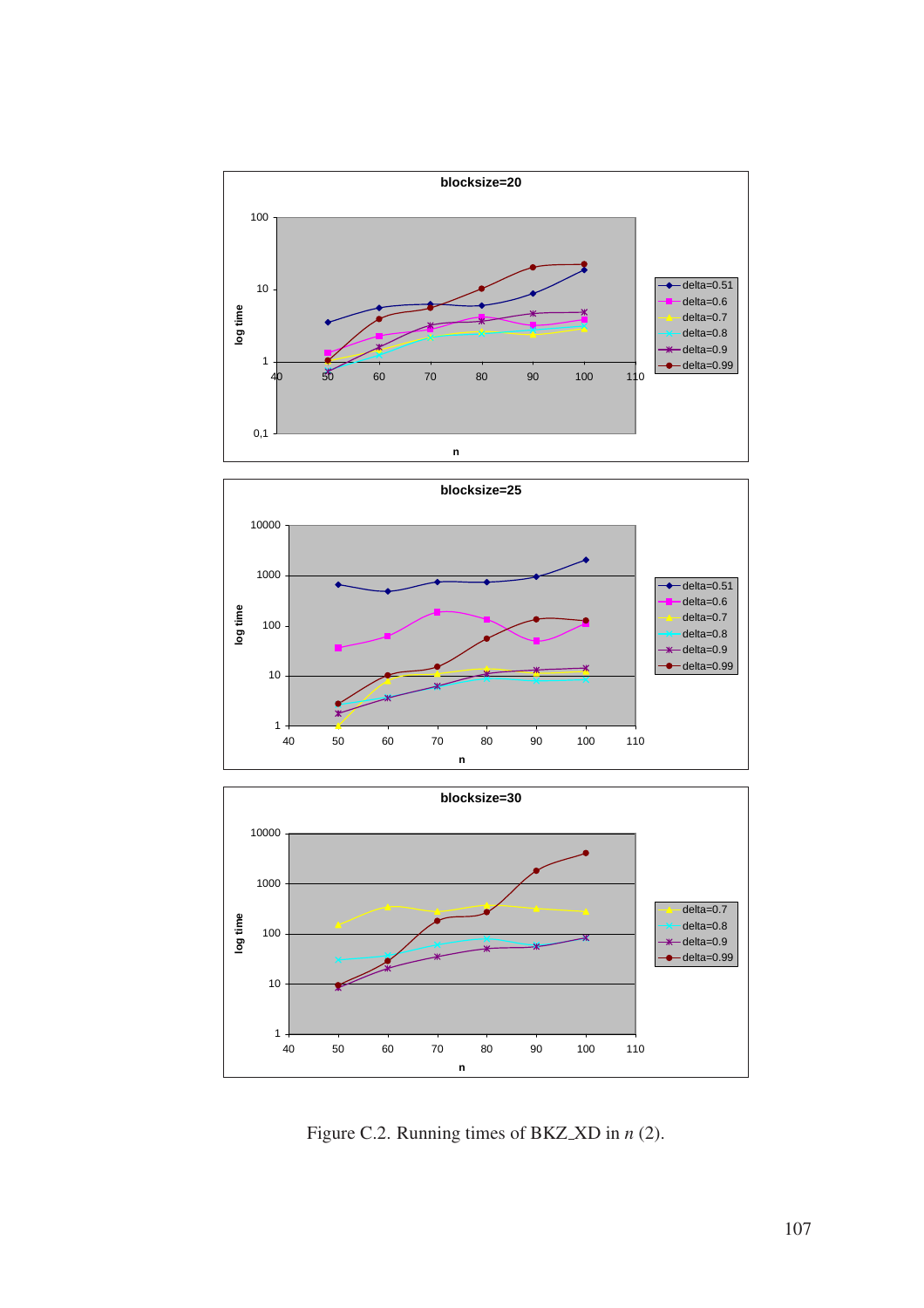





Figure C.3. Running times of BKZ XD in *blocksize* (1).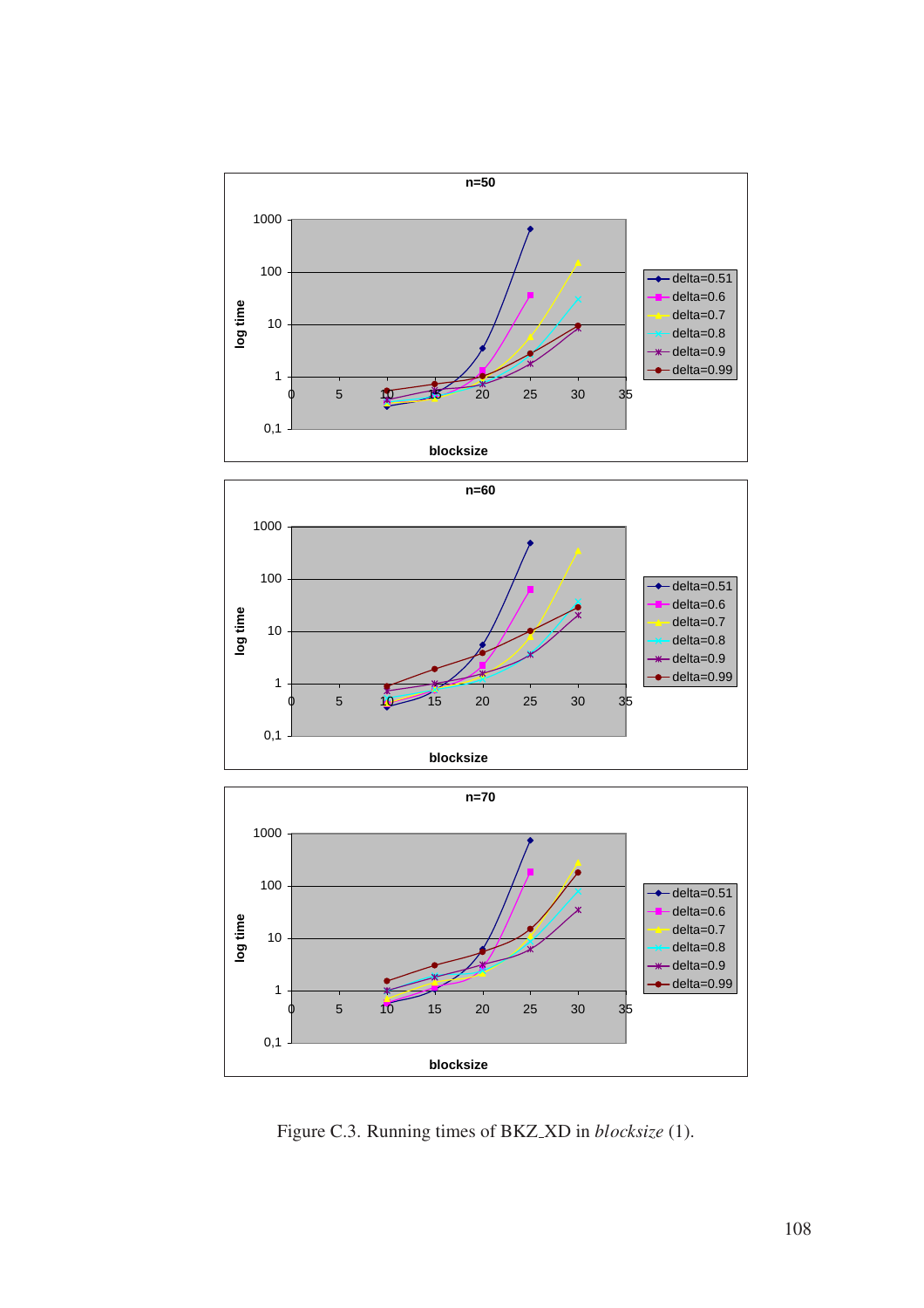





Figure C.4. Running times of BKZ XD in *blocksize* (2).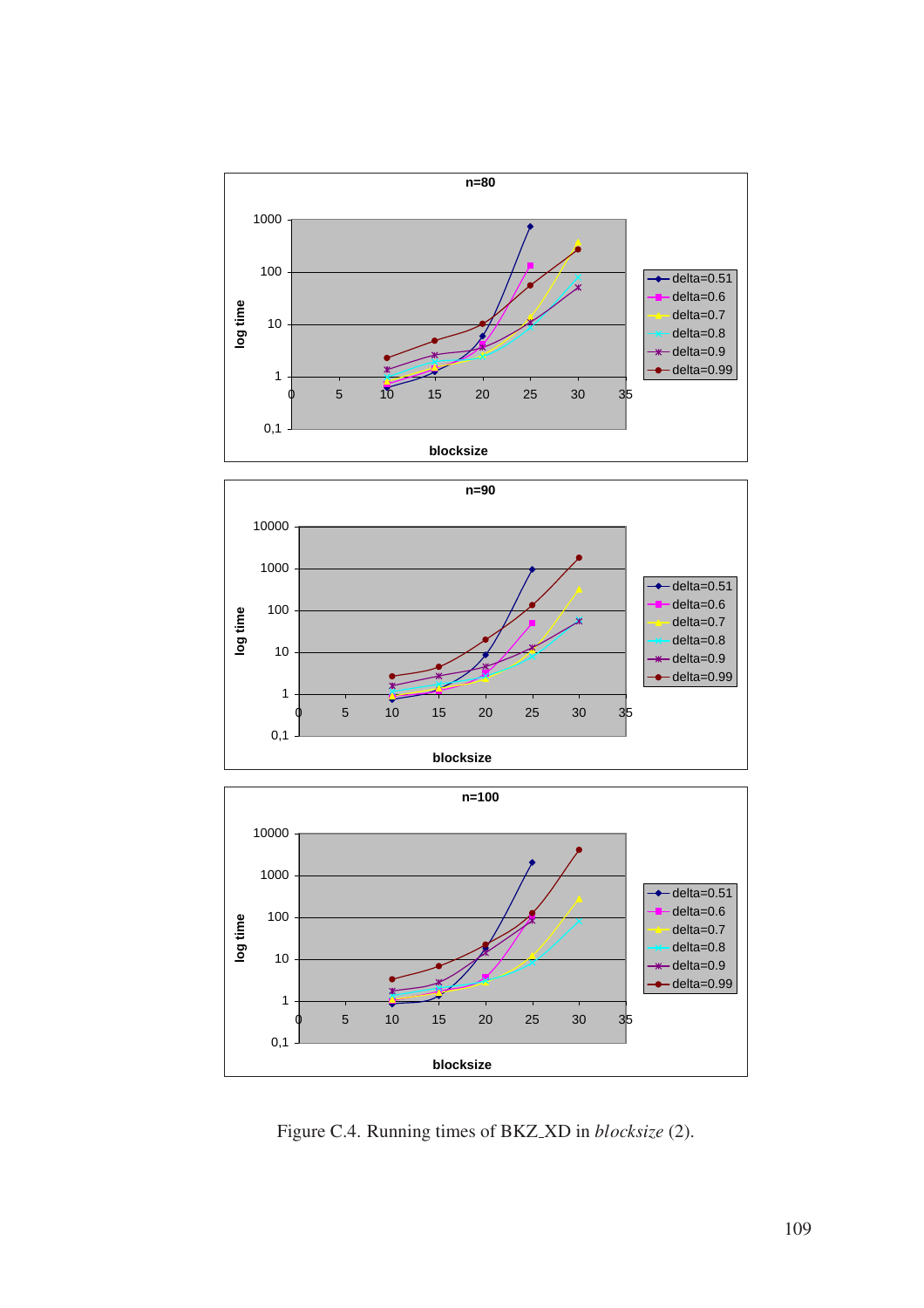

Figure C.5. Running times of BKZ XD in *delta* (1).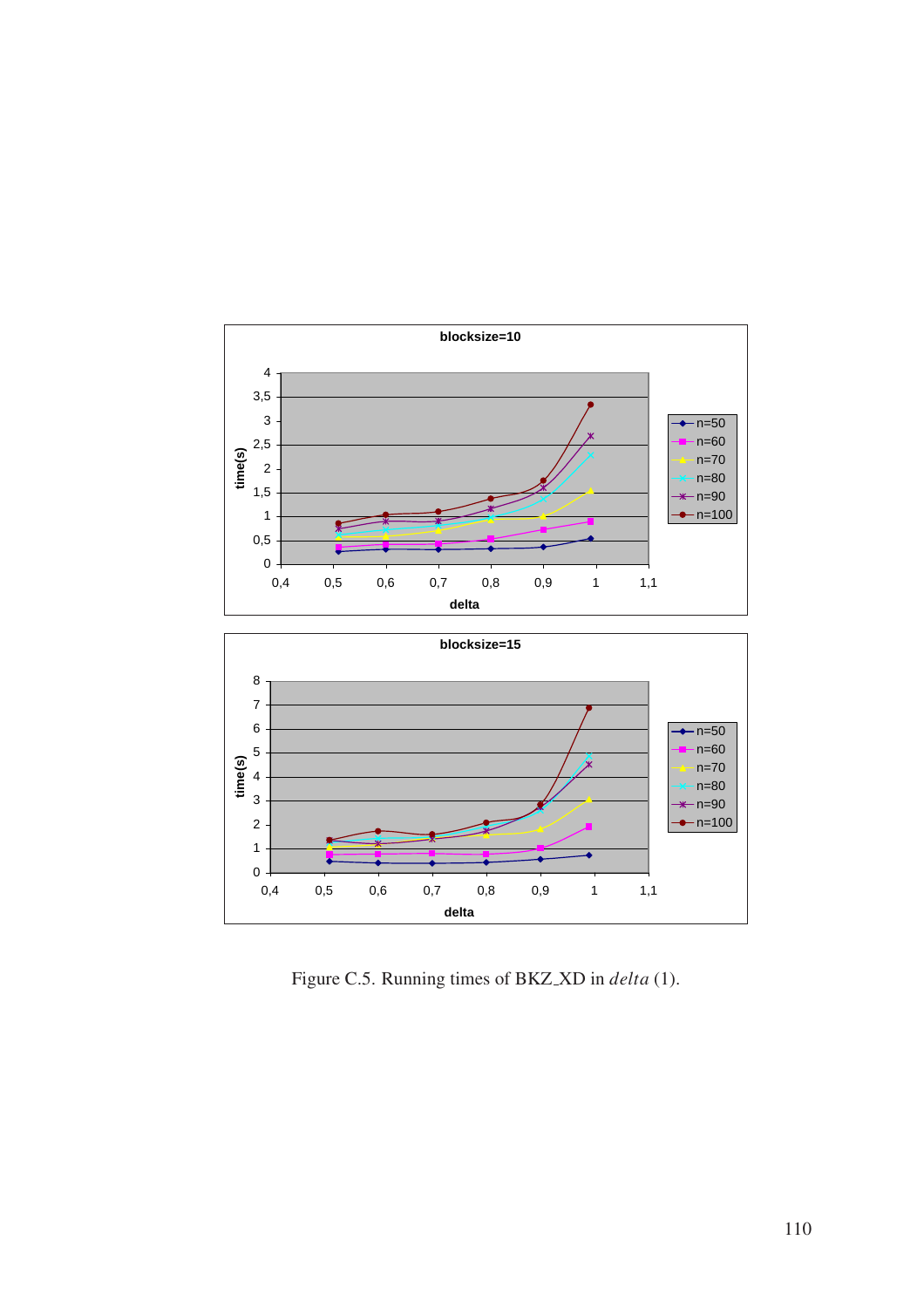





Figure C.6. Running times of BKZ XD in *delta* (2).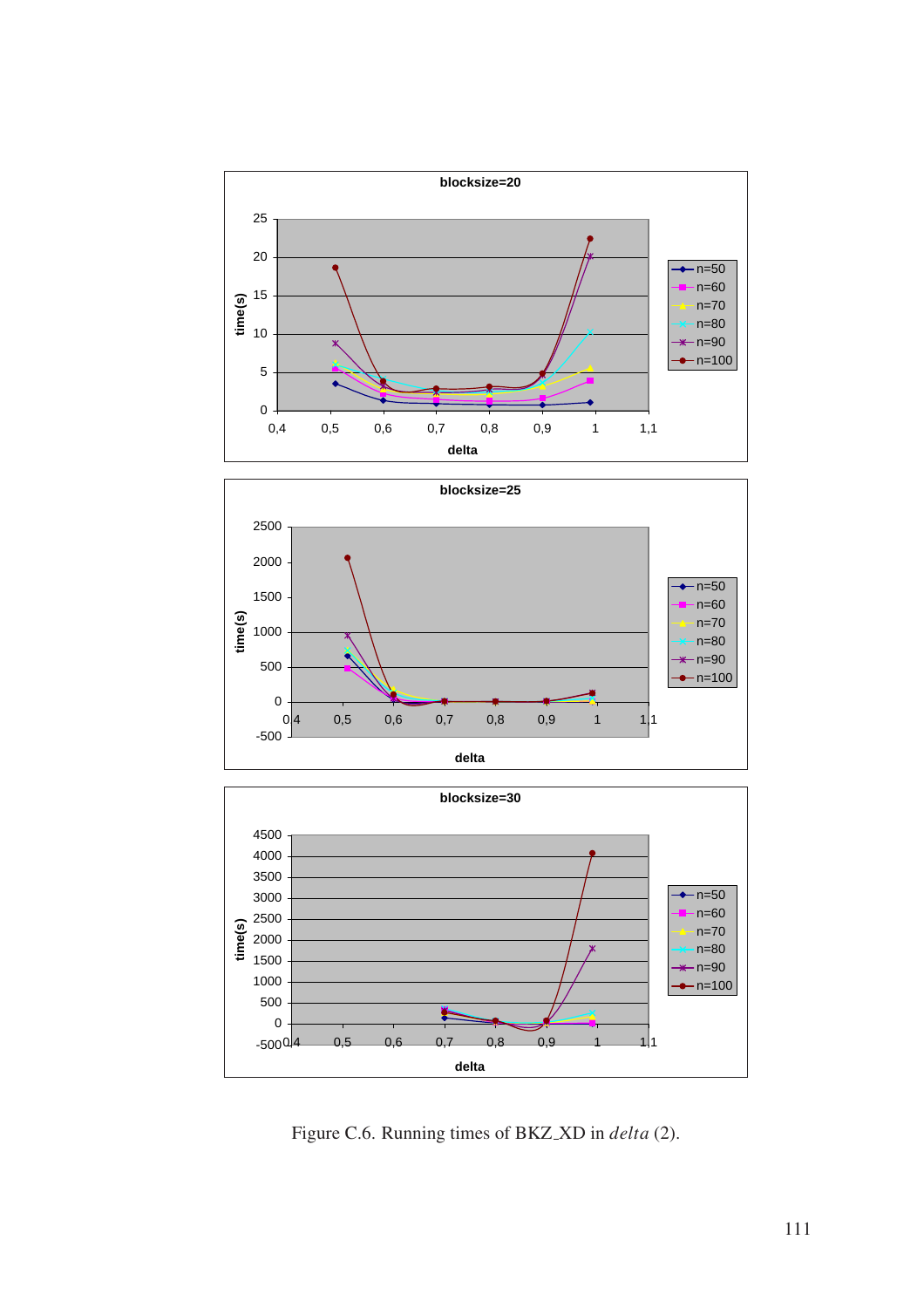



Figure C.7. Approximation factor constants of BKZ XD in *n* (1).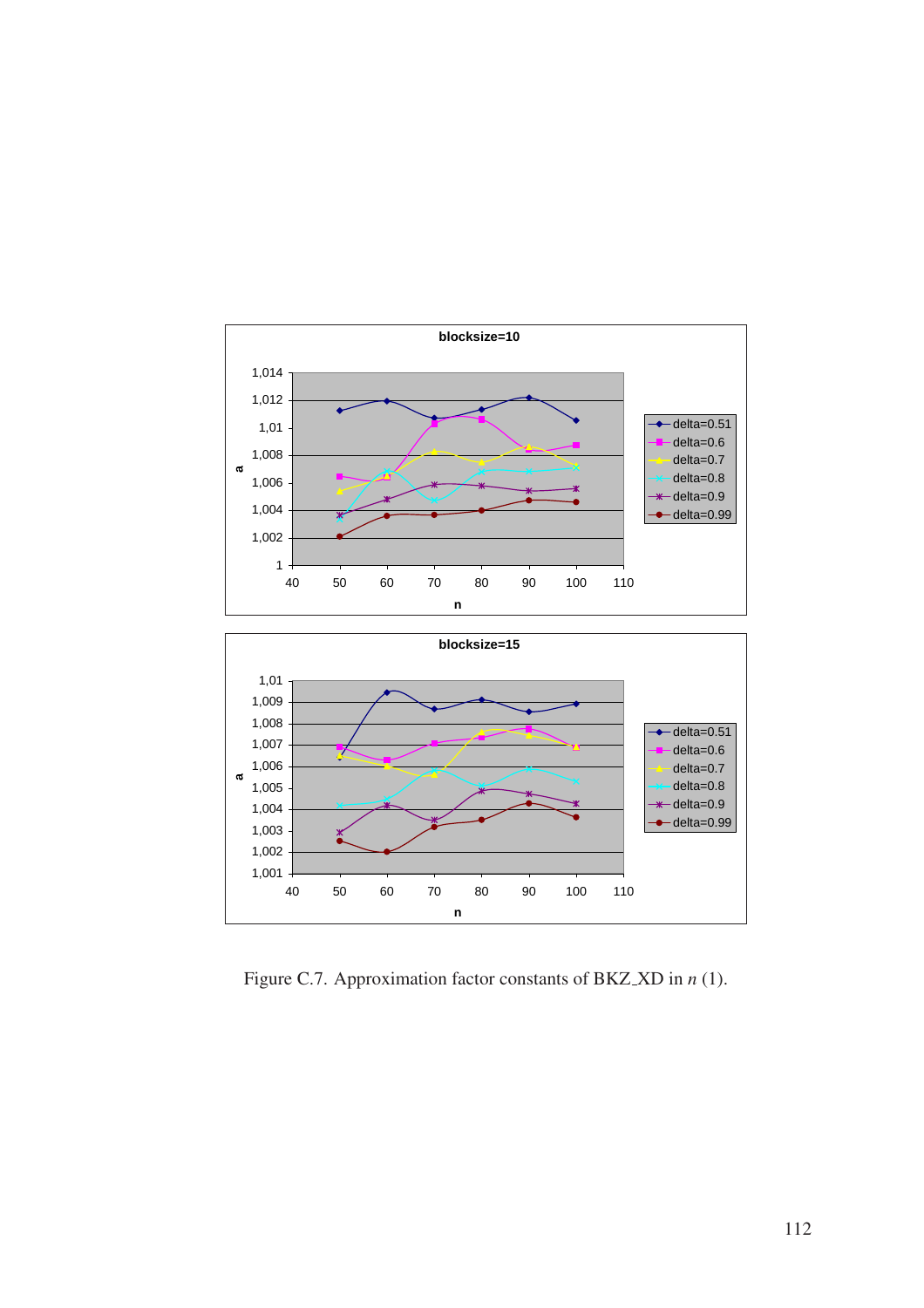





Figure C.8. Approximation factor constants of BKZ XD in *n* (2).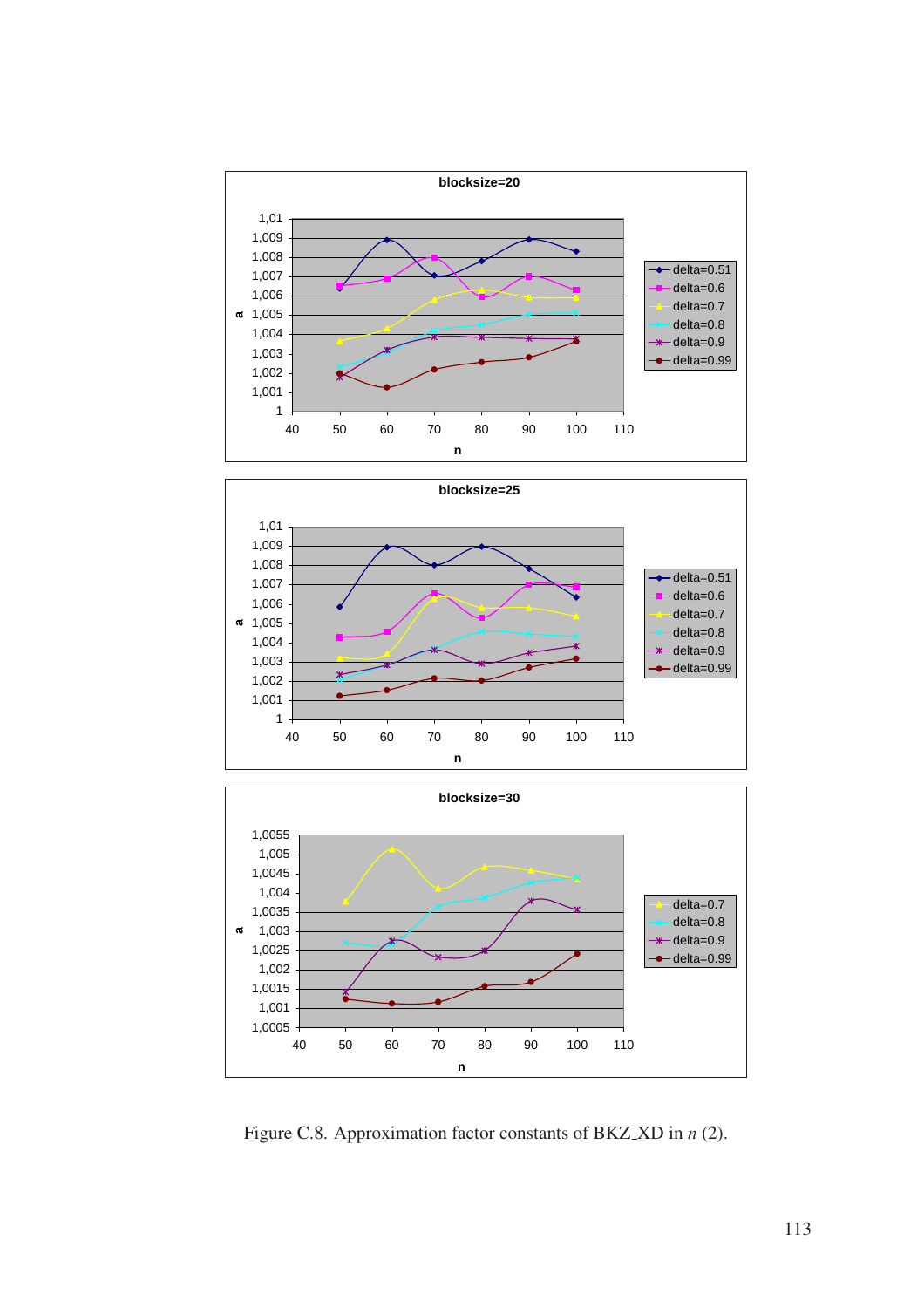





Figure C.9. Approximation factor constants of BKZ XD in *blocksize* (1).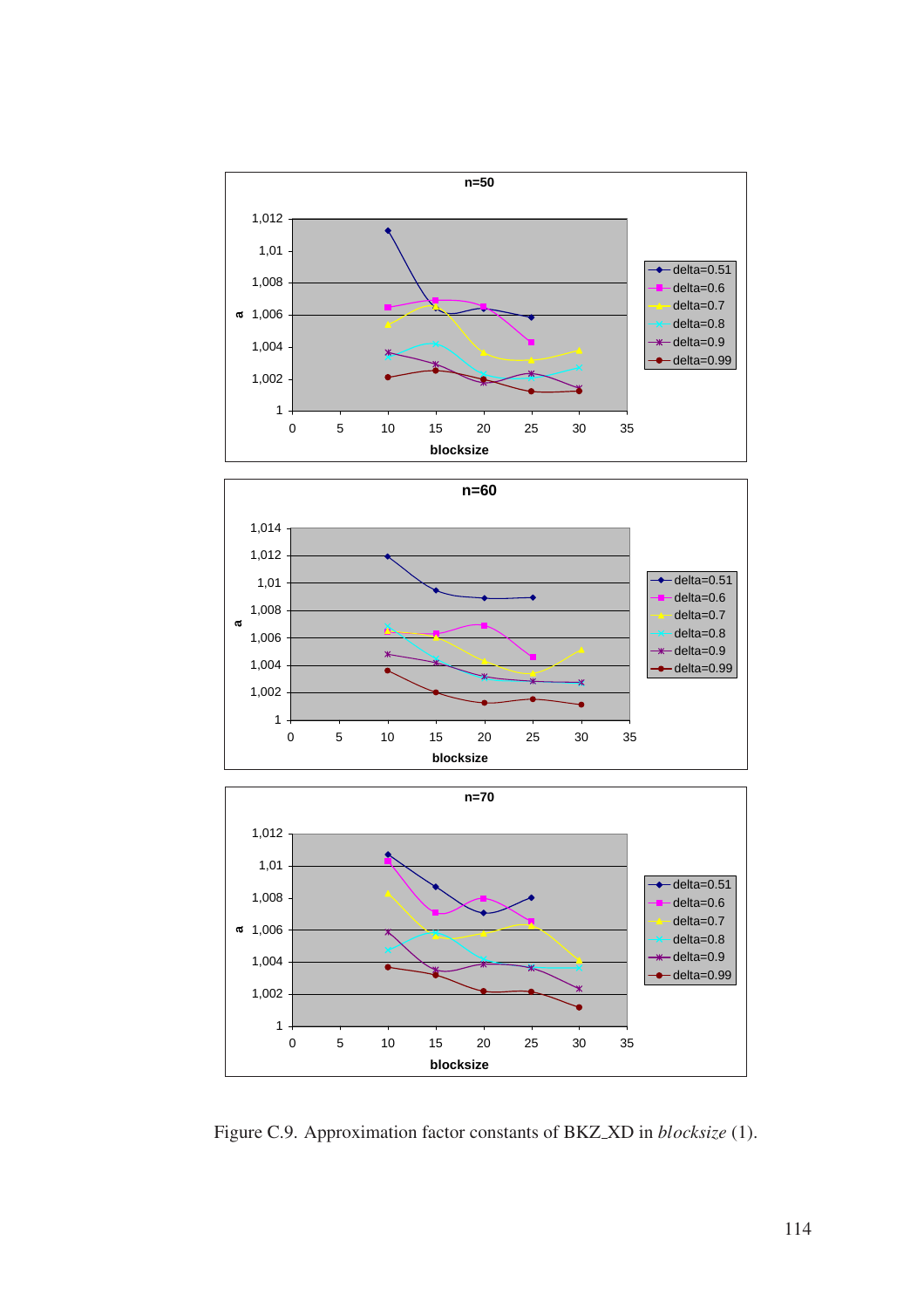





Figure C.10. Approximation factor constants of BKZ XD in *blocksize* (2).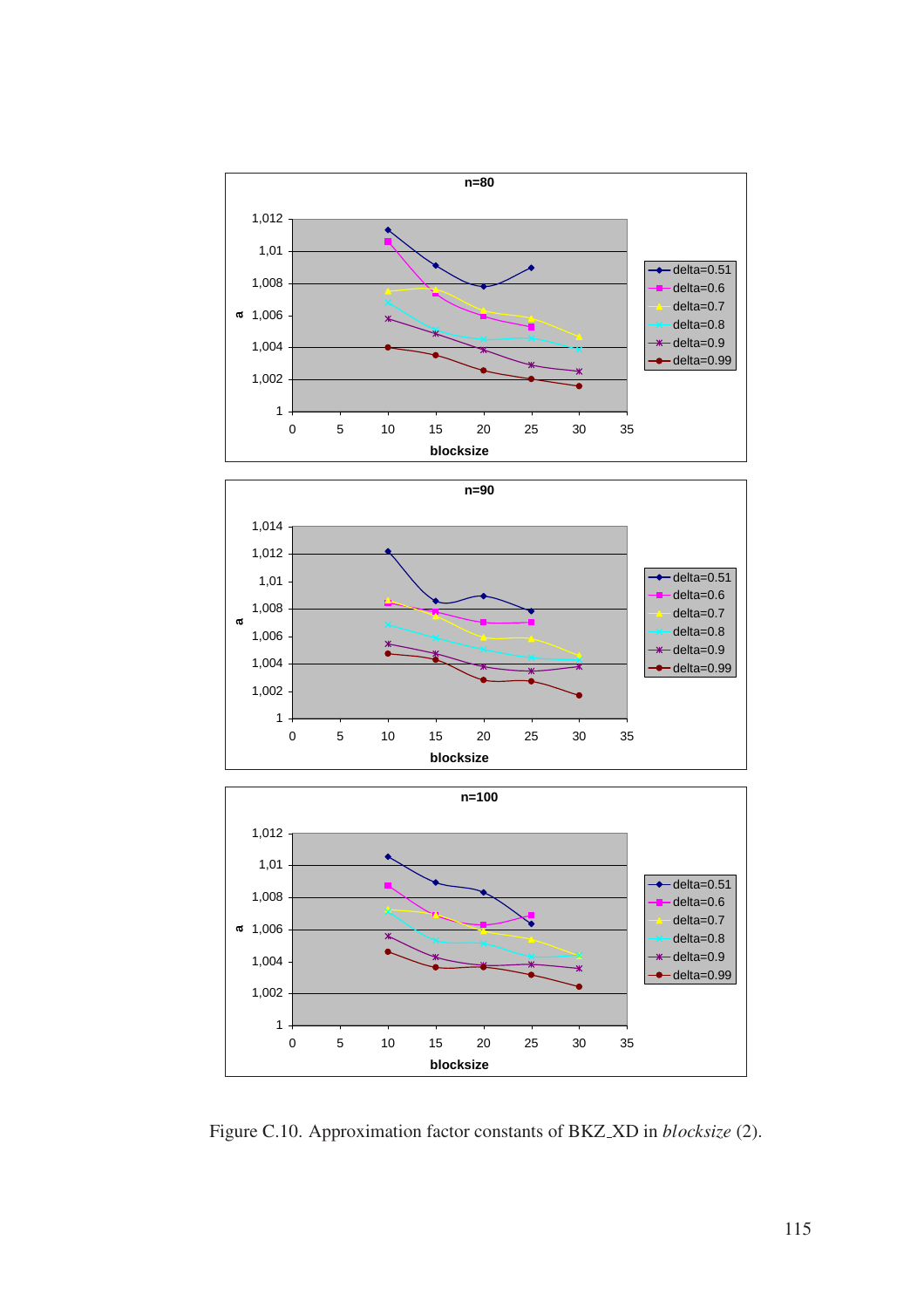

Figure C.11. Approximation factor constants of BKZ XD in *delta* (1).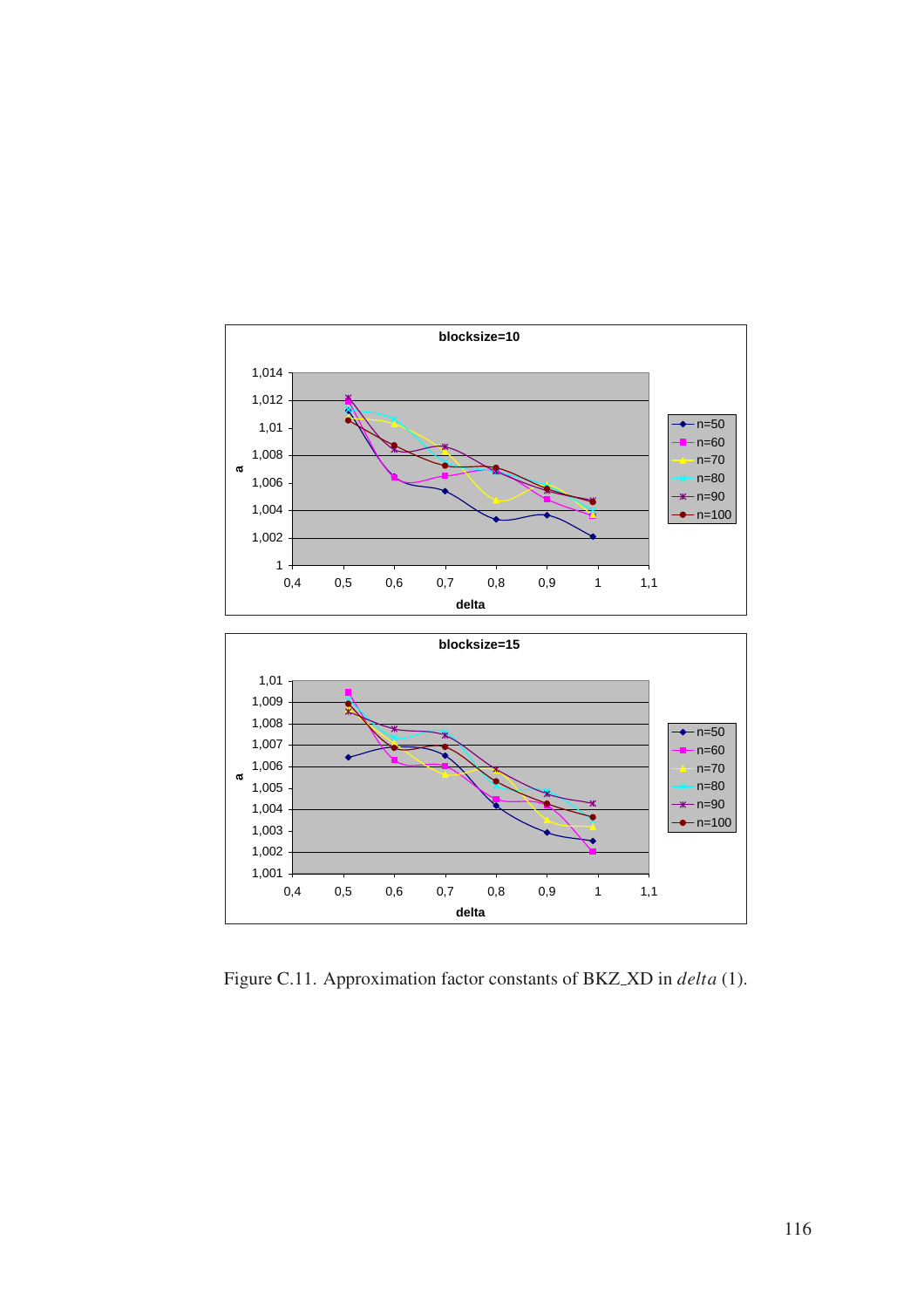





Figure C.12. Approximation factor constants of BKZ XD in *delta* (2).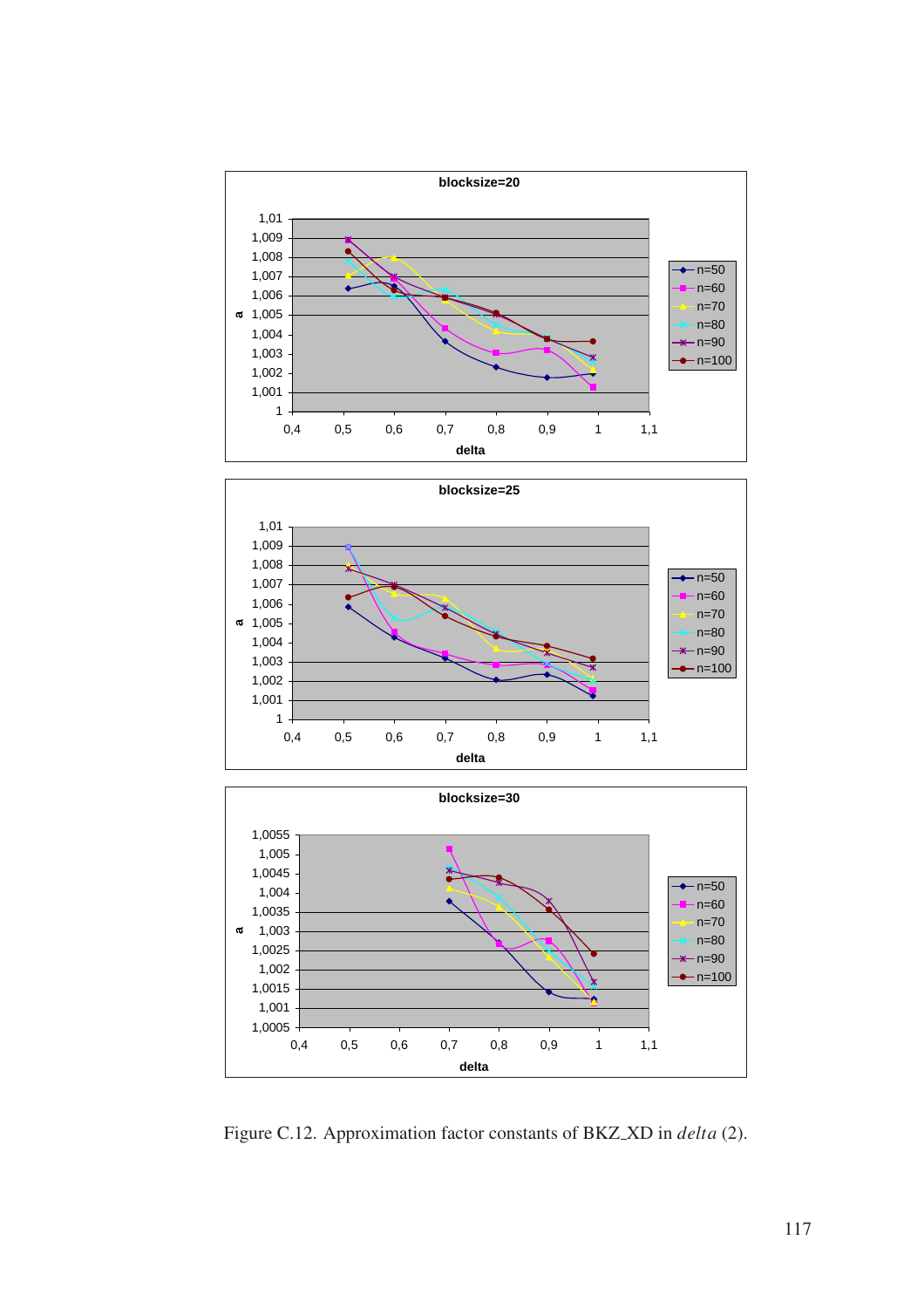## APPENDIX D

## COMPARISON GRAPHS



(a) fixed  $n = 100$ 



(b) a closer look

Figure D.1. Comparison of running times.